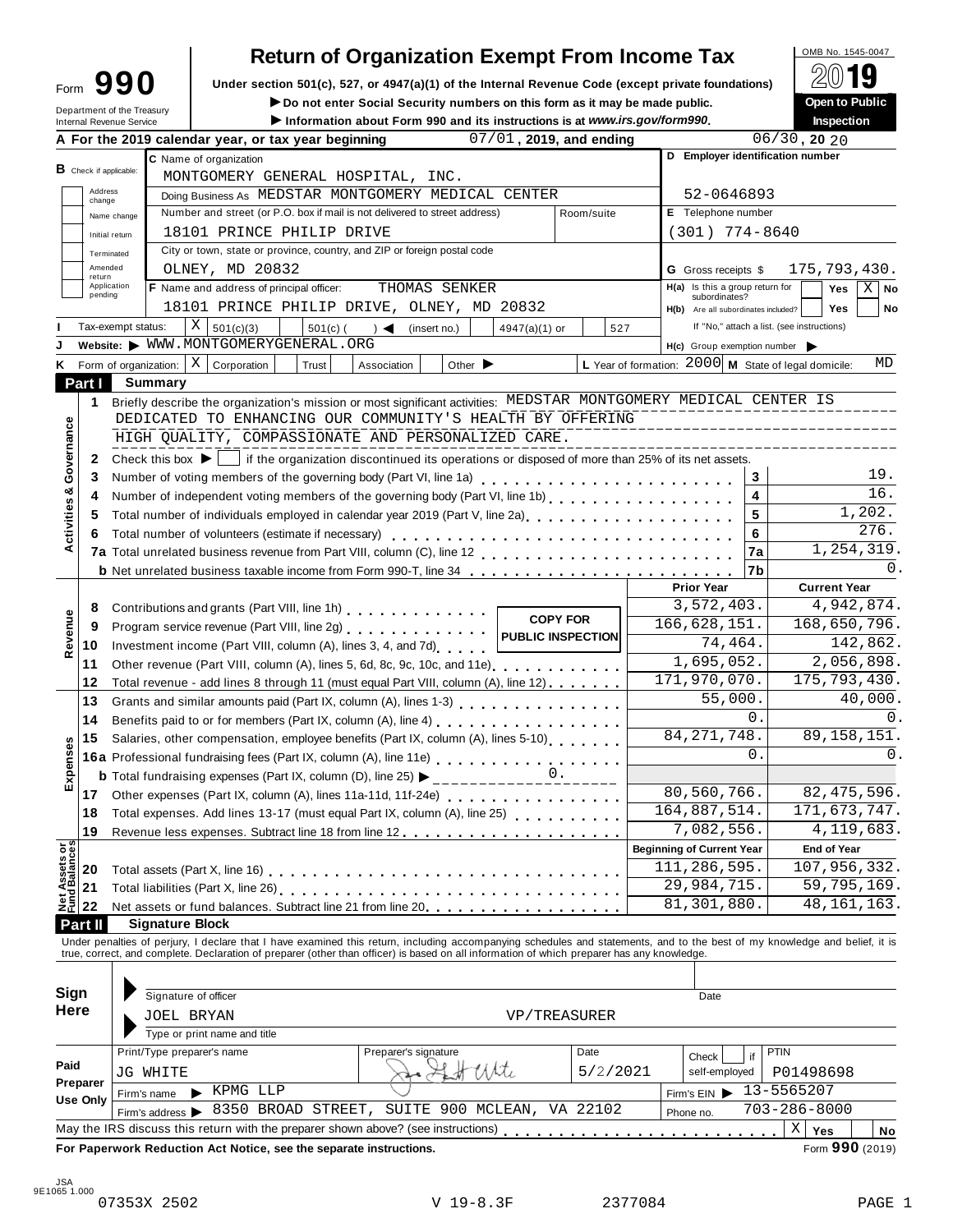### **Application for Automatic Extension of Time To File an Exempt Organization Return** (Rev. January 2020) OMB No. 1545-0047

**EXEMPL OF GETTIPL OF SERVIPTION RETURNATION (Rev. January 2020)<br>Department of the Treasury<br>Internal Revenue Service → Co to www.irs.gov/Form8868 for the latest information** 

▶ Go to www.irs.gov/Form8868 for the latest information.

**Electronic filing** *(e-file)***.** You can electronically file Form 8868 to request a 6-month automatic extension of time to file any of the forms listed below with the exception of Form 8870, Information Return for Transfers Associated With Certain Personal Benefit Contracts, for which an extension request must be sent to the IRS in paper format (see instructions). For more details on the electronic filing of this form, visit *www.irs.gov/e-file-providers/e-file-for-charities-and-non-profits.*

#### **Automatic 6-Month Extension of Time.** Only submit original (no copies needed).

All corporations required to file an income tax return other than Form 990-T (including 1120-C filers), partnerships, REMICs, and trusts must use Form 7004 to request an extension of time to file income tax returns.

| Type or                     | Name of exempt organization or other filer, see instructions.                                                 | Taxpayer identification number (TIN) |
|-----------------------------|---------------------------------------------------------------------------------------------------------------|--------------------------------------|
| print                       | MONTGOMERY GENERAL HOSPITAL, INC.                                                                             | 52-0646893                           |
| File by the                 | Number, street, and room or suite no. If a P.O. box, see instructions.                                        |                                      |
| due date for<br>filing your | 18101 PRINCE PHILIP DRIVE                                                                                     |                                      |
| return. See                 | City, town or post office, state, and ZIP code. For a foreign address, see instructions.                      |                                      |
| instructions.               | OLNEY, MD 20832                                                                                               |                                      |
|                             | Enter the Return Code for the return that this annisotion is for (file a senarate annisotion for each return) |                                      |

Enter the Return Code for the return that this application is for (file a separate application for each return)  $\dots \dots \dots$ 

| Application                                                                                                                                                                                                                                                                                                                                                                                                                                                 | Return | Application                       | Return |
|-------------------------------------------------------------------------------------------------------------------------------------------------------------------------------------------------------------------------------------------------------------------------------------------------------------------------------------------------------------------------------------------------------------------------------------------------------------|--------|-----------------------------------|--------|
| <b>Is For</b>                                                                                                                                                                                                                                                                                                                                                                                                                                               | Code   | <b>Is For</b>                     | Code   |
| Form 990 or Form 990-EZ                                                                                                                                                                                                                                                                                                                                                                                                                                     | 01     | Form 990-T (corporation)          | 07     |
| Form 990-BL                                                                                                                                                                                                                                                                                                                                                                                                                                                 | 02     | Form 1041-A                       | 08     |
| Form 4720 (individual)                                                                                                                                                                                                                                                                                                                                                                                                                                      | 03     | Form 4720 (other than individual) | 09     |
| Form 990-PF                                                                                                                                                                                                                                                                                                                                                                                                                                                 | 04     | Form 5227                         | 10     |
| Form 990-T (sec. 401(a) or 408(a) trust)                                                                                                                                                                                                                                                                                                                                                                                                                    | 05     | Form 6069                         | 11     |
| Form 990-T (trust other than above)                                                                                                                                                                                                                                                                                                                                                                                                                         | 06     | Form 8870                         | 12     |
| JOEL BRYAN<br>$\bullet$ The books are in the care of $\triangleright$ 10980 GRANTCHESTER WAY COLUMBIA MD 21044<br>Telephone No. ▶ 410 772-6721                                                                                                                                                                                                                                                                                                              |        | Fax No. $\blacktriangleright$     |        |
| $\mathcal{L}(\mathcal{L}(\mathcal{L}(\mathcal{L}(\mathcal{L}(\mathcal{L}(\mathcal{L}(\mathcal{L}(\mathcal{L}(\mathcal{L}(\mathcal{L}(\mathcal{L}(\mathcal{L}(\mathcal{L}(\mathcal{L}(\mathcal{L}(\mathcal{L}(\mathcal{L}(\mathcal{L}(\mathcal{L}(\mathcal{L}(\mathcal{L}(\mathcal{L}(\mathcal{L}(\mathcal{L}(\mathcal{L}(\mathcal{L}(\mathcal{L}(\mathcal{L}(\mathcal{L}(\mathcal{L}(\mathcal{L}(\mathcal{L}(\mathcal{L}(\mathcal{L}(\mathcal{L}(\mathcal{$ |        |                                   |        |

| Telephone No. $\blacktriangleright$ 410 772-6721                                                                                                 | Fax No. $\blacktriangleright$ |                                            |
|--------------------------------------------------------------------------------------------------------------------------------------------------|-------------------------------|--------------------------------------------|
| If the organization does not have an office or place of business in the United States, check this box $\ldots$ , $\ldots$ , $\ldots$             |                               |                                            |
| • If this is for a Group Return, enter the organization's four digit Group Exemption Number (GEN)                                                |                               | . If this is                               |
| for the whole group, check this box $\begin{array}{c} \bullet \end{array}$ . If it is for part of the group, check this box $\bullet$ and attach |                               |                                            |
| a list with the names and TINs of all members the extension is for.                                                                              |                               |                                            |
| i de la fillo de la constancia de la constancia de la constancia de la fillo de la constitución de la fillo de                                   |                               | 00.01 c. Planter and consideration and one |

1 I request an automatic 6-month extension of time until  $05/17$ , 20 21, to file the exempt organization return for the organization named above. The extension is for the organization's return for:

|    | calendar year 20 ____ or<br>tax year beginning<br>$07/01$ , 20 19, and ending<br>$06/30$ , 20 20.                                                  |        |            |
|----|----------------------------------------------------------------------------------------------------------------------------------------------------|--------|------------|
| 2  | If the tax year entered in line 1 is for less than 12 months, check reason:<br>Initial return<br>Final return                                      |        |            |
|    | Change in accounting period                                                                                                                        |        |            |
| За | If this application is for Forms 990-BL, 990-PF, 990-T, 4720, or 6069, enter the tentative tax, less any                                           |        |            |
|    | nonrefundable credits. See instructions.                                                                                                           | 3a S   | 0.         |
| b  | this application is for Forms 990-PF, 990-T, 4720, or 6069, enter any refundable credits and                                                       |        |            |
|    | estimated tax payments made. Include any prior year overpayment allowed as a credit.                                                               | $3b$ s | $\Omega$ . |
|    | c Balance due. Subtract line 3b from line 3a. Include your payment with this form, if required, by using EFTPS                                     |        |            |
|    | (Electronic Federal Tax Payment System). See instructions.                                                                                         | 3c S   | 0.         |
|    | Caution: If you are going to make an electronic funds withdrawal (direct debit) with this Form 8868, see Form 8453-EO and Form 8879-EO for payment |        |            |
|    | instructions.                                                                                                                                      |        |            |

**For Privacy Act and Paperwork Reduction Act Notice, see instructions.** Form **8868** (Rev. 1-2020)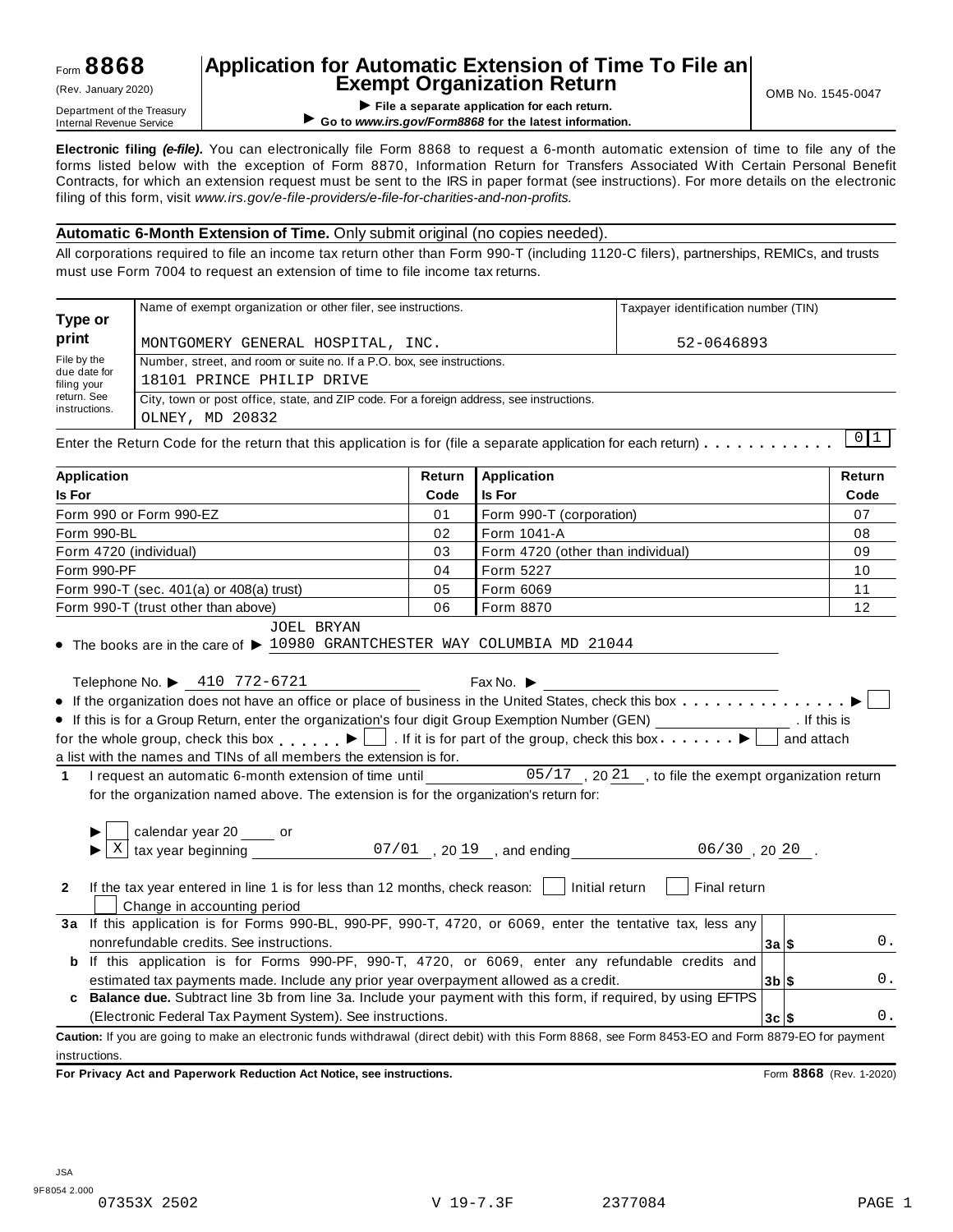| Part III                  |                                                     |                                                                             |                                                                                                                                                                                                                                                                          |               |                           |
|---------------------------|-----------------------------------------------------|-----------------------------------------------------------------------------|--------------------------------------------------------------------------------------------------------------------------------------------------------------------------------------------------------------------------------------------------------------------------|---------------|---------------------------|
|                           |                                                     | <b>Statement of Program Service Accomplishments</b>                         |                                                                                                                                                                                                                                                                          |               | $\mathbf{x}$              |
|                           | 1 Briefly describe the organization's mission:      |                                                                             |                                                                                                                                                                                                                                                                          |               |                           |
|                           | ATTACHMENT 1                                        |                                                                             |                                                                                                                                                                                                                                                                          |               |                           |
|                           |                                                     |                                                                             |                                                                                                                                                                                                                                                                          |               |                           |
|                           |                                                     |                                                                             | 2 Did the organization undertake any significant program services during the year which were not listed on the                                                                                                                                                           |               | $X \mid No$<br>Yes        |
| 3                         |                                                     | If "Yes," describe these new services on Schedule O.                        | Did the organization cease conducting, or make significant changes in how it conducts, any program                                                                                                                                                                       |               | $X \mid No$<br>Yes        |
|                           | If "Yes," describe these changes on Schedule O.     |                                                                             |                                                                                                                                                                                                                                                                          |               |                           |
| 4                         |                                                     | the total expenses, and revenue, if any, for each program service reported. | Describe the organization's program service accomplishments for each of its three largest program services, as measured by<br>expenses. Section $501(c)(3)$ and $501(c)(4)$ organizations are required to report the amount of grants and allocations to others,         |               |                           |
| 4a (Code:                 | ATTACHMENT 2                                        |                                                                             | (Expenses \$ $112, 761, 046$ . including grants of \$ ) (Revenue \$ $159, 846, 871$ .)                                                                                                                                                                                   |               |                           |
|                           |                                                     |                                                                             |                                                                                                                                                                                                                                                                          |               |                           |
|                           |                                                     |                                                                             |                                                                                                                                                                                                                                                                          |               |                           |
|                           |                                                     |                                                                             |                                                                                                                                                                                                                                                                          |               |                           |
|                           |                                                     |                                                                             |                                                                                                                                                                                                                                                                          |               |                           |
|                           |                                                     |                                                                             |                                                                                                                                                                                                                                                                          |               |                           |
| 4b (Code:                 | ) (Expenses \$                                      |                                                                             | 11,160,083. including grants of \$<br>MEDSTAR MONTGOMERY PROVIDED \$11.2M IN SUBSIDIZED (MISSION DRIVEN)<br>HEALTH SERVICES IN FISCAL YEAR 2020. THESE CRITICAL SERVICES,<br>WHICH ARE DRIVEN BY COMMUNITY NEEDS, OPERATE AT A LOSS. THEY                                |               | ) (Revenue \$ 7,654,608.) |
|                           |                                                     |                                                                             |                                                                                                                                                                                                                                                                          |               |                           |
|                           |                                                     |                                                                             | ADDRESS PRIORITIES PRIMARILY THROUGH DISEASE PREVENTION AND<br>IMPROVEMENT OF HEALTH STATUS. SERVICES PROVIDED INCLUDE PALLIATIVE<br>CARE, WOMEN'S AND CHILDREN'S SERVICES, AND CONTINUING CARE.                                                                         |               |                           |
|                           |                                                     |                                                                             | $(1)$ (Expenses \$3,002,037. including grants of \$<br>MEDSTAR MONTGOMERY PROVIDED \$3.0M IN CHARITY CARE SERVICES IN<br>FISCAL YEAR 2020. CHARITY CARE IS PROVIDED PURSUANT TO MEDSTAR                                                                                  | ) (Revenue \$ |                           |
|                           |                                                     |                                                                             | HEALTH'S FINANCIAL ASSISTANCE POLICY TO MEMBERS OF THE COMMUNITY<br>WHOSE INCOME IS BELOW CERTAIN THRESHOLDS AND FOR WHICH THE<br>HOSPITAL IS NOT COMPENSATED. UNDER MARYLAND'S UNIQUE PAYER SYSTEM,<br>THE AMOUNT REPORTED REPRESENTS MEDSTAR MONTGOMERY'S CHARITY CARE |               |                           |
|                           |                                                     |                                                                             | EXPENSE AND REVENUES REPRESENT DIRECT PAYMENTS FROM THE STATE'S<br>CHARITY CARE POOL. OTHER CHARITY CARE EXPENSES ARE INDIRECTLY<br>REIMBURSED VIA THE STATE OF MARYLAND'S PAYMENT SYSTEM.                                                                               |               |                           |
| 4c (Code:<br>(Expenses \$ | 4d Other program services (Describe on Schedule O.) | including grants of \$                                                      | ) (Revenue \$                                                                                                                                                                                                                                                            |               |                           |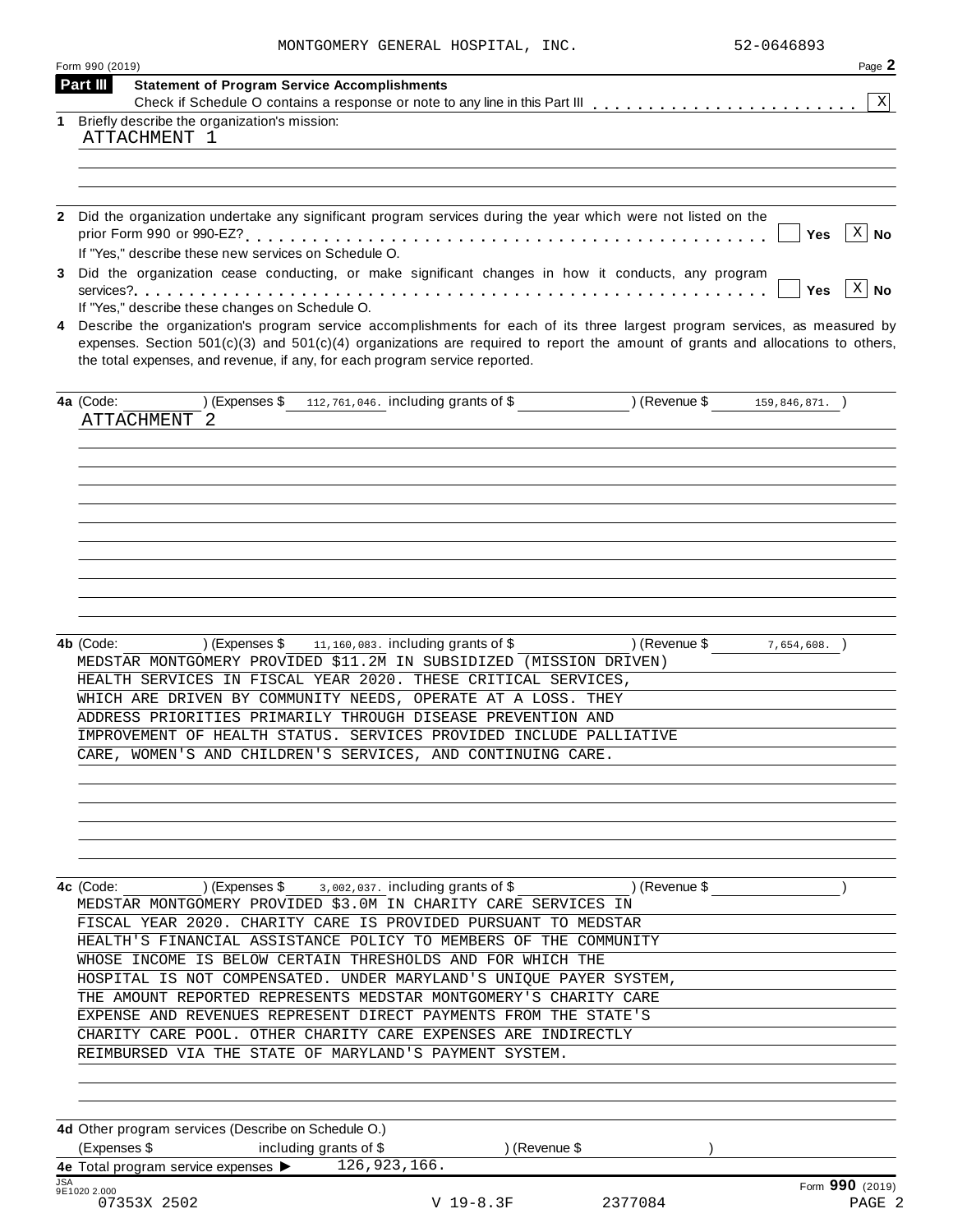| Part IV      | <b>Checklist of Required Schedules</b>                                                                                                                                                                                       |                 |             |        |
|--------------|------------------------------------------------------------------------------------------------------------------------------------------------------------------------------------------------------------------------------|-----------------|-------------|--------|
|              |                                                                                                                                                                                                                              |                 | Yes         | No     |
| 1            | Is the organization described in section $501(c)(3)$ or $4947(a)(1)$ (other than a private foundation)? If "Yes,"                                                                                                            |                 |             |        |
|              |                                                                                                                                                                                                                              | 1               | Χ           |        |
| $\mathbf{2}$ | Is the organization required to complete Schedule B, Schedule of Contributors (see instructions)?                                                                                                                            | $\mathbf{2}$    | $\mathbf X$ |        |
| 3            | Did the organization engage in direct or indirect political campaign activities on behalf of or in opposition to                                                                                                             |                 |             |        |
|              | candidates for public office? If "Yes," complete Schedule C, Part I.                                                                                                                                                         | 3               |             | Χ      |
| 4            | Section 501(c)(3) organizations. Did the organization engage in lobbying activities, or have a section 501(h)                                                                                                                |                 |             |        |
|              |                                                                                                                                                                                                                              | 4               |             | X      |
| 5            | Is the organization a section $501(c)(4)$ , $501(c)(5)$ , or $501(c)(6)$ organization that receives membership dues,                                                                                                         |                 |             |        |
|              | assessments, or similar amounts as defined in Revenue Procedure 98-19? If "Yes," complete Schedule C, Part III                                                                                                               | 5               |             | Χ      |
| 6            | Did the organization maintain any donor advised funds or any similar funds or accounts for which donors                                                                                                                      |                 |             |        |
|              | have the right to provide advice on the distribution or investment of amounts in such funds or accounts? If                                                                                                                  |                 |             | X      |
|              | Did the organization receive or hold a conservation easement, including easements to preserve open space,                                                                                                                    | 6               |             |        |
| 7            |                                                                                                                                                                                                                              | $\overline{7}$  |             | Χ      |
|              | the environment, historic land areas, or historic structures? If "Yes," complete Schedule D, Part II.<br>Did the organization maintain collections of works of art, historical treasures, or other similar assets? If "Yes," |                 |             |        |
| 8            |                                                                                                                                                                                                                              | 8               |             | Χ      |
| 9            | Did the organization report an amount in Part X, line 21, for escrow or custodial account liability, serve as a                                                                                                              |                 |             |        |
|              | custodian for amounts not listed in Part X; or provide credit counseling, debt management, credit repair, or                                                                                                                 |                 |             |        |
|              |                                                                                                                                                                                                                              | 9               |             | X      |
| 10           | Did the organization, directly or through a related organization, hold assets in donor-restricted endowments                                                                                                                 |                 |             |        |
|              |                                                                                                                                                                                                                              | 10              |             | Χ      |
| 11           | If the organization's answer to any of the following questions is "Yes," then complete Schedule D, Parts VI,                                                                                                                 |                 |             |        |
|              | VII, VIII, IX, or X as applicable.                                                                                                                                                                                           |                 |             |        |
|              | a Did the organization report an amount for land, buildings, and equipment in Part X, line 10? If "Yes,"                                                                                                                     |                 |             |        |
|              |                                                                                                                                                                                                                              | 11a             | Χ           |        |
|              | <b>b</b> Did the organization report an amount for investments-other securities in Part X, line 12 that is 5% or more                                                                                                        |                 |             |        |
|              | of its total assets reported in Part X, line 16? If "Yes," complete Schedule D, Part VII                                                                                                                                     | 11 <sub>b</sub> |             | Χ      |
|              | c Did the organization report an amount for investments-program related in Part X, line 13 that is 5% or more                                                                                                                |                 |             |        |
|              | of its total assets reported in Part X, line 16? If "Yes," complete Schedule D, Part VIII                                                                                                                                    | 11c             |             | Χ      |
|              | d Did the organization report an amount for other assets in Part X, line 15, that is 5% or more of its total assets                                                                                                          |                 |             |        |
|              | reported in Part X, line 16? If "Yes," complete Schedule D, Part IX.                                                                                                                                                         | 11d             |             | Χ      |
|              | e Did the organization report an amount for other liabilities in Part X, line 25? If "Yes," complete Schedule D, Part X                                                                                                      | 11e             | Χ           |        |
| f            | Did the organization's separate or consolidated financial statements for the tax year include a footnote that addresses                                                                                                      |                 |             |        |
|              | the organization's liability for uncertain tax positions under FIN 48 (ASC 740)? If "Yes," complete Schedule D, Part X                                                                                                       | 11f             | Χ           |        |
|              | 12a Did the organization obtain separate, independent audited financial statements for the tax year? If "Yes," complete                                                                                                      |                 |             |        |
|              |                                                                                                                                                                                                                              | 12a             |             | Χ      |
|              | <b>b</b> Was the organization included in consolidated, independent audited financial statements for the tax year? If                                                                                                        |                 |             |        |
|              | "Yes," and if the organization answered "No" to line 12a, then completing Schedule D, Parts XI and XII is optional                                                                                                           | 12 <sub>b</sub> | Χ           |        |
| 13           | Is the organization a school described in section $170(b)(1)(A)(ii)$ ? If "Yes," complete Schedule E.                                                                                                                        | 13              |             | X<br>Χ |
|              | 14a Did the organization maintain an office, employees, or agents outside of the United States?.                                                                                                                             | 14a             |             |        |
|              | <b>b</b> Did the organization have aggregate revenues or expenses of more than \$10,000 from grantmaking,                                                                                                                    |                 |             |        |
|              | fundraising, business, investment, and program service activities outside the United States, or aggregate<br>foreign investments valued at \$100,000 or more? If "Yes," complete Schedule F, Parts I and IV                  | 14b             |             | Χ      |
| 15           | Did the organization report on Part IX, column (A), line 3, more than \$5,000 of grants or other assistance to or                                                                                                            |                 |             |        |
|              |                                                                                                                                                                                                                              | 15              |             | Χ      |
| 16           | Did the organization report on Part IX, column (A), line 3, more than \$5,000 of aggregate grants or other                                                                                                                   |                 |             |        |
|              | assistance to or for foreign individuals? If "Yes," complete Schedule F, Parts III and IV                                                                                                                                    | 16              |             | Χ      |
| 17           | Did the organization report a total of more than \$15,000 of expenses for professional fundraising services on                                                                                                               |                 |             |        |
|              | Part IX, column (A), lines 6 and 11e? If "Yes," complete Schedule G, Part I (see instructions)                                                                                                                               | 17              |             | Χ      |
| 18           | Did the organization report more than \$15,000 total of fundraising event gross income and contributions on                                                                                                                  |                 |             |        |
|              |                                                                                                                                                                                                                              | 18              |             | Χ      |
| 19           | Did the organization report more than \$15,000 of gross income from gaming activities on Part VIII, line 9a?                                                                                                                 |                 |             |        |
|              |                                                                                                                                                                                                                              | 19              |             | Χ      |
|              | 20a Did the organization operate one or more hospital facilities? If "Yes," complete Schedule H                                                                                                                              | 20a             | Χ           |        |
|              | <b>b</b> If "Yes" to line 20a, did the organization attach a copy of its audited financial statements to this return?                                                                                                        | 20 <sub>b</sub> | Χ           |        |
|              |                                                                                                                                                                                                                              |                 |             |        |
| 21           | Did the organization report more than \$5,000 of grants or other assistance to any domestic organization or                                                                                                                  |                 |             |        |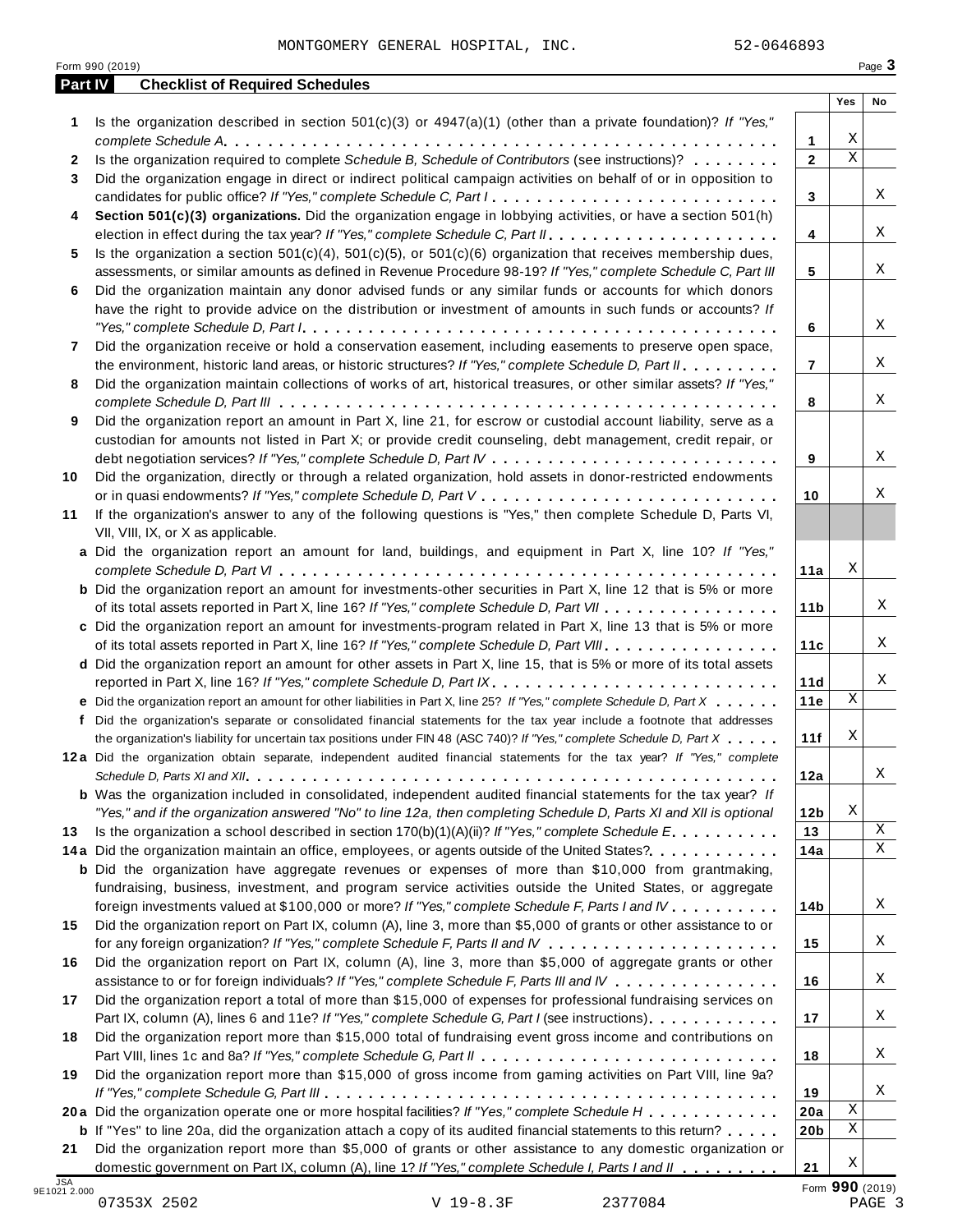| Page 4<br>Form 990 (2019)<br><b>Checklist of Required Schedules (continued)</b><br><b>Part IV</b><br><b>Yes</b><br>No<br>Did the organization report more than \$5,000 of grants or other assistance to or for domestic individuals on<br>22<br>Χ<br>Part IX, column (A), line 2? If "Yes," complete Schedule I, Parts I and III<br>22<br>Did the organization answer "Yes" to Part VII, Section A, line 3, 4, or 5 about compensation of the<br>23<br>organization's current and former officers, directors, trustees, key employees, and highest compensated<br>Χ<br>23<br>24a Did the organization have a tax-exempt bond issue with an outstanding principal amount of more than<br>\$100,000 as of the last day of the year, that was issued after December 31, 2002? If "Yes," answer lines 24b<br>Χ<br>through 24d and complete Schedule K. If "No," go to line 25a<br> 24a<br><b>b</b> Did the organization invest any proceeds of tax-exempt bonds beyond a temporary period exception?<br>24b<br>c Did the organization maintain an escrow account other than a refunding escrow at any time during the year<br>24c<br>d Did the organization act as an "on behalf of" issuer for bonds outstanding at any time during the year?<br>24d<br>25a Section 501(c)(3), 501(c)(4), and 501(c)(29) organizations. Did the organization engage in an excess benefit<br>X<br>transaction with a disqualified person during the year? If "Yes," complete Schedule L, Part I<br>25a<br><b>b</b> Is the organization aware that it engaged in an excess benefit transaction with a disqualified person in a prior<br>year, and that the transaction has not been reported on any of the organization's prior Forms 990 or 990-EZ?<br>Χ<br>25b<br>Did the organization report any amount on Part X, line 5 or 22, for receivables from or payables to any current<br>26<br>or former officer, director, trustee, key employee, creator or founder, substantial contributor, or 35%<br>Χ<br>controlled entity or family member of any of these persons? If "Yes," complete Schedule L, Part II.<br>26<br>Did the organization provide a grant or other assistance to any current or former officer, director, trustee, key<br>27<br>employee, creator or founder, substantial contributor or employee thereof, a grant selection committee<br>member, or to a 35% controlled entity (including an employee thereof) or family member of any of these<br>Χ<br>27<br>Was the organization a party to a business transaction with one of the following parties (see Schedule L,<br>28<br>Part IV instructions, for applicable filing thresholds, conditions, and exceptions):<br>a A current or former officer, director, trustee, key employee, creator or founder, or substantial contributor? If<br>Χ<br>X<br>b A family member of any individual described in line 28a? If "Yes," complete Schedule L, Part IV.<br>28b<br>c A 35% controlled entity of one or more individuals and/or organizations described in lines 28a or 28b? If<br>Χ<br>28c<br>$\mathbf x$<br>Did the organization receive more than \$25,000 in non-cash contributions? If "Yes," complete Schedule M<br>29<br>29<br>Did the organization receive contributions of art, historical treasures, or other similar assets, or qualified<br>30<br>Χ<br>30<br>X<br>Did the organization liquidate, terminate, or dissolve and cease operations? If "Yes," complete Schedule N, Part I<br>31<br>31<br>Did the organization sell, exchange, dispose of, or transfer more than 25% of its net assets? If "Yes,"<br>32<br>X<br>32<br>Did the organization own 100% of an entity disregarded as separate from the organization under Regulations<br>33<br>Χ<br>33<br>Was the organization related to any tax-exempt or taxable entity? If "Yes," complete Schedule R, Part II, III,<br>34<br>Χ<br>34<br>$\mathbf X$<br>35a Did the organization have a controlled entity within the meaning of section 512(b)(13)?<br>35a<br><b>b</b> If "Yes" to line 35a, did the organization receive any payment from or engage in any transaction with a<br>Χ<br>controlled entity within the meaning of section 512(b)(13)? If "Yes," complete Schedule R, Part V, line 2<br>35 <sub>b</sub><br>Section 501(c)(3) organizations. Did the organization make any transfers to an exempt non-charitable<br>36<br>X<br>36<br>Did the organization conduct more than 5% of its activities through an entity that is not a related organization<br>37<br>Χ<br>and that is treated as a partnership for federal income tax purposes? If "Yes," complete Schedule R, Part VI<br>37<br>Did the organization complete Schedule O and provide explanations in Schedule O for Part VI, lines 11b and<br>38<br>Χ<br>19? Note: All Form 990 filers are required to complete Schedule O.<br>38<br><b>Statements Regarding Other IRS Filings and Tax Compliance</b><br>Part V<br>Check if Schedule O contains a response or note to any line in this Part V<br>Yes<br>No<br>0.<br>1a Enter the number reported in Box 3 of Form 1096. Enter -0- if not applicable<br>1а<br>0.<br><b>b</b> Enter the number of Forms W-2G included in line 1a. Enter -0- if not applicable $\ldots$ ,,,,,<br>1b<br>c Did the organization comply with backup withholding rules for reportable payments to vendors and<br>Χ<br>1c<br>Form 990 (2019)<br>9E1030 2.000<br>07353X 2502<br>V 19-8.3F<br>2377084<br>PAGE 4 |            | 52-0646893<br>MONTGOMERY GENERAL HOSPITAL, INC. |  |  |
|------------------------------------------------------------------------------------------------------------------------------------------------------------------------------------------------------------------------------------------------------------------------------------------------------------------------------------------------------------------------------------------------------------------------------------------------------------------------------------------------------------------------------------------------------------------------------------------------------------------------------------------------------------------------------------------------------------------------------------------------------------------------------------------------------------------------------------------------------------------------------------------------------------------------------------------------------------------------------------------------------------------------------------------------------------------------------------------------------------------------------------------------------------------------------------------------------------------------------------------------------------------------------------------------------------------------------------------------------------------------------------------------------------------------------------------------------------------------------------------------------------------------------------------------------------------------------------------------------------------------------------------------------------------------------------------------------------------------------------------------------------------------------------------------------------------------------------------------------------------------------------------------------------------------------------------------------------------------------------------------------------------------------------------------------------------------------------------------------------------------------------------------------------------------------------------------------------------------------------------------------------------------------------------------------------------------------------------------------------------------------------------------------------------------------------------------------------------------------------------------------------------------------------------------------------------------------------------------------------------------------------------------------------------------------------------------------------------------------------------------------------------------------------------------------------------------------------------------------------------------------------------------------------------------------------------------------------------------------------------------------------------------------------------------------------------------------------------------------------------------------------------------------------------------------------------------------------------------------------------------------------------------------------------------------------------------------------------------------------------------------------------------------------------------------------------------------------------------------------------------------------------------------------------------------------------------------------------------------------------------------------------------------------------------------------------------------------------------------------------------------------------------------------------------------------------------------------------------------------------------------------------------------------------------------------------------------------------------------------------------------------------------------------------------------------------------------------------------------------------------------------------------------------------------------------------------------------------------------------------------------------------------------------------------------------------------------------------------------------------------------------------------------------------------------------------------------------------------------------------------------------------------------------------------------------------------------------------------------------------------------------------------------------------------------------------------------------------------------------------------------------------------------------------------------------------------------------------------------------------------------------------------------------------------------------------------------------------------------------------------------------------------------------------------------------------------------------------------------------------------------------------------------------------------------------------------------------------------------------------------------------------------------------------------------------------------------------------------------------------------------------------------------------------------------------|------------|-------------------------------------------------|--|--|
|                                                                                                                                                                                                                                                                                                                                                                                                                                                                                                                                                                                                                                                                                                                                                                                                                                                                                                                                                                                                                                                                                                                                                                                                                                                                                                                                                                                                                                                                                                                                                                                                                                                                                                                                                                                                                                                                                                                                                                                                                                                                                                                                                                                                                                                                                                                                                                                                                                                                                                                                                                                                                                                                                                                                                                                                                                                                                                                                                                                                                                                                                                                                                                                                                                                                                                                                                                                                                                                                                                                                                                                                                                                                                                                                                                                                                                                                                                                                                                                                                                                                                                                                                                                                                                                                                                                                                                                                                                                                                                                                                                                                                                                                                                                                                                                                                                                                                                                                                                                                                                                                                                                                                                                                                                                                                                                                                                                                                                    |            |                                                 |  |  |
|                                                                                                                                                                                                                                                                                                                                                                                                                                                                                                                                                                                                                                                                                                                                                                                                                                                                                                                                                                                                                                                                                                                                                                                                                                                                                                                                                                                                                                                                                                                                                                                                                                                                                                                                                                                                                                                                                                                                                                                                                                                                                                                                                                                                                                                                                                                                                                                                                                                                                                                                                                                                                                                                                                                                                                                                                                                                                                                                                                                                                                                                                                                                                                                                                                                                                                                                                                                                                                                                                                                                                                                                                                                                                                                                                                                                                                                                                                                                                                                                                                                                                                                                                                                                                                                                                                                                                                                                                                                                                                                                                                                                                                                                                                                                                                                                                                                                                                                                                                                                                                                                                                                                                                                                                                                                                                                                                                                                                                    |            |                                                 |  |  |
|                                                                                                                                                                                                                                                                                                                                                                                                                                                                                                                                                                                                                                                                                                                                                                                                                                                                                                                                                                                                                                                                                                                                                                                                                                                                                                                                                                                                                                                                                                                                                                                                                                                                                                                                                                                                                                                                                                                                                                                                                                                                                                                                                                                                                                                                                                                                                                                                                                                                                                                                                                                                                                                                                                                                                                                                                                                                                                                                                                                                                                                                                                                                                                                                                                                                                                                                                                                                                                                                                                                                                                                                                                                                                                                                                                                                                                                                                                                                                                                                                                                                                                                                                                                                                                                                                                                                                                                                                                                                                                                                                                                                                                                                                                                                                                                                                                                                                                                                                                                                                                                                                                                                                                                                                                                                                                                                                                                                                                    |            |                                                 |  |  |
|                                                                                                                                                                                                                                                                                                                                                                                                                                                                                                                                                                                                                                                                                                                                                                                                                                                                                                                                                                                                                                                                                                                                                                                                                                                                                                                                                                                                                                                                                                                                                                                                                                                                                                                                                                                                                                                                                                                                                                                                                                                                                                                                                                                                                                                                                                                                                                                                                                                                                                                                                                                                                                                                                                                                                                                                                                                                                                                                                                                                                                                                                                                                                                                                                                                                                                                                                                                                                                                                                                                                                                                                                                                                                                                                                                                                                                                                                                                                                                                                                                                                                                                                                                                                                                                                                                                                                                                                                                                                                                                                                                                                                                                                                                                                                                                                                                                                                                                                                                                                                                                                                                                                                                                                                                                                                                                                                                                                                                    |            |                                                 |  |  |
|                                                                                                                                                                                                                                                                                                                                                                                                                                                                                                                                                                                                                                                                                                                                                                                                                                                                                                                                                                                                                                                                                                                                                                                                                                                                                                                                                                                                                                                                                                                                                                                                                                                                                                                                                                                                                                                                                                                                                                                                                                                                                                                                                                                                                                                                                                                                                                                                                                                                                                                                                                                                                                                                                                                                                                                                                                                                                                                                                                                                                                                                                                                                                                                                                                                                                                                                                                                                                                                                                                                                                                                                                                                                                                                                                                                                                                                                                                                                                                                                                                                                                                                                                                                                                                                                                                                                                                                                                                                                                                                                                                                                                                                                                                                                                                                                                                                                                                                                                                                                                                                                                                                                                                                                                                                                                                                                                                                                                                    |            |                                                 |  |  |
|                                                                                                                                                                                                                                                                                                                                                                                                                                                                                                                                                                                                                                                                                                                                                                                                                                                                                                                                                                                                                                                                                                                                                                                                                                                                                                                                                                                                                                                                                                                                                                                                                                                                                                                                                                                                                                                                                                                                                                                                                                                                                                                                                                                                                                                                                                                                                                                                                                                                                                                                                                                                                                                                                                                                                                                                                                                                                                                                                                                                                                                                                                                                                                                                                                                                                                                                                                                                                                                                                                                                                                                                                                                                                                                                                                                                                                                                                                                                                                                                                                                                                                                                                                                                                                                                                                                                                                                                                                                                                                                                                                                                                                                                                                                                                                                                                                                                                                                                                                                                                                                                                                                                                                                                                                                                                                                                                                                                                                    |            |                                                 |  |  |
|                                                                                                                                                                                                                                                                                                                                                                                                                                                                                                                                                                                                                                                                                                                                                                                                                                                                                                                                                                                                                                                                                                                                                                                                                                                                                                                                                                                                                                                                                                                                                                                                                                                                                                                                                                                                                                                                                                                                                                                                                                                                                                                                                                                                                                                                                                                                                                                                                                                                                                                                                                                                                                                                                                                                                                                                                                                                                                                                                                                                                                                                                                                                                                                                                                                                                                                                                                                                                                                                                                                                                                                                                                                                                                                                                                                                                                                                                                                                                                                                                                                                                                                                                                                                                                                                                                                                                                                                                                                                                                                                                                                                                                                                                                                                                                                                                                                                                                                                                                                                                                                                                                                                                                                                                                                                                                                                                                                                                                    |            |                                                 |  |  |
|                                                                                                                                                                                                                                                                                                                                                                                                                                                                                                                                                                                                                                                                                                                                                                                                                                                                                                                                                                                                                                                                                                                                                                                                                                                                                                                                                                                                                                                                                                                                                                                                                                                                                                                                                                                                                                                                                                                                                                                                                                                                                                                                                                                                                                                                                                                                                                                                                                                                                                                                                                                                                                                                                                                                                                                                                                                                                                                                                                                                                                                                                                                                                                                                                                                                                                                                                                                                                                                                                                                                                                                                                                                                                                                                                                                                                                                                                                                                                                                                                                                                                                                                                                                                                                                                                                                                                                                                                                                                                                                                                                                                                                                                                                                                                                                                                                                                                                                                                                                                                                                                                                                                                                                                                                                                                                                                                                                                                                    |            |                                                 |  |  |
|                                                                                                                                                                                                                                                                                                                                                                                                                                                                                                                                                                                                                                                                                                                                                                                                                                                                                                                                                                                                                                                                                                                                                                                                                                                                                                                                                                                                                                                                                                                                                                                                                                                                                                                                                                                                                                                                                                                                                                                                                                                                                                                                                                                                                                                                                                                                                                                                                                                                                                                                                                                                                                                                                                                                                                                                                                                                                                                                                                                                                                                                                                                                                                                                                                                                                                                                                                                                                                                                                                                                                                                                                                                                                                                                                                                                                                                                                                                                                                                                                                                                                                                                                                                                                                                                                                                                                                                                                                                                                                                                                                                                                                                                                                                                                                                                                                                                                                                                                                                                                                                                                                                                                                                                                                                                                                                                                                                                                                    |            |                                                 |  |  |
|                                                                                                                                                                                                                                                                                                                                                                                                                                                                                                                                                                                                                                                                                                                                                                                                                                                                                                                                                                                                                                                                                                                                                                                                                                                                                                                                                                                                                                                                                                                                                                                                                                                                                                                                                                                                                                                                                                                                                                                                                                                                                                                                                                                                                                                                                                                                                                                                                                                                                                                                                                                                                                                                                                                                                                                                                                                                                                                                                                                                                                                                                                                                                                                                                                                                                                                                                                                                                                                                                                                                                                                                                                                                                                                                                                                                                                                                                                                                                                                                                                                                                                                                                                                                                                                                                                                                                                                                                                                                                                                                                                                                                                                                                                                                                                                                                                                                                                                                                                                                                                                                                                                                                                                                                                                                                                                                                                                                                                    |            |                                                 |  |  |
|                                                                                                                                                                                                                                                                                                                                                                                                                                                                                                                                                                                                                                                                                                                                                                                                                                                                                                                                                                                                                                                                                                                                                                                                                                                                                                                                                                                                                                                                                                                                                                                                                                                                                                                                                                                                                                                                                                                                                                                                                                                                                                                                                                                                                                                                                                                                                                                                                                                                                                                                                                                                                                                                                                                                                                                                                                                                                                                                                                                                                                                                                                                                                                                                                                                                                                                                                                                                                                                                                                                                                                                                                                                                                                                                                                                                                                                                                                                                                                                                                                                                                                                                                                                                                                                                                                                                                                                                                                                                                                                                                                                                                                                                                                                                                                                                                                                                                                                                                                                                                                                                                                                                                                                                                                                                                                                                                                                                                                    |            |                                                 |  |  |
|                                                                                                                                                                                                                                                                                                                                                                                                                                                                                                                                                                                                                                                                                                                                                                                                                                                                                                                                                                                                                                                                                                                                                                                                                                                                                                                                                                                                                                                                                                                                                                                                                                                                                                                                                                                                                                                                                                                                                                                                                                                                                                                                                                                                                                                                                                                                                                                                                                                                                                                                                                                                                                                                                                                                                                                                                                                                                                                                                                                                                                                                                                                                                                                                                                                                                                                                                                                                                                                                                                                                                                                                                                                                                                                                                                                                                                                                                                                                                                                                                                                                                                                                                                                                                                                                                                                                                                                                                                                                                                                                                                                                                                                                                                                                                                                                                                                                                                                                                                                                                                                                                                                                                                                                                                                                                                                                                                                                                                    |            |                                                 |  |  |
|                                                                                                                                                                                                                                                                                                                                                                                                                                                                                                                                                                                                                                                                                                                                                                                                                                                                                                                                                                                                                                                                                                                                                                                                                                                                                                                                                                                                                                                                                                                                                                                                                                                                                                                                                                                                                                                                                                                                                                                                                                                                                                                                                                                                                                                                                                                                                                                                                                                                                                                                                                                                                                                                                                                                                                                                                                                                                                                                                                                                                                                                                                                                                                                                                                                                                                                                                                                                                                                                                                                                                                                                                                                                                                                                                                                                                                                                                                                                                                                                                                                                                                                                                                                                                                                                                                                                                                                                                                                                                                                                                                                                                                                                                                                                                                                                                                                                                                                                                                                                                                                                                                                                                                                                                                                                                                                                                                                                                                    |            |                                                 |  |  |
|                                                                                                                                                                                                                                                                                                                                                                                                                                                                                                                                                                                                                                                                                                                                                                                                                                                                                                                                                                                                                                                                                                                                                                                                                                                                                                                                                                                                                                                                                                                                                                                                                                                                                                                                                                                                                                                                                                                                                                                                                                                                                                                                                                                                                                                                                                                                                                                                                                                                                                                                                                                                                                                                                                                                                                                                                                                                                                                                                                                                                                                                                                                                                                                                                                                                                                                                                                                                                                                                                                                                                                                                                                                                                                                                                                                                                                                                                                                                                                                                                                                                                                                                                                                                                                                                                                                                                                                                                                                                                                                                                                                                                                                                                                                                                                                                                                                                                                                                                                                                                                                                                                                                                                                                                                                                                                                                                                                                                                    |            |                                                 |  |  |
|                                                                                                                                                                                                                                                                                                                                                                                                                                                                                                                                                                                                                                                                                                                                                                                                                                                                                                                                                                                                                                                                                                                                                                                                                                                                                                                                                                                                                                                                                                                                                                                                                                                                                                                                                                                                                                                                                                                                                                                                                                                                                                                                                                                                                                                                                                                                                                                                                                                                                                                                                                                                                                                                                                                                                                                                                                                                                                                                                                                                                                                                                                                                                                                                                                                                                                                                                                                                                                                                                                                                                                                                                                                                                                                                                                                                                                                                                                                                                                                                                                                                                                                                                                                                                                                                                                                                                                                                                                                                                                                                                                                                                                                                                                                                                                                                                                                                                                                                                                                                                                                                                                                                                                                                                                                                                                                                                                                                                                    |            |                                                 |  |  |
|                                                                                                                                                                                                                                                                                                                                                                                                                                                                                                                                                                                                                                                                                                                                                                                                                                                                                                                                                                                                                                                                                                                                                                                                                                                                                                                                                                                                                                                                                                                                                                                                                                                                                                                                                                                                                                                                                                                                                                                                                                                                                                                                                                                                                                                                                                                                                                                                                                                                                                                                                                                                                                                                                                                                                                                                                                                                                                                                                                                                                                                                                                                                                                                                                                                                                                                                                                                                                                                                                                                                                                                                                                                                                                                                                                                                                                                                                                                                                                                                                                                                                                                                                                                                                                                                                                                                                                                                                                                                                                                                                                                                                                                                                                                                                                                                                                                                                                                                                                                                                                                                                                                                                                                                                                                                                                                                                                                                                                    |            |                                                 |  |  |
|                                                                                                                                                                                                                                                                                                                                                                                                                                                                                                                                                                                                                                                                                                                                                                                                                                                                                                                                                                                                                                                                                                                                                                                                                                                                                                                                                                                                                                                                                                                                                                                                                                                                                                                                                                                                                                                                                                                                                                                                                                                                                                                                                                                                                                                                                                                                                                                                                                                                                                                                                                                                                                                                                                                                                                                                                                                                                                                                                                                                                                                                                                                                                                                                                                                                                                                                                                                                                                                                                                                                                                                                                                                                                                                                                                                                                                                                                                                                                                                                                                                                                                                                                                                                                                                                                                                                                                                                                                                                                                                                                                                                                                                                                                                                                                                                                                                                                                                                                                                                                                                                                                                                                                                                                                                                                                                                                                                                                                    |            |                                                 |  |  |
|                                                                                                                                                                                                                                                                                                                                                                                                                                                                                                                                                                                                                                                                                                                                                                                                                                                                                                                                                                                                                                                                                                                                                                                                                                                                                                                                                                                                                                                                                                                                                                                                                                                                                                                                                                                                                                                                                                                                                                                                                                                                                                                                                                                                                                                                                                                                                                                                                                                                                                                                                                                                                                                                                                                                                                                                                                                                                                                                                                                                                                                                                                                                                                                                                                                                                                                                                                                                                                                                                                                                                                                                                                                                                                                                                                                                                                                                                                                                                                                                                                                                                                                                                                                                                                                                                                                                                                                                                                                                                                                                                                                                                                                                                                                                                                                                                                                                                                                                                                                                                                                                                                                                                                                                                                                                                                                                                                                                                                    |            |                                                 |  |  |
|                                                                                                                                                                                                                                                                                                                                                                                                                                                                                                                                                                                                                                                                                                                                                                                                                                                                                                                                                                                                                                                                                                                                                                                                                                                                                                                                                                                                                                                                                                                                                                                                                                                                                                                                                                                                                                                                                                                                                                                                                                                                                                                                                                                                                                                                                                                                                                                                                                                                                                                                                                                                                                                                                                                                                                                                                                                                                                                                                                                                                                                                                                                                                                                                                                                                                                                                                                                                                                                                                                                                                                                                                                                                                                                                                                                                                                                                                                                                                                                                                                                                                                                                                                                                                                                                                                                                                                                                                                                                                                                                                                                                                                                                                                                                                                                                                                                                                                                                                                                                                                                                                                                                                                                                                                                                                                                                                                                                                                    |            |                                                 |  |  |
|                                                                                                                                                                                                                                                                                                                                                                                                                                                                                                                                                                                                                                                                                                                                                                                                                                                                                                                                                                                                                                                                                                                                                                                                                                                                                                                                                                                                                                                                                                                                                                                                                                                                                                                                                                                                                                                                                                                                                                                                                                                                                                                                                                                                                                                                                                                                                                                                                                                                                                                                                                                                                                                                                                                                                                                                                                                                                                                                                                                                                                                                                                                                                                                                                                                                                                                                                                                                                                                                                                                                                                                                                                                                                                                                                                                                                                                                                                                                                                                                                                                                                                                                                                                                                                                                                                                                                                                                                                                                                                                                                                                                                                                                                                                                                                                                                                                                                                                                                                                                                                                                                                                                                                                                                                                                                                                                                                                                                                    |            |                                                 |  |  |
|                                                                                                                                                                                                                                                                                                                                                                                                                                                                                                                                                                                                                                                                                                                                                                                                                                                                                                                                                                                                                                                                                                                                                                                                                                                                                                                                                                                                                                                                                                                                                                                                                                                                                                                                                                                                                                                                                                                                                                                                                                                                                                                                                                                                                                                                                                                                                                                                                                                                                                                                                                                                                                                                                                                                                                                                                                                                                                                                                                                                                                                                                                                                                                                                                                                                                                                                                                                                                                                                                                                                                                                                                                                                                                                                                                                                                                                                                                                                                                                                                                                                                                                                                                                                                                                                                                                                                                                                                                                                                                                                                                                                                                                                                                                                                                                                                                                                                                                                                                                                                                                                                                                                                                                                                                                                                                                                                                                                                                    |            |                                                 |  |  |
|                                                                                                                                                                                                                                                                                                                                                                                                                                                                                                                                                                                                                                                                                                                                                                                                                                                                                                                                                                                                                                                                                                                                                                                                                                                                                                                                                                                                                                                                                                                                                                                                                                                                                                                                                                                                                                                                                                                                                                                                                                                                                                                                                                                                                                                                                                                                                                                                                                                                                                                                                                                                                                                                                                                                                                                                                                                                                                                                                                                                                                                                                                                                                                                                                                                                                                                                                                                                                                                                                                                                                                                                                                                                                                                                                                                                                                                                                                                                                                                                                                                                                                                                                                                                                                                                                                                                                                                                                                                                                                                                                                                                                                                                                                                                                                                                                                                                                                                                                                                                                                                                                                                                                                                                                                                                                                                                                                                                                                    |            |                                                 |  |  |
|                                                                                                                                                                                                                                                                                                                                                                                                                                                                                                                                                                                                                                                                                                                                                                                                                                                                                                                                                                                                                                                                                                                                                                                                                                                                                                                                                                                                                                                                                                                                                                                                                                                                                                                                                                                                                                                                                                                                                                                                                                                                                                                                                                                                                                                                                                                                                                                                                                                                                                                                                                                                                                                                                                                                                                                                                                                                                                                                                                                                                                                                                                                                                                                                                                                                                                                                                                                                                                                                                                                                                                                                                                                                                                                                                                                                                                                                                                                                                                                                                                                                                                                                                                                                                                                                                                                                                                                                                                                                                                                                                                                                                                                                                                                                                                                                                                                                                                                                                                                                                                                                                                                                                                                                                                                                                                                                                                                                                                    |            |                                                 |  |  |
|                                                                                                                                                                                                                                                                                                                                                                                                                                                                                                                                                                                                                                                                                                                                                                                                                                                                                                                                                                                                                                                                                                                                                                                                                                                                                                                                                                                                                                                                                                                                                                                                                                                                                                                                                                                                                                                                                                                                                                                                                                                                                                                                                                                                                                                                                                                                                                                                                                                                                                                                                                                                                                                                                                                                                                                                                                                                                                                                                                                                                                                                                                                                                                                                                                                                                                                                                                                                                                                                                                                                                                                                                                                                                                                                                                                                                                                                                                                                                                                                                                                                                                                                                                                                                                                                                                                                                                                                                                                                                                                                                                                                                                                                                                                                                                                                                                                                                                                                                                                                                                                                                                                                                                                                                                                                                                                                                                                                                                    |            |                                                 |  |  |
|                                                                                                                                                                                                                                                                                                                                                                                                                                                                                                                                                                                                                                                                                                                                                                                                                                                                                                                                                                                                                                                                                                                                                                                                                                                                                                                                                                                                                                                                                                                                                                                                                                                                                                                                                                                                                                                                                                                                                                                                                                                                                                                                                                                                                                                                                                                                                                                                                                                                                                                                                                                                                                                                                                                                                                                                                                                                                                                                                                                                                                                                                                                                                                                                                                                                                                                                                                                                                                                                                                                                                                                                                                                                                                                                                                                                                                                                                                                                                                                                                                                                                                                                                                                                                                                                                                                                                                                                                                                                                                                                                                                                                                                                                                                                                                                                                                                                                                                                                                                                                                                                                                                                                                                                                                                                                                                                                                                                                                    |            |                                                 |  |  |
|                                                                                                                                                                                                                                                                                                                                                                                                                                                                                                                                                                                                                                                                                                                                                                                                                                                                                                                                                                                                                                                                                                                                                                                                                                                                                                                                                                                                                                                                                                                                                                                                                                                                                                                                                                                                                                                                                                                                                                                                                                                                                                                                                                                                                                                                                                                                                                                                                                                                                                                                                                                                                                                                                                                                                                                                                                                                                                                                                                                                                                                                                                                                                                                                                                                                                                                                                                                                                                                                                                                                                                                                                                                                                                                                                                                                                                                                                                                                                                                                                                                                                                                                                                                                                                                                                                                                                                                                                                                                                                                                                                                                                                                                                                                                                                                                                                                                                                                                                                                                                                                                                                                                                                                                                                                                                                                                                                                                                                    |            |                                                 |  |  |
|                                                                                                                                                                                                                                                                                                                                                                                                                                                                                                                                                                                                                                                                                                                                                                                                                                                                                                                                                                                                                                                                                                                                                                                                                                                                                                                                                                                                                                                                                                                                                                                                                                                                                                                                                                                                                                                                                                                                                                                                                                                                                                                                                                                                                                                                                                                                                                                                                                                                                                                                                                                                                                                                                                                                                                                                                                                                                                                                                                                                                                                                                                                                                                                                                                                                                                                                                                                                                                                                                                                                                                                                                                                                                                                                                                                                                                                                                                                                                                                                                                                                                                                                                                                                                                                                                                                                                                                                                                                                                                                                                                                                                                                                                                                                                                                                                                                                                                                                                                                                                                                                                                                                                                                                                                                                                                                                                                                                                                    |            |                                                 |  |  |
|                                                                                                                                                                                                                                                                                                                                                                                                                                                                                                                                                                                                                                                                                                                                                                                                                                                                                                                                                                                                                                                                                                                                                                                                                                                                                                                                                                                                                                                                                                                                                                                                                                                                                                                                                                                                                                                                                                                                                                                                                                                                                                                                                                                                                                                                                                                                                                                                                                                                                                                                                                                                                                                                                                                                                                                                                                                                                                                                                                                                                                                                                                                                                                                                                                                                                                                                                                                                                                                                                                                                                                                                                                                                                                                                                                                                                                                                                                                                                                                                                                                                                                                                                                                                                                                                                                                                                                                                                                                                                                                                                                                                                                                                                                                                                                                                                                                                                                                                                                                                                                                                                                                                                                                                                                                                                                                                                                                                                                    |            |                                                 |  |  |
|                                                                                                                                                                                                                                                                                                                                                                                                                                                                                                                                                                                                                                                                                                                                                                                                                                                                                                                                                                                                                                                                                                                                                                                                                                                                                                                                                                                                                                                                                                                                                                                                                                                                                                                                                                                                                                                                                                                                                                                                                                                                                                                                                                                                                                                                                                                                                                                                                                                                                                                                                                                                                                                                                                                                                                                                                                                                                                                                                                                                                                                                                                                                                                                                                                                                                                                                                                                                                                                                                                                                                                                                                                                                                                                                                                                                                                                                                                                                                                                                                                                                                                                                                                                                                                                                                                                                                                                                                                                                                                                                                                                                                                                                                                                                                                                                                                                                                                                                                                                                                                                                                                                                                                                                                                                                                                                                                                                                                                    |            |                                                 |  |  |
|                                                                                                                                                                                                                                                                                                                                                                                                                                                                                                                                                                                                                                                                                                                                                                                                                                                                                                                                                                                                                                                                                                                                                                                                                                                                                                                                                                                                                                                                                                                                                                                                                                                                                                                                                                                                                                                                                                                                                                                                                                                                                                                                                                                                                                                                                                                                                                                                                                                                                                                                                                                                                                                                                                                                                                                                                                                                                                                                                                                                                                                                                                                                                                                                                                                                                                                                                                                                                                                                                                                                                                                                                                                                                                                                                                                                                                                                                                                                                                                                                                                                                                                                                                                                                                                                                                                                                                                                                                                                                                                                                                                                                                                                                                                                                                                                                                                                                                                                                                                                                                                                                                                                                                                                                                                                                                                                                                                                                                    |            |                                                 |  |  |
|                                                                                                                                                                                                                                                                                                                                                                                                                                                                                                                                                                                                                                                                                                                                                                                                                                                                                                                                                                                                                                                                                                                                                                                                                                                                                                                                                                                                                                                                                                                                                                                                                                                                                                                                                                                                                                                                                                                                                                                                                                                                                                                                                                                                                                                                                                                                                                                                                                                                                                                                                                                                                                                                                                                                                                                                                                                                                                                                                                                                                                                                                                                                                                                                                                                                                                                                                                                                                                                                                                                                                                                                                                                                                                                                                                                                                                                                                                                                                                                                                                                                                                                                                                                                                                                                                                                                                                                                                                                                                                                                                                                                                                                                                                                                                                                                                                                                                                                                                                                                                                                                                                                                                                                                                                                                                                                                                                                                                                    |            |                                                 |  |  |
|                                                                                                                                                                                                                                                                                                                                                                                                                                                                                                                                                                                                                                                                                                                                                                                                                                                                                                                                                                                                                                                                                                                                                                                                                                                                                                                                                                                                                                                                                                                                                                                                                                                                                                                                                                                                                                                                                                                                                                                                                                                                                                                                                                                                                                                                                                                                                                                                                                                                                                                                                                                                                                                                                                                                                                                                                                                                                                                                                                                                                                                                                                                                                                                                                                                                                                                                                                                                                                                                                                                                                                                                                                                                                                                                                                                                                                                                                                                                                                                                                                                                                                                                                                                                                                                                                                                                                                                                                                                                                                                                                                                                                                                                                                                                                                                                                                                                                                                                                                                                                                                                                                                                                                                                                                                                                                                                                                                                                                    |            |                                                 |  |  |
|                                                                                                                                                                                                                                                                                                                                                                                                                                                                                                                                                                                                                                                                                                                                                                                                                                                                                                                                                                                                                                                                                                                                                                                                                                                                                                                                                                                                                                                                                                                                                                                                                                                                                                                                                                                                                                                                                                                                                                                                                                                                                                                                                                                                                                                                                                                                                                                                                                                                                                                                                                                                                                                                                                                                                                                                                                                                                                                                                                                                                                                                                                                                                                                                                                                                                                                                                                                                                                                                                                                                                                                                                                                                                                                                                                                                                                                                                                                                                                                                                                                                                                                                                                                                                                                                                                                                                                                                                                                                                                                                                                                                                                                                                                                                                                                                                                                                                                                                                                                                                                                                                                                                                                                                                                                                                                                                                                                                                                    |            |                                                 |  |  |
|                                                                                                                                                                                                                                                                                                                                                                                                                                                                                                                                                                                                                                                                                                                                                                                                                                                                                                                                                                                                                                                                                                                                                                                                                                                                                                                                                                                                                                                                                                                                                                                                                                                                                                                                                                                                                                                                                                                                                                                                                                                                                                                                                                                                                                                                                                                                                                                                                                                                                                                                                                                                                                                                                                                                                                                                                                                                                                                                                                                                                                                                                                                                                                                                                                                                                                                                                                                                                                                                                                                                                                                                                                                                                                                                                                                                                                                                                                                                                                                                                                                                                                                                                                                                                                                                                                                                                                                                                                                                                                                                                                                                                                                                                                                                                                                                                                                                                                                                                                                                                                                                                                                                                                                                                                                                                                                                                                                                                                    |            |                                                 |  |  |
|                                                                                                                                                                                                                                                                                                                                                                                                                                                                                                                                                                                                                                                                                                                                                                                                                                                                                                                                                                                                                                                                                                                                                                                                                                                                                                                                                                                                                                                                                                                                                                                                                                                                                                                                                                                                                                                                                                                                                                                                                                                                                                                                                                                                                                                                                                                                                                                                                                                                                                                                                                                                                                                                                                                                                                                                                                                                                                                                                                                                                                                                                                                                                                                                                                                                                                                                                                                                                                                                                                                                                                                                                                                                                                                                                                                                                                                                                                                                                                                                                                                                                                                                                                                                                                                                                                                                                                                                                                                                                                                                                                                                                                                                                                                                                                                                                                                                                                                                                                                                                                                                                                                                                                                                                                                                                                                                                                                                                                    |            |                                                 |  |  |
|                                                                                                                                                                                                                                                                                                                                                                                                                                                                                                                                                                                                                                                                                                                                                                                                                                                                                                                                                                                                                                                                                                                                                                                                                                                                                                                                                                                                                                                                                                                                                                                                                                                                                                                                                                                                                                                                                                                                                                                                                                                                                                                                                                                                                                                                                                                                                                                                                                                                                                                                                                                                                                                                                                                                                                                                                                                                                                                                                                                                                                                                                                                                                                                                                                                                                                                                                                                                                                                                                                                                                                                                                                                                                                                                                                                                                                                                                                                                                                                                                                                                                                                                                                                                                                                                                                                                                                                                                                                                                                                                                                                                                                                                                                                                                                                                                                                                                                                                                                                                                                                                                                                                                                                                                                                                                                                                                                                                                                    |            |                                                 |  |  |
|                                                                                                                                                                                                                                                                                                                                                                                                                                                                                                                                                                                                                                                                                                                                                                                                                                                                                                                                                                                                                                                                                                                                                                                                                                                                                                                                                                                                                                                                                                                                                                                                                                                                                                                                                                                                                                                                                                                                                                                                                                                                                                                                                                                                                                                                                                                                                                                                                                                                                                                                                                                                                                                                                                                                                                                                                                                                                                                                                                                                                                                                                                                                                                                                                                                                                                                                                                                                                                                                                                                                                                                                                                                                                                                                                                                                                                                                                                                                                                                                                                                                                                                                                                                                                                                                                                                                                                                                                                                                                                                                                                                                                                                                                                                                                                                                                                                                                                                                                                                                                                                                                                                                                                                                                                                                                                                                                                                                                                    |            |                                                 |  |  |
|                                                                                                                                                                                                                                                                                                                                                                                                                                                                                                                                                                                                                                                                                                                                                                                                                                                                                                                                                                                                                                                                                                                                                                                                                                                                                                                                                                                                                                                                                                                                                                                                                                                                                                                                                                                                                                                                                                                                                                                                                                                                                                                                                                                                                                                                                                                                                                                                                                                                                                                                                                                                                                                                                                                                                                                                                                                                                                                                                                                                                                                                                                                                                                                                                                                                                                                                                                                                                                                                                                                                                                                                                                                                                                                                                                                                                                                                                                                                                                                                                                                                                                                                                                                                                                                                                                                                                                                                                                                                                                                                                                                                                                                                                                                                                                                                                                                                                                                                                                                                                                                                                                                                                                                                                                                                                                                                                                                                                                    |            |                                                 |  |  |
|                                                                                                                                                                                                                                                                                                                                                                                                                                                                                                                                                                                                                                                                                                                                                                                                                                                                                                                                                                                                                                                                                                                                                                                                                                                                                                                                                                                                                                                                                                                                                                                                                                                                                                                                                                                                                                                                                                                                                                                                                                                                                                                                                                                                                                                                                                                                                                                                                                                                                                                                                                                                                                                                                                                                                                                                                                                                                                                                                                                                                                                                                                                                                                                                                                                                                                                                                                                                                                                                                                                                                                                                                                                                                                                                                                                                                                                                                                                                                                                                                                                                                                                                                                                                                                                                                                                                                                                                                                                                                                                                                                                                                                                                                                                                                                                                                                                                                                                                                                                                                                                                                                                                                                                                                                                                                                                                                                                                                                    |            |                                                 |  |  |
|                                                                                                                                                                                                                                                                                                                                                                                                                                                                                                                                                                                                                                                                                                                                                                                                                                                                                                                                                                                                                                                                                                                                                                                                                                                                                                                                                                                                                                                                                                                                                                                                                                                                                                                                                                                                                                                                                                                                                                                                                                                                                                                                                                                                                                                                                                                                                                                                                                                                                                                                                                                                                                                                                                                                                                                                                                                                                                                                                                                                                                                                                                                                                                                                                                                                                                                                                                                                                                                                                                                                                                                                                                                                                                                                                                                                                                                                                                                                                                                                                                                                                                                                                                                                                                                                                                                                                                                                                                                                                                                                                                                                                                                                                                                                                                                                                                                                                                                                                                                                                                                                                                                                                                                                                                                                                                                                                                                                                                    |            |                                                 |  |  |
|                                                                                                                                                                                                                                                                                                                                                                                                                                                                                                                                                                                                                                                                                                                                                                                                                                                                                                                                                                                                                                                                                                                                                                                                                                                                                                                                                                                                                                                                                                                                                                                                                                                                                                                                                                                                                                                                                                                                                                                                                                                                                                                                                                                                                                                                                                                                                                                                                                                                                                                                                                                                                                                                                                                                                                                                                                                                                                                                                                                                                                                                                                                                                                                                                                                                                                                                                                                                                                                                                                                                                                                                                                                                                                                                                                                                                                                                                                                                                                                                                                                                                                                                                                                                                                                                                                                                                                                                                                                                                                                                                                                                                                                                                                                                                                                                                                                                                                                                                                                                                                                                                                                                                                                                                                                                                                                                                                                                                                    |            |                                                 |  |  |
|                                                                                                                                                                                                                                                                                                                                                                                                                                                                                                                                                                                                                                                                                                                                                                                                                                                                                                                                                                                                                                                                                                                                                                                                                                                                                                                                                                                                                                                                                                                                                                                                                                                                                                                                                                                                                                                                                                                                                                                                                                                                                                                                                                                                                                                                                                                                                                                                                                                                                                                                                                                                                                                                                                                                                                                                                                                                                                                                                                                                                                                                                                                                                                                                                                                                                                                                                                                                                                                                                                                                                                                                                                                                                                                                                                                                                                                                                                                                                                                                                                                                                                                                                                                                                                                                                                                                                                                                                                                                                                                                                                                                                                                                                                                                                                                                                                                                                                                                                                                                                                                                                                                                                                                                                                                                                                                                                                                                                                    |            |                                                 |  |  |
|                                                                                                                                                                                                                                                                                                                                                                                                                                                                                                                                                                                                                                                                                                                                                                                                                                                                                                                                                                                                                                                                                                                                                                                                                                                                                                                                                                                                                                                                                                                                                                                                                                                                                                                                                                                                                                                                                                                                                                                                                                                                                                                                                                                                                                                                                                                                                                                                                                                                                                                                                                                                                                                                                                                                                                                                                                                                                                                                                                                                                                                                                                                                                                                                                                                                                                                                                                                                                                                                                                                                                                                                                                                                                                                                                                                                                                                                                                                                                                                                                                                                                                                                                                                                                                                                                                                                                                                                                                                                                                                                                                                                                                                                                                                                                                                                                                                                                                                                                                                                                                                                                                                                                                                                                                                                                                                                                                                                                                    |            |                                                 |  |  |
|                                                                                                                                                                                                                                                                                                                                                                                                                                                                                                                                                                                                                                                                                                                                                                                                                                                                                                                                                                                                                                                                                                                                                                                                                                                                                                                                                                                                                                                                                                                                                                                                                                                                                                                                                                                                                                                                                                                                                                                                                                                                                                                                                                                                                                                                                                                                                                                                                                                                                                                                                                                                                                                                                                                                                                                                                                                                                                                                                                                                                                                                                                                                                                                                                                                                                                                                                                                                                                                                                                                                                                                                                                                                                                                                                                                                                                                                                                                                                                                                                                                                                                                                                                                                                                                                                                                                                                                                                                                                                                                                                                                                                                                                                                                                                                                                                                                                                                                                                                                                                                                                                                                                                                                                                                                                                                                                                                                                                                    |            |                                                 |  |  |
|                                                                                                                                                                                                                                                                                                                                                                                                                                                                                                                                                                                                                                                                                                                                                                                                                                                                                                                                                                                                                                                                                                                                                                                                                                                                                                                                                                                                                                                                                                                                                                                                                                                                                                                                                                                                                                                                                                                                                                                                                                                                                                                                                                                                                                                                                                                                                                                                                                                                                                                                                                                                                                                                                                                                                                                                                                                                                                                                                                                                                                                                                                                                                                                                                                                                                                                                                                                                                                                                                                                                                                                                                                                                                                                                                                                                                                                                                                                                                                                                                                                                                                                                                                                                                                                                                                                                                                                                                                                                                                                                                                                                                                                                                                                                                                                                                                                                                                                                                                                                                                                                                                                                                                                                                                                                                                                                                                                                                                    |            |                                                 |  |  |
|                                                                                                                                                                                                                                                                                                                                                                                                                                                                                                                                                                                                                                                                                                                                                                                                                                                                                                                                                                                                                                                                                                                                                                                                                                                                                                                                                                                                                                                                                                                                                                                                                                                                                                                                                                                                                                                                                                                                                                                                                                                                                                                                                                                                                                                                                                                                                                                                                                                                                                                                                                                                                                                                                                                                                                                                                                                                                                                                                                                                                                                                                                                                                                                                                                                                                                                                                                                                                                                                                                                                                                                                                                                                                                                                                                                                                                                                                                                                                                                                                                                                                                                                                                                                                                                                                                                                                                                                                                                                                                                                                                                                                                                                                                                                                                                                                                                                                                                                                                                                                                                                                                                                                                                                                                                                                                                                                                                                                                    |            |                                                 |  |  |
|                                                                                                                                                                                                                                                                                                                                                                                                                                                                                                                                                                                                                                                                                                                                                                                                                                                                                                                                                                                                                                                                                                                                                                                                                                                                                                                                                                                                                                                                                                                                                                                                                                                                                                                                                                                                                                                                                                                                                                                                                                                                                                                                                                                                                                                                                                                                                                                                                                                                                                                                                                                                                                                                                                                                                                                                                                                                                                                                                                                                                                                                                                                                                                                                                                                                                                                                                                                                                                                                                                                                                                                                                                                                                                                                                                                                                                                                                                                                                                                                                                                                                                                                                                                                                                                                                                                                                                                                                                                                                                                                                                                                                                                                                                                                                                                                                                                                                                                                                                                                                                                                                                                                                                                                                                                                                                                                                                                                                                    |            |                                                 |  |  |
|                                                                                                                                                                                                                                                                                                                                                                                                                                                                                                                                                                                                                                                                                                                                                                                                                                                                                                                                                                                                                                                                                                                                                                                                                                                                                                                                                                                                                                                                                                                                                                                                                                                                                                                                                                                                                                                                                                                                                                                                                                                                                                                                                                                                                                                                                                                                                                                                                                                                                                                                                                                                                                                                                                                                                                                                                                                                                                                                                                                                                                                                                                                                                                                                                                                                                                                                                                                                                                                                                                                                                                                                                                                                                                                                                                                                                                                                                                                                                                                                                                                                                                                                                                                                                                                                                                                                                                                                                                                                                                                                                                                                                                                                                                                                                                                                                                                                                                                                                                                                                                                                                                                                                                                                                                                                                                                                                                                                                                    |            |                                                 |  |  |
|                                                                                                                                                                                                                                                                                                                                                                                                                                                                                                                                                                                                                                                                                                                                                                                                                                                                                                                                                                                                                                                                                                                                                                                                                                                                                                                                                                                                                                                                                                                                                                                                                                                                                                                                                                                                                                                                                                                                                                                                                                                                                                                                                                                                                                                                                                                                                                                                                                                                                                                                                                                                                                                                                                                                                                                                                                                                                                                                                                                                                                                                                                                                                                                                                                                                                                                                                                                                                                                                                                                                                                                                                                                                                                                                                                                                                                                                                                                                                                                                                                                                                                                                                                                                                                                                                                                                                                                                                                                                                                                                                                                                                                                                                                                                                                                                                                                                                                                                                                                                                                                                                                                                                                                                                                                                                                                                                                                                                                    |            |                                                 |  |  |
|                                                                                                                                                                                                                                                                                                                                                                                                                                                                                                                                                                                                                                                                                                                                                                                                                                                                                                                                                                                                                                                                                                                                                                                                                                                                                                                                                                                                                                                                                                                                                                                                                                                                                                                                                                                                                                                                                                                                                                                                                                                                                                                                                                                                                                                                                                                                                                                                                                                                                                                                                                                                                                                                                                                                                                                                                                                                                                                                                                                                                                                                                                                                                                                                                                                                                                                                                                                                                                                                                                                                                                                                                                                                                                                                                                                                                                                                                                                                                                                                                                                                                                                                                                                                                                                                                                                                                                                                                                                                                                                                                                                                                                                                                                                                                                                                                                                                                                                                                                                                                                                                                                                                                                                                                                                                                                                                                                                                                                    |            |                                                 |  |  |
|                                                                                                                                                                                                                                                                                                                                                                                                                                                                                                                                                                                                                                                                                                                                                                                                                                                                                                                                                                                                                                                                                                                                                                                                                                                                                                                                                                                                                                                                                                                                                                                                                                                                                                                                                                                                                                                                                                                                                                                                                                                                                                                                                                                                                                                                                                                                                                                                                                                                                                                                                                                                                                                                                                                                                                                                                                                                                                                                                                                                                                                                                                                                                                                                                                                                                                                                                                                                                                                                                                                                                                                                                                                                                                                                                                                                                                                                                                                                                                                                                                                                                                                                                                                                                                                                                                                                                                                                                                                                                                                                                                                                                                                                                                                                                                                                                                                                                                                                                                                                                                                                                                                                                                                                                                                                                                                                                                                                                                    |            |                                                 |  |  |
|                                                                                                                                                                                                                                                                                                                                                                                                                                                                                                                                                                                                                                                                                                                                                                                                                                                                                                                                                                                                                                                                                                                                                                                                                                                                                                                                                                                                                                                                                                                                                                                                                                                                                                                                                                                                                                                                                                                                                                                                                                                                                                                                                                                                                                                                                                                                                                                                                                                                                                                                                                                                                                                                                                                                                                                                                                                                                                                                                                                                                                                                                                                                                                                                                                                                                                                                                                                                                                                                                                                                                                                                                                                                                                                                                                                                                                                                                                                                                                                                                                                                                                                                                                                                                                                                                                                                                                                                                                                                                                                                                                                                                                                                                                                                                                                                                                                                                                                                                                                                                                                                                                                                                                                                                                                                                                                                                                                                                                    |            |                                                 |  |  |
|                                                                                                                                                                                                                                                                                                                                                                                                                                                                                                                                                                                                                                                                                                                                                                                                                                                                                                                                                                                                                                                                                                                                                                                                                                                                                                                                                                                                                                                                                                                                                                                                                                                                                                                                                                                                                                                                                                                                                                                                                                                                                                                                                                                                                                                                                                                                                                                                                                                                                                                                                                                                                                                                                                                                                                                                                                                                                                                                                                                                                                                                                                                                                                                                                                                                                                                                                                                                                                                                                                                                                                                                                                                                                                                                                                                                                                                                                                                                                                                                                                                                                                                                                                                                                                                                                                                                                                                                                                                                                                                                                                                                                                                                                                                                                                                                                                                                                                                                                                                                                                                                                                                                                                                                                                                                                                                                                                                                                                    |            |                                                 |  |  |
|                                                                                                                                                                                                                                                                                                                                                                                                                                                                                                                                                                                                                                                                                                                                                                                                                                                                                                                                                                                                                                                                                                                                                                                                                                                                                                                                                                                                                                                                                                                                                                                                                                                                                                                                                                                                                                                                                                                                                                                                                                                                                                                                                                                                                                                                                                                                                                                                                                                                                                                                                                                                                                                                                                                                                                                                                                                                                                                                                                                                                                                                                                                                                                                                                                                                                                                                                                                                                                                                                                                                                                                                                                                                                                                                                                                                                                                                                                                                                                                                                                                                                                                                                                                                                                                                                                                                                                                                                                                                                                                                                                                                                                                                                                                                                                                                                                                                                                                                                                                                                                                                                                                                                                                                                                                                                                                                                                                                                                    |            |                                                 |  |  |
|                                                                                                                                                                                                                                                                                                                                                                                                                                                                                                                                                                                                                                                                                                                                                                                                                                                                                                                                                                                                                                                                                                                                                                                                                                                                                                                                                                                                                                                                                                                                                                                                                                                                                                                                                                                                                                                                                                                                                                                                                                                                                                                                                                                                                                                                                                                                                                                                                                                                                                                                                                                                                                                                                                                                                                                                                                                                                                                                                                                                                                                                                                                                                                                                                                                                                                                                                                                                                                                                                                                                                                                                                                                                                                                                                                                                                                                                                                                                                                                                                                                                                                                                                                                                                                                                                                                                                                                                                                                                                                                                                                                                                                                                                                                                                                                                                                                                                                                                                                                                                                                                                                                                                                                                                                                                                                                                                                                                                                    |            |                                                 |  |  |
|                                                                                                                                                                                                                                                                                                                                                                                                                                                                                                                                                                                                                                                                                                                                                                                                                                                                                                                                                                                                                                                                                                                                                                                                                                                                                                                                                                                                                                                                                                                                                                                                                                                                                                                                                                                                                                                                                                                                                                                                                                                                                                                                                                                                                                                                                                                                                                                                                                                                                                                                                                                                                                                                                                                                                                                                                                                                                                                                                                                                                                                                                                                                                                                                                                                                                                                                                                                                                                                                                                                                                                                                                                                                                                                                                                                                                                                                                                                                                                                                                                                                                                                                                                                                                                                                                                                                                                                                                                                                                                                                                                                                                                                                                                                                                                                                                                                                                                                                                                                                                                                                                                                                                                                                                                                                                                                                                                                                                                    | <b>JSA</b> |                                                 |  |  |
|                                                                                                                                                                                                                                                                                                                                                                                                                                                                                                                                                                                                                                                                                                                                                                                                                                                                                                                                                                                                                                                                                                                                                                                                                                                                                                                                                                                                                                                                                                                                                                                                                                                                                                                                                                                                                                                                                                                                                                                                                                                                                                                                                                                                                                                                                                                                                                                                                                                                                                                                                                                                                                                                                                                                                                                                                                                                                                                                                                                                                                                                                                                                                                                                                                                                                                                                                                                                                                                                                                                                                                                                                                                                                                                                                                                                                                                                                                                                                                                                                                                                                                                                                                                                                                                                                                                                                                                                                                                                                                                                                                                                                                                                                                                                                                                                                                                                                                                                                                                                                                                                                                                                                                                                                                                                                                                                                                                                                                    |            |                                                 |  |  |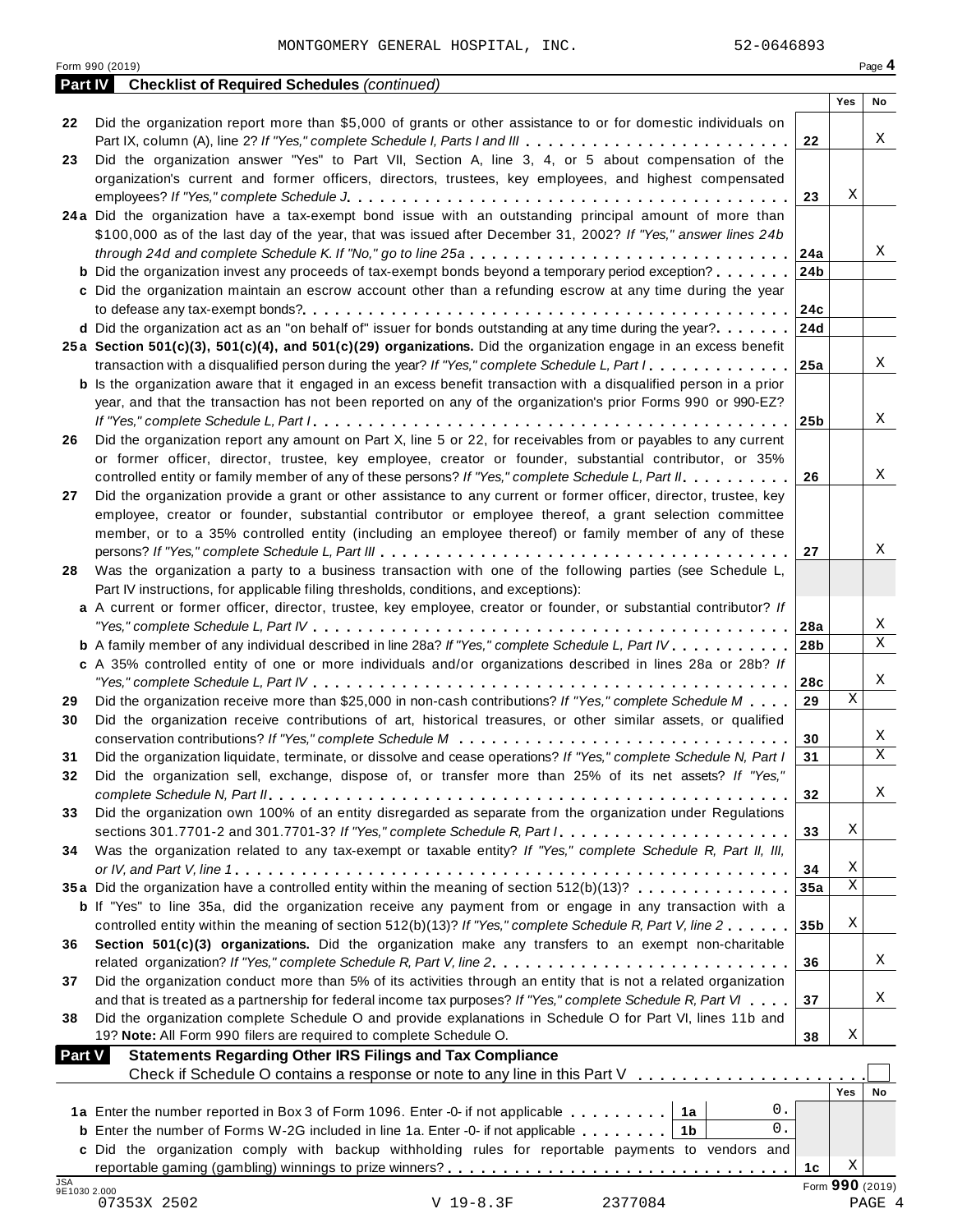|               | 52-0646893<br>MONTGOMERY GENERAL HOSPITAL, INC.                                                                                                                                                                                                |                |     |             |
|---------------|------------------------------------------------------------------------------------------------------------------------------------------------------------------------------------------------------------------------------------------------|----------------|-----|-------------|
|               | Form 990 (2019)                                                                                                                                                                                                                                |                |     | Page $5$    |
| <b>Part V</b> | Statements Regarding Other IRS Filings and Tax Compliance (continued)                                                                                                                                                                          |                |     |             |
|               | 2a Enter the number of employees reported on Form W-3, Transmittal of Wage and Tax                                                                                                                                                             |                | Yes | No          |
|               | 1,202<br>Statements, filed for the calendar year ending with or within the year covered by this return. 2a                                                                                                                                     |                |     |             |
|               | <b>b</b> If at least one is reported on line 2a, did the organization file all required federal employment tax returns?                                                                                                                        | 2b             | Χ   |             |
|               | Note: If the sum of lines 1a and 2a is greater than 250, you may be required to e-file (see instructions)                                                                                                                                      |                |     |             |
|               |                                                                                                                                                                                                                                                | 3a             | Χ   |             |
|               | <b>b</b> If "Yes," has it filed a Form 990-T for this year? If "No" to line 3b, provide an explanation on Schedule O                                                                                                                           | 3 <sub>b</sub> | X   |             |
|               | 4a At any time during the calendar year, did the organization have an interest in, or a signature or other authority over,                                                                                                                     |                |     |             |
|               | a financial account in a foreign country (such as a bank account, securities account, or other financial account)?                                                                                                                             | 4a             |     | Χ           |
|               | <b>b</b> If "Yes," enter the name of the foreign country $\blacktriangleright$                                                                                                                                                                 |                |     |             |
|               | See instructions for filing requirements for FinCEN Form 114, Report of Foreign Bank and Financial Accounts (FBAR).                                                                                                                            |                |     |             |
|               | 5a Was the organization a party to a prohibited tax shelter transaction at any time during the tax year?                                                                                                                                       | 5a             |     | Χ           |
|               | <b>b</b> Did any taxable party notify the organization that it was or is a party to a prohibited tax shelter transaction?                                                                                                                      | 5b             |     | Χ           |
|               |                                                                                                                                                                                                                                                | 5 <sub>c</sub> |     |             |
|               | 6a Does the organization have annual gross receipts that are normally greater than \$100,000, and did the                                                                                                                                      |                |     |             |
|               | organization solicit any contributions that were not tax deductible as charitable contributions?                                                                                                                                               | 6a             |     | Χ           |
|               | <b>b</b> If "Yes," did the organization include with every solicitation an express statement that such contributions or                                                                                                                        |                |     |             |
|               |                                                                                                                                                                                                                                                | 6b             |     |             |
| 7             | Organizations that may receive deductible contributions under section 170(c).                                                                                                                                                                  |                |     |             |
|               | a Did the organization receive a payment in excess of \$75 made partly as a contribution and partly for goods                                                                                                                                  |                |     | Χ           |
|               |                                                                                                                                                                                                                                                | 7а<br>7b       |     |             |
|               | <b>b</b> If "Yes," did the organization notify the donor of the value of the goods or services provided?                                                                                                                                       |                |     |             |
|               | c Did the organization sell, exchange, or otherwise dispose of tangible personal property for which it was                                                                                                                                     | 7с             |     | Χ           |
|               | ∣ 7d<br>d If "Yes," indicate the number of Forms 8282 filed during the year                                                                                                                                                                    |                |     |             |
|               | e Did the organization receive any funds, directly or indirectly, to pay premiums on a personal benefit contract?                                                                                                                              | 7е             |     | Χ           |
|               | f Did the organization, during the year, pay premiums, directly or indirectly, on a personal benefit contract?                                                                                                                                 | 7f             |     | $\mathbf X$ |
| q             | If the organization received a contribution of qualified intellectual property, did the organization file Form 8899 as required?                                                                                                               | 7g             |     |             |
|               | h If the organization received a contribution of cars, boats, airplanes, or other vehicles, did the organization file a Form 1098-C?. .                                                                                                        | 7h             |     |             |
| 8             | Sponsoring organizations maintaining donor advised funds. Did a donor advised fund maintained by the                                                                                                                                           |                |     |             |
|               | sponsoring organization have excess business holdings at any time during the year?                                                                                                                                                             | 8              |     |             |
| 9             | Sponsoring organizations maintaining donor advised funds.                                                                                                                                                                                      |                |     |             |
|               | a Did the sponsoring organization make any taxable distributions under section 4966?                                                                                                                                                           | 9a             |     |             |
|               | <b>b</b> Did the sponsoring organization make a distribution to a donor, donor advisor, or related person?                                                                                                                                     | 9b             |     |             |
| 10            | Section 501(c)(7) organizations. Enter:                                                                                                                                                                                                        |                |     |             |
|               | 10a<br>a Initiation fees and capital contributions included on Part VIII, line 12                                                                                                                                                              |                |     |             |
|               | 10 <sub>b</sub><br><b>b</b> Gross receipts, included on Form 990, Part VIII, line 12, for public use of club facilities                                                                                                                        |                |     |             |
| 11            | Section 501(c)(12) organizations. Enter:                                                                                                                                                                                                       |                |     |             |
|               | 11a                                                                                                                                                                                                                                            |                |     |             |
|               | <b>b</b> Gross income from other sources (Do not net amounts due or paid to other sources                                                                                                                                                      |                |     |             |
|               | 11b                                                                                                                                                                                                                                            |                |     |             |
|               | 12a Section 4947(a)(1) non-exempt charitable trusts. Is the organization filing Form 990 in lieu of Form 1041?                                                                                                                                 | 12a            |     |             |
|               | <b>b</b> If "Yes," enter the amount of tax-exempt interest received or accrued during the year 12b                                                                                                                                             |                |     |             |
| 13            | Section 501(c)(29) qualified nonprofit health insurance issuers.                                                                                                                                                                               |                |     |             |
|               | a Is the organization licensed to issue qualified health plans in more than one state?                                                                                                                                                         | 13a            |     |             |
|               | Note: See the instructions for additional information the organization must report on Schedule O.                                                                                                                                              |                |     |             |
|               | <b>b</b> Enter the amount of reserves the organization is required to maintain by the states in which<br>13b                                                                                                                                   |                |     |             |
|               | 13c                                                                                                                                                                                                                                            |                |     |             |
|               |                                                                                                                                                                                                                                                | 14a            |     | Χ           |
|               | 14a Did the organization receive any payments for indoor tanning services during the tax year?<br><b>b</b> If "Yes," has it filed a Form 720 to report these payments? If "No," provide an explanation on Schedule $0 \cdot \cdot \cdot \cdot$ | 14b            |     |             |
| 15            | Is the organization subject to the section 4960 tax on payment(s) of more than \$1,000,000 in remuneration or                                                                                                                                  |                |     |             |
|               |                                                                                                                                                                                                                                                | 15             |     | Χ           |
|               | If "Yes," see instructions and file Form 4720, Schedule N.                                                                                                                                                                                     |                |     |             |
| 16            | Is the organization an educational institution subject to the section 4968 excise tax on net investment income?                                                                                                                                | 16             |     | Χ           |
|               | If "Yes," complete Form 4720, Schedule O.                                                                                                                                                                                                      |                |     |             |

Form **990** (2019)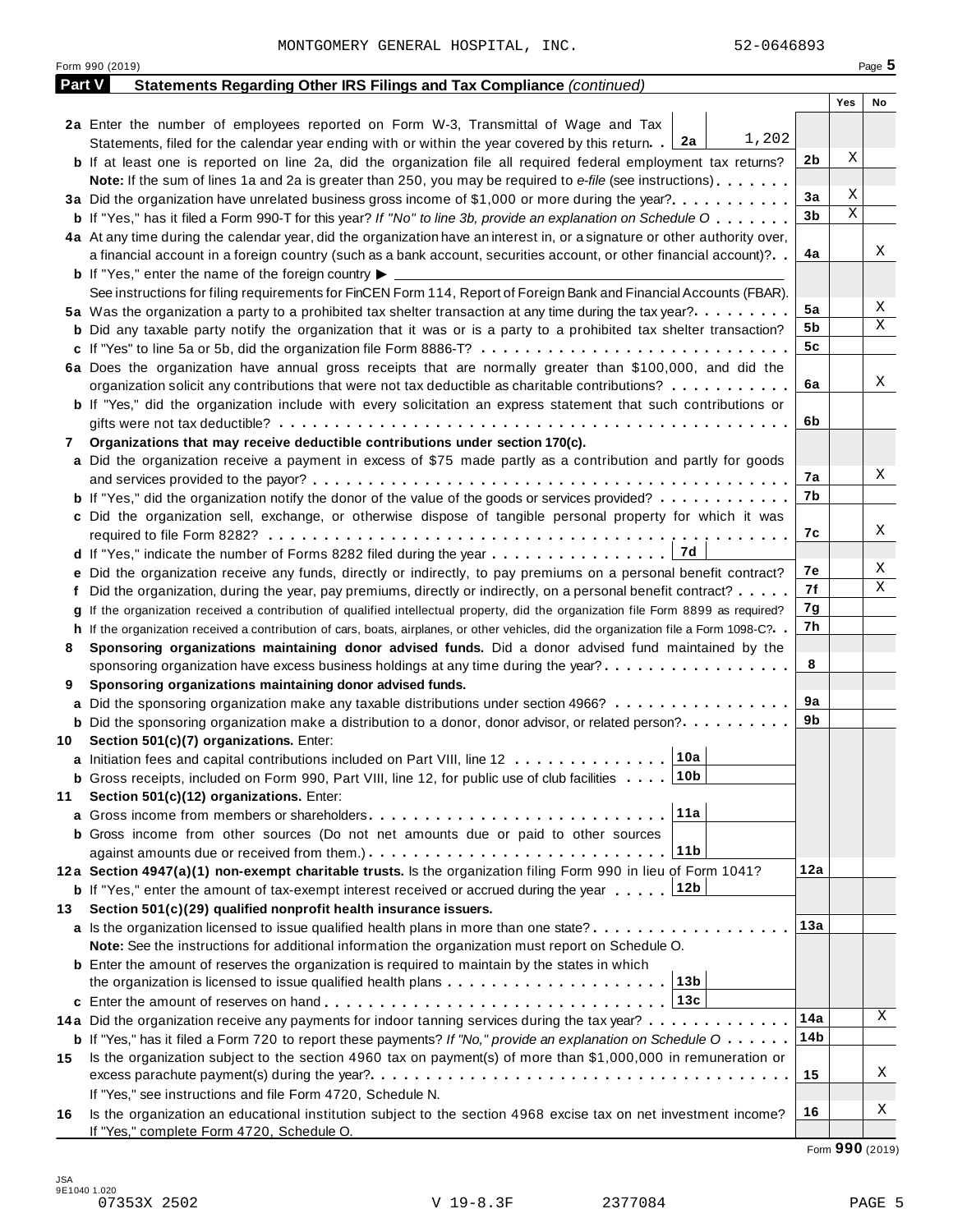|                | 52-0646893<br>MONTGOMERY GENERAL HOSPITAL, INC.<br>Form 990 (2019)                                                                                                                                                      |                 |            | Page $6$    |
|----------------|-------------------------------------------------------------------------------------------------------------------------------------------------------------------------------------------------------------------------|-----------------|------------|-------------|
| <b>Part VI</b> | Governance, Management, and Disclosure For each "Yes" response to lines 2 through 7b below, and for a "No"                                                                                                              |                 |            |             |
|                | response to line 8a, 8b, or 10b below, describe the circumstances, processes, or changes on Schedule O. See instructions.                                                                                               |                 |            |             |
|                |                                                                                                                                                                                                                         |                 |            | $\mathbf X$ |
|                | <b>Section A. Governing Body and Management</b>                                                                                                                                                                         |                 |            |             |
|                |                                                                                                                                                                                                                         |                 | <b>Yes</b> | No          |
|                | 19<br>1a<br>1a Enter the number of voting members of the governing body at the end of the tax year                                                                                                                      |                 |            |             |
|                | If there are material differences in voting rights among members of the governing body, or<br>if the governing body delegated broad authority to an executive committee or similar<br>committée, explain on Schedule O. |                 |            |             |
|                | 16<br>1b<br>Enter the number of voting members included on line 1a, above, who are independent                                                                                                                          |                 |            |             |
| 2              | Did any officer, director, trustee, or key employee have a family relationship or a business relationship with                                                                                                          |                 |            |             |
|                |                                                                                                                                                                                                                         | 2               |            | Χ           |
| 3              | Did the organization delegate control over management duties customarily performed by or under the direct                                                                                                               |                 |            |             |
|                | supervision of officers, directors, trustees, or key employees to a management company or other person?                                                                                                                 | 3               |            | Χ           |
| 4              | Did the organization make any significant changes to its governing documents since the prior Form 990 was filed?                                                                                                        | 4               |            | X           |
| 5              | Did the organization become aware during the year of a significant diversion of the organization's assets?                                                                                                              | 5               |            | Χ           |
| 6              |                                                                                                                                                                                                                         | 6               | Χ          |             |
| 7a             | Did the organization have members, stockholders, or other persons who had the power to elect or appoint                                                                                                                 |                 |            |             |
|                |                                                                                                                                                                                                                         | 7a              | X          |             |
| b              | Are any governance decisions of the organization reserved to (or subject to approval by) members,                                                                                                                       |                 |            |             |
|                |                                                                                                                                                                                                                         | 7b              | X          |             |
| 8              | Did the organization contemporaneously document the meetings held or written actions undertaken during                                                                                                                  |                 |            |             |
|                | the year by the following:                                                                                                                                                                                              |                 |            |             |
|                |                                                                                                                                                                                                                         | 8a              | X          |             |
|                |                                                                                                                                                                                                                         | 8b              | X          |             |
| 9              | Is there any officer, director, trustee, or key employee listed in Part VII, Section A, who cannot be reached at<br>the organization's mailing address? If "Yes," provide the names and addresses on Schedule O.        | 9               |            | Χ           |
|                | Section B. Policies (This Section B requests information about policies not required by the Internal Revenue Code.)                                                                                                     |                 |            |             |
|                |                                                                                                                                                                                                                         |                 | Yes        | No          |
|                | 10a Did the organization have local chapters, branches, or affiliates?                                                                                                                                                  | 10a             |            | Χ           |
|                | <b>b</b> If "Yes," did the organization have written policies and procedures governing the activities of such chapters,                                                                                                 |                 |            |             |
|                | affiliates, and branches to ensure their operations are consistent with the organization's exempt purposes?                                                                                                             | 10 <sub>b</sub> |            |             |
| 11a            | Has the organization provided a complete copy of this Form 990 to all members of its governing body before filing the form?                                                                                             | 11a             | X          |             |
| b              | Describe in Schedule O the process, if any, used by the organization to review this Form 990.                                                                                                                           |                 |            |             |
| 12a            | Did the organization have a written conflict of interest policy? If "No," go to line 13                                                                                                                                 | 12a             | X          |             |
| b              | Were officers, directors, or trustees, and key employees required to disclose annually interests that could give                                                                                                        |                 |            |             |
|                |                                                                                                                                                                                                                         | 12 <sub>b</sub> | X          |             |
| c              | Did the organization regularly and consistently monitor and enforce compliance with the policy? If "Yes,"                                                                                                               |                 |            |             |
|                |                                                                                                                                                                                                                         | 12c             | X          |             |
| 13             | Did the organization have a written whistleblower policy?                                                                                                                                                               | 13              | X          |             |
| 14             | Did the organization have a written document retention and destruction policy?                                                                                                                                          | 14              | X          |             |
| 15             | Did the process for determining compensation of the following persons include a review and approval by                                                                                                                  |                 |            |             |
|                | independent persons, comparability data, and contemporaneous substantiation of the deliberation and decision?                                                                                                           |                 |            |             |
| a              | The organization's CEO, Executive Director, or top management official                                                                                                                                                  | 15a             | X          |             |
| b              |                                                                                                                                                                                                                         | 15b             | X          |             |
|                | If "Yes" to line 15a or 15b, describe the process in Schedule O (see instructions).                                                                                                                                     |                 |            |             |
|                | 16a Did the organization invest in, contribute assets to, or participate in a joint venture or similar arrangement                                                                                                      |                 |            |             |
|                |                                                                                                                                                                                                                         | 16a             | X          |             |
|                | <b>b</b> If "Yes," did the organization follow a written policy or procedure requiring the organization to evaluate its                                                                                                 |                 |            |             |

|    | If "Yes" to line 15a or 15b, describe the process in Schedule O (see instructions).                                                                                                                                                      |
|----|------------------------------------------------------------------------------------------------------------------------------------------------------------------------------------------------------------------------------------------|
|    | 16a Did the organization invest in, contribute assets to, or participate in a joint venture or similar arrangement                                                                                                                       |
|    |                                                                                                                                                                                                                                          |
|    | <b>b</b> If "Yes," did the organization follow a written policy or procedure requiring the organization to evaluate its<br>participation in joint venture arrangements under applicable federal tax law, and take steps to safeguard the |
|    | <b>Section C. Disclosure</b>                                                                                                                                                                                                             |
| 17 | List the states with which a copy of this Form 990 is required to be filed $\blacktriangleright \frac{MD}{N}$ .                                                                                                                          |
|    |                                                                                                                                                                                                                                          |

| 18 Section 6104 requires an organization to make its Forms 1023 (1024 or 1024-A, if applicable), 990, and 990-T (Section 501(c) |
|---------------------------------------------------------------------------------------------------------------------------------|
| (3) sonly) available for public inspection. Indicate how you made these available. Check all that apply.                        |
|                                                                                                                                 |

Own website Another's website Upon request Other *(explain on Schedule O)* X Upon request

X

**16b**

9E1042 2.000

**<sup>19</sup>** Describe on Schedule O whether (and if so, how) the organization made its governing documents, conflict of interest policy, and financial statements available to the public during the tax year.

**<sup>20</sup>** and infancial statements available to the public during the tax year.<br>State the name, address, and telephone number of the person who possesses the organization's books and records<br>JOEL BRYAN 10980 GRANTCHESTER WAY COLUMBI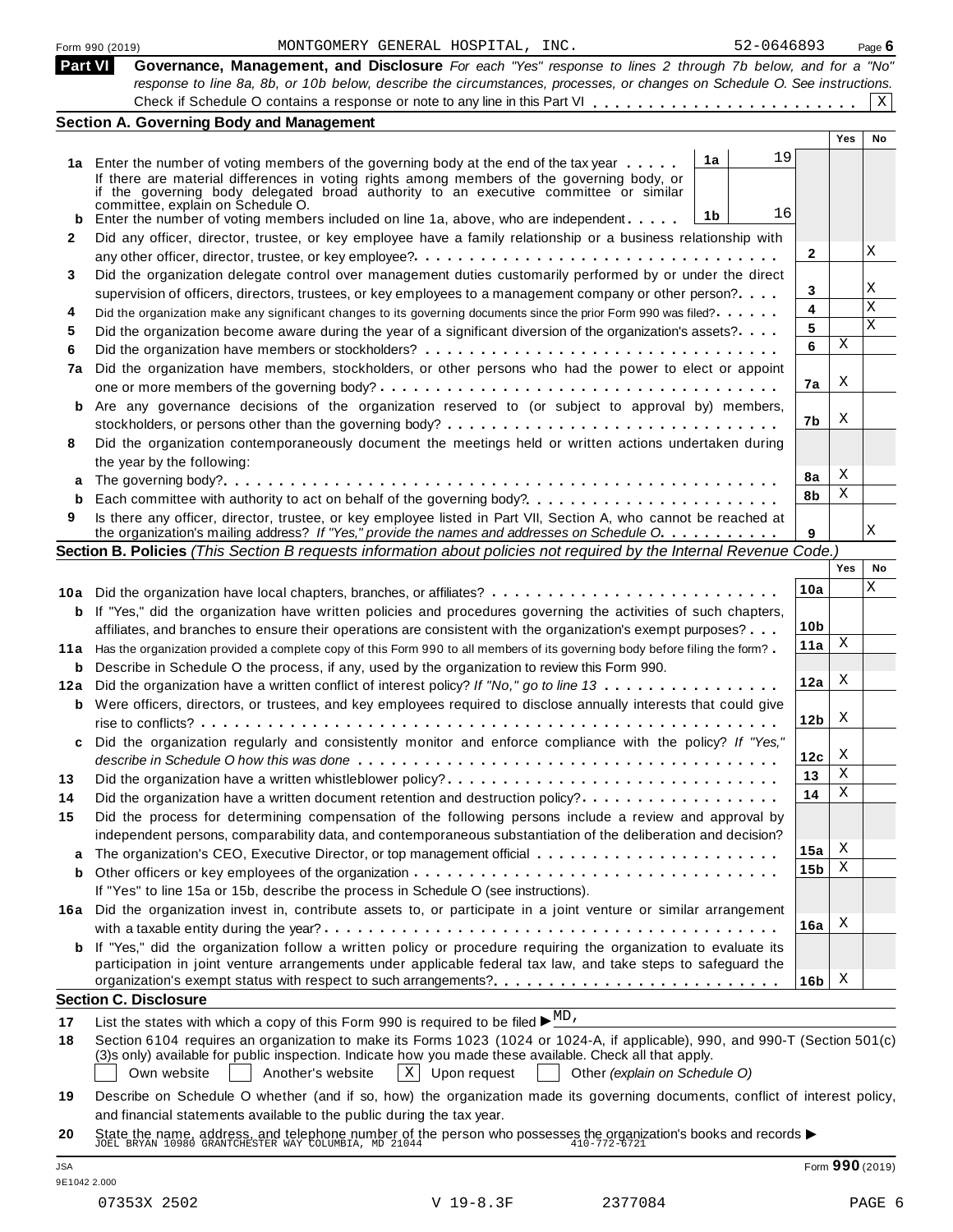| MONTGOMERY GENERAL HOSPITAL, INC.<br>Form 990 (2019)                                                                                        | 52-0646893<br>Page 7 |
|---------------------------------------------------------------------------------------------------------------------------------------------|----------------------|
| Part VII Compensation of Officers, Directors, Trustees, Key Employees, Highest Compensated Employees, and<br><b>Independent Contractors</b> |                      |
|                                                                                                                                             |                      |
| Section A. Officers, Directors, Trustees, Key Employees, and Highest Compensated Employees                                                  |                      |
| da Associate this tehnis for all seconds seconds due ha listed. Because concerning for the colorades common solidary contribution that      |                      |

**1a** Complete this table for all persons required to be listed. Report compensation for the calendar year ending with or within the organization's tax year.

anization's lax year.<br>● List all of the organization's **current** officers, directors, trustees (whether individuals or organizations), regardless of amount of<br>nnensation Enter -0- in columns (D) (E) and (E) if no compensa compensation. Enter -0- in columns (D), (E), and (F) if no compensation was paid.

**■** List all of the organization's **current** key employees, if any. See instructions for definition of "key employee."<br>■ List the experimentals five expect highest expressed explores (other than an efficer director t

**Example in the organization's current** key employees, if any. See instructions for definition of key employee.<br>• List the organization's five **current** highest compensated employees (other than an officer, director, trust who received reportable compensation (Box 5 of Form W-2 and/or Box 7 of Form 1099-MISC) of more than \$100,000 from the

organization and any related organizations.<br>• List all of the organization's **former** officers, key employees, and highest compensated employees who received more than<br>\$1.00.000 of reportable componention from the erganiza \$100,000 of reportable compensation from the organization and any related organizations.

% List all of the organization's **former directors or trustees** that received, in the capacity as a former director or trustee of the organization, more than \$10,000 of reportable compensation from the organization and any related organizations. See instructions for the order in which to list the persons above.

Check this box if neither the organization nor any related organization compensated any current officer, director, or trustee.

| (A)                           | (B)                                                                         |                                   |                       |         | (C)<br>Position |                                                                  |        | (D)                             | (E)                              | (F)                                                   |
|-------------------------------|-----------------------------------------------------------------------------|-----------------------------------|-----------------------|---------|-----------------|------------------------------------------------------------------|--------|---------------------------------|----------------------------------|-------------------------------------------------------|
| Name and title                | Average                                                                     |                                   |                       |         |                 | (do not check more than one                                      |        | Reportable                      | Reportable                       | <b>Estimated amount</b>                               |
|                               | hours<br>per week                                                           |                                   |                       |         |                 | box, unless person is both an<br>officer and a director/trustee) |        | compensation<br>from the        | compensation<br>from related     | of other<br>compensation                              |
|                               | (list any<br>hours for<br>related<br>organizations<br>below<br>dotted line) | Individual trustee<br>or director | Institutional trustee | Officer | Key employee    | Highest compensated<br>employee                                  | Former | organization<br>(W-2/1099-MISC) | organizations<br>(W-2/1099-MISC) | from the<br>organization and<br>related organizations |
| $(1)$ KENNETH A. SAMET        | 1.00                                                                        |                                   |                       |         |                 |                                                                  |        |                                 |                                  |                                                       |
| <b>DIRECTOR</b>               | 39.00                                                                       | X                                 |                       |         |                 |                                                                  |        | 0.                              | 7,598,800.                       | 90,696.                                               |
| (2) FREDERICK FINELLI         | 40.00                                                                       |                                   |                       |         |                 |                                                                  |        |                                 |                                  |                                                       |
| VP, MEDICAL AFFAIRS           | 0.                                                                          |                                   |                       |         |                 | Χ                                                                |        | 806,857.                        | 0.                               | 37,492.                                               |
| (3) THOMAS SENKER             | 40.00                                                                       |                                   |                       |         |                 |                                                                  |        |                                 |                                  |                                                       |
| HOSPITAL PRESIDENT & SVP MSH  | 0.                                                                          | Χ                                 |                       | Χ       |                 |                                                                  |        | 742, 211.                       | 0.                               | 43,808.                                               |
| (4) SUJITHRA JAYARAJ, M.D.    | 40.00                                                                       |                                   |                       |         |                 |                                                                  |        |                                 |                                  |                                                       |
| <b>DIRECTOR</b>               | 0.                                                                          | X                                 |                       |         |                 |                                                                  |        | 480,236.                        | 0.                               | 34,154.                                               |
| (5) DAVID HAVRILLA            | 20.00                                                                       |                                   |                       |         |                 |                                                                  |        |                                 |                                  |                                                       |
| CFO/TREASURER                 | 20.00                                                                       |                                   |                       | Χ       |                 |                                                                  |        | 212,335.                        | 212,336.                         | 36,843.                                               |
| (6) CONNIE STONE              | 40.00                                                                       |                                   |                       |         |                 |                                                                  |        |                                 |                                  |                                                       |
| VP, PATIENT CARE SERVICES     | 0.                                                                          |                                   |                       |         |                 | Χ                                                                |        | 286, 443.                       | 0.                               | 17,227.                                               |
| (7) NATHANIEL BARBO           | 40.00                                                                       |                                   |                       |         |                 |                                                                  |        |                                 |                                  |                                                       |
| AVP, PROFESSIONAL SERVICES    | 0.                                                                          |                                   |                       |         |                 | X                                                                |        | 204,964.                        | 0.                               | 17,223.                                               |
| (8) DEREK PROCHNICKI          | 40.00                                                                       |                                   |                       |         |                 |                                                                  |        |                                 |                                  |                                                       |
| REGISTERED NURSE              | 0.                                                                          |                                   |                       |         |                 | Χ                                                                |        | 187,636.                        | 0.                               | 17,621.                                               |
| (9) KEVIN MELL                | $0$ .                                                                       |                                   |                       |         |                 |                                                                  |        |                                 |                                  |                                                       |
| FORMER VP, OPERATIONS         | 40.00                                                                       |                                   |                       |         |                 |                                                                  | Χ      | 0.                              | 174,757.                         | 15,370.                                               |
| (10) DENISE KINGSBURY         | 40.00                                                                       |                                   |                       |         |                 |                                                                  |        |                                 |                                  |                                                       |
| SR DIR, CLIN SUPPORT SERVICES | 0.                                                                          |                                   |                       |         |                 | X                                                                |        | 181,760.                        | 0.                               | 6,119.                                                |
| (11) CAROLINA CHAVARRIA       | 40.00                                                                       |                                   |                       |         |                 |                                                                  |        |                                 |                                  |                                                       |
| <b>SECRETARY</b>              | 0.                                                                          |                                   |                       | Χ       |                 |                                                                  |        | 80,432.                         | 0.                               | 27,374.                                               |
| (12) JOSEPH BELL              | 1.00                                                                        |                                   |                       |         |                 |                                                                  |        |                                 |                                  |                                                       |
| <b>DIRECTOR</b>               | 0.                                                                          | X                                 |                       |         |                 |                                                                  |        | 0                               | 0.                               | 0.                                                    |
| (13) RICHARD WEINSTEIN, M.D.  | 1.00                                                                        |                                   |                       |         |                 |                                                                  |        |                                 |                                  |                                                       |
| <b>DIRECTOR</b>               | $0$ .                                                                       | X                                 |                       |         |                 |                                                                  |        | 0                               | $\mathbf{0}$                     | 0.                                                    |
| (14) JOHN FERGUSON            | 1.00                                                                        |                                   |                       |         |                 |                                                                  |        |                                 |                                  |                                                       |
| VICE CHAIR                    | $0$ .                                                                       | Χ                                 |                       |         |                 |                                                                  |        | 0.                              | $\mathsf{O}$                     | $0$ .                                                 |

JSA Form **990** (2019)

9E1041 2.000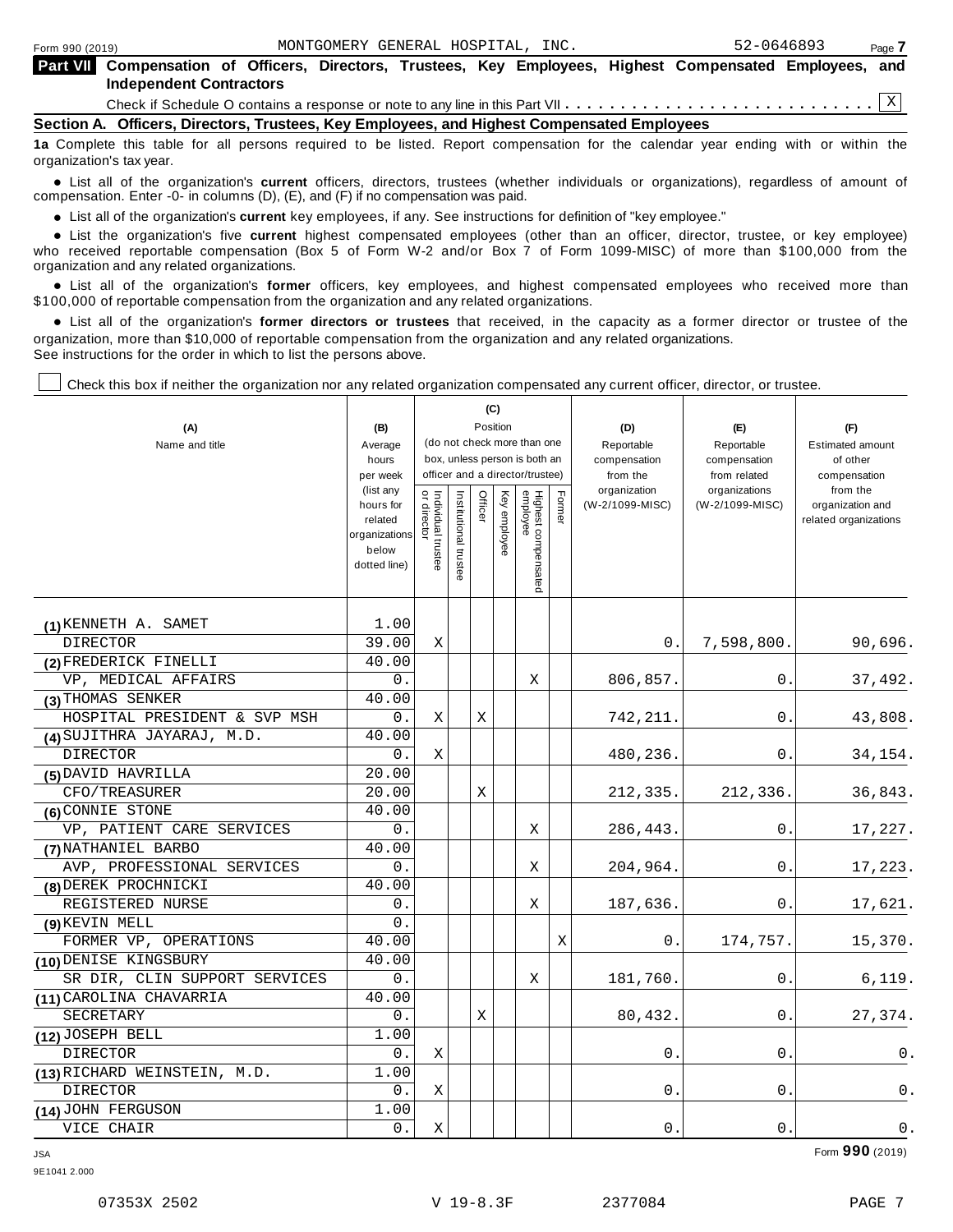|  | Form 990 (2019) |  |
|--|-----------------|--|
|  |                 |  |

| <b>Part VII</b><br>Section A. Officers, Directors, Trustees, Key Employees, and Highest Compensated Employees (continued)<br>(A)                                                                                                                                | (B)                                                            |                                           |                       |         | (C)          |                                                                    |        | (D)                                    | (E)                                        |            | (F)                                                                      |     |
|-----------------------------------------------------------------------------------------------------------------------------------------------------------------------------------------------------------------------------------------------------------------|----------------------------------------------------------------|-------------------------------------------|-----------------------|---------|--------------|--------------------------------------------------------------------|--------|----------------------------------------|--------------------------------------------|------------|--------------------------------------------------------------------------|-----|
| Name and title                                                                                                                                                                                                                                                  | Average<br>hours per<br>week (list any                         |                                           |                       |         | Position     | (do not check more than one<br>box, unless person is both an       |        | Reportable<br>compensation<br>from     | Reportable<br>compensation from<br>related |            | Estimated<br>amount of<br>other                                          |     |
|                                                                                                                                                                                                                                                                 | hours for<br>related<br>organizations<br>below dotted<br>line) | <br>  Individual trustee<br>  or director | Institutional trustee | Officer | Key employee | officer and a director/trustee)<br>Highest compensated<br>employee | Former | the<br>organization<br>(W-2/1099-MISC) | organizations<br>(W-2/1099-MISC)           |            | compensation<br>from the<br>organization<br>and related<br>organizations |     |
| (15) WENDY WALKER, D.V.M.<br><b>DIRECTOR</b>                                                                                                                                                                                                                    | 1.00                                                           |                                           |                       |         |              |                                                                    |        | 0                                      |                                            |            |                                                                          | 0.  |
| (16) JAMES BONIFANT                                                                                                                                                                                                                                             | 0.<br>1.00                                                     | Χ                                         |                       |         |              |                                                                    |        |                                        |                                            | 0.         |                                                                          |     |
| <b>DIRECTOR</b>                                                                                                                                                                                                                                                 | 0.                                                             | Χ                                         |                       |         |              |                                                                    |        | 0                                      |                                            | 0.         |                                                                          |     |
| (17) KATHERINE W. FARQUHAR, PH.D.                                                                                                                                                                                                                               | 1.00                                                           |                                           |                       |         |              |                                                                    |        |                                        |                                            |            |                                                                          |     |
| <b>CHAIR</b>                                                                                                                                                                                                                                                    | 0.                                                             | Χ                                         |                       |         |              |                                                                    |        | 0                                      |                                            | 0.         |                                                                          |     |
| $(18)$ RICHARD KURNOT                                                                                                                                                                                                                                           | 1.00                                                           |                                           |                       |         |              |                                                                    |        |                                        |                                            |            |                                                                          |     |
| DIRECTOR                                                                                                                                                                                                                                                        | $0$ .                                                          | Χ                                         |                       |         |              |                                                                    |        | 0                                      |                                            | 0.         |                                                                          |     |
| (19) STEVEN SHIMOURA, M.D.                                                                                                                                                                                                                                      | 1.00                                                           |                                           |                       |         |              |                                                                    |        |                                        |                                            |            |                                                                          |     |
| <b>DIRECTOR</b>                                                                                                                                                                                                                                                 | $0$ .                                                          | Χ                                         |                       |         |              |                                                                    |        | 0                                      |                                            | 0.         |                                                                          |     |
| (20) ANA MALDONADO, M.D.                                                                                                                                                                                                                                        | 1.00                                                           |                                           |                       |         |              |                                                                    |        |                                        |                                            |            |                                                                          |     |
| <b>DIRECTOR</b>                                                                                                                                                                                                                                                 | $0$ .                                                          | Χ                                         |                       |         |              |                                                                    |        | 0                                      |                                            | 0.         |                                                                          |     |
| (21) ALOK MATHUR, M.D.                                                                                                                                                                                                                                          | 1.00                                                           |                                           |                       |         |              |                                                                    |        |                                        |                                            |            |                                                                          |     |
| <b>DIRECTOR</b>                                                                                                                                                                                                                                                 | $0$ .                                                          | Χ                                         |                       |         |              |                                                                    |        | 0                                      |                                            | 0.         |                                                                          |     |
| (22) RICHARD HOFFMAN                                                                                                                                                                                                                                            | 1.00                                                           |                                           |                       |         |              |                                                                    |        |                                        |                                            |            |                                                                          |     |
| DIRECTOR                                                                                                                                                                                                                                                        | $0$ .                                                          | Χ                                         |                       |         |              |                                                                    |        | 0                                      |                                            | 0.         |                                                                          |     |
| (23) GARY FERNANDES                                                                                                                                                                                                                                             | 1.00                                                           |                                           |                       |         |              |                                                                    |        |                                        |                                            |            |                                                                          |     |
| DIRECTOR                                                                                                                                                                                                                                                        | $0$ .                                                          | Χ                                         |                       |         |              |                                                                    |        | 0                                      |                                            | 0.         |                                                                          |     |
| (24) DEBORAH ELLINGHAUS                                                                                                                                                                                                                                         | 1.00                                                           |                                           |                       |         |              |                                                                    |        |                                        |                                            |            |                                                                          |     |
| <b>DIRECTOR</b>                                                                                                                                                                                                                                                 | $0$ .                                                          | Χ                                         |                       |         |              |                                                                    |        | 0                                      |                                            | 0.         |                                                                          |     |
| 25) MARK KOZAM, M.D.                                                                                                                                                                                                                                            | 1.00                                                           |                                           |                       |         |              |                                                                    |        |                                        |                                            |            |                                                                          |     |
| <b>DIRECTOR</b>                                                                                                                                                                                                                                                 | 0.                                                             | Χ                                         |                       |         |              |                                                                    |        | 0                                      |                                            | 0.         |                                                                          |     |
| 1b Sub-total                                                                                                                                                                                                                                                    |                                                                |                                           |                       |         |              |                                                                    |        | 3, 182, 874.                           | 7,985,893.                                 |            | 343,927.                                                                 |     |
| c Total from continuation sheets to Part VII, Section A                                                                                                                                                                                                         |                                                                |                                           |                       |         |              |                                                                    |        | 0.                                     |                                            | $\Omega$ . |                                                                          | 0.  |
|                                                                                                                                                                                                                                                                 |                                                                |                                           |                       |         |              |                                                                    |        | 3,182,874.                             | 7,985,893.                                 |            | 343,927.                                                                 |     |
| 2 Total number of individuals (including but not limited to those listed above) who received more than \$100,000 of<br>reportable compensation from the organization ▶                                                                                          |                                                                | 73                                        |                       |         |              |                                                                    |        |                                        |                                            |            | <b>Yes</b>                                                               | No. |
| Did the organization list any former officer, director, or trustee, key employee, or highest compensated<br>3<br>employee on line 1a? If "Yes," complete Schedule J for such individual                                                                         |                                                                |                                           |                       |         |              |                                                                    |        |                                        |                                            |            | Χ<br>3                                                                   |     |
| For any individual listed on line 1a, is the sum of reportable compensation and other compensation from the<br>4<br>organization and related organizations greater than \$150,000? If "Yes," complete Schedule J for such                                       |                                                                |                                           |                       |         |              |                                                                    |        |                                        |                                            |            | Χ<br>4                                                                   |     |
| Did any person listed on line 1a receive or accrue compensation from any unrelated organization or individual<br>5.<br>for services rendered to the organization? If "Yes," complete Schedule J for such person                                                 |                                                                |                                           |                       |         |              |                                                                    |        |                                        |                                            |            | 5                                                                        | Χ   |
| <b>Section B. Independent Contractors</b>                                                                                                                                                                                                                       |                                                                |                                           |                       |         |              |                                                                    |        |                                        |                                            |            |                                                                          |     |
| Complete this table for your five highest compensated independent contractors that received more than \$100,000 of<br>1.<br>compensation from the organization. Report compensation for the calendar year ending with or within the organization's tax<br>year. |                                                                |                                           |                       |         |              |                                                                    |        |                                        |                                            |            |                                                                          |     |
| (A)<br>Name and business address                                                                                                                                                                                                                                |                                                                |                                           |                       |         |              |                                                                    |        | (B)<br>Description of services         |                                            |            | (C)<br>Compensation                                                      |     |
|                                                                                                                                                                                                                                                                 |                                                                |                                           |                       |         |              |                                                                    |        |                                        |                                            |            |                                                                          |     |
| ATTACHMENT 3                                                                                                                                                                                                                                                    |                                                                |                                           |                       |         |              |                                                                    |        |                                        |                                            |            |                                                                          |     |
|                                                                                                                                                                                                                                                                 |                                                                |                                           |                       |         |              |                                                                    |        |                                        |                                            |            |                                                                          |     |

**2** Total number of independent contractors (including but not limited to those listed above) who received more than \$100,000 in compensation from the organization  $\triangleright$  27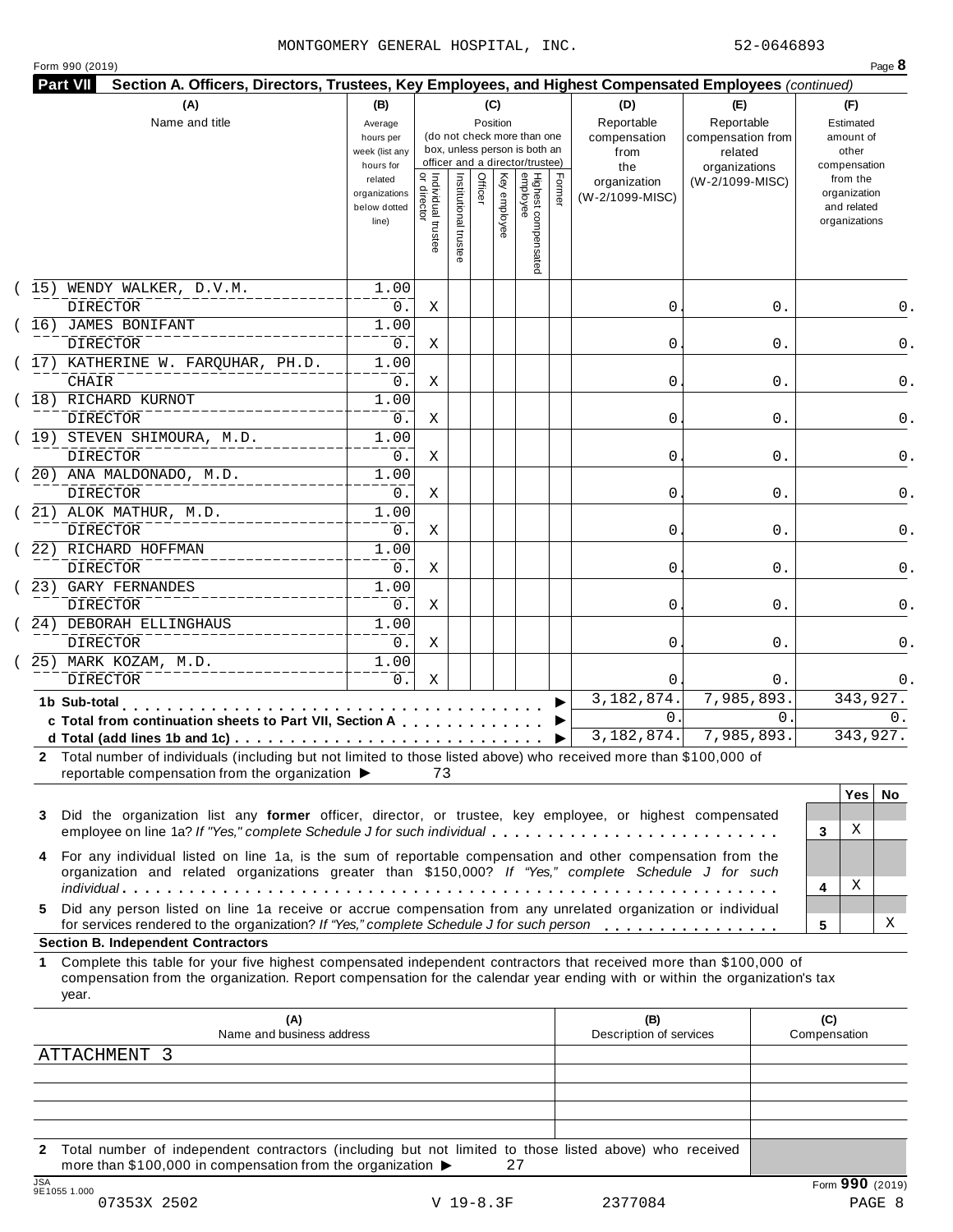|  | Form 990 (2019) |
|--|-----------------|

| (A)<br>Name and title                                                                                                                                                                                                                                                                                        | (B)<br>Average<br>hours per<br>week (list any<br>hours for | (C)<br>(D)<br>(E)<br>Reportable<br>Position<br>(do not check more than one<br>compensation<br>box, unless person is both an<br>from<br>related<br>officer and a director/trustee)<br>the |                       |         |              |                                 |        |                                 |                 |                     |                                                          |     |  | Reportable<br>compensation from<br>organizations | (F)<br>Estimated<br>amount of<br>other<br>compensation |  |  |
|--------------------------------------------------------------------------------------------------------------------------------------------------------------------------------------------------------------------------------------------------------------------------------------------------------------|------------------------------------------------------------|------------------------------------------------------------------------------------------------------------------------------------------------------------------------------------------|-----------------------|---------|--------------|---------------------------------|--------|---------------------------------|-----------------|---------------------|----------------------------------------------------------|-----|--|--------------------------------------------------|--------------------------------------------------------|--|--|
|                                                                                                                                                                                                                                                                                                              | related<br>organizations<br>below dotted<br>line)          | Individual trustee<br>  or director                                                                                                                                                      | Institutional trustee | Officer | Key employee | Highest compensated<br>employee | Former | organization<br>(W-2/1099-MISC) | (W-2/1099-MISC) |                     | from the<br>organization<br>and related<br>organizations |     |  |                                                  |                                                        |  |  |
| 26) KAREN NORDSTROM<br><b>DIRECTOR</b>                                                                                                                                                                                                                                                                       | 1.00<br>$0$ .                                              | Χ                                                                                                                                                                                        |                       |         |              |                                 |        | 0                               | 0.              |                     |                                                          | 0.  |  |                                                  |                                                        |  |  |
| 27) NEIL R. OHORA, D.P.M<br><b>DIRECTOR</b>                                                                                                                                                                                                                                                                  | 1.00<br>0.                                                 | Χ                                                                                                                                                                                        |                       |         |              |                                 |        | 0                               | 0.              |                     |                                                          | 0.  |  |                                                  |                                                        |  |  |
|                                                                                                                                                                                                                                                                                                              |                                                            |                                                                                                                                                                                          |                       |         |              |                                 |        |                                 |                 |                     |                                                          |     |  |                                                  |                                                        |  |  |
|                                                                                                                                                                                                                                                                                                              |                                                            |                                                                                                                                                                                          |                       |         |              |                                 |        |                                 |                 |                     |                                                          |     |  |                                                  |                                                        |  |  |
|                                                                                                                                                                                                                                                                                                              |                                                            |                                                                                                                                                                                          |                       |         |              |                                 |        |                                 |                 |                     |                                                          |     |  |                                                  |                                                        |  |  |
|                                                                                                                                                                                                                                                                                                              |                                                            |                                                                                                                                                                                          |                       |         |              |                                 |        |                                 |                 |                     |                                                          |     |  |                                                  |                                                        |  |  |
|                                                                                                                                                                                                                                                                                                              |                                                            |                                                                                                                                                                                          |                       |         |              |                                 |        |                                 |                 |                     |                                                          |     |  |                                                  |                                                        |  |  |
|                                                                                                                                                                                                                                                                                                              |                                                            |                                                                                                                                                                                          |                       |         |              |                                 |        |                                 |                 |                     |                                                          |     |  |                                                  |                                                        |  |  |
| 1b Sub-total<br>c Total from continuation sheets to Part VII, Section A<br>2 Total number of individuals (including but not limited to those listed above) who received more than \$100,000 of                                                                                                               |                                                            |                                                                                                                                                                                          |                       |         |              |                                 |        | $\mathbf{0}$                    | 0               |                     |                                                          | 0.  |  |                                                  |                                                        |  |  |
| reportable compensation from the organization ▶                                                                                                                                                                                                                                                              |                                                            | 73                                                                                                                                                                                       |                       |         |              |                                 |        |                                 |                 |                     | Yes                                                      |     |  |                                                  |                                                        |  |  |
| Did the organization list any former officer, director, or trustee, key employee, or highest compensated<br>3<br>employee on line 1a? If "Yes," complete Schedule J for such individual                                                                                                                      |                                                            |                                                                                                                                                                                          |                       |         |              |                                 |        |                                 |                 | 3                   | Χ                                                        | No. |  |                                                  |                                                        |  |  |
| For any individual listed on line 1a, is the sum of reportable compensation and other compensation from the<br>4<br>organization and related organizations greater than \$150,000? If "Yes," complete Schedule J for such                                                                                    |                                                            |                                                                                                                                                                                          |                       |         |              |                                 |        |                                 |                 | 4                   | Χ                                                        |     |  |                                                  |                                                        |  |  |
| Did any person listed on line 1a receive or accrue compensation from any unrelated organization or individual<br>5.<br>for services rendered to the organization? If "Yes," complete Schedule J for such person                                                                                              |                                                            |                                                                                                                                                                                          |                       |         |              |                                 |        |                                 |                 | 5                   |                                                          | Χ   |  |                                                  |                                                        |  |  |
| <b>Section B. Independent Contractors</b><br>Complete this table for your five highest compensated independent contractors that received more than \$100,000 of<br>1.<br>compensation from the organization. Report compensation for the calendar year ending with or within the organization's tax<br>year. |                                                            |                                                                                                                                                                                          |                       |         |              |                                 |        |                                 |                 |                     |                                                          |     |  |                                                  |                                                        |  |  |
| (A)<br>Name and business address                                                                                                                                                                                                                                                                             |                                                            |                                                                                                                                                                                          |                       |         |              |                                 |        | (B)<br>Description of services  |                 | (C)<br>Compensation |                                                          |     |  |                                                  |                                                        |  |  |
|                                                                                                                                                                                                                                                                                                              |                                                            |                                                                                                                                                                                          |                       |         |              |                                 |        |                                 |                 |                     |                                                          |     |  |                                                  |                                                        |  |  |
| Total number of independent contractors (including but not limited to those listed above) who received<br>$\mathbf{2}$<br>more than \$100,000 in compensation from the organization ▶                                                                                                                        |                                                            |                                                                                                                                                                                          |                       |         |              |                                 |        |                                 |                 |                     |                                                          |     |  |                                                  |                                                        |  |  |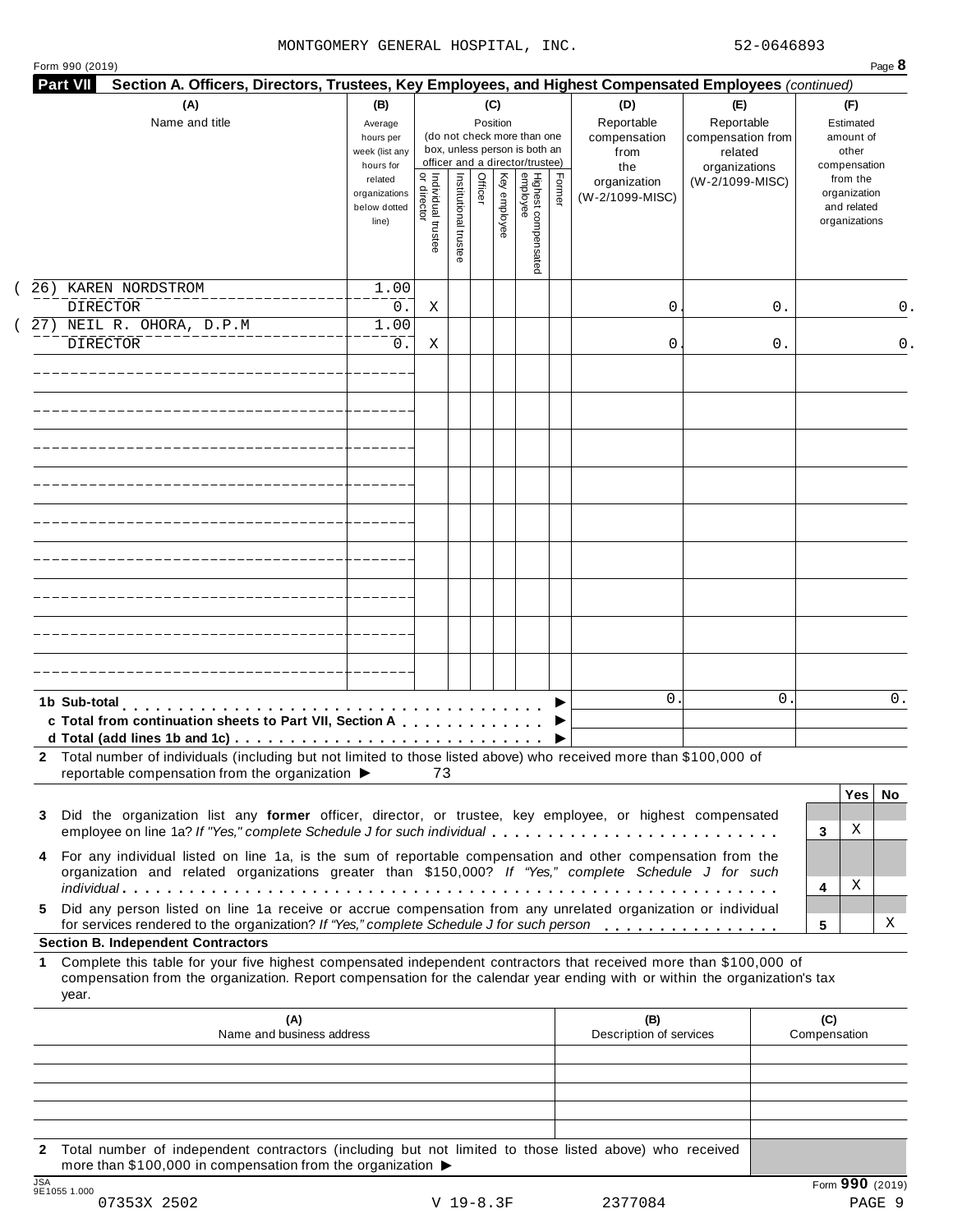**Part VIII Statement of Revenue**

#### **(D)** Revenue excluded from tax under sections 512-514 Check if Schedule O contains a response or note to any line in this Part VIII m m m m m m m m m m m m m m m m m m m m m m m m **(A)** Total revenue **(B)** Related or exempt function revenue **(C)** Unrelated business revenue **1a b** Membership dues **c** Fundraising events<br>**d** Related organizations Federated campaigns . . . . . . . . Fundraising events . . . . . . . . . mon recontant<br>
Property<br>
Property<br>
Property<br>
Property<br>
Property<br>
Property<br>
1a<br>
1b **1b 1c 1d 1e 1f** m m m m m m m m m m m m m m m m m m m m m m m m m m m **f e** Federated campaigns<br> **b** Membership dues<br> **c** Fundraising events<br> **d** Related organizations<br> **e** Government grants (contributions)<br> **f** All other contributions, gifts, grants, **g** Noncash contributions included in All other contributions, gifts, grants, and similar amounts not included above  $\blacksquare$ Fundraising events<br>
Related organizations<br>
Government grants (contributions)<br>
All other contributions, gifts, grants,<br>
and similar amounts not included above<br>
Noncash contributions included in<br>
lines 1a-1f<br>
Total. Add line **h Total.** Add lines 1a-1f m m m m m m m m m m m m m m m m m m <sup>I</sup> **Contributions, Gifts, Grants and Other Similar Amounts** Business Code **2a b cd** f All other program service revenue . . . . . **e 6a b** Less: rental expenses **6b c** Rental income or (loss) **6c** | **b** Less: cost or other basis **c** Gain or (loss) All other program service revenue<br> **All other program service revenue**<br> **All other program service revenue**<br> **All other program service revenue**<br> **All other program service revenue**<br> **All other program service revenue**<br> **A 3** Investment income (including dividends, interest, and other similar amounts) **Internal and Structure 1**  $\frac{1}{\epsilon}$  $\begin{array}{|c|c|c|}\n\hline\n\hline\n\end{array}$  $\overline{\phantom{0}}$  $\begin{array}{|c|c|c|}\n\hline\n\hline\n\end{array}$  $\overrightarrow{ }$  $\overrightarrow{ }$  $\overrightarrow{ }$ e<br>
e<br>
e<br>
All other program service revenue<br>
g Total. Add lines 2a-2f<br>
3 Investment income (including dividends, interest, an<br>
other similar amounts)<br>
4 Income from investment of tax-exempt bond proceeds **5** Income from investment of tax-exempt bond proceeds  $\blacktriangleright$ Royalties mm m m m m m m m m m m m m m m m m m m m m m m m (i) Real (ii) Personal Total. Add lines 2a-2f<br>Investment income (includin<br>other similar amounts)<br>Income from investment of ta<br>Royalties<br>Cross rents<br>Less: rental expenses 6b **7a 7b 7c <sup>d</sup>** Net rental income or (loss) m m m m m m m m m m m m m m m m **7a** Gross amount from (i) Securities (ii) Other sales of assets other than inventory and sales expenses oss)<br>pr (l<br>sets<br>tory<br>asis **a** Gross amount from<br>
sales of assets<br>
other than inventory<br> **b** Less: cost or other basis<br>
and sales expenses<br> **c** Gain or (loss)<br> **c** Gain or (loss)<br> **c** Gain or (loss)<br> **c** Gain or (loss)<br> **c** Gain or (loss)<br> **c** Gain **8a** Gross income from fundraising **b** Less: direct expenses **9a b** Less: direct expenses . . . . . . . . . . 10a Gross sales of inventory, less **b 10b 11a b c** OTHER REVENUE events (not including \$ of contributions reported on line **8a 8b 9a 9b 10a** 1c). See Part IV, line 18  $\begin{bmatrix} 1 & 0 & 0 & 0 \\ 0 & 0 & 0 & 0 \\ 0 & 0 & 0 & 0 \\ 0 & 0 & 0 & 0 \\ 0 & 0 & 0 & 0 \\ 0 & 0 & 0 & 0 \\ 0 & 0 & 0 & 0 \\ 0 & 0 & 0 & 0 \\ 0 & 0 & 0 & 0 \\ 0 & 0 & 0 & 0 \\ 0 & 0 & 0 & 0 \\ 0 & 0 & 0 & 0 \\ 0 & 0 & 0 & 0 \\ 0 & 0 & 0 & 0 \\ 0 & 0 & 0 & 0 \\ 0 & 0 & 0 & 0 \\ 0 & 0 & 0 & 0 \\ 0 & 0 & 0 &$ **a** Cross income from fundraising<br> **a** Gross income from fundraising<br>
of contributions reported on line<br>
1c). See Part IV, line 18<br> **b** Less: direct expenses<br> **c** Net income or (loss) from fundraising events............... events (not including \$<br>
of contributions reported on line<br>
1c). See Part IV, line 18<br>
Less: direct expenses<br>
Net income or (loss) from fundraising ex<br>
Gross income from gaming<br>
activities. See Part IV, line 19<br>
Less: dire of contributions reported on line<br>
1c). See Part IV, line 18<br> **c** Net income or (loss) from fundraising events.<br> **a** Gross income from gaming<br>
activities. See Part IV, line 19<br> **b** Less: direct expenses<br> **c** Net income or returns and allowances m m m m m m m m Less: cost of goods sold m m m m m m m m **<sup>c</sup>** Net income or (loss) from sales of inventorym m m m m m m m **OUTER SECTES**<br> **OUTER SECTES AND REVENUES**<br> **OUTER CONTRES**<br> **CONTRES CONTRES SECTES AND REVENUES ASSESS AND REVENUES AND REVENUES AND REVENUES AND REVENUES AND REVENUES AND REVENUES AND REVENUES AND REVENUES AND REVENUES** Business Code **d** All other revenue **e**<br> **C** Net income or (loss) from sales of inventory<br> **A**<br> **EQUITY INTEREST IN AFFILIATES**<br> **C** <u>OTHER REVENUE</u><br> **C** All other revenue<br> **C** All other revenue<br> **C COLORER REVENUE** THE METHODIC OF THE MOONE<br> **EXAMPLE 112**<br> **EXAMPLE TO MAN MOONE**<br> **EXAMPLE TO MAN MOONE**<br> **EXAMPLE TOTAL AND MOONE**<br> **EXAMPLE TOTAL AND MOONE**<br> **EXAMPLE TOTAL AND MOONE CONSIDER TOTAL AND MOONE CONSIDER TOTAL AND MONEY CO 12 Total revenue.** See instructions m m m m m m m m m m m m m <sup>I</sup> JSA Form **<sup>990</sup>** (2019) 9E1051 2.000 255,000. 3,727,891. 959,983. 67,394. 4,942,874. PATIENT SERVICE REVENUE 621300 167,488,579. 167,488,579 PHARMACY REVENUE 1,149,317. 1,149,317. PHYSICIAN BILLING REVENUE 621110 12,900. 12,900 12,900 168,650,796. 65,486. 65,486.  $\mathbf{0}$ . 0. 618,182. 618,182. 618,182. 77,376. 77,376. 77,376. 77,376. 0. 0. 0. 0. 0.  $\mathbf{0}$ . 0. 0. 0. REBATE INCOME 900099 317,660. 317,660. EQUITY INTEREST IN AFFILIATES 1900099 106,286. OTHER REVENUE 900099 1,014,770. 105,002. 909,768. 1,438,716. 175,793,430. 167,501,479. 1,254,319. 2,094,758.

07353X 2502 V 19-8.3F 2377084 PAGE 10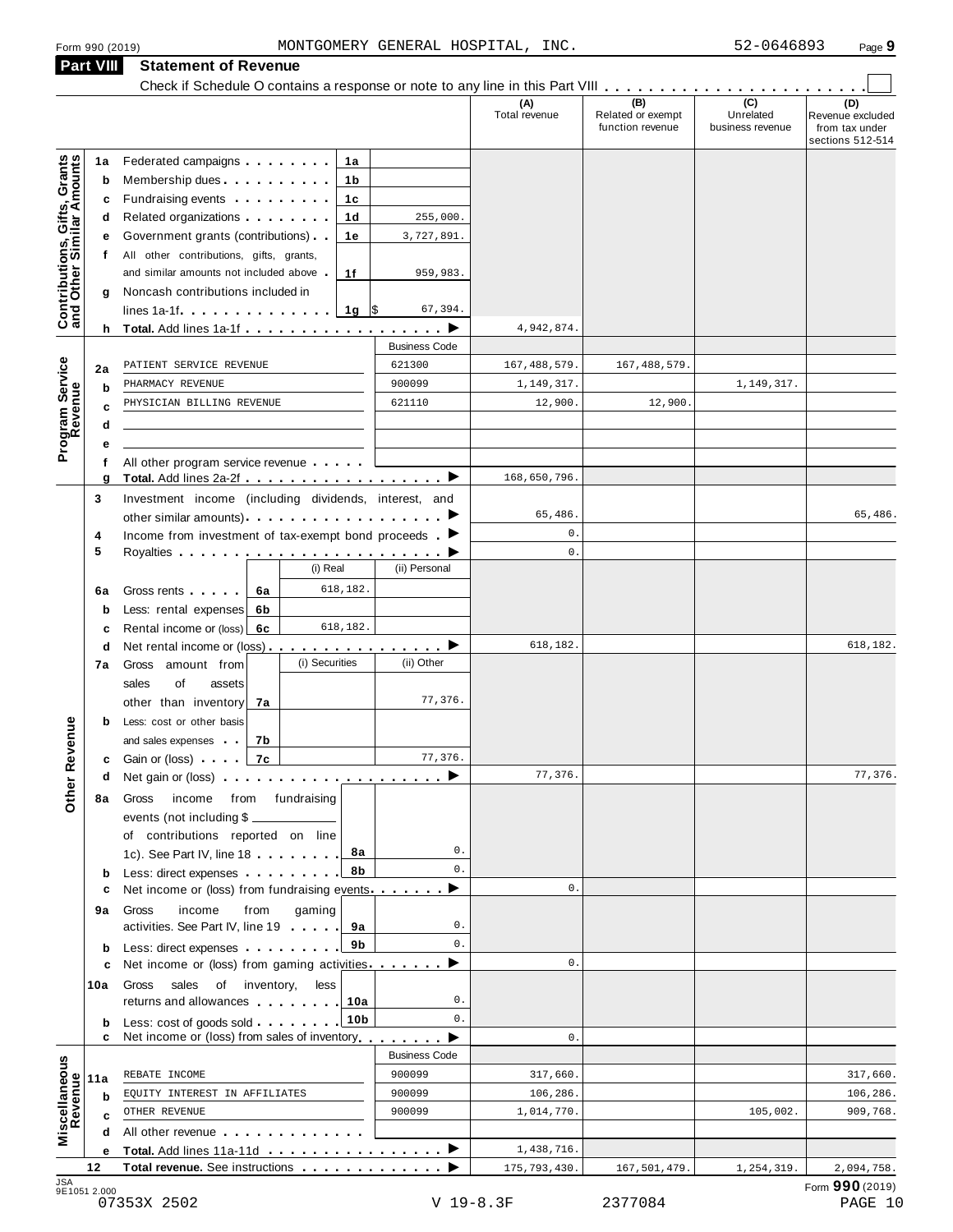#### **Part IX Statement of Functional Expenses** Section 501(c)(3) and 501(c)(4) organizations must complete all columns. All other organizations must complete column (A). Check if Schedule O contains a response or note to any line in this Part  $\begin{array}{c|c|c|c|c} \hline \text{Check if Schedule O contains a response or note to any line in this Part } \mathbb{X} & \text{if } \mathbb{X} & \text{if } \mathbb{X} & \text{if } \mathbb{X} & \text{if } \mathbb{X} & \text{if } \mathbb{X} & \text{if } \mathbb{X} & \text{if } \mathbb{X} & \text{if } \mathbb{X} & \text{if } \math$ *Do no* **(A) (B) (C) (D)** *t include amounts reported on lines 6b, 7b,* **8b, 9b, and 10b of Part VIII.** The construction of *B***, 9b, and 10b of Part VIII.** expenses Management and general expenses Fundraising expenses **1** Grants and other assistance to domestic organizations and domestic governments. See Part IV, line 21 m m m **2** Grants and other assistance to domestic individuals. See Part IV, line 22 **3** Grants and other assistance to foreign organizations, foreign governments, and foreign individuals. See Part IV, lines <sup>15</sup> and <sup>16</sup> <sup>m</sup> <sup>m</sup> <sup>m</sup> <sup>m</sup> <sup>m</sup> **<sup>4</sup>** Benefits paid to or for members <sup>m</sup> <sup>m</sup> <sup>m</sup> <sup>m</sup> <sup>m</sup> <sup>m</sup> <sup>m</sup> <sup>m</sup> <sup>m</sup> **5** Compensation of current officers, directors, trustees, and key employees m m m m m m m m m m **6** Compensation not included above to disqualified persons (as defined under section 4958(f)(1)) and persons described in section 4958(c)(3)(B) 7 Other salaries and wages **manual manual manual metallicity 8** Pension plan accruals and contributions (include section 401(k) and 403(b) employer contributions) **9** Section 401(k) and 403(b) employer contributions<br>9 Other employee benefits 9 Other employee benefits **10** Payroll taxes **10** Fees for services (nonemployees): **11** A) amount, list line 11g expenses on Schedule O.)<br>**12** Advertising and promotion **manual 13** Office expenses **13** Office expenses<br>**14** Information technology............. **15 16** Occupancy m m m m m m m m m m m m m m m m m m **16** Occupancy ...................<br>17 Travel..................... **18** Payments of travel or entertainment expenses for any federal, state, or local public officials<br>**19** Conferences, conventions, and meetings **19** Conferences, conventions, and meetings **endorship.**<br>20 Interest **manual meeting 21** 21 Payments to affiliates<br>22 Depreciation, depletion, and amortization <sub>1</sub> . . . **22** Depreciation, depletion, and amortization **manufation**<br>23 Insurance 24 Other expenses. Itemize expenses not covered | Fees for services (nonemployees):<br>**a** Management ..................<br>**b** Legal ......................... **cd** Lobbying m m m m m m m m m m m m m m m m m m m **e** Professional fundraising services. See Part IV, line <sup>17</sup> m **P** Professional fundraising services. See Part IV, line 17<br>**f** Investment management fees **g** Other. (If line 11g amount exceeds 10% of line 25, column Legal m m m m m m m m m m m m m m m m m m m m m Accounting m m m m m m m m m m m m m m m m m m  $(A)$  amount, list line 11g expenses on Schedule O.)  $\cdots$  m m m m m m m m m m m m m m m m m m m m Royalties m m m m m m m m m m m m m m m m m m m m for any federal, state, or local public officials Payments to affiliates m m m m m m m m m m m m m m above (List miscellaneous expenses on line 24e. If line 24e amount exceeds 10% of line 25, column (A) amount, list line 24e expenses on Schedule O.) **a**<sup>MED</sup>/SORG SUPPLIES <br> **b**MAINTENANCE 5,635,030. 4,270,752. 1,364,278. **c**<sup>IMPLANIS/PROSTHESES 2,3607,279. 3,607,279.<br>d<sup>UTILITIES 2,364,619. 2,178,875. 185,744.</sup></sup> **e** All other expenses **25 Total functional expenses.** Add lines 1 through 24e **26 Joint costs.** Complete this line only if the organization reported in column (B) joint costs from a combined educational campaign and from a combined educational campaign and<br>fundraising solicitation. Check here  $\blacktriangleright$  if<br>following SOP 98-2 (ASC 958-720) 40,000. 40,000. 0. 0.  $\Omega$ 1,638,973. 1,420,754. 218,219. 0. 73,605,059. 64,022,413. 9,582,646. 1,009,689. 822,869. 186,820 8,493,674. 7,055,646. 1,438,028. 4,410,756. 3,833,950. 576,806. 18,340,198.  $\overline{0}$ 0.  $\overline{0}$ . 0. 7,649. 7,649. 15,193,485. 13,500,246. 1,693,239 762,827. 17,014. 745,813. 463,045. 704,450. -241,405.  $\mathbf{0}$ . 0.  $593,891.$  982,361.  $-388,470$ 28,522. 18,011. 10,511. 0. 42,439. 14,544. 27,895. 1,077,478. 0. 11,034,577. 5,479,848. 5,554,729 1,909,032. 61,509. 1,847,523. aMED/SURG SUPPLIES 17,137,238. 17,187,913. -50,675.  $\text{LMPLANTS/PROSTHESES}$  3,607,279. 3,607,279. 4,278,287. 1,704,732. 2,573,555. 171,673,747. 126,923,166. 44,750,581.

0.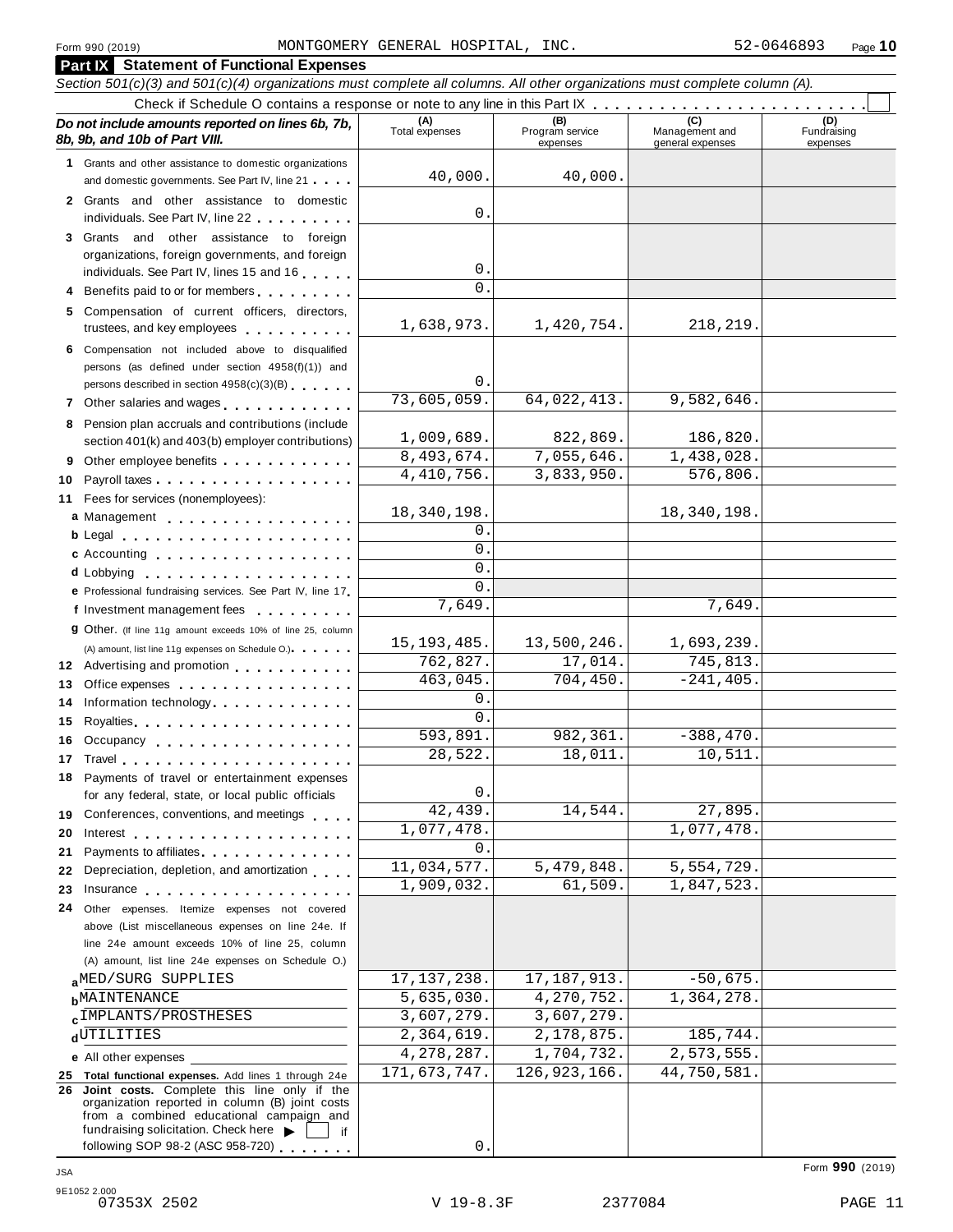| Page |  |  |
|------|--|--|
|      |  |  |

|                             | MONTGOMERY GENERAL HOSPITAL, INC.                                                                |                          |                | 52-0646893         |
|-----------------------------|--------------------------------------------------------------------------------------------------|--------------------------|----------------|--------------------|
|                             | Form 990 (2019)                                                                                  |                          |                | Page 11            |
| Part X                      | <b>Balance Sheet</b>                                                                             |                          |                |                    |
|                             | Check if Schedule O contains a response or note to any line in this Part X                       |                          |                |                    |
|                             |                                                                                                  | (A)<br>Beginning of year |                | (B)<br>End of year |
| 1                           |                                                                                                  | 52.                      | $\overline{1}$ | $0$ .              |
| $\mathbf{2}$                |                                                                                                  | 333, 114.                | $\overline{2}$ | 379,650.           |
| 3                           |                                                                                                  | 0                        | $\overline{3}$ | 0.                 |
| 4                           |                                                                                                  | 22,955,227.              | $\overline{4}$ | 23,017,512.        |
| 5                           | Loans and other receivables from any current or former officer, director,                        |                          |                |                    |
|                             | trustee, key employee, creator or founder, substantial contributor, or 35%                       |                          |                |                    |
|                             | controlled entity or family member of any of these persons                                       | 0.                       | 5              | 0.                 |
| 6                           | Loans and other receivables from other disqualified persons (as defined                          |                          |                |                    |
|                             | under section $4958(f)(1)$ , and persons described in section $4958(c)(3)(B)$                    | 0                        | 6              | $0$ .              |
| 7                           |                                                                                                  | $\Omega$                 | $\overline{7}$ | 0.                 |
| Assets<br>8                 |                                                                                                  | 3,370,961.               | 8              | 3,591,147.         |
| 9                           |                                                                                                  | 905,580.                 | 9              | 680,685.           |
|                             | 10a Land, buildings, and equipment: cost or other                                                |                          |                |                    |
|                             | 232, 373, 532.<br>basis. Complete Part VI of Schedule D 10a                                      |                          |                |                    |
|                             | 154, 929, 125.                                                                                   | 80, 932, 555.            | 10c            | 77, 444, 407.      |
| 11                          |                                                                                                  | 0.                       | 11             | 0.                 |
| 12                          | Investments - other securities. See Part IV, line 11                                             | 2,789,106.               | 12             | 2,842,931.         |
| 13                          | Investments - program-related. See Part IV, line 11                                              | 0.                       | 13             | 0.                 |
| 14                          |                                                                                                  | $0$ .                    | 14             | $0$ .              |
| 15                          |                                                                                                  | $\overline{0}$ .         | 15             | 0.                 |
| 16                          | Total assets. Add lines 1 through 15 (must equal line 33)                                        | 111, 286, 595.           | 16             | 107,956,332.       |
| 17                          | Accounts payable and accrued expenses                                                            | 10,607,220.              | 17             | 10,606,655.        |
| 18                          |                                                                                                  | 0.                       | 18             | 0.                 |
| 19                          |                                                                                                  | 3,186,481.               | 19             | 2,992,228.         |
| 20                          |                                                                                                  | $\mathbf 0$ .            | 20             | 0.                 |
| 21                          | Escrow or custodial account liability. Complete Part IV of Schedule D.                           | $0$ .                    | 21             | $0$ .              |
| 22                          | Loans and other payables to any current or former officer, director,                             |                          |                |                    |
| abilities                   | trustee, key employee, creator or founder, substantial contributor, or 35%                       |                          |                |                    |
|                             | controlled entity or family member of any of these persons                                       | 0.                       | 22             | 0.                 |
| 23                          | Secured mortgages and notes payable to unrelated third parties                                   | 0.                       | 23             | $0$ .              |
| 24                          | Unsecured notes and loans payable to unrelated third parties                                     | 0.                       | 24             | $0$ .              |
| 25                          | Other liabilities (including federal income tax, payables to related third                       |                          |                |                    |
|                             | parties, and other liabilities not included on lines 17-24). Complete Part X                     |                          |                |                    |
|                             |                                                                                                  | 16,191,014.              | 25             | 46, 196, 286.      |
| 26                          |                                                                                                  | 29,984,715.              | 26             | 59,795,169.        |
| Net Assets or Fund Balances | Organizations that follow FASB ASC 958, check here ▶<br>and complete lines 27, 28, 32, and 33.   |                          |                |                    |
| 27                          |                                                                                                  | 81,301,880.              | 27             | 48, 161, 163.      |
| 28                          |                                                                                                  | 0                        | 28             | $0$ .              |
|                             | Organizations that do not follow FASB ASC 958, check here ▶<br>and complete lines 29 through 33. |                          |                |                    |
| 29                          | Capital stock or trust principal, or current funds                                               |                          | 29             |                    |
| 30                          | Paid-in or capital surplus, or land, building, or equipment fund.                                |                          | 30             |                    |
| 31                          | Retained earnings, endowment, accumulated income, or other funds                                 |                          | 31             |                    |
| 32                          |                                                                                                  | $\overline{81,301},880.$ | 32             | 48, 161, 163.      |
| 33                          | Total liabilities and net assets/fund balances                                                   | 111,286,595.             | 33             | 107,956,332.       |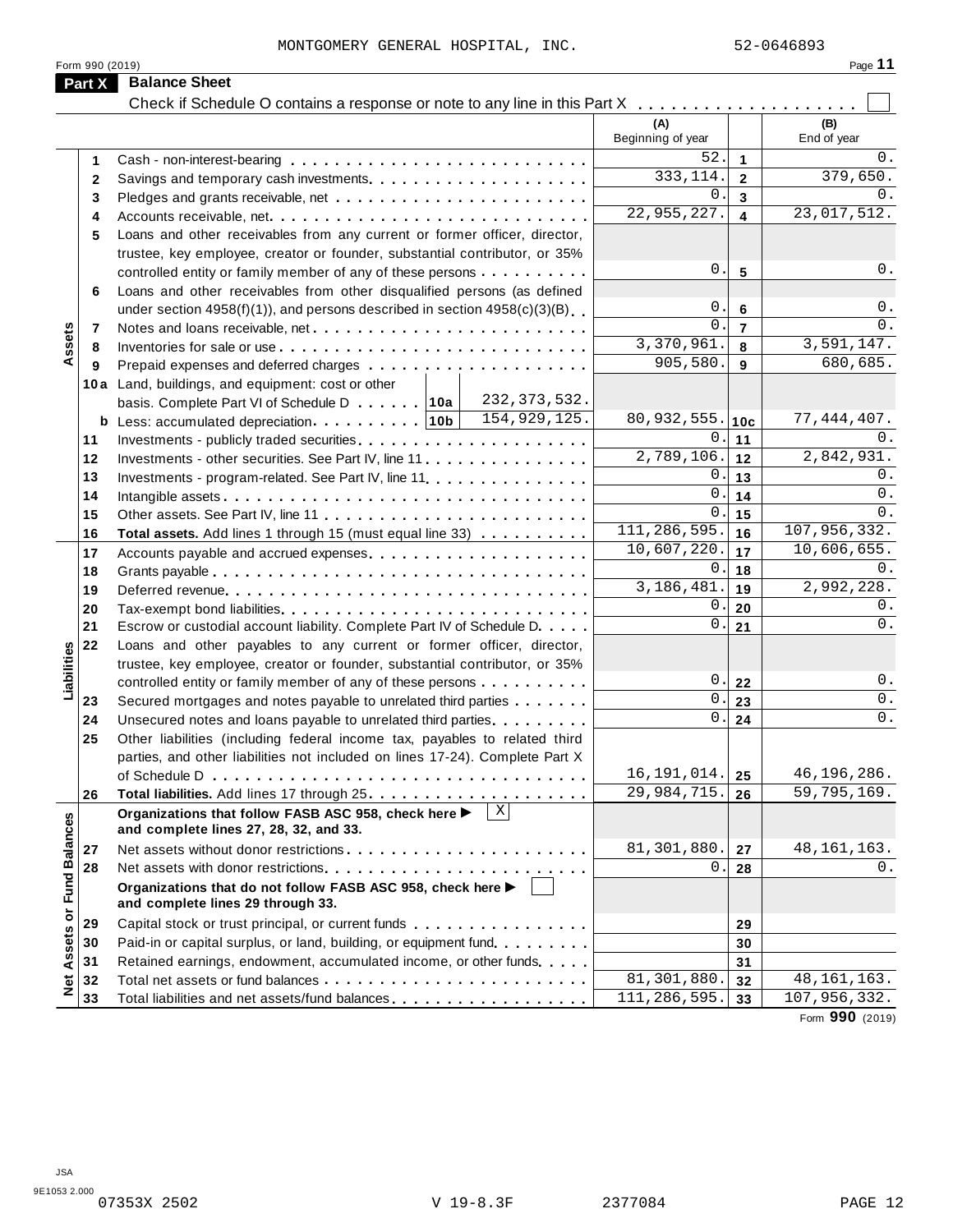|                | MONTGOMERY GENERAL HOSPITAL, INC.                                                                                                                                                                                                                                                                                                                             |                         | 52-0646893 |                |                  |            |
|----------------|---------------------------------------------------------------------------------------------------------------------------------------------------------------------------------------------------------------------------------------------------------------------------------------------------------------------------------------------------------------|-------------------------|------------|----------------|------------------|------------|
|                | Form 990 (2019)                                                                                                                                                                                                                                                                                                                                               |                         |            |                |                  | Page 12    |
| <b>Part XI</b> | <b>Reconciliation of Net Assets</b>                                                                                                                                                                                                                                                                                                                           |                         |            |                |                  |            |
|                |                                                                                                                                                                                                                                                                                                                                                               |                         |            |                |                  | Χ          |
| 1              |                                                                                                                                                                                                                                                                                                                                                               | $\mathbf{1}$            |            |                | 175, 793, 430.   |            |
| 2              |                                                                                                                                                                                                                                                                                                                                                               | $\overline{2}$          |            |                | 171,673,747.     |            |
| 3              | Revenue less expenses. Subtract line 2 from line 1                                                                                                                                                                                                                                                                                                            | $\mathbf{3}$            |            |                | 4, 119, 683.     |            |
| 4              | Net assets or fund balances at beginning of year (must equal Part X, line 32, column (A))                                                                                                                                                                                                                                                                     | $\overline{\mathbf{4}}$ |            |                | 81,301,880.      |            |
| 5              |                                                                                                                                                                                                                                                                                                                                                               | 5                       |            |                | $-61,389.$       |            |
| 6              |                                                                                                                                                                                                                                                                                                                                                               | 6                       |            |                |                  | 0.         |
| $\overline{7}$ |                                                                                                                                                                                                                                                                                                                                                               | $\overline{7}$          |            |                |                  | $0$ .      |
| 8              |                                                                                                                                                                                                                                                                                                                                                               | 8                       |            |                |                  | $\Omega$ . |
| 9              | Other changes in net assets or fund balances (explain on Schedule O).                                                                                                                                                                                                                                                                                         | 9                       |            |                | $-37, 199, 011.$ |            |
| 10             | Net assets or fund balances at end of year. Combine lines 3 through 9 (must equal Part X, line                                                                                                                                                                                                                                                                |                         |            |                |                  |            |
|                |                                                                                                                                                                                                                                                                                                                                                               | 10                      |            |                | 48,161,163.      |            |
| 1              | $\vert X \vert$<br>Accrual<br>Accounting method used to prepare the Form 990:<br>Cash<br>Other<br>If the organization changed its method of accounting from a prior year or checked "Other," explain in<br>Schedule O.                                                                                                                                        |                         |            |                | Yes              | No         |
|                | 2a Were the organization's financial statements compiled or reviewed by an independent accountant?                                                                                                                                                                                                                                                            |                         |            |                |                  | Χ          |
|                | If "Yes," check a box below to indicate whether the financial statements for the year were compiled or<br>reviewed on a separate basis, consolidated basis, or both:<br>Separate basis<br>Consolidated basis<br>Both consolidated and separate basis                                                                                                          |                         |            | 2a             |                  |            |
|                | <b>b</b> Were the organization's financial statements audited by an independent accountant?<br>If "Yes," check a box below to indicate whether the financial statements for the year were audited on a<br>separate basis, consolidated basis, or both:<br>$X$ Consolidated basis<br>Separate basis<br>Both consolidated and separate basis                    |                         |            | 2 <sub>b</sub> | X                |            |
|                | c If "Yes" to line 2a or 2b, does the organization have a committee that assumes responsibility for oversight of<br>the audit, review, or compilation of its financial statements and selection of an independent accountant?<br>If the organization changed either its oversight process or selection process during the tax year, explain on<br>Schedule O. |                         |            | 2 <sub>c</sub> | Χ                |            |
|                | 3a As a result of a federal award, was the organization required to undergo an audit or audits as set forth in the<br><b>b</b> If "Yes," did the organization undergo the required audit or audits? If the organization did not undergo the                                                                                                                   |                         |            | 3a             |                  | X          |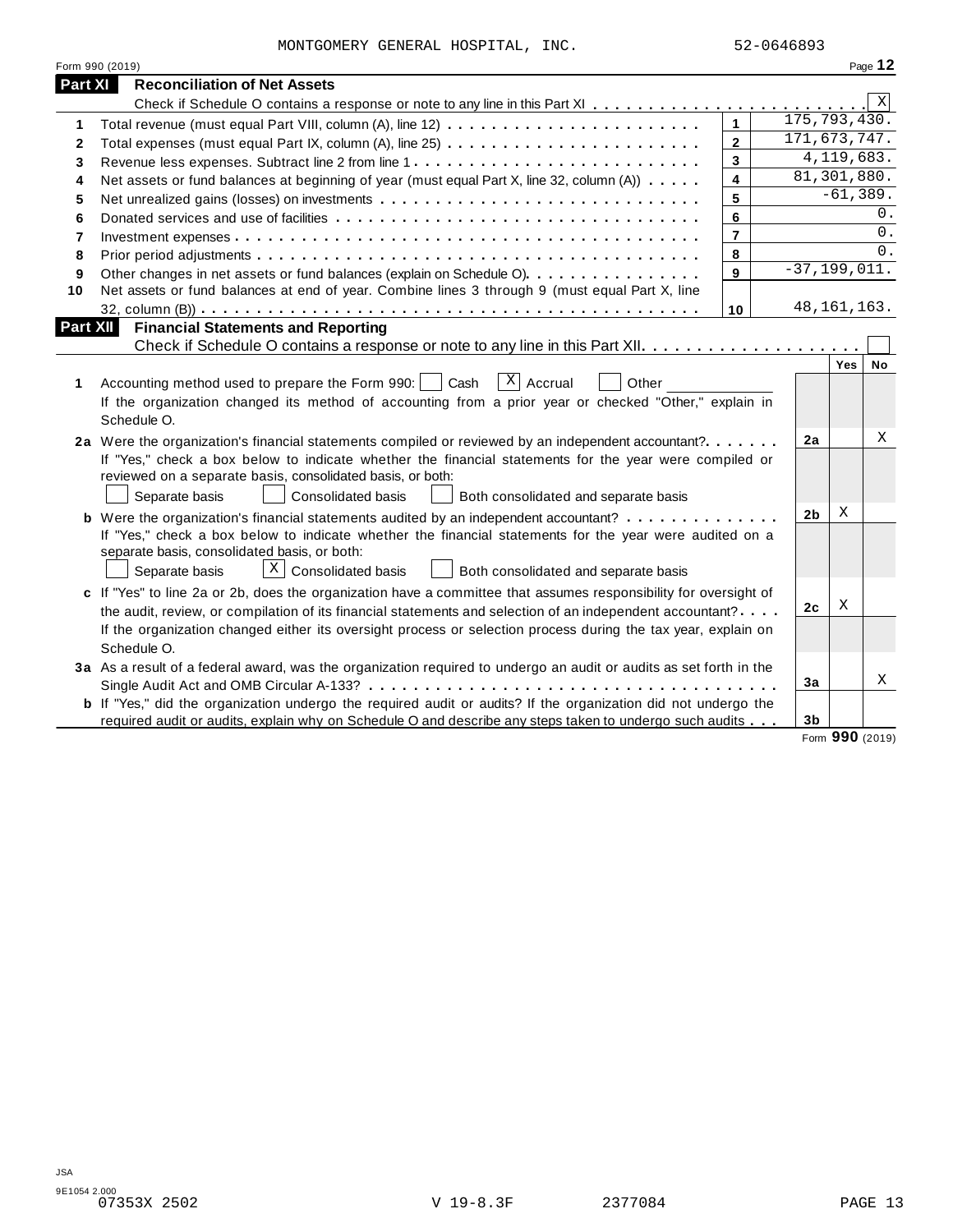## SCHEDULE A **Public Charity Status and Public Support**<br>(Form 990 or 990-EZ) complete if the organization is a section 501(c)(3) organization or a section 4947(a)(1) nonexempt charitable trust.

(Form 990 or 990-EZ) complete if the organization is a section 501(c)(3) organization or a section 4947(a)(1) nonexempt charitable trust.  $2019$ 

|        |    |                                                               |                                                            | Complete if the organization is a section 501(c)(3) organization or a section 4947(a)(1) nonexempt charitable trust.<br>Attach to Form 990 or Form 990-EZ. |     |                                                                   |                                                                                                                                                                                                                                                            | ZW IJ                                                                                                                            |
|--------|----|---------------------------------------------------------------|------------------------------------------------------------|------------------------------------------------------------------------------------------------------------------------------------------------------------|-----|-------------------------------------------------------------------|------------------------------------------------------------------------------------------------------------------------------------------------------------------------------------------------------------------------------------------------------------|----------------------------------------------------------------------------------------------------------------------------------|
|        |    | Department of the Treasury<br><b>Internal Revenue Service</b> |                                                            | Go to www.irs.gov/Form990 for instructions and the latest information.                                                                                     |     |                                                                   |                                                                                                                                                                                                                                                            | Open to Public<br>Inspection                                                                                                     |
|        |    | Name of the organization                                      |                                                            |                                                                                                                                                            |     |                                                                   | <b>Employer identification number</b>                                                                                                                                                                                                                      |                                                                                                                                  |
|        |    | MONTGOMERY GENERAL HOSPITAL, INC.                             |                                                            |                                                                                                                                                            |     |                                                                   | 52-0646893                                                                                                                                                                                                                                                 |                                                                                                                                  |
| Part I |    |                                                               |                                                            |                                                                                                                                                            |     |                                                                   | Reason for Public Charity Status (All organizations must complete this part.) See instructions.                                                                                                                                                            |                                                                                                                                  |
|        |    |                                                               |                                                            | The organization is not a private foundation because it is: (For lines 1 through 12, check only one box.)                                                  |     |                                                                   |                                                                                                                                                                                                                                                            |                                                                                                                                  |
| 1      |    |                                                               |                                                            | A church, convention of churches, or association of churches described in section 170(b)(1)(A)(i).                                                         |     |                                                                   |                                                                                                                                                                                                                                                            |                                                                                                                                  |
| 2      |    |                                                               |                                                            | A school described in section 170(b)(1)(A)(ii). (Attach Schedule E (Form 990 or 990-EZ).)                                                                  |     |                                                                   |                                                                                                                                                                                                                                                            |                                                                                                                                  |
| 3      | ΙX |                                                               |                                                            | A hospital or a cooperative hospital service organization described in section 170(b)(1)(A)(iii).                                                          |     |                                                                   |                                                                                                                                                                                                                                                            |                                                                                                                                  |
| 4      |    |                                                               |                                                            |                                                                                                                                                            |     |                                                                   | A medical research organization operated in conjunction with a hospital described in section 170(b)(1)(A)(iii). Enter the                                                                                                                                  |                                                                                                                                  |
|        |    | hospital's name, city, and state:                             |                                                            |                                                                                                                                                            |     |                                                                   |                                                                                                                                                                                                                                                            |                                                                                                                                  |
| 5      |    |                                                               |                                                            |                                                                                                                                                            |     |                                                                   |                                                                                                                                                                                                                                                            | An organization operated for the benefit of a college or university owned or operated by a governmental unit described in        |
|        |    |                                                               | section 170(b)(1)(A)(iv). (Complete Part II.)              |                                                                                                                                                            |     |                                                                   |                                                                                                                                                                                                                                                            |                                                                                                                                  |
| 6      |    |                                                               |                                                            | A federal, state, or local government or governmental unit described in section 170(b)(1)(A)(v).                                                           |     |                                                                   |                                                                                                                                                                                                                                                            |                                                                                                                                  |
| 7      |    |                                                               |                                                            |                                                                                                                                                            |     |                                                                   |                                                                                                                                                                                                                                                            | An organization that normally receives a substantial part of its support from a governmental unit or from the general public     |
|        |    |                                                               | described in section 170(b)(1)(A)(vi). (Complete Part II.) |                                                                                                                                                            |     |                                                                   |                                                                                                                                                                                                                                                            |                                                                                                                                  |
| 8      |    |                                                               |                                                            | A community trust described in section 170(b)(1)(A)(vi). (Complete Part II.)                                                                               |     |                                                                   |                                                                                                                                                                                                                                                            |                                                                                                                                  |
| 9      |    |                                                               |                                                            |                                                                                                                                                            |     |                                                                   | An agricultural research organization described in section 170(b)(1)(A)(ix) operated in conjunction with a land-grant college                                                                                                                              |                                                                                                                                  |
|        |    |                                                               |                                                            |                                                                                                                                                            |     |                                                                   | or university or a non-land-grant college of agriculture (see instructions). Enter the name, city, and state of the college or                                                                                                                             |                                                                                                                                  |
|        |    | university:                                                   |                                                            |                                                                                                                                                            |     |                                                                   |                                                                                                                                                                                                                                                            |                                                                                                                                  |
| 10     |    |                                                               |                                                            |                                                                                                                                                            |     |                                                                   | An organization that normally receives: (1) more than 331/3% of its support from contributions, membership fees, and gross<br>receipts from activities related to its exempt functions - subject to certain exceptions, and (2) no more than 331/3% of its |                                                                                                                                  |
|        |    |                                                               |                                                            | acquired by the organization after June 30, 1975. See section 509(a)(2). (Complete Part III.)                                                              |     |                                                                   | support from gross investment income and unrelated business taxable income (less section 511 tax) from businesses                                                                                                                                          |                                                                                                                                  |
| 11     |    |                                                               |                                                            | An organization organized and operated exclusively to test for public safety. See section 509(a)(4).                                                       |     |                                                                   |                                                                                                                                                                                                                                                            |                                                                                                                                  |
| 12     |    |                                                               |                                                            |                                                                                                                                                            |     |                                                                   |                                                                                                                                                                                                                                                            | An organization organized and operated exclusively for the benefit of, to perform the functions of, or to carry out the purposes |
|        |    |                                                               |                                                            |                                                                                                                                                            |     |                                                                   |                                                                                                                                                                                                                                                            | of one or more publicly supported organizations described in section 509(a)(1) or section 509(a)(2). See section 509(a)(3).      |
|        |    |                                                               |                                                            |                                                                                                                                                            |     |                                                                   |                                                                                                                                                                                                                                                            | Check the box in lines 12a through 12d that describes the type of supporting organization and complete lines 12e, 12f, and 12g.  |
| a      |    |                                                               |                                                            |                                                                                                                                                            |     |                                                                   | Type I. A supporting organization operated, supervised, or controlled by its supported organization(s), typically by giving                                                                                                                                |                                                                                                                                  |
|        |    |                                                               |                                                            |                                                                                                                                                            |     |                                                                   | the supported organization(s) the power to regularly appoint or elect a majority of the directors or trustees of the                                                                                                                                       |                                                                                                                                  |
|        |    |                                                               |                                                            | supporting organization. You must complete Part IV, Sections A and B.                                                                                      |     |                                                                   |                                                                                                                                                                                                                                                            |                                                                                                                                  |
| b      |    |                                                               |                                                            |                                                                                                                                                            |     |                                                                   | Type II. A supporting organization supervised or controlled in connection with its supported organization(s), by having                                                                                                                                    |                                                                                                                                  |
|        |    |                                                               |                                                            |                                                                                                                                                            |     |                                                                   | control or management of the supporting organization vested in the same persons that control or manage the supported                                                                                                                                       |                                                                                                                                  |
|        |    |                                                               |                                                            | organization(s). You must complete Part IV, Sections A and C.                                                                                              |     |                                                                   |                                                                                                                                                                                                                                                            |                                                                                                                                  |
| c      |    |                                                               |                                                            |                                                                                                                                                            |     |                                                                   | Type III functionally integrated. A supporting organization operated in connection with, and functionally integrated with,                                                                                                                                 |                                                                                                                                  |
|        |    |                                                               |                                                            | its supported organization(s) (see instructions). You must complete Part IV, Sections A, D, and E.                                                         |     |                                                                   |                                                                                                                                                                                                                                                            |                                                                                                                                  |
| d      |    |                                                               |                                                            |                                                                                                                                                            |     |                                                                   | Type III non-functionally integrated. A supporting organization operated in connection with its supported organization(s)                                                                                                                                  |                                                                                                                                  |
|        |    |                                                               |                                                            |                                                                                                                                                            |     |                                                                   | that is not functionally integrated. The organization generally must satisfy a distribution requirement and an attentiveness                                                                                                                               |                                                                                                                                  |
|        |    |                                                               |                                                            | requirement (see instructions). You must complete Part IV, Sections A and D, and Part V.                                                                   |     |                                                                   |                                                                                                                                                                                                                                                            |                                                                                                                                  |
| е      |    |                                                               |                                                            |                                                                                                                                                            |     |                                                                   | Check this box if the organization received a written determination from the IRS that it is a Type I, Type II, Type III                                                                                                                                    |                                                                                                                                  |
|        |    |                                                               |                                                            | functionally integrated, or Type III non-functionally integrated supporting organization.                                                                  |     |                                                                   |                                                                                                                                                                                                                                                            |                                                                                                                                  |
| t      |    |                                                               |                                                            |                                                                                                                                                            |     |                                                                   |                                                                                                                                                                                                                                                            |                                                                                                                                  |
| g      |    |                                                               |                                                            | Provide the following information about the supported organization(s).                                                                                     |     |                                                                   |                                                                                                                                                                                                                                                            |                                                                                                                                  |
|        |    | (i) Name of supported organization                            | (ii) EIN                                                   | (iii) Type of organization<br>(described on lines 1-10<br>above (see instructions))                                                                        |     | (iv) Is the organization<br>listed in your governing<br>document? | (v) Amount of monetary<br>support (see<br>instructions)                                                                                                                                                                                                    | (vi) Amount of<br>other support (see<br>instructions)                                                                            |
|        |    |                                                               |                                                            |                                                                                                                                                            | Yes | No                                                                |                                                                                                                                                                                                                                                            |                                                                                                                                  |
| (A)    |    |                                                               |                                                            |                                                                                                                                                            |     |                                                                   |                                                                                                                                                                                                                                                            |                                                                                                                                  |
|        |    |                                                               |                                                            |                                                                                                                                                            |     |                                                                   |                                                                                                                                                                                                                                                            |                                                                                                                                  |
| (B)    |    |                                                               |                                                            |                                                                                                                                                            |     |                                                                   |                                                                                                                                                                                                                                                            |                                                                                                                                  |
| (C)    |    |                                                               |                                                            |                                                                                                                                                            |     |                                                                   |                                                                                                                                                                                                                                                            |                                                                                                                                  |
|        |    |                                                               |                                                            |                                                                                                                                                            |     |                                                                   |                                                                                                                                                                                                                                                            |                                                                                                                                  |
| (D)    |    |                                                               |                                                            |                                                                                                                                                            |     |                                                                   |                                                                                                                                                                                                                                                            |                                                                                                                                  |
| (E)    |    |                                                               |                                                            |                                                                                                                                                            |     |                                                                   |                                                                                                                                                                                                                                                            |                                                                                                                                  |
|        |    |                                                               |                                                            |                                                                                                                                                            |     |                                                                   |                                                                                                                                                                                                                                                            |                                                                                                                                  |

For Paperwork Reduction Act Notice, see the Instructions for Form 990 or 990-EZ. Schedule A (Form 990 or 990-EZ) 2019 JSA 9E1210 1.000 07353X 2502 V 19-8.3F 2377084 PAGE 14

**Total**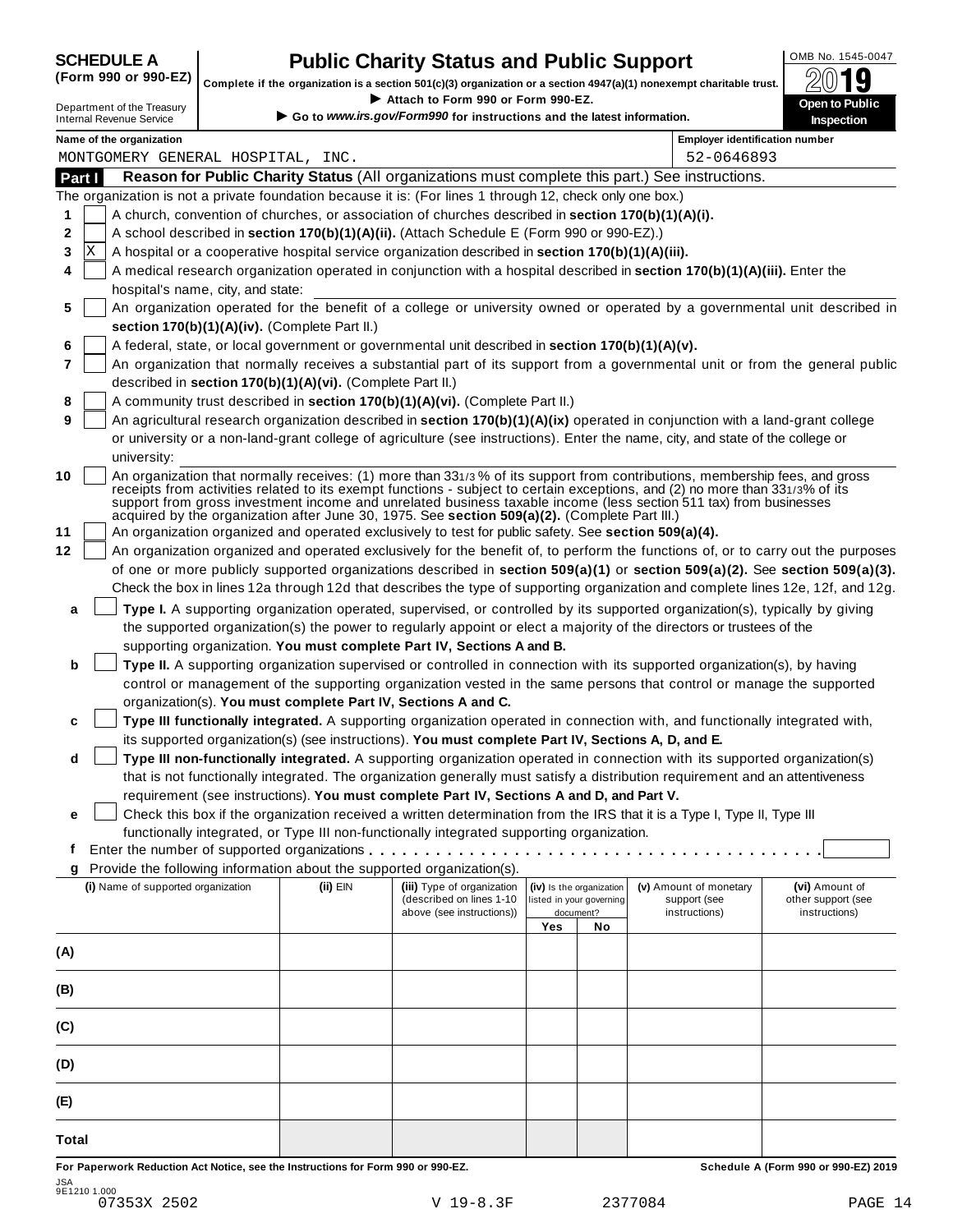#### Schedule A (Form 990 or 990-EZ) 2019 Page **2**

**Support Schedule for Organizations Described in Sections 170(b)(1)(A)(iv) and 170(b)(1)(A)(vi)** (Complete only if you checked the box on line 5, 7, or 8 of Part I or if the organization failed to qualify under **Part II** 

|              | Part III. If the organization fails to qualify under the tests listed below, please complete Part III.)                                                                                                                                                                                                                                                                              |          |          |          |            |            |           |
|--------------|--------------------------------------------------------------------------------------------------------------------------------------------------------------------------------------------------------------------------------------------------------------------------------------------------------------------------------------------------------------------------------------|----------|----------|----------|------------|------------|-----------|
|              | <b>Section A. Public Support</b>                                                                                                                                                                                                                                                                                                                                                     |          |          |          |            |            |           |
| 1.           | Calendar year (or fiscal year beginning in) ▶<br>Gifts, grants, contributions, and<br>membership fees received. (Do not<br>include any "unusual grants.")                                                                                                                                                                                                                            | (a) 2015 | (b) 2016 | (c) 2017 | $(d)$ 2018 | (e) $2019$ | (f) Total |
| $\mathbf{2}$ | Tax revenues levied for the<br>organization's benefit and either paid<br>to or expended on its behalf                                                                                                                                                                                                                                                                                |          |          |          |            |            |           |
| 3            | The value of services or facilities<br>furnished by a governmental unit to the<br>organization without charge                                                                                                                                                                                                                                                                        |          |          |          |            |            |           |
| 4            | Total. Add lines 1 through 3                                                                                                                                                                                                                                                                                                                                                         |          |          |          |            |            |           |
| 5            | The portion of total contributions by<br>each person (other than a<br>governmental unit or publicly<br>supported organization) included on<br>line 1 that exceeds 2% of the amount<br>shown on line 11, column (f) <b>Shown</b> on line 11, column (f)                                                                                                                               |          |          |          |            |            |           |
| 6            | Public support. Subtract line 5 from line 4                                                                                                                                                                                                                                                                                                                                          |          |          |          |            |            |           |
|              | <b>Section B. Total Support</b>                                                                                                                                                                                                                                                                                                                                                      | (a) 2015 | (b) 2016 | (c) 2017 | $(d)$ 2018 | (e) 2019   | (f) Total |
|              | Calendar year (or fiscal year beginning in) ▶                                                                                                                                                                                                                                                                                                                                        |          |          |          |            |            |           |
| 7<br>8       | Amounts from line 4<br>Gross income from interest, dividends,<br>payments received on securities loans,<br>rents, royalties, and income from<br>similar sources experiences                                                                                                                                                                                                          |          |          |          |            |            |           |
| 9            | Net income from unrelated business<br>activities, whether or not the business<br>is regularly carried on the control of the set of the set of the set of the set of the set of the set of the s                                                                                                                                                                                      |          |          |          |            |            |           |
| 10           | Other income. Do not include gain or<br>loss from the sale of capital assets<br>(Explain in Part VI.) <b>COMPLAINER</b>                                                                                                                                                                                                                                                              |          |          |          |            |            |           |
| 11           | Total support. Add lines 7 through 10                                                                                                                                                                                                                                                                                                                                                |          |          |          |            |            |           |
| 12           |                                                                                                                                                                                                                                                                                                                                                                                      |          |          |          |            | 12         |           |
| 13           | First five years. If the Form 990 is for the organization's first, second, third, fourth, or fifth tax year as a section 501(c)(3)<br>organization, check this box and stop here entired and state and state and state and state and state and state and state and state and state and state and state and state and state and state and state and state and state                   |          |          |          |            |            |           |
|              | <b>Section C. Computation of Public Support Percentage</b>                                                                                                                                                                                                                                                                                                                           |          |          |          |            |            |           |
| 14           | Public support percentage for 2019 (line 6, column (f) divided by line 11, column (f)).                                                                                                                                                                                                                                                                                              |          |          |          |            | 14         | $\%$      |
| 15           |                                                                                                                                                                                                                                                                                                                                                                                      |          |          |          |            |            | %         |
|              | 16a 331/3% support test - 2019. If the organization did not check the box on line 13, and line 14 is 331/3% or more, check this                                                                                                                                                                                                                                                      |          |          |          |            |            |           |
|              | box and stop here. The organization qualifies as a publicly supported organization                                                                                                                                                                                                                                                                                                   |          |          |          |            |            |           |
|              | b 331/3% support test - 2018. If the organization did not check a box on line 13 or 16a, and line 15 is 331/3% or more, check                                                                                                                                                                                                                                                        |          |          |          |            |            |           |
|              |                                                                                                                                                                                                                                                                                                                                                                                      |          |          |          |            |            |           |
|              | 17a 10%-facts-and-circumstances test - 2019. If the organization did not check a box on line 13, 16a, or 16b, and line 14 is<br>10% or more, and if the organization meets the "facts-and-circumstances" test, check this box and stop here. Explain in<br>Part VI how the organization meets the "facts-and-circumstances" test. The organization qualifies as a publicly supported |          |          |          |            |            |           |
|              | <b>b 10%-facts-and-circumstances test - 2018.</b> If the organization did not check a box on line 13, 16a, 16b, or 17a, and line<br>15 is 10% or more, and if the organization meets the "facts-and-circumstances" test, check this box and stop here.                                                                                                                               |          |          |          |            |            |           |
|              | Explain in Part VI how the organization meets the "facts-and-circumstances" test. The organization qualifies as a publicly                                                                                                                                                                                                                                                           |          |          |          |            |            |           |
|              |                                                                                                                                                                                                                                                                                                                                                                                      |          |          |          |            |            |           |
| 18           | Private foundation. If the organization did not check a box on line 13, 16a, 16b, 17a, or 17b, check this box and see                                                                                                                                                                                                                                                                |          |          |          |            |            |           |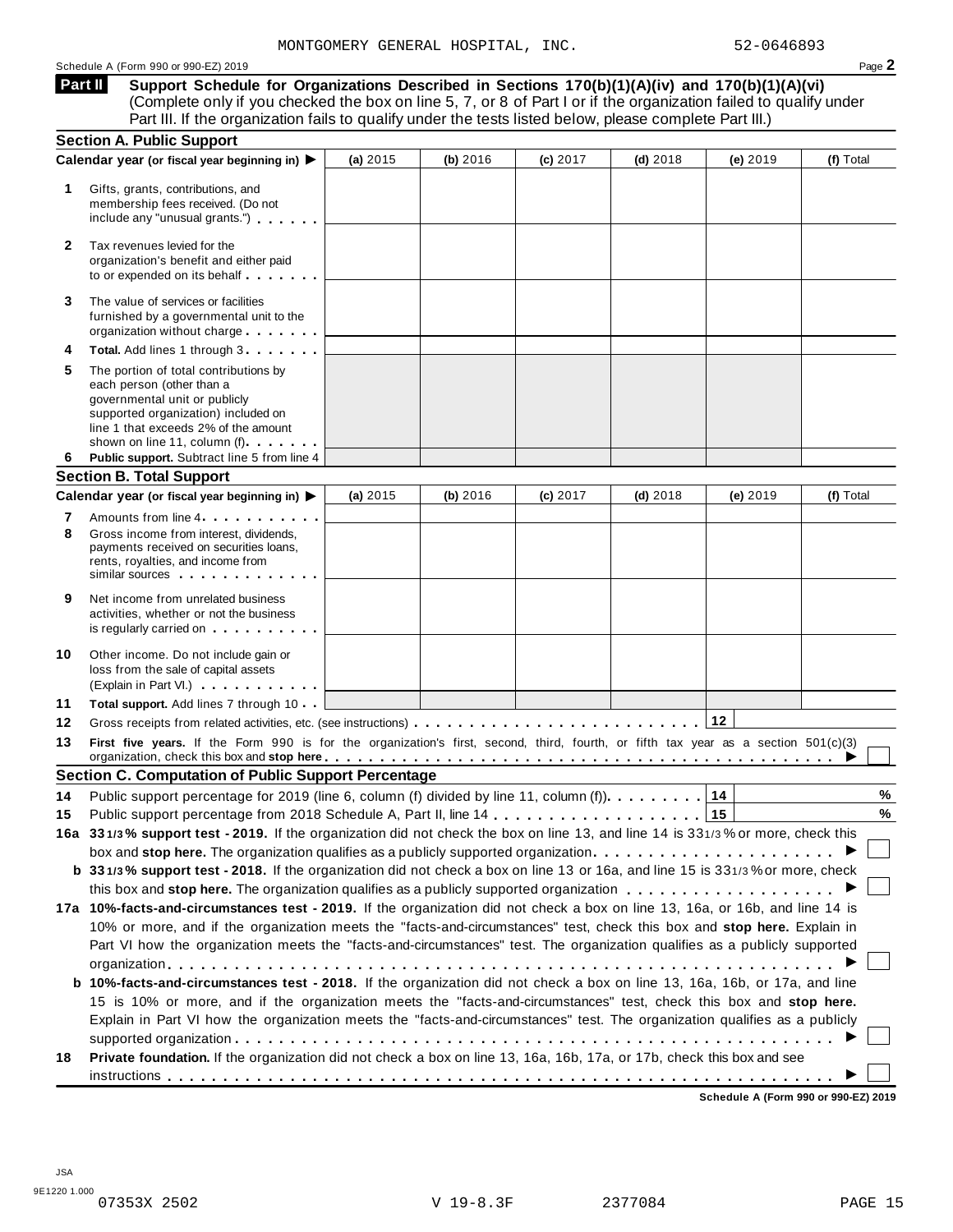#### Schedule A (Form 990 or 990-EZ) 2019 Page **3**

#### **Support Schedule for Organizations Described in Section 509(a)(2) Part III**

(Complete only if you checked the box on line 10 of Part I or if the organization failed to qualify under Part II. If the organization fails to qualify under the tests listed below, please complete Part II.)

|                  | <b>Section A. Public Support</b>                                                                                                                                                                                                                                                                                                                                     |            |          |            |            |                                      |           |
|------------------|----------------------------------------------------------------------------------------------------------------------------------------------------------------------------------------------------------------------------------------------------------------------------------------------------------------------------------------------------------------------|------------|----------|------------|------------|--------------------------------------|-----------|
|                  | Calendar year (or fiscal year beginning in) $\blacktriangleright$                                                                                                                                                                                                                                                                                                    | (a) $2015$ | (b) 2016 | $(c)$ 2017 | $(d)$ 2018 | $(e)$ 2019                           | (f) Total |
| 1.               | Gifts, grants, contributions, and membership fees                                                                                                                                                                                                                                                                                                                    |            |          |            |            |                                      |           |
|                  | received. (Do not include any "unusual grants.")                                                                                                                                                                                                                                                                                                                     |            |          |            |            |                                      |           |
| 2                | Gross receipts from admissions, merchandise                                                                                                                                                                                                                                                                                                                          |            |          |            |            |                                      |           |
|                  | sold or services performed, or facilities                                                                                                                                                                                                                                                                                                                            |            |          |            |            |                                      |           |
|                  | furnished in any activity that is related to the                                                                                                                                                                                                                                                                                                                     |            |          |            |            |                                      |           |
|                  | organization's tax-exempt purpose                                                                                                                                                                                                                                                                                                                                    |            |          |            |            |                                      |           |
| 3                | Gross receipts from activities that are not an                                                                                                                                                                                                                                                                                                                       |            |          |            |            |                                      |           |
|                  | unrelated trade or business under section 513                                                                                                                                                                                                                                                                                                                        |            |          |            |            |                                      |           |
| 4                | Tax revenues levied for the                                                                                                                                                                                                                                                                                                                                          |            |          |            |            |                                      |           |
|                  | organization's benefit and either paid to                                                                                                                                                                                                                                                                                                                            |            |          |            |            |                                      |           |
|                  | or expended on its behalf <b>contained</b> by the set of the set of the set of the set of the set of the set of the set of the set of the set of the set of the set of the set of the set of the set of the set of the set of the s                                                                                                                                  |            |          |            |            |                                      |           |
| 5                | The value of services or facilities                                                                                                                                                                                                                                                                                                                                  |            |          |            |            |                                      |           |
|                  | furnished by a governmental unit to the                                                                                                                                                                                                                                                                                                                              |            |          |            |            |                                      |           |
|                  | organization without charge                                                                                                                                                                                                                                                                                                                                          |            |          |            |            |                                      |           |
| 6                | <b>Total.</b> Add lines 1 through 5                                                                                                                                                                                                                                                                                                                                  |            |          |            |            |                                      |           |
|                  | 7a Amounts included on lines 1, 2, and 3                                                                                                                                                                                                                                                                                                                             |            |          |            |            |                                      |           |
|                  | received from disqualified persons                                                                                                                                                                                                                                                                                                                                   |            |          |            |            |                                      |           |
|                  | <b>b</b> Amounts included on lines 2 and 3                                                                                                                                                                                                                                                                                                                           |            |          |            |            |                                      |           |
|                  | received from other than disqualified                                                                                                                                                                                                                                                                                                                                |            |          |            |            |                                      |           |
|                  | persons that exceed the greater of \$5,000                                                                                                                                                                                                                                                                                                                           |            |          |            |            |                                      |           |
|                  | or 1% of the amount on line 13 for the year                                                                                                                                                                                                                                                                                                                          |            |          |            |            |                                      |           |
| 8                | c Add lines 7a and 7b<br><b>Public support.</b> (Subtract line 7c from                                                                                                                                                                                                                                                                                               |            |          |            |            |                                      |           |
|                  |                                                                                                                                                                                                                                                                                                                                                                      |            |          |            |            |                                      |           |
|                  | $line 6.)$<br><b>Section B. Total Support</b>                                                                                                                                                                                                                                                                                                                        |            |          |            |            |                                      |           |
|                  |                                                                                                                                                                                                                                                                                                                                                                      | (a) $2015$ | (b) 2016 | $(c)$ 2017 | $(d)$ 2018 | $(e)$ 2019                           | (f) Total |
|                  | Calendar year (or fiscal year beginning in) ▶                                                                                                                                                                                                                                                                                                                        |            |          |            |            |                                      |           |
| 9                | Amounts from line 6<br><b>10a</b> Gross income from interest, dividends,                                                                                                                                                                                                                                                                                             |            |          |            |            |                                      |           |
|                  | payments received on securities loans,                                                                                                                                                                                                                                                                                                                               |            |          |            |            |                                      |           |
|                  | rents, royalties, and income from similar                                                                                                                                                                                                                                                                                                                            |            |          |            |            |                                      |           |
|                  | SOUICES                                                                                                                                                                                                                                                                                                                                                              |            |          |            |            |                                      |           |
|                  | <b>b</b> Unrelated business taxable income (less                                                                                                                                                                                                                                                                                                                     |            |          |            |            |                                      |           |
|                  | section 511 taxes) from businesses                                                                                                                                                                                                                                                                                                                                   |            |          |            |            |                                      |           |
|                  | acquired after June 30, 1975                                                                                                                                                                                                                                                                                                                                         |            |          |            |            |                                      |           |
|                  | c Add lines 10a and 10b                                                                                                                                                                                                                                                                                                                                              |            |          |            |            |                                      |           |
| 11               | Net income from unrelated business                                                                                                                                                                                                                                                                                                                                   |            |          |            |            |                                      |           |
|                  | activities not included in line 10b, whether                                                                                                                                                                                                                                                                                                                         |            |          |            |            |                                      |           |
|                  | or not the business is regularly carried on                                                                                                                                                                                                                                                                                                                          |            |          |            |            |                                      |           |
| 12.              | Other income. Do not include gain or                                                                                                                                                                                                                                                                                                                                 |            |          |            |            |                                      |           |
|                  | loss from the sale of capital assets                                                                                                                                                                                                                                                                                                                                 |            |          |            |            |                                      |           |
|                  | (Explain in Part VI.) <b>All Accords</b>                                                                                                                                                                                                                                                                                                                             |            |          |            |            |                                      |           |
| 13               | Total support. (Add lines 9, 10c, 11,                                                                                                                                                                                                                                                                                                                                |            |          |            |            |                                      |           |
|                  | and $12.$ ) $\qquad \qquad \qquad$ $\qquad \qquad$ $\qquad \qquad$ $\qquad \qquad$ $\qquad \qquad$ $\qquad \qquad$ $\qquad \qquad$ $\qquad \qquad$ $\qquad \qquad$ $\qquad \qquad$ $\qquad$ $\qquad \qquad$ $\qquad$ $\qquad$ $\qquad$ $\qquad$ $\qquad$ $\qquad$ $\qquad$ $\qquad$ $\qquad$ $\qquad$ $\qquad$ $\qquad$ $\qquad$ $\qquad$ $\qquad$ $\qquad$ $\qquad$ |            |          |            |            |                                      |           |
| 14               | First five years. If the Form 990 is for the organization's first, second, third, fourth, or fifth tax year as a section 501(c)(3)                                                                                                                                                                                                                                   |            |          |            |            |                                      |           |
|                  |                                                                                                                                                                                                                                                                                                                                                                      |            |          |            |            |                                      |           |
|                  | Section C. Computation of Public Support Percentage                                                                                                                                                                                                                                                                                                                  |            |          |            |            |                                      |           |
| 15               | Public support percentage for 2019 (line 8, column (f), divided by line 13, column (f)                                                                                                                                                                                                                                                                               |            |          |            |            | 15                                   | %         |
| 16               |                                                                                                                                                                                                                                                                                                                                                                      |            |          |            |            | 16                                   | %         |
|                  | Section D. Computation of Investment Income Percentage                                                                                                                                                                                                                                                                                                               |            |          |            |            |                                      |           |
| 17               | Investment income percentage for 2019 (line 10c, column (f), divided by line 13, column (f)).                                                                                                                                                                                                                                                                        |            |          |            |            | 17                                   | %         |
| 18               |                                                                                                                                                                                                                                                                                                                                                                      |            |          |            |            | 18                                   | %         |
|                  | 19a 331/3% support tests - 2019. If the organization did not check the box on line 14, and line 15 is more than 331/3%, and line                                                                                                                                                                                                                                     |            |          |            |            |                                      |           |
|                  |                                                                                                                                                                                                                                                                                                                                                                      |            |          |            |            |                                      |           |
|                  | 17 is not more than 331/3%, check this box and stop here. The organization qualifies as a publicly supported organization                                                                                                                                                                                                                                            |            |          |            |            |                                      |           |
|                  |                                                                                                                                                                                                                                                                                                                                                                      |            |          |            |            |                                      |           |
|                  | <b>b</b> 331/3% support tests - 2018. If the organization did not check a box on line 14 or line 19a, and line 16 is more than 331/3%, and                                                                                                                                                                                                                           |            |          |            |            |                                      |           |
|                  | line 18 is not more than 331/3%, check this box and stop here. The organization qualifies as a publicly supported organization                                                                                                                                                                                                                                       |            |          |            |            |                                      |           |
| 20<br><b>JSA</b> | Private foundation. If the organization did not check a box on line 14, 19a, or 19b, check this box and see instructions                                                                                                                                                                                                                                             |            |          |            |            | Schedule A (Form 990 or 990-EZ) 2019 |           |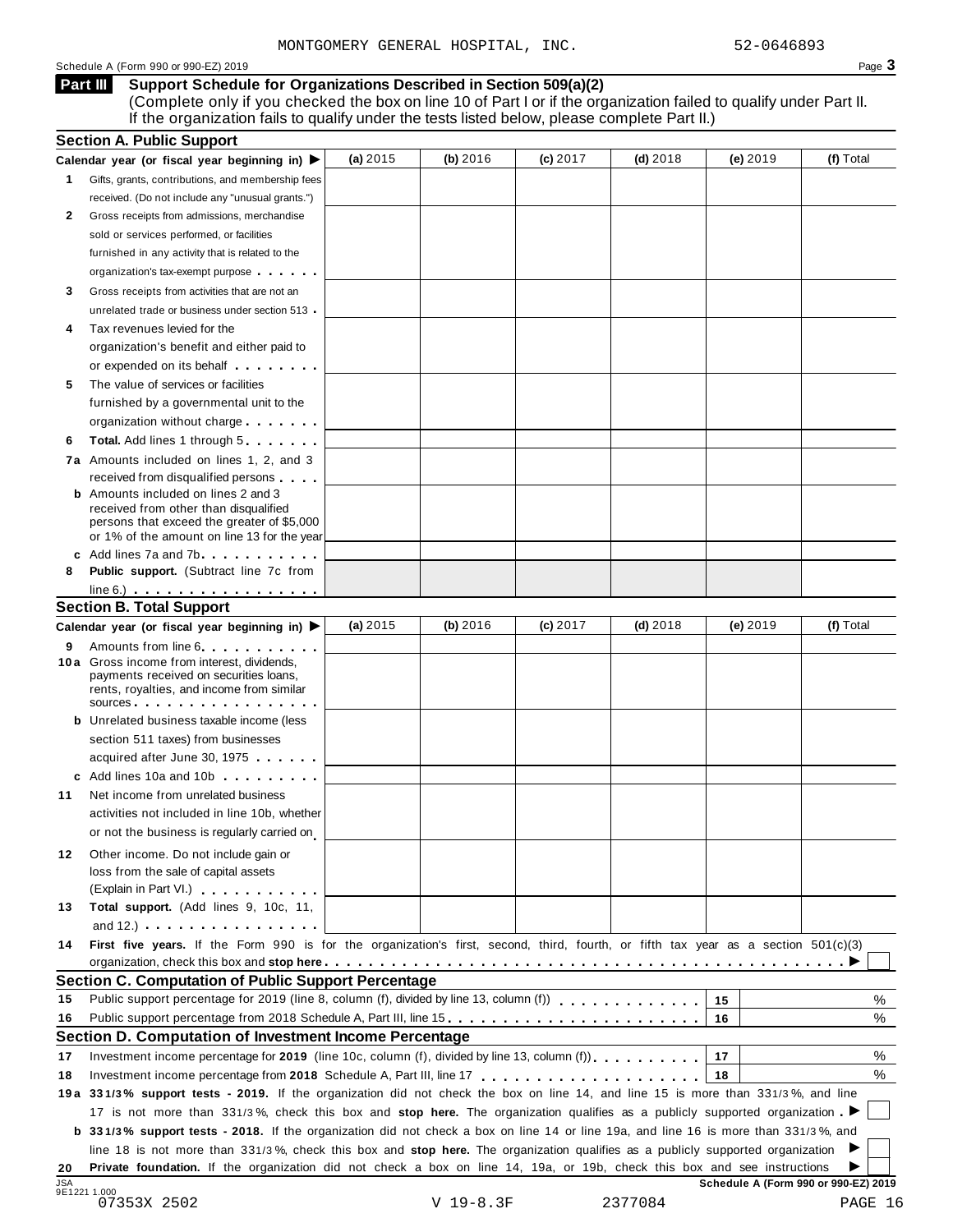**Yes No**

**2**

**3a**

**3b**

**3c**

**4a**

**4b**

**4c**

**5a**

**5b 5c**

**6**

**7**

**8**

**9a**

**9b**

**9c**

**10a**

#### **Part IV Supporting Organizations**

(Complete only if you checked a box in line 12 on Part I. If you checked 12a of Part I, complete Sections A and B. If you checked 12b of Part I, complete Sections A and C. If you checked 12c of Part I, complete Sections A, D, and E. If you checked 12d of Part I, complete Sections A and D, and complete Part V.)

#### **Section A. All Supporting Organizations**

- **1** Are all of the organization's supported organizations listed by name in the organization's governing documents? *If "No," describe in Part VI how the supported organizations are designated. If designated by class or purpose, describe the designation. If historic and continuing relationship, explain.* **1**
- **2** Did the organization have any supported organization that does not have an IRS determination of status under section 509(a)(1) or (2)? *If"Yes," explain in Part VI how the organization determined that the supported organization was described in section 509(a)(1) or (2).*
- **3 a** Did the organization have a supported organization described in section 501(c)(4), (5), or (6)? *If "Yes," answer (b) and (c) below.*
- **b** Did the organization confirm that each supported organization qualified under section 501(c)(4), (5), or (6) and | satisfied the public support tests under section 509(a)(2)? *If "Yes," describe in Part VI when and how the organization made the determination.*
- **c** Did the organization ensure that all support to such organizations was used exclusively for section 170(c)(2)(B) purposes? *If"Yes," explain in Part VI what controls the organization put in place to ensure such use.*
- **4 a** Was any supported organization not organized in the United States ("foreign supported organization")? *If "Yes," and if you checked 12a or 12b in Part I, answer (b) and (c) below.*
- **b** Did the organization have ultimate control and discretion in deciding whether to make grants to the foreign | supported organization? *If "Yes," describe in Part VI how the organization had such control and discretion despite being controlled or supervised by or in connection with its supported organizations.*
- **c** Did the organization support any foreign supported organization that does not have an IRS determination under sections 501(c)(3) and 509(a)(1) or (2)? *If "Yes," explain in Part VI what controls the organization used to ensure that all support to the foreign supported organization was used exclusively for section 170(c)(2)(B) purposes.*
- **5 a** Did the organization add, substitute, or remove any supported organizations during the tax year? *If "Yes,"* answer (b) and (c) below (if applicable). Also, provide detail in Part VI, including (i) the names and EIN *numbers of the supported organizations added, substituted, or removed; (ii) the reasons for each such action;* (iii) the authority under the organization's organizing document authorizing such action; and (iv) how the action *was accomplished (such as by amendment to the organizing document).*
- **b Type I or Type II only.** Was any added or substituted supported organization part of a class already designated in the organization's organizing document?
- **c Substitutions only.** Was the substitution the result of an event beyond the organization's control?
- **6** Did the organization provide support (whether in the form of grants or the provision of services or facilities) to anyone other than (i) its supported organizations, (ii) individuals that are part of the charitable class benefited by one or more of its supported organizations, or (iii) other supporting organizations that also support or benefit one or more of the filing organization's supported organizations? *If"Yes," provide detail in Part VI.*
- **7** Did the organization provide a grant, loan, compensation, or other similar payment to a substantial contributor (as defined in section 4958(c)(3)(C)), a family member of a substantial contributor, or a 35% controlled entity with regard to a substantial contributor? *If"Yes," complete Part I of Schedule L (Form 990 or 990-EZ).*
- **8** Did the organization make a loan to a disqualified person (as defined in section 4958) not described in line 7? *If "Yes," complete Part I of Schedule L (Form 990 or 990-EZ).*
- **9a** Was the organization controlled directly or indirectly at any time during the tax year by one or more | disqualified persons as defined in section 4946 (other than foundation managers and organizations described in section 509(a)(1) or (2))? *If"Yes," provide detail in Part VI.*
- **b** Did one or more disqualified persons (as defined in line 9a) hold a controlling interest in any entity in which | the supporting organization had an interest? *If"Yes," provide detail in Part VI.*
- **c** Did a disqualified person (as defined in line 9a) have an ownership interest in, or derive any personal benefit from, assets in which the supporting organization also had an interest? *If"Yes," provide detail in Part VI.*
- **10a** Was the organization subject to the excess business holdings rules of section 4943 because of section | 4943(f) (regarding certain Type II supporting organizations, and all Type III non-functionally integrated supporting organizations)? *If"Yes," answer 10b below.*
	- **b** Did the organization have any excess business holdings in the tax year? *(Use Schedule C, Form 4720, to determine whether the organization had excess business holdings.)*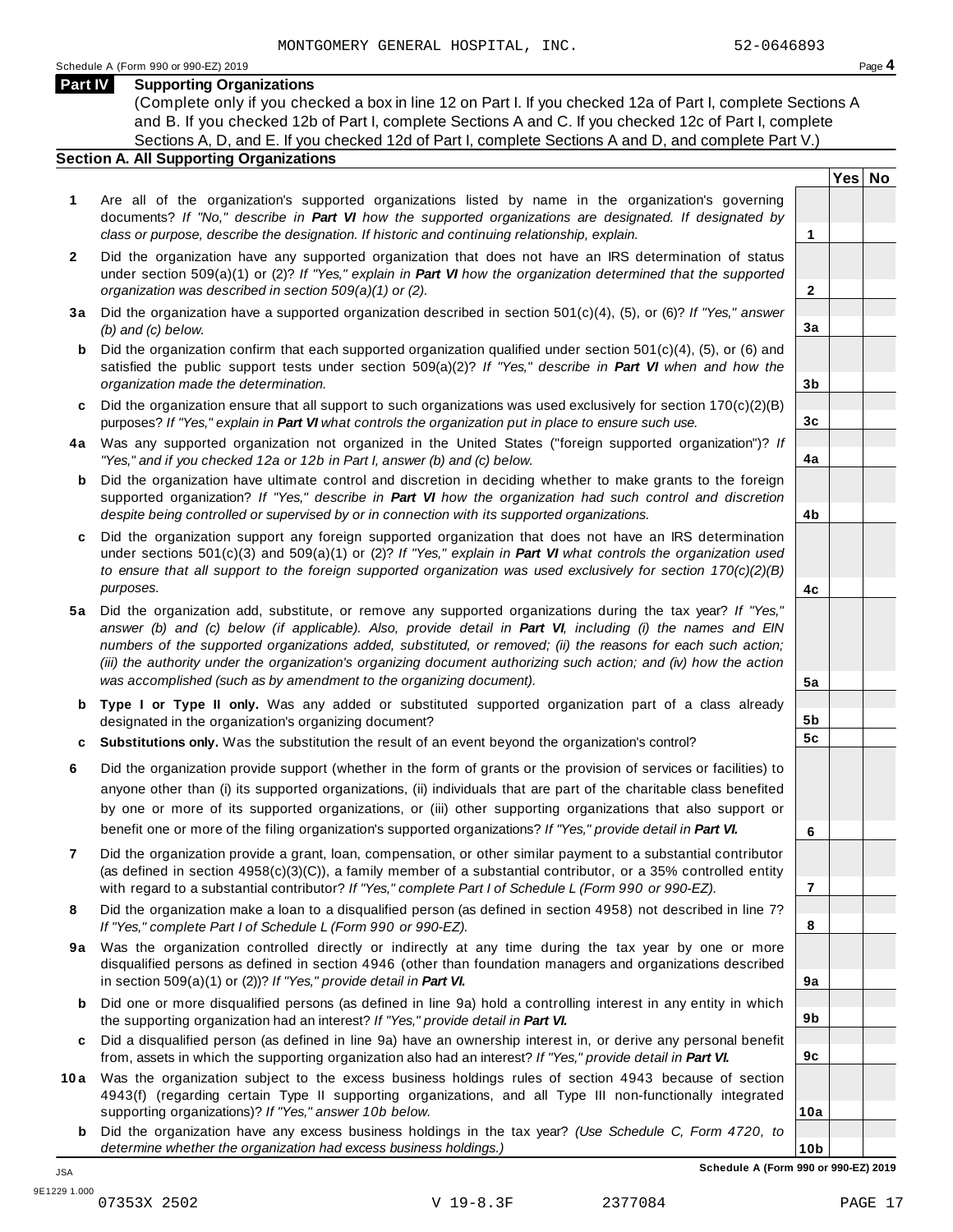|         | MONTGOMERY GENERAL HOSPITAL, INC.                                                                                                                                                                                                                                                                                                                                                                                                                                                                                                                                                                                                                                            | 52-0646893      |        |        |
|---------|------------------------------------------------------------------------------------------------------------------------------------------------------------------------------------------------------------------------------------------------------------------------------------------------------------------------------------------------------------------------------------------------------------------------------------------------------------------------------------------------------------------------------------------------------------------------------------------------------------------------------------------------------------------------------|-----------------|--------|--------|
|         | Schedule A (Form 990 or 990-EZ) 2019                                                                                                                                                                                                                                                                                                                                                                                                                                                                                                                                                                                                                                         |                 |        | Page 5 |
| Part IV | <b>Supporting Organizations (continued)</b>                                                                                                                                                                                                                                                                                                                                                                                                                                                                                                                                                                                                                                  |                 |        |        |
|         |                                                                                                                                                                                                                                                                                                                                                                                                                                                                                                                                                                                                                                                                              |                 | Yes No |        |
| 11      | Has the organization accepted a gift or contribution from any of the following persons?                                                                                                                                                                                                                                                                                                                                                                                                                                                                                                                                                                                      |                 |        |        |
| a       | A person who directly or indirectly controls, either alone or together with persons described in (b) and (c)                                                                                                                                                                                                                                                                                                                                                                                                                                                                                                                                                                 |                 |        |        |
|         | below, the governing body of a supported organization?                                                                                                                                                                                                                                                                                                                                                                                                                                                                                                                                                                                                                       | 11a             |        |        |
|         | <b>b</b> A family member of a person described in (a) above?                                                                                                                                                                                                                                                                                                                                                                                                                                                                                                                                                                                                                 | 11 <sub>b</sub> |        |        |
|         | c A 35% controlled entity of a person described in (a) or (b) above? If "Yes" to a, b, or c, provide detail in Part VI.                                                                                                                                                                                                                                                                                                                                                                                                                                                                                                                                                      | 11c             |        |        |
|         | <b>Section B. Type I Supporting Organizations</b>                                                                                                                                                                                                                                                                                                                                                                                                                                                                                                                                                                                                                            |                 |        |        |
|         |                                                                                                                                                                                                                                                                                                                                                                                                                                                                                                                                                                                                                                                                              |                 | Yes No |        |
| 1       | Did the directors, trustees, or membership of one or more supported organizations have the power to<br>regularly appoint or elect at least a majority of the organization's directors or trustees at all times during the<br>tax year? If "No," describe in Part VI how the supported organization(s) effectively operated, supervised, or<br>controlled the organization's activities. If the organization had more than one supported organization,<br>describe how the powers to appoint and/or remove directors or trustees were allocated among the supported<br>organizations and what conditions or restrictions, if any, applied to such powers during the tax year. | 1               |        |        |
| 2       | Did the organization operate for the benefit of any supported organization other than the supported<br>organization(s) that operated, supervised, or controlled the supporting organization? If "Yes," explain in Part<br>VI how providing such benefit carried out the purposes of the supported organization(s) that operated,<br>supervised, or controlled the supporting organization.                                                                                                                                                                                                                                                                                   | $\mathbf{2}$    |        |        |
|         | <b>Section C. Type II Supporting Organizations</b>                                                                                                                                                                                                                                                                                                                                                                                                                                                                                                                                                                                                                           |                 |        |        |
|         |                                                                                                                                                                                                                                                                                                                                                                                                                                                                                                                                                                                                                                                                              |                 | Yes No |        |
| 1       | Were a majority of the organization's directors or trustees during the tax year also a majority of the directors<br>or trustees of each of the organization's supported organization(s)? If "No," describe in Part VI how control<br>or management of the supporting organization was vested in the same persons that controlled or managed<br>the supported organization(s).                                                                                                                                                                                                                                                                                                | 1               |        |        |
|         | Section D. All Type III Supporting Organizations                                                                                                                                                                                                                                                                                                                                                                                                                                                                                                                                                                                                                             |                 |        |        |
|         |                                                                                                                                                                                                                                                                                                                                                                                                                                                                                                                                                                                                                                                                              |                 | Yes No |        |
| 1       | Did the organization provide to each of its supported organizations, by the last day of the fifth month of the<br>organization's tax year, (i) a written notice describing the type and amount of support provided during the prior<br>tax year, (ii) a copy of the Form 990 that was most recently filed as of the date of notification, and (iii) copies of<br>the organization's governing documents in effect on the date of notification, to the extent not previously<br>provided?                                                                                                                                                                                     | 1               |        |        |
| 2       | Were any of the organization's officers, directors, or trustees either (i) appointed or elected by the supported                                                                                                                                                                                                                                                                                                                                                                                                                                                                                                                                                             |                 |        |        |
|         | organization(s) or (ii) serving on the governing body of a supported organization? If "No," explain in Part VI how                                                                                                                                                                                                                                                                                                                                                                                                                                                                                                                                                           |                 |        |        |
|         | the organization maintained a close and continuous working relationship with the supported organization(s).                                                                                                                                                                                                                                                                                                                                                                                                                                                                                                                                                                  | 2               |        |        |
| 3       | By reason of the relationship described in (2), did the organization's supported organizations have a<br>significant voice in the organization's investment policies and in directing the use of the organization's<br>income or assets at all times during the tax year? If "Yes," describe in Part VI the role the organization's                                                                                                                                                                                                                                                                                                                                          |                 |        |        |
|         | supported organizations played in this regard.                                                                                                                                                                                                                                                                                                                                                                                                                                                                                                                                                                                                                               | 3               |        |        |
|         | Section E. Type III Functionally Integrated Supporting Organizations                                                                                                                                                                                                                                                                                                                                                                                                                                                                                                                                                                                                         |                 |        |        |
| 1       | Check the box next to the method that the organization used to satisfy the Integral Part Test during the year (see instructions).                                                                                                                                                                                                                                                                                                                                                                                                                                                                                                                                            |                 |        |        |
| а       | The organization satisfied the Activities Test. Complete line 2 below.                                                                                                                                                                                                                                                                                                                                                                                                                                                                                                                                                                                                       |                 |        |        |
| b       | The organization is the parent of each of its supported organizations. Complete line 3 below.                                                                                                                                                                                                                                                                                                                                                                                                                                                                                                                                                                                |                 |        |        |
| c       | The organization supported a governmental entity. Describe in Part VI how you supported a government entity (see instructions).                                                                                                                                                                                                                                                                                                                                                                                                                                                                                                                                              |                 |        |        |
| 2       | Activities Test. Answer (a) and (b) below.                                                                                                                                                                                                                                                                                                                                                                                                                                                                                                                                                                                                                                   |                 | Yes No |        |
| а       | Did substantially all of the organization's activities during the tax year directly further the exempt purposes of<br>the supported organization(s) to which the organization was responsive? If "Yes," then in Part VI identify<br>those supported organizations and explain how these activities directly furthered their exempt purposes,<br>how the organization was responsive to those supported organizations, and how the organization determined<br>that these activities constituted substantially all of its activities.                                                                                                                                          | 2a              |        |        |
| b       | Did the activities described in (a) constitute activities that, but for the organization's involvement, one or more<br>of the organization's supported organization(s) would have been engaged in? If "Yes," explain in Part VI the                                                                                                                                                                                                                                                                                                                                                                                                                                          |                 |        |        |
|         | reasons for the organization's position that its supported organization(s) would have engaged in these<br>activities but for the organization's involvement.                                                                                                                                                                                                                                                                                                                                                                                                                                                                                                                 | 2b              |        |        |

- **3** Parent of Supported Organizations. *Answer (a) and (b) below.*
- **a** Did the organization have the power to regularly appoint or elect a majority of the officers, directors, or trustees of each of the supported organizations? *Provide details in Part VI.*
- **b** Did the organization exercise a substantial degree of direction over the policies, programs, and activities of each of its supported organizations? *If "Yes," describe in Part VI the role played by the organization in this regard.*

**3a**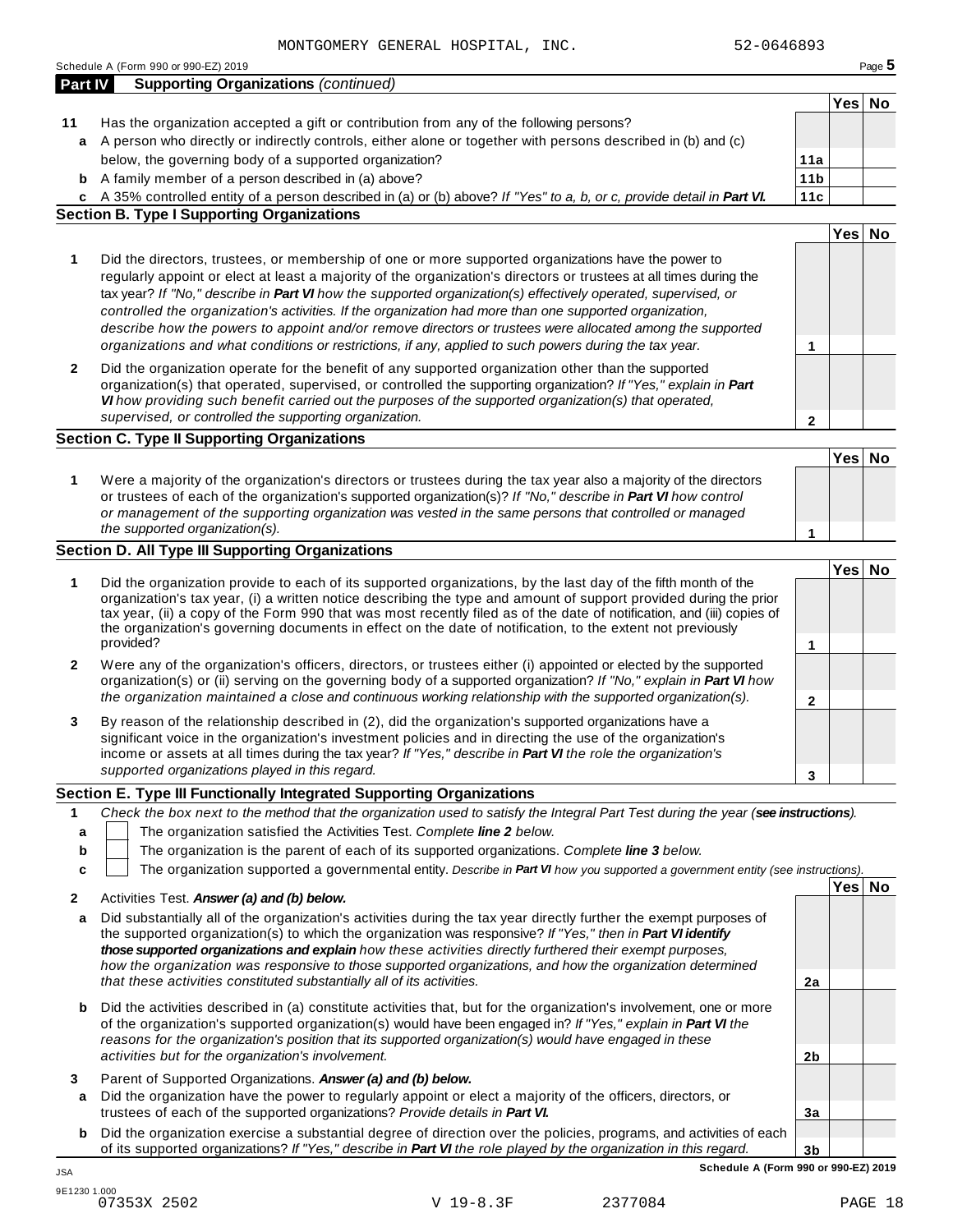| Schedule A (Form 990 or 990-EZ) 2019                                                                                                                                                                             |                         |                                | Page $6$                       |
|------------------------------------------------------------------------------------------------------------------------------------------------------------------------------------------------------------------|-------------------------|--------------------------------|--------------------------------|
| Type III Non-Functionally Integrated 509(a)(3) Supporting Organizations<br><b>Part V</b>                                                                                                                         |                         |                                |                                |
| $\mathbf 1$<br>Check here if the organization satisfied the Integral Part Test as a qualifying trust on Nov. 20, 1970 (explain in Part VI). See                                                                  |                         |                                |                                |
| instructions. All other Type III non-functionally integrated supporting organizations must complete Sections A through E.                                                                                        |                         |                                |                                |
| <b>Section A - Adjusted Net Income</b>                                                                                                                                                                           | (A) Prior Year          | (B) Current Year<br>(optional) |                                |
| 1 Net short-term capital gain                                                                                                                                                                                    | $\mathbf{1}$            |                                |                                |
| 2 Recoveries of prior-year distributions                                                                                                                                                                         | $\mathbf 2$             |                                |                                |
| 3 Other gross income (see instructions)                                                                                                                                                                          | 3                       |                                |                                |
| 4 Add lines 1 through 3.                                                                                                                                                                                         | 4                       |                                |                                |
| 5 Depreciation and depletion                                                                                                                                                                                     | 5                       |                                |                                |
| 6 Portion of operating expenses paid or incurred for production or<br>collection of gross income or for management, conservation, or<br>maintenance of property held for production of income (see instructions) | 6                       |                                |                                |
| 7 Other expenses (see instructions)                                                                                                                                                                              | $\overline{7}$          |                                |                                |
| 8 Adjusted Net Income (subtract lines 5, 6, and 7 from line 4)                                                                                                                                                   | 8                       |                                |                                |
| <b>Section B - Minimum Asset Amount</b>                                                                                                                                                                          |                         | (A) Prior Year                 | (B) Current Year<br>(optional) |
| 1 Aggregate fair market value of all non-exempt-use assets (see<br>instructions for short tax year or assets held for part of year):                                                                             |                         |                                |                                |
| a Average monthly value of securities                                                                                                                                                                            | 1a                      |                                |                                |
| <b>b</b> Average monthly cash balances                                                                                                                                                                           | 1 <sub>b</sub>          |                                |                                |
| c Fair market value of other non-exempt-use assets                                                                                                                                                               | 1c                      |                                |                                |
| d Total (add lines 1a, 1b, and 1c)                                                                                                                                                                               | 1 <sub>d</sub>          |                                |                                |
| e Discount claimed for blockage or other                                                                                                                                                                         |                         |                                |                                |
| factors (explain in detail in Part VI):                                                                                                                                                                          |                         |                                |                                |
| <b>2</b> Acquisition indebtedness applicable to non-exempt-use assets                                                                                                                                            | $\mathbf{2}$            |                                |                                |
| 3 Subtract line 2 from line 1d.                                                                                                                                                                                  | $\overline{\mathbf{3}}$ |                                |                                |
| 4 Cash deemed held for exempt use. Enter 1-1/2% of line 3 (for greater amount,<br>see instructions).                                                                                                             | 4                       |                                |                                |
| 5 Net value of non-exempt-use assets (subtract line 4 from line 3)                                                                                                                                               | 5                       |                                |                                |
| 6 Multiply line 5 by .035.                                                                                                                                                                                       | 6                       |                                |                                |
| 7 Recoveries of prior-year distributions                                                                                                                                                                         | $\overline{7}$          |                                |                                |
| 8 Minimum Asset Amount (add line 7 to line 6)                                                                                                                                                                    | 8                       |                                |                                |
| <b>Section C - Distributable Amount</b>                                                                                                                                                                          |                         |                                | <b>Current Year</b>            |
| 1 Adjusted net income for prior year (from Section A, line 8, Column A)                                                                                                                                          | $\mathbf{1}$            |                                |                                |
| 2 Enter 85% of line 1.                                                                                                                                                                                           | $\overline{\mathbf{2}}$ |                                |                                |
| 3 Minimum asset amount for prior year (from Section B, line 8, Column A)                                                                                                                                         | 3                       |                                |                                |
| 4 Enter greater of line 2 or line 3.                                                                                                                                                                             | 4                       |                                |                                |
| 5 Income tax imposed in prior year                                                                                                                                                                               | 5                       |                                |                                |
| 6 Distributable Amount. Subtract line 5 from line 4, unless subject to                                                                                                                                           |                         |                                |                                |

emergency temporary reduction (see instructions).

**7** | Check here if the current year is the organization's first as a non-functionally integrated Type III supporting organization (see instructions).

**Schedule A (Form 990 or 990-EZ) 2019**

**6**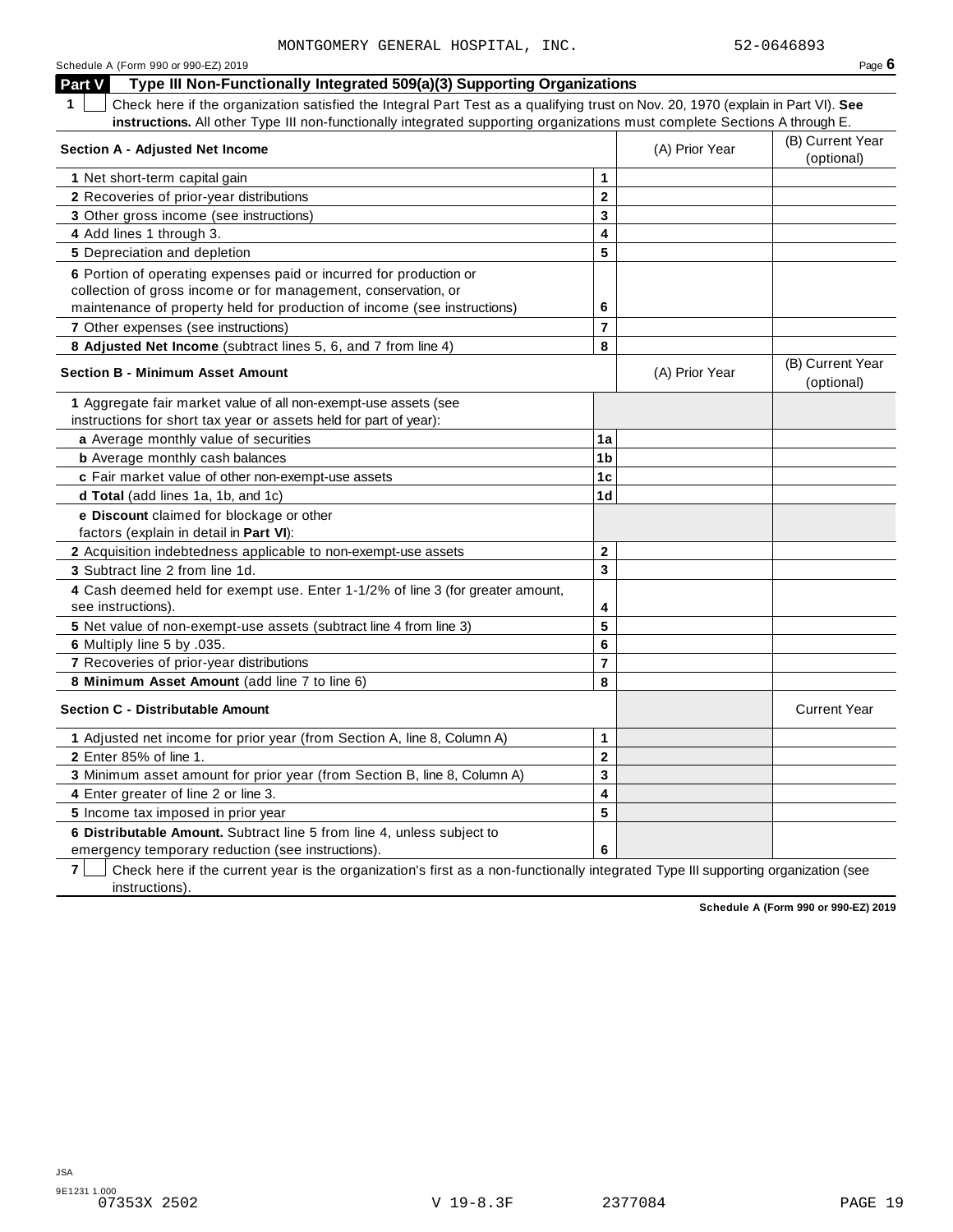| <b>Part V</b> | Schedule A (Form 990 or 990-EZ) 2019<br>Type III Non-Functionally Integrated 509(a)(3) Supporting Organizations (continued) |                                    |                                               | Page 7                                           |
|---------------|-----------------------------------------------------------------------------------------------------------------------------|------------------------------------|-----------------------------------------------|--------------------------------------------------|
|               | <b>Section D - Distributions</b>                                                                                            |                                    |                                               | <b>Current Year</b>                              |
| 1.            | Amounts paid to supported organizations to accomplish exempt purposes                                                       |                                    |                                               |                                                  |
| $\mathbf{2}$  | Amounts paid to perform activity that directly furthers exempt purposes of supported                                        |                                    |                                               |                                                  |
|               | organizations, in excess of income from activity                                                                            |                                    |                                               |                                                  |
| 3             | Administrative expenses paid to accomplish exempt purposes of supported organizations                                       |                                    |                                               |                                                  |
| 4             | Amounts paid to acquire exempt-use assets                                                                                   |                                    |                                               |                                                  |
| 5             | Qualified set-aside amounts (prior IRS approval required)                                                                   |                                    |                                               |                                                  |
| 6             | Other distributions (describe in Part VI). See instructions.                                                                |                                    |                                               |                                                  |
| $\mathbf{7}$  | Total annual distributions. Add lines 1 through 6.                                                                          |                                    |                                               |                                                  |
| 8             | Distributions to attentive supported organizations to which the organization is responsive                                  |                                    |                                               |                                                  |
|               | (provide details in Part VI). See instructions.                                                                             |                                    |                                               |                                                  |
| 9             | Distributable amount for 2019 from Section C, line 6                                                                        |                                    |                                               |                                                  |
| 10            | Line 8 amount divided by line 9 amount                                                                                      |                                    |                                               |                                                  |
|               | <b>Section E - Distribution Allocations (see instructions)</b>                                                              | (i)<br><b>Excess Distributions</b> | (ii)<br><b>Underdistributions</b><br>Pre-2019 | (iii)<br><b>Distributable</b><br>Amount for 2019 |
| 1.            | Distributable amount for 2019 from Section C, line 6                                                                        |                                    |                                               |                                                  |
| $\mathbf{2}$  | Underdistributions, if any, for years prior to 2019                                                                         |                                    |                                               |                                                  |
|               | (reasonable cause required - explain in Part VI). See                                                                       |                                    |                                               |                                                  |
|               | instructions.                                                                                                               |                                    |                                               |                                                  |
| 3             | Excess distributions carryover, if any, to 2019                                                                             |                                    |                                               |                                                  |
| a             | From 2014 <b></b>                                                                                                           |                                    |                                               |                                                  |
| b             | From 2015 <b></b>                                                                                                           |                                    |                                               |                                                  |
| c             | From 2016 <b></b>                                                                                                           |                                    |                                               |                                                  |
| d             | From 2017                                                                                                                   |                                    |                                               |                                                  |
| e             | From 2018 <b>Fig. 1.1.1.</b>                                                                                                |                                    |                                               |                                                  |
| f             | Total of lines 3a through e                                                                                                 |                                    |                                               |                                                  |
| g             | Applied to underdistributions of prior years                                                                                |                                    |                                               |                                                  |
| h.            | Applied to 2019 distributable amount                                                                                        |                                    |                                               |                                                  |
| j.            | Carryover from 2014 not applied (see instructions)                                                                          |                                    |                                               |                                                  |
| Ĵ             | Remainder. Subtract lines 3g, 3h, and 3i from 3f.                                                                           |                                    |                                               |                                                  |
| 4             | Distributions for 2019 from                                                                                                 |                                    |                                               |                                                  |
|               | Section D, line 7:<br>\$                                                                                                    |                                    |                                               |                                                  |
| a             | Applied to underdistributions of prior years                                                                                |                                    |                                               |                                                  |
| b             | Applied to 2019 distributable amount                                                                                        |                                    |                                               |                                                  |
| C             | Remainder. Subtract lines 4a and 4b from 4.                                                                                 |                                    |                                               |                                                  |
| 5             | Remaining underdistributions for years prior to 2019, if                                                                    |                                    |                                               |                                                  |
|               | any. Subtract lines 3g and 4a from line 2. For result                                                                       |                                    |                                               |                                                  |
|               | greater than zero, explain in Part VI. See instructions.                                                                    |                                    |                                               |                                                  |
| 6             | Remaining underdistributions for 2019. Subtract lines 3h                                                                    |                                    |                                               |                                                  |
|               | and 4b from line 1. For result greater than zero, explain in                                                                |                                    |                                               |                                                  |
|               | Part VI. See instructions.                                                                                                  |                                    |                                               |                                                  |
| $\mathbf{7}$  | Excess distributions carryover to 2020. Add lines 3j                                                                        |                                    |                                               |                                                  |
|               | and 4c.                                                                                                                     |                                    |                                               |                                                  |
| 8             | Breakdown of line 7:                                                                                                        |                                    |                                               |                                                  |
| a             | Excess from 2015                                                                                                            |                                    |                                               |                                                  |
| b             | Excess from 2016                                                                                                            |                                    |                                               |                                                  |
| C             | Excess from 2017                                                                                                            |                                    |                                               |                                                  |
| d             | Excess from 2018                                                                                                            |                                    |                                               |                                                  |
| е             | Excess from 2019                                                                                                            |                                    |                                               |                                                  |
|               |                                                                                                                             |                                    |                                               | Schedule A (Form 990 or 990-EZ) 2019             |
|               |                                                                                                                             |                                    |                                               |                                                  |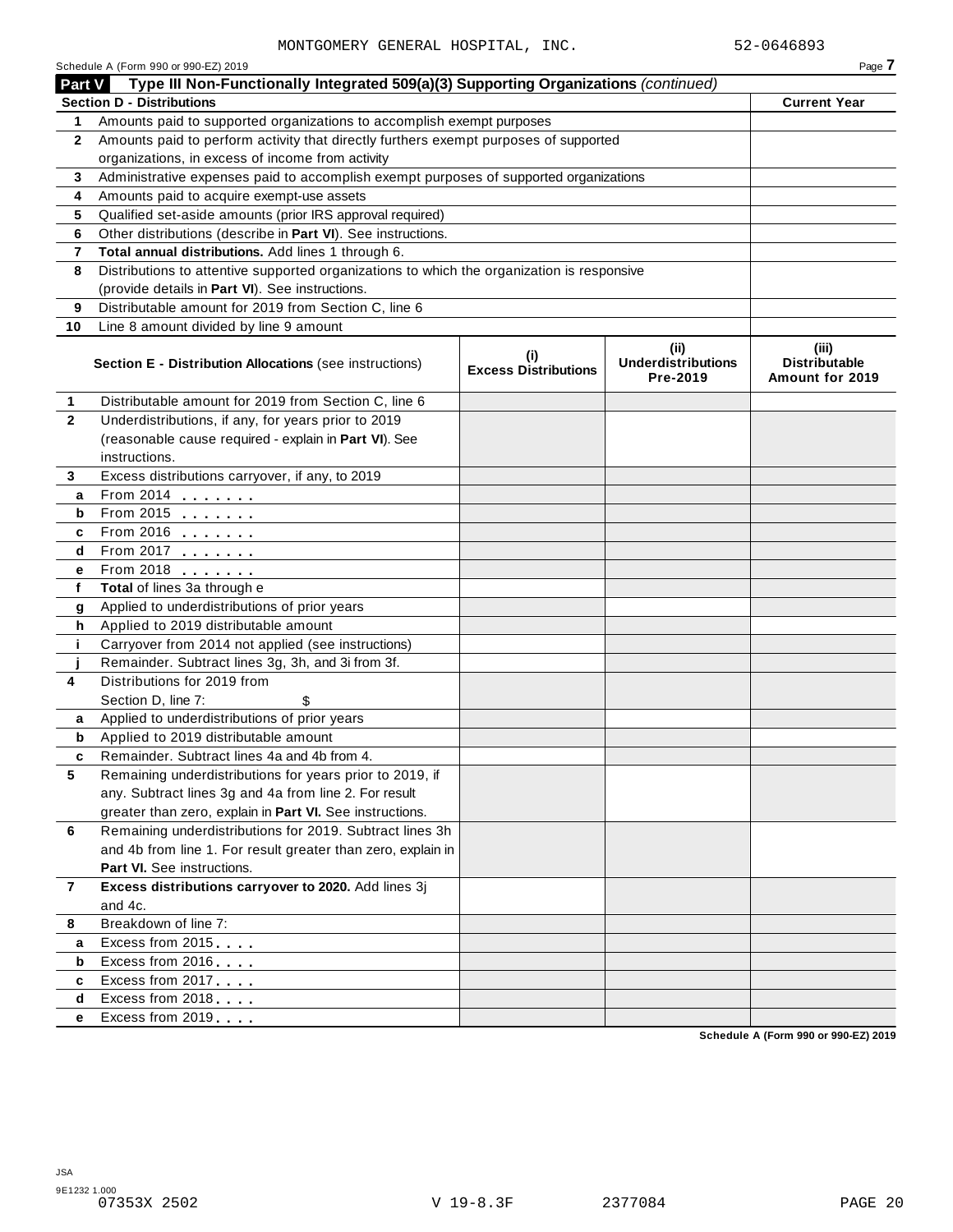Schedule A (Form 990 or 990-EZ) 2019 Page **8**

**Supplemental Information.** Provide the explanations required by Part II, line 10; Part II, line 17a or 17b; Part **Part VI**  III, line 12; Part IV, Section A, lines 1, 2, 3b, 3c, 4b, 4c, 5a, 6, 9a, 9b, 9c, 11a, 11b, and 11c; Part IV, Section B, lines 1 and 2; Part IV, Section C, line 1; Part IV, Section D, lines 2 and 3; Part IV, Section E, lines 1c, 2a, 2b, 3a and 3b; Part V, line 1; Part V, Section B, line 1e; Part V, Section D, lines 5, 6, and 8; and Part V, Section E, lines 2, 5, and 6. Also complete this part for any additional information. (See instructions.)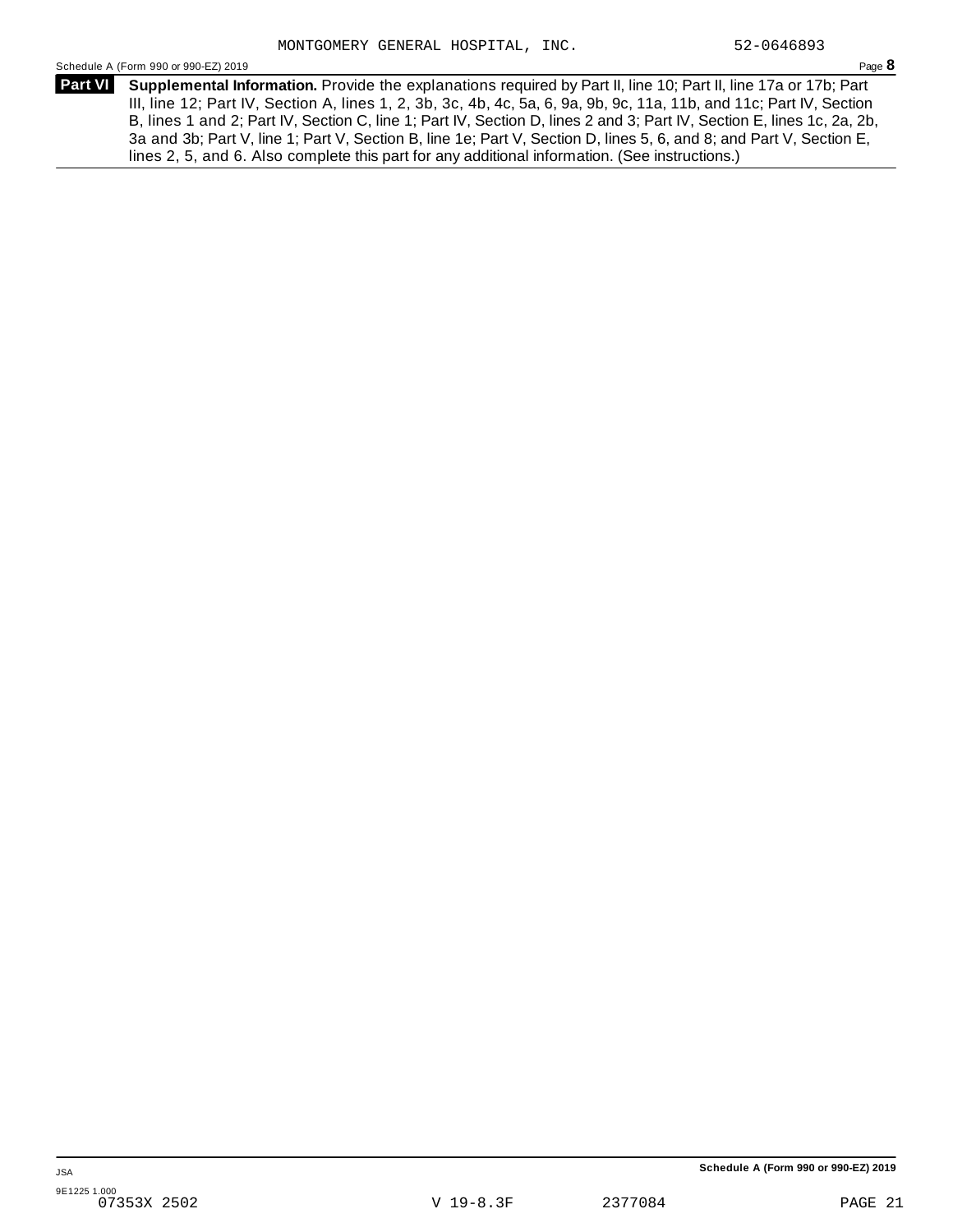**(Form 990, 990-EZ, or 990-PF)** Department of the Treasury Internal Revenue Service

### Schedule B **Schedule of Contributors**

Attach to Form 990, Form 990-EZ, or Form 990-PF. ▶ Go to *www.irs.gov/Form990* for the latest information.

2019

Name of the organization **Employer identification number Employer identification number** 

**Organization type** (check one):

MONTGOMERY GENERAL HOSPITAL, INC.

52-0646893

| Filers of:         | Section:                                                                    |
|--------------------|-----------------------------------------------------------------------------|
| Form 990 or 990-EZ | $\mathbf{X}$<br>$501(c)$ $(3)$<br>) (enter number) organization             |
|                    | $4947(a)(1)$ nonexempt charitable trust not treated as a private foundation |
|                    | 527 political organization                                                  |
| Form 990-PF        | $501(c)(3)$ exempt private foundation                                       |
|                    | 4947(a)(1) nonexempt charitable trust treated as a private foundation       |
|                    | $501(c)(3)$ taxable private foundation                                      |

Check if your organization is covered by the **General Rule** or a **Special Rule.**

**Note:** Only a section 501(c)(7), (8), or (10) organization can check boxes for both the General Rule and a Special Rule. See instructions.

#### **General Rule**

 $\overline{X}$  For an organization filing Form 990, 990-EZ, or 990-PF that received, during the year, contributions totaling \$5,000 or more (in money or property) from any one contributor. Complete Parts I and II. See instructions for determining a contributor's total contributions.

#### **Special Rules**

For an organization described in section 501(c)(3) filing Form 990 or 990-EZ that met the 33 1/3% support test of the regulations under sections 509(a)(1) and 170(b)(1)(A)(vi), that checked Schedule A (Form 990 or 990-EZ), Part II, line 13, 16a, or 16b, and that received from any one contributor, during the year, total contributions of the greater of **(1)** \$5,000; or **(2)** 2% of the amount on (i) Form 990, Part VIII, line 1h; or (ii) Form 990-EZ, line 1. Complete Parts I and II.

For an organization described in section 501(c)(7), (8), or (10) filing Form 990 or 990-EZ that received from any one contributor, during the year, total contributions of more than \$1,000 *exclusively* for religious, charitable, scientific, literary, or educational purposes, or for the prevention of cruelty to children or animals. Complete Parts I, II, and III.

For an organization described in section 501(c)(7), (8), or (10) filing Form 990 or 990-EZ that received from any one contributor, during the year, contributions *exclusively* for religious, charitable, etc., purposes, but no such contributions totaled more than \$1,000. If this box is checked, enter here the total contributions that were received during the year for an *exclusively* religious, charitable, etc., purpose. Don't complete any of the parts unless the **General Rule** applies to this organization because it received *nonexclusively* religious, charitable, etc., contributions totaling \$5,000 or more during the year  $\ldots \ldots \ldots \ldots \ldots \ldots \ldots \ldots \ldots \vdots \bullet$   $\mathcal{S}$ 

**Caution:** An organization that isn't covered by the General Rule and/or the Special Rules doesn't file Schedule B (Form 990, 990-EZ, or 990-PF), but it **must** answer "No" on Part IV, line 2, of its Form 990; or check the box on line H of its Form 990-EZ or on its Form 990-PF, Part I, line 2, to certify that it doesn't meet the filing requirements of Schedule B (Form 990, 990-EZ, or 990-PF).

**For Paperwork Reduction Act Notice, see the instructions for Form 990, 990-EZ, or 990-PF. Schedule B (Form 990, 990-EZ, or 990-PF) (2019)**

JSA 9E1251 1.000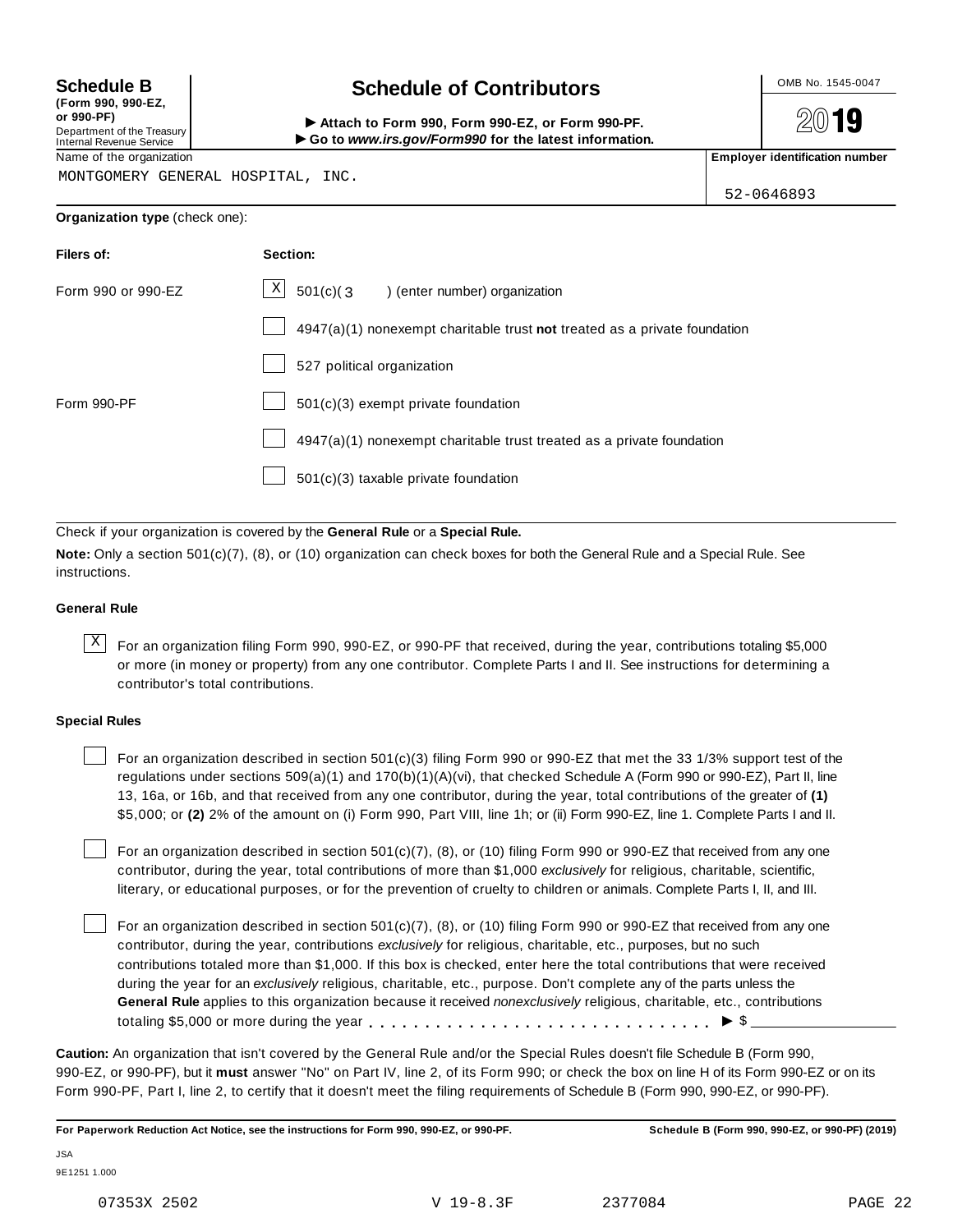| (a)<br>No. | (b)<br>Name, address, and ZIP + 4 | (c)<br><b>Total contributions</b> | (d)<br>Type of contribution                                                                  |
|------------|-----------------------------------|-----------------------------------|----------------------------------------------------------------------------------------------|
| 1          |                                   | 255,000.<br>\$                    | Χ<br>Person<br>Payroll<br>Noncash<br>(Complete Part II for<br>noncash contributions.)        |
| (a)<br>No. | (b)<br>Name, address, and ZIP + 4 | (c)<br><b>Total contributions</b> | (d)<br>Type of contribution                                                                  |
| 2          |                                   | 120,000.<br>\$                    | Χ<br>Person<br>Payroll<br>Noncash<br>(Complete Part II for<br>noncash contributions.)        |
| (a)<br>No. | (b)<br>Name, address, and ZIP + 4 | (c)<br><b>Total contributions</b> | (d)<br>Type of contribution                                                                  |
| 3          |                                   | 75,000.<br>\$                     | Χ<br>Person<br>Payroll<br>Noncash<br>(Complete Part II for<br>noncash contributions.)        |
| (a)<br>No. | (b)<br>Name, address, and ZIP + 4 | (c)<br><b>Total contributions</b> | (d)<br>Type of contribution                                                                  |
| 4          |                                   | 50,000.<br>\$                     | Χ<br>Person<br>Payroll<br>Noncash<br>(Complete Part II for<br>noncash contributions.)        |
| (a)<br>No. | (b)<br>Name, address, and ZIP + 4 | (c)<br><b>Total contributions</b> | (d)<br>Type of contribution                                                                  |
| 5          |                                   | 33, 333.<br>\$                    | Χ<br>Person<br>Payroll<br><b>Noncash</b><br>(Complete Part II for<br>noncash contributions.) |
| (a)<br>No. | (b)<br>Name, address, and ZIP + 4 | (c)<br><b>Total contributions</b> | (d)<br>Type of contribution                                                                  |
| 6          |                                   | 20,000.<br>\$                     | Χ<br>Person<br>Payroll<br>Noncash<br>(Complete Part II for<br>noncash contributions.)        |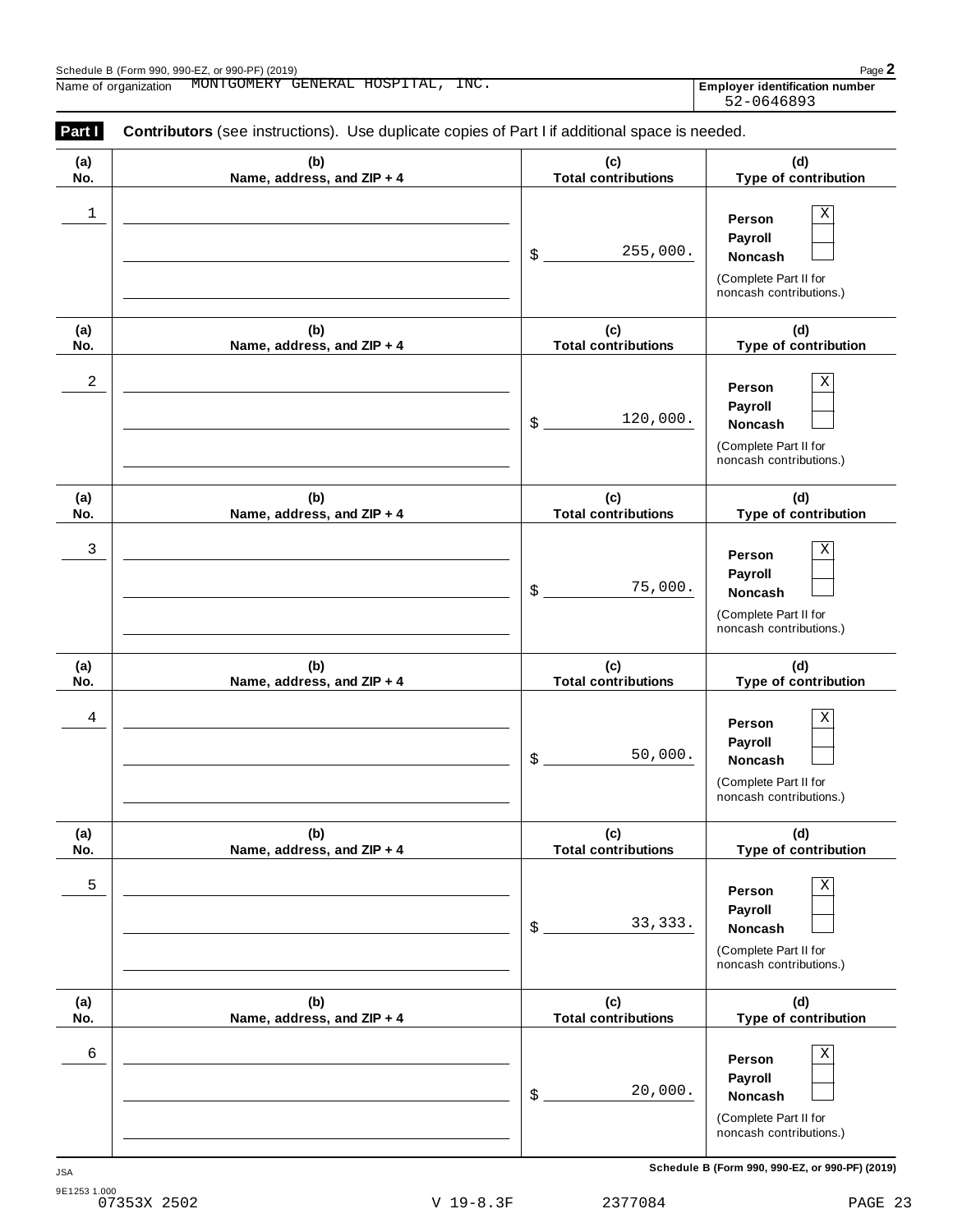|            |                                   |                                   | (d)                                                                                          |
|------------|-----------------------------------|-----------------------------------|----------------------------------------------------------------------------------------------|
| (a)<br>No. | (b)<br>Name, address, and ZIP + 4 | (c)<br><b>Total contributions</b> | Type of contribution                                                                         |
| 7          |                                   | 15,000.<br>\$                     | Χ<br>Person<br>Payroll<br>Noncash<br>(Complete Part II for<br>noncash contributions.)        |
| (a)<br>No. | (b)<br>Name, address, and ZIP + 4 | (c)<br><b>Total contributions</b> | (d)<br>Type of contribution                                                                  |
| 8          |                                   | 13,646.<br>\$                     | Χ<br>Person<br>Payroll<br>Noncash<br>(Complete Part II for<br>noncash contributions.)        |
| (a)<br>No. | (b)<br>Name, address, and ZIP + 4 | (c)<br><b>Total contributions</b> | (d)<br>Type of contribution                                                                  |
| 9          |                                   | 10,000.<br>\$                     | Χ<br>Person<br>Payroll<br>Noncash<br>(Complete Part II for<br>noncash contributions.)        |
| (a)<br>No. | (b)<br>Name, address, and ZIP + 4 | (c)<br><b>Total contributions</b> | (d)<br>Type of contribution                                                                  |
| $10$       |                                   | 9,100.<br>\$                      | Χ<br>Person<br>Payroll<br>Noncash<br>(Complete Part II for<br>noncash contributions.)        |
| (a)<br>No. | (b)<br>Name, address, and ZIP + 4 | (c)<br><b>Total contributions</b> | (d)<br>Type of contribution                                                                  |
| 11         |                                   | 8,667.<br>\$                      | Χ<br>Person<br>Payroll<br><b>Noncash</b><br>(Complete Part II for<br>noncash contributions.) |
| (a)<br>No. | (b)<br>Name, address, and ZIP + 4 | (c)<br><b>Total contributions</b> | (d)<br>Type of contribution                                                                  |
| $12\,$     |                                   | 6,375.<br>\$                      | Χ<br>Person<br>Payroll<br>Noncash<br>(Complete Part II for<br>noncash contributions.)        |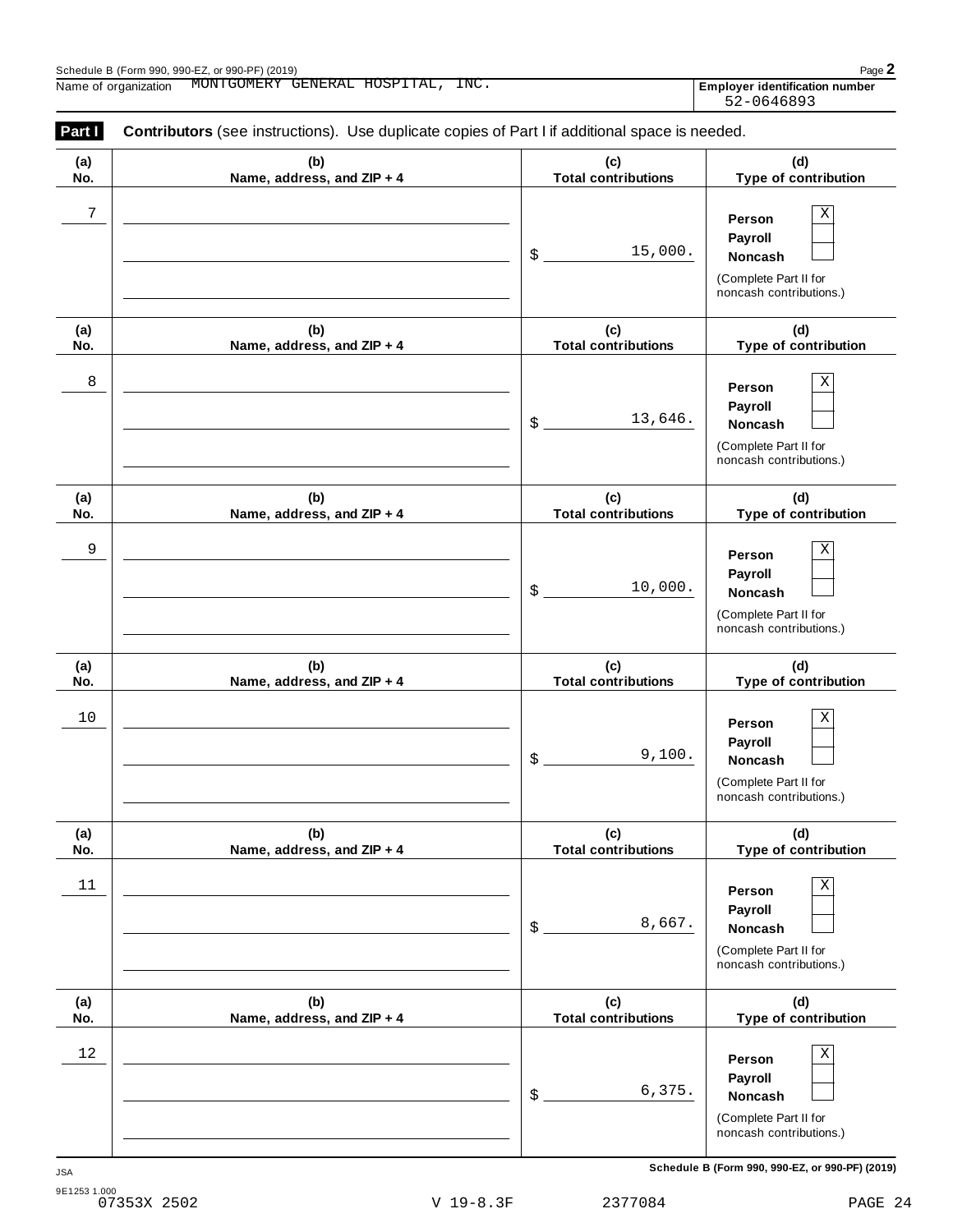| Part I     | <b>Contributors</b> (see instructions). Use duplicate copies of Part I if additional space is needed. |                                   |                                                                                                                    |
|------------|-------------------------------------------------------------------------------------------------------|-----------------------------------|--------------------------------------------------------------------------------------------------------------------|
| (a)<br>No. | (b)<br>Name, address, and ZIP + 4                                                                     | (c)<br><b>Total contributions</b> | (d)<br>Type of contribution                                                                                        |
| 13         |                                                                                                       | 5,000.<br>\$                      | Χ<br>Person<br>Payroll<br><b>Noncash</b><br>(Complete Part II for                                                  |
| (a)        | (b)                                                                                                   | (c)                               | noncash contributions.)<br>(d)                                                                                     |
| No.        | Name, address, and ZIP + 4                                                                            | <b>Total contributions</b>        | Type of contribution                                                                                               |
| 14         |                                                                                                       | 5,000.<br>\$                      | Χ<br>Person<br>Payroll<br><b>Noncash</b><br>(Complete Part II for<br>noncash contributions.)                       |
| (a)<br>No. | (b)<br>Name, address, and ZIP + 4                                                                     | (c)<br><b>Total contributions</b> | (d)<br>Type of contribution                                                                                        |
| 15         |                                                                                                       | 5,000.<br>\$                      | Χ<br>Person<br>Payroll<br><b>Noncash</b><br>(Complete Part II for<br>noncash contributions.)                       |
| (a)<br>No. | (b)<br>Name, address, and ZIP + 4                                                                     | (c)<br><b>Total contributions</b> | (d)<br>Type of contribution                                                                                        |
| 16         |                                                                                                       | 32,704.<br>\$                     | Person<br>Payroll<br>$\overline{\mathbf{X}}$<br><b>Noncash</b><br>(Complete Part II for<br>noncash contributions.) |
| (a)<br>No. | (b)<br>Name, address, and ZIP + 4                                                                     | (c)<br><b>Total contributions</b> | (d)<br>Type of contribution                                                                                        |
| $17\,$     |                                                                                                       | 32,594.<br>\$                     | Person<br>Payroll<br>$\mathbf X$<br>Noncash<br>(Complete Part II for<br>noncash contributions.)                    |
| (a)<br>No. | (b)<br>Name, address, and ZIP + 4                                                                     | (c)<br><b>Total contributions</b> | (d)<br>Type of contribution                                                                                        |
| 18         |                                                                                                       | 2,686,758.<br>\$                  | Χ<br>Person<br>Payroll<br>Noncash<br>(Complete Part II for<br>noncash contributions.)                              |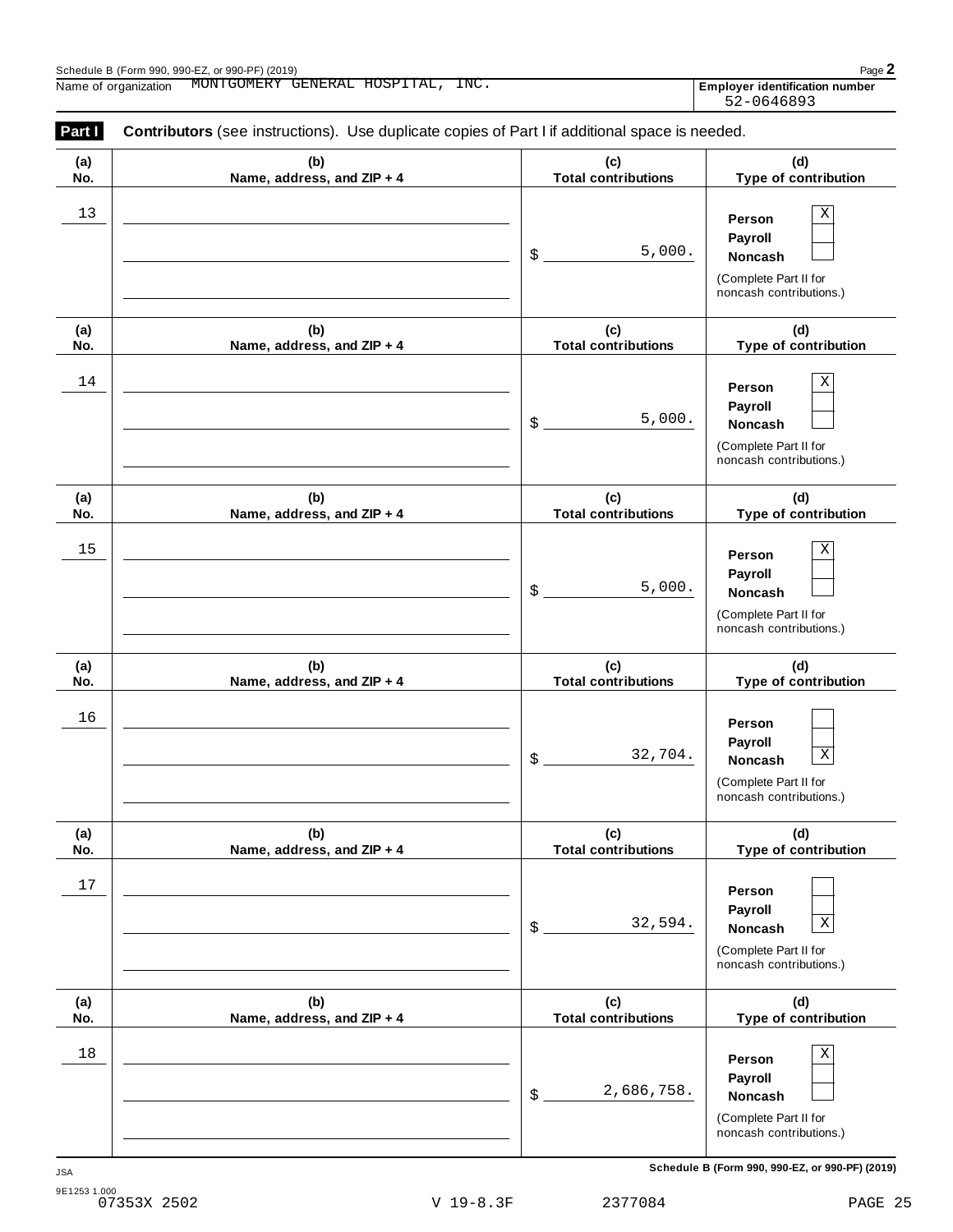|            |                                   |                                   | (d)                                                                                   |
|------------|-----------------------------------|-----------------------------------|---------------------------------------------------------------------------------------|
| (a)<br>No. | (b)<br>Name, address, and ZIP + 4 | (c)<br><b>Total contributions</b> | Type of contribution                                                                  |
| 19         |                                   | 921, 133.<br>\$                   | Χ<br>Person<br>Payroll<br>Noncash<br>(Complete Part II for<br>noncash contributions.) |
| (a)<br>No. | (b)<br>Name, address, and ZIP + 4 | (c)<br><b>Total contributions</b> | (d)<br>Type of contribution                                                           |
|            |                                   | \$                                | Person<br>Payroll<br>Noncash<br>(Complete Part II for<br>noncash contributions.)      |
| (a)<br>No. | (b)<br>Name, address, and ZIP + 4 | (c)<br><b>Total contributions</b> | (d)<br>Type of contribution                                                           |
|            |                                   | \$                                | Person<br>Payroll<br>Noncash<br>(Complete Part II for<br>noncash contributions.)      |
| (a)<br>No. | (b)<br>Name, address, and ZIP + 4 | (c)<br><b>Total contributions</b> | (d)<br>Type of contribution                                                           |
|            |                                   | \$                                | Person<br>Payroll<br>Noncash<br>(Complete Part II for<br>noncash contributions.)      |
| (a)<br>No. | (b)<br>Name, address, and ZIP + 4 | (c)<br><b>Total contributions</b> | (d)<br>Type of contribution                                                           |
|            |                                   | \$                                | Person<br>Payroll<br>Noncash<br>(Complete Part II for<br>noncash contributions.)      |
| (a)<br>No. | (b)<br>Name, address, and ZIP + 4 | (c)<br><b>Total contributions</b> | (d)<br>Type of contribution                                                           |
|            |                                   | \$                                | Person<br>Payroll<br>Noncash<br>(Complete Part II for<br>noncash contributions.)      |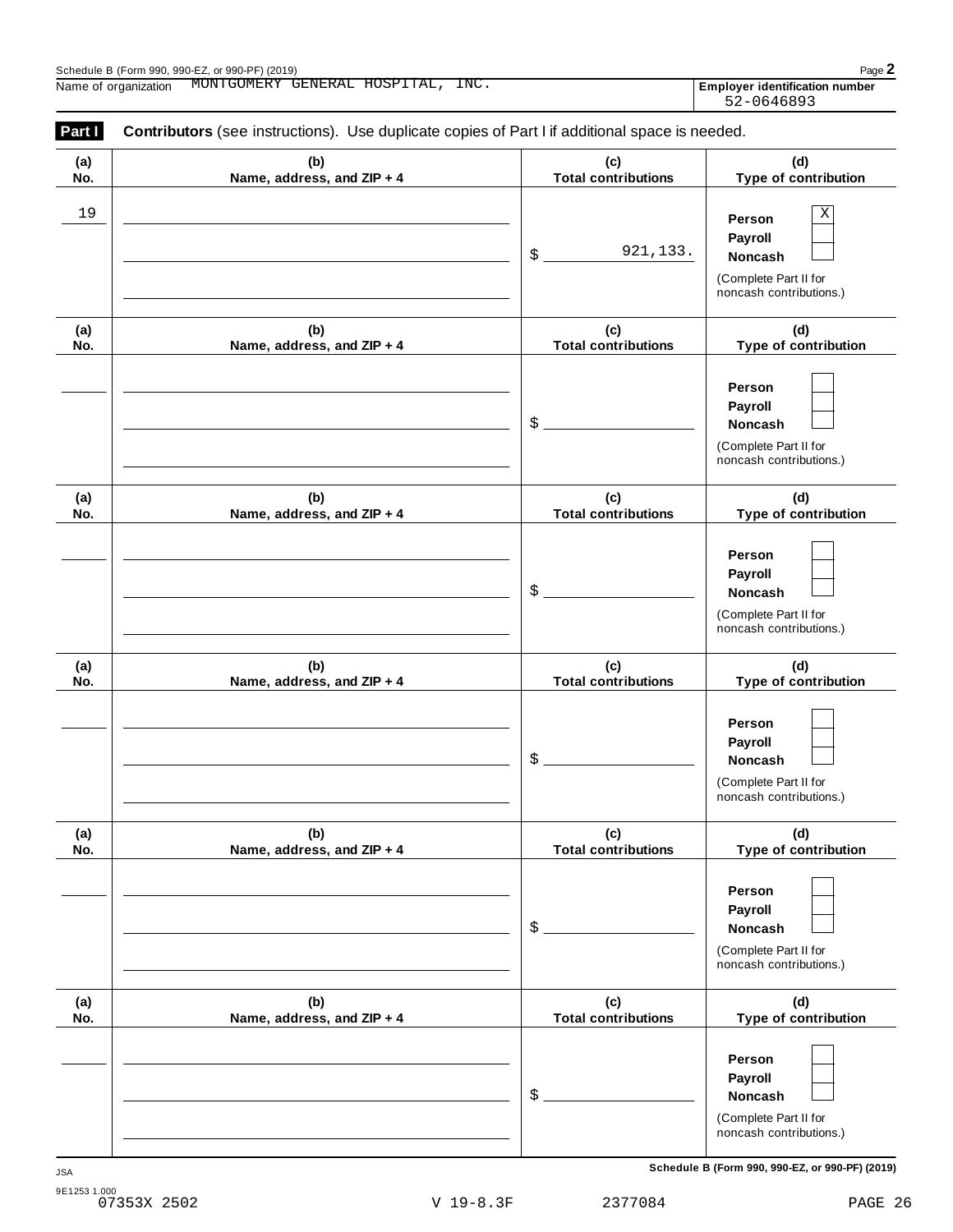| Form 990. 990-EZ) د<br>Schedule B (I | . or 990-PF) (2019)            |         |          |      | Page                                  |
|--------------------------------------|--------------------------------|---------|----------|------|---------------------------------------|
| Name of<br>organization              | NTGOMERY<br>MONTG <sup>/</sup> | GENERAL | HOSPITAL | INC. | <b>Employer identification number</b> |

52-0646893

| (a) No.<br>from<br>Part I | (b)<br>Description of noncash property given | (c)<br>FMV (or estimate)<br>(See instructions.) | (d)<br>Date received |
|---------------------------|----------------------------------------------|-------------------------------------------------|----------------------|
| 16                        | SECURITIES                                   |                                                 |                      |
|                           |                                              | 32,704.<br>$\frac{2}{2}$                        | VAR                  |
| (a) No.<br>from<br>Part I | (b)<br>Description of noncash property given | (c)<br>FMV (or estimate)<br>(See instructions.) | (d)<br>Date received |
| 17                        | SECURITIES                                   |                                                 |                      |
|                           |                                              | 32,594.<br>$\mathcal{S}_{-}$                    | VAR                  |
| (a) No.<br>from<br>Part I | (b)<br>Description of noncash property given | (c)<br>FMV (or estimate)<br>(See instructions.) | (d)<br>Date received |
|                           |                                              |                                                 |                      |
|                           |                                              | $\frac{1}{2}$                                   |                      |
| (a) No.<br>from<br>Part I | (b)<br>Description of noncash property given | (c)<br>FMV (or estimate)<br>(See instructions.) | (d)<br>Date received |
|                           |                                              |                                                 |                      |
|                           |                                              | $\$\$ .                                         |                      |
| (a) No.<br>from<br>Part I | (b)<br>Description of noncash property given | (c)<br>FMV (or estimate)<br>(See instructions.) | (d)<br>Date received |
|                           |                                              |                                                 |                      |
|                           |                                              | \$                                              |                      |
| (a) No.<br>from<br>Part I | (b)<br>Description of noncash property given | (c)<br>FMV (or estimate)<br>(See instructions.) | (d)<br>Date received |
|                           |                                              |                                                 |                      |
|                           |                                              | $$$ .                                           |                      |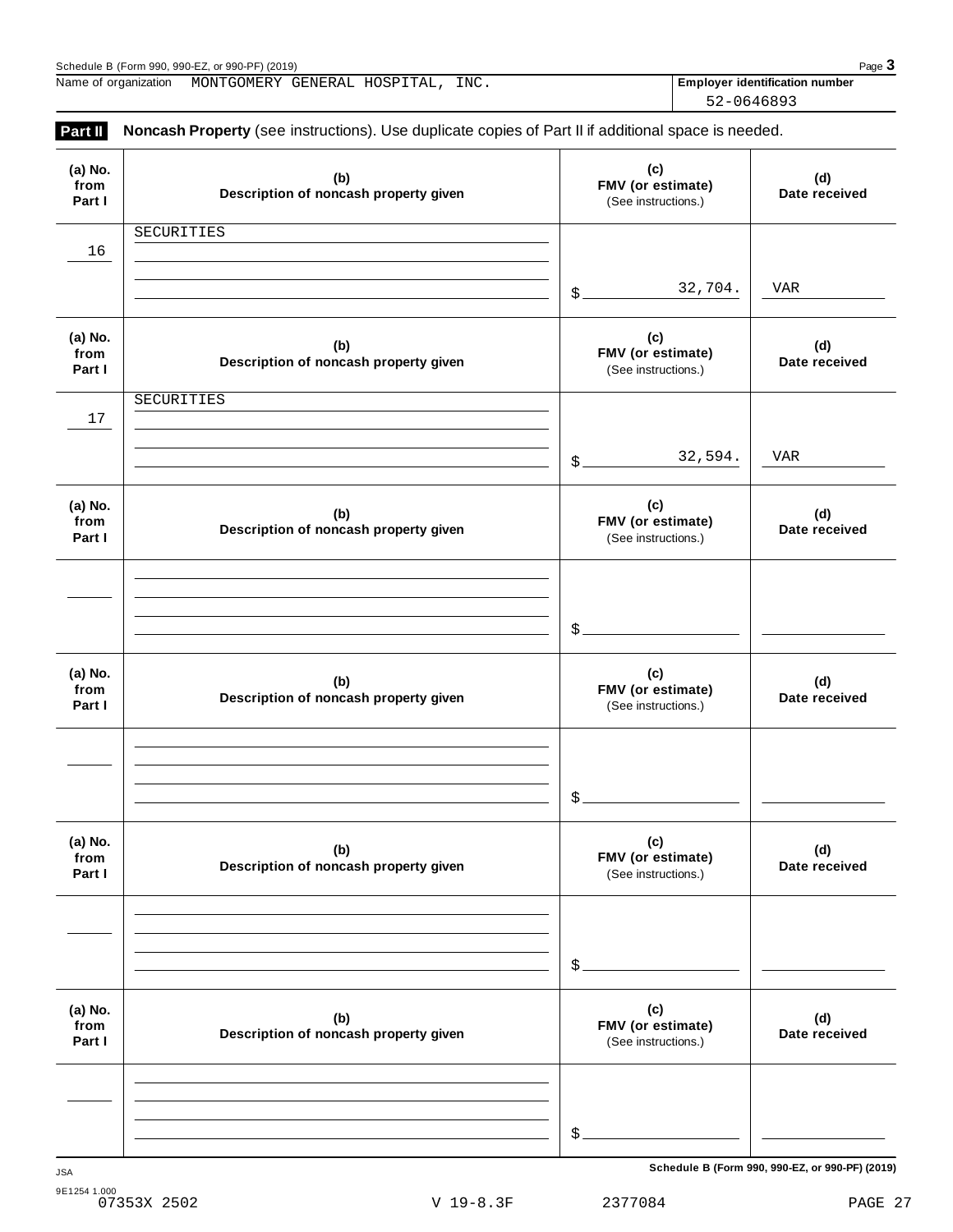|                             | Name of organization MONTGOMERY GENERAL HOSPITAL, INC.                                                                                                                                                                                                                                                                                                                                                                                                                                                                                                     |                      |  | <b>Employer identification number</b><br>52-0646893 |  |
|-----------------------------|------------------------------------------------------------------------------------------------------------------------------------------------------------------------------------------------------------------------------------------------------------------------------------------------------------------------------------------------------------------------------------------------------------------------------------------------------------------------------------------------------------------------------------------------------------|----------------------|--|-----------------------------------------------------|--|
| Part III                    | Exclusively religious, charitable, etc., contributions to organizations described in section 501(c)(7), (8), or<br>(10) that total more than \$1,000 for the year from any one contributor. Complete columns (a) through (e) and<br>the following line entry. For organizations completing Part III, enter the total of exclusively religious, charitable, etc.,<br>contributions of \$1,000 or less for the year. (Enter this information once. See instructions.) $\triangleright$ \$<br>Use duplicate copies of Part III if additional space is needed. |                      |  |                                                     |  |
| (a) No.<br>from<br>Part I   | (b) Purpose of gift                                                                                                                                                                                                                                                                                                                                                                                                                                                                                                                                        | (c) Use of gift      |  | (d) Description of how gift is held                 |  |
|                             | Transferee's name, address, and ZIP + 4                                                                                                                                                                                                                                                                                                                                                                                                                                                                                                                    | (e) Transfer of gift |  | Relationship of transferor to transferee            |  |
|                             |                                                                                                                                                                                                                                                                                                                                                                                                                                                                                                                                                            |                      |  |                                                     |  |
| $(a)$ No.<br>from<br>Part I | (b) Purpose of gift                                                                                                                                                                                                                                                                                                                                                                                                                                                                                                                                        | (c) Use of gift      |  | (d) Description of how gift is held                 |  |
|                             |                                                                                                                                                                                                                                                                                                                                                                                                                                                                                                                                                            | (e) Transfer of gift |  |                                                     |  |
|                             | Transferee's name, address, and ZIP + 4                                                                                                                                                                                                                                                                                                                                                                                                                                                                                                                    |                      |  | Relationship of transferor to transferee            |  |
| (a) No.<br>from<br>Part I   | (b) Purpose of gift                                                                                                                                                                                                                                                                                                                                                                                                                                                                                                                                        | (c) Use of gift      |  | (d) Description of how gift is held                 |  |
|                             | (e) Transfer of gift                                                                                                                                                                                                                                                                                                                                                                                                                                                                                                                                       |                      |  |                                                     |  |
|                             | Transferee's name, address, and ZIP + 4                                                                                                                                                                                                                                                                                                                                                                                                                                                                                                                    |                      |  | Relationship of transferor to transferee            |  |
| $(a)$ No.<br>from<br>Part I | (b) Purpose of gift                                                                                                                                                                                                                                                                                                                                                                                                                                                                                                                                        | (c) Use of gift      |  | (d) Description of how gift is held                 |  |
|                             |                                                                                                                                                                                                                                                                                                                                                                                                                                                                                                                                                            | (e) Transfer of gift |  |                                                     |  |
|                             | Transferee's name, address, and ZIP + 4                                                                                                                                                                                                                                                                                                                                                                                                                                                                                                                    |                      |  | Relationship of transferor to transferee            |  |
|                             |                                                                                                                                                                                                                                                                                                                                                                                                                                                                                                                                                            |                      |  |                                                     |  |
|                             |                                                                                                                                                                                                                                                                                                                                                                                                                                                                                                                                                            |                      |  | Schedule B (Form 990, 990-EZ, or 990-PF) (2019)     |  |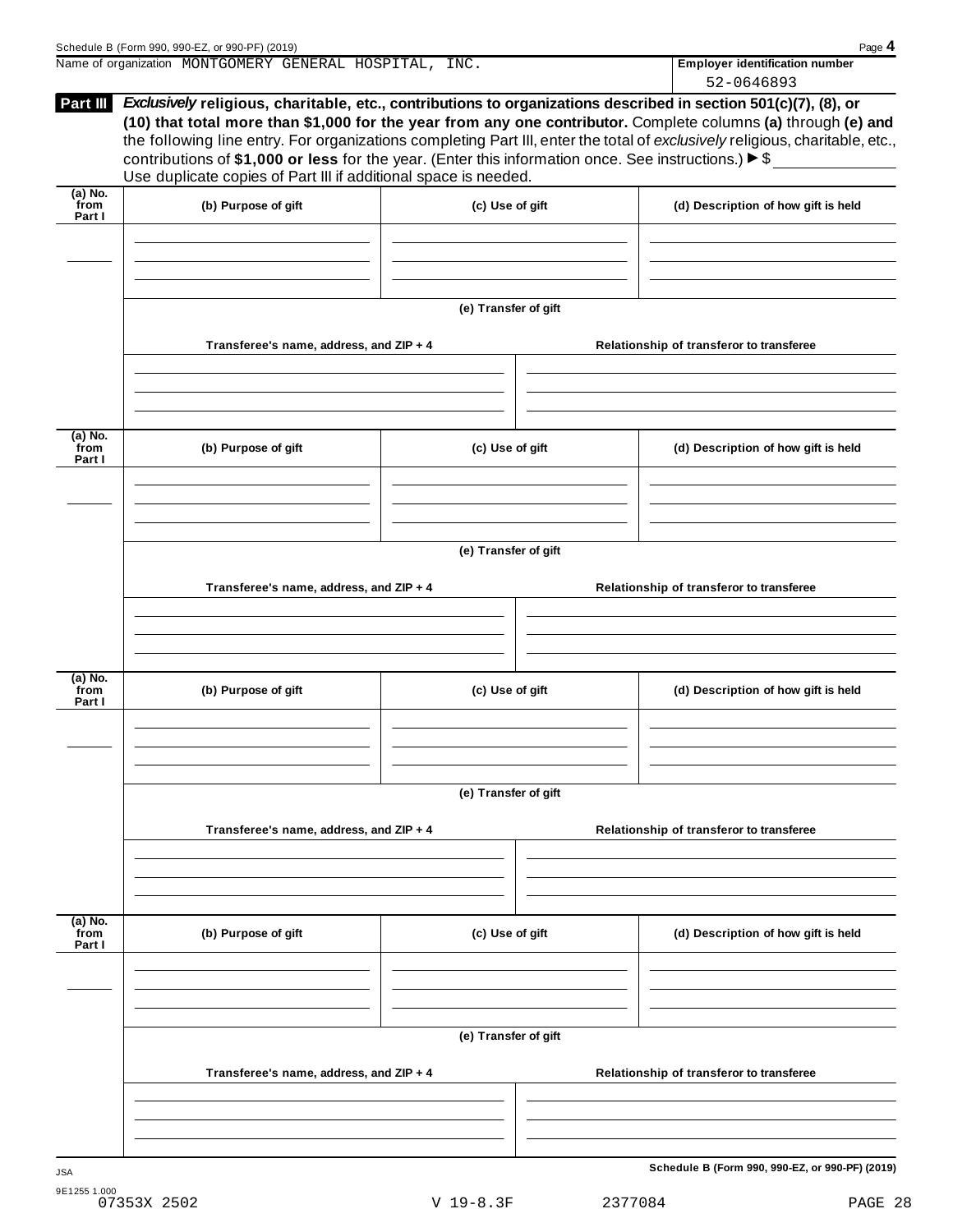| <b>SCHEDULE D</b> |  |
|-------------------|--|
| (Form 990)        |  |

# SCHEDULE D<br>
Supplemental Financial Statements<br>
Form 990) Part IV, line 6, 7, 8, 9, 10, 11a, 11b, 11c, 11d, 11e, 11f, 12a, or 12b.

| Department of the Treasury                                  |                                                                                                                                                                                                                                                                                                                                                  | Attach to Form 990.                                                    |                                                    | <b>Open to Public</b>           |           |
|-------------------------------------------------------------|--------------------------------------------------------------------------------------------------------------------------------------------------------------------------------------------------------------------------------------------------------------------------------------------------------------------------------------------------|------------------------------------------------------------------------|----------------------------------------------------|---------------------------------|-----------|
|                                                             |                                                                                                                                                                                                                                                                                                                                                  |                                                                        |                                                    |                                 |           |
| <b>Internal Revenue Service</b><br>Name of the organization |                                                                                                                                                                                                                                                                                                                                                  | Go to www.irs.gov/Form990 for instructions and the latest information. | <b>Employer identification number</b>              | <b>Inspection</b>               |           |
|                                                             |                                                                                                                                                                                                                                                                                                                                                  |                                                                        | 52-0646893                                         |                                 |           |
|                                                             | MONTGOMERY GENERAL HOSPITAL, INC.<br>Organizations Maintaining Donor Advised Funds or Other Similar Funds or Accounts.                                                                                                                                                                                                                           |                                                                        |                                                    |                                 |           |
| Part I                                                      |                                                                                                                                                                                                                                                                                                                                                  |                                                                        |                                                    |                                 |           |
|                                                             | Complete if the organization answered "Yes" on Form 990, Part IV, line 6.                                                                                                                                                                                                                                                                        |                                                                        |                                                    |                                 |           |
|                                                             |                                                                                                                                                                                                                                                                                                                                                  | (a) Donor advised funds                                                |                                                    | (b) Funds and other accounts    |           |
|                                                             | Total number at end of year manufacturers and the Total number                                                                                                                                                                                                                                                                                   |                                                                        |                                                    |                                 |           |
|                                                             | Aggregate value of contributions to (during year)                                                                                                                                                                                                                                                                                                |                                                                        |                                                    |                                 |           |
|                                                             | Aggregate value of grants from (during year)                                                                                                                                                                                                                                                                                                     |                                                                        |                                                    |                                 |           |
|                                                             | Aggregate value at end of year                                                                                                                                                                                                                                                                                                                   |                                                                        |                                                    |                                 |           |
|                                                             | Did the organization inform all donors and donor advisors in writing that the assets held in donor advised                                                                                                                                                                                                                                       |                                                                        |                                                    |                                 |           |
|                                                             | funds are the organization's property, subject to the organization's exclusive legal control?                                                                                                                                                                                                                                                    |                                                                        |                                                    | Yes                             | No        |
|                                                             | Did the organization inform all grantees, donors, and donor advisors in writing that grant funds can be used                                                                                                                                                                                                                                     |                                                                        |                                                    |                                 |           |
|                                                             | only for charitable purposes and not for the benefit of the donor or donor advisor, or for any other purpose                                                                                                                                                                                                                                     |                                                                        |                                                    |                                 |           |
|                                                             |                                                                                                                                                                                                                                                                                                                                                  |                                                                        |                                                    | Yes                             | No        |
| Part II                                                     | <b>Conservation Easements.</b>                                                                                                                                                                                                                                                                                                                   |                                                                        |                                                    |                                 |           |
|                                                             | Complete if the organization answered "Yes" on Form 990, Part IV, line 7.                                                                                                                                                                                                                                                                        |                                                                        |                                                    |                                 |           |
|                                                             | Purpose(s) of conservation easements held by the organization (check all that apply).                                                                                                                                                                                                                                                            |                                                                        |                                                    |                                 |           |
|                                                             | Preservation of land for public use (for example, recreation or education)                                                                                                                                                                                                                                                                       |                                                                        | Preservation of a historically important land area |                                 |           |
|                                                             | Protection of natural habitat                                                                                                                                                                                                                                                                                                                    |                                                                        | Preservation of a certified historic structure     |                                 |           |
|                                                             | Preservation of open space                                                                                                                                                                                                                                                                                                                       |                                                                        |                                                    |                                 |           |
|                                                             | Complete lines 2a through 2d if the organization held a qualified conservation contribution in the form of a conservation                                                                                                                                                                                                                        |                                                                        |                                                    |                                 |           |
|                                                             | easement on the last day of the tax year.                                                                                                                                                                                                                                                                                                        |                                                                        |                                                    | Held at the End of the Tax Year |           |
|                                                             |                                                                                                                                                                                                                                                                                                                                                  |                                                                        | 2a                                                 |                                 |           |
|                                                             |                                                                                                                                                                                                                                                                                                                                                  |                                                                        |                                                    |                                 |           |
|                                                             |                                                                                                                                                                                                                                                                                                                                                  |                                                                        | 2b                                                 |                                 |           |
|                                                             | Total acreage restricted by conservation easements                                                                                                                                                                                                                                                                                               |                                                                        | 2c                                                 |                                 |           |
|                                                             | Number of conservation easements on a certified historic structure included in (a)                                                                                                                                                                                                                                                               |                                                                        |                                                    |                                 |           |
|                                                             | Number of conservation easements included in (c) acquired after 7/25/06, and not on a                                                                                                                                                                                                                                                            |                                                                        | 2d                                                 |                                 |           |
|                                                             |                                                                                                                                                                                                                                                                                                                                                  |                                                                        |                                                    |                                 |           |
|                                                             | Number of conservation easements modified, transferred, released, extinguished, or terminated by the organization during the                                                                                                                                                                                                                     |                                                                        |                                                    |                                 |           |
| tax year $\blacktriangleright$ $\perp$                      |                                                                                                                                                                                                                                                                                                                                                  |                                                                        |                                                    |                                 |           |
|                                                             | Number of states where property subject to conservation easement is located ▶ _________                                                                                                                                                                                                                                                          |                                                                        |                                                    |                                 |           |
|                                                             | Does the organization have a written policy regarding the periodic monitoring, inspection, handling of                                                                                                                                                                                                                                           |                                                                        |                                                    |                                 |           |
|                                                             |                                                                                                                                                                                                                                                                                                                                                  |                                                                        |                                                    | Yes                             |           |
|                                                             | Staff and volunteer hours devoted to monitoring, inspecting, handling of violations, and enforcing conservation easements during the year                                                                                                                                                                                                        |                                                                        |                                                    |                                 | No        |
|                                                             |                                                                                                                                                                                                                                                                                                                                                  |                                                                        |                                                    |                                 |           |
|                                                             | Amount of expenses incurred in monitoring, inspecting, handling of violations, and enforcing conservation easements during the year                                                                                                                                                                                                              |                                                                        |                                                    |                                 |           |
|                                                             |                                                                                                                                                                                                                                                                                                                                                  |                                                                        |                                                    |                                 |           |
|                                                             | Does each conservation easement reported on line 2(d) above satisfy the requirements of section 170(h)(4)(B)(i)                                                                                                                                                                                                                                  |                                                                        |                                                    |                                 |           |
|                                                             |                                                                                                                                                                                                                                                                                                                                                  |                                                                        |                                                    | Yes                             |           |
|                                                             | In Part XIII, describe how the organization reports conservation easements in its revenue and expense statement and                                                                                                                                                                                                                              |                                                                        |                                                    |                                 |           |
|                                                             | balance sheet, and include, if applicable, the text of the footnote to the organization's financial statements that describes the<br>organization's accounting for conservation easements.                                                                                                                                                       |                                                                        |                                                    |                                 |           |
|                                                             |                                                                                                                                                                                                                                                                                                                                                  |                                                                        |                                                    |                                 |           |
|                                                             | Part III Organizations Maintaining Collections of Art, Historical Treasures, or Other Similar Assets.<br>Complete if the organization answered "Yes" on Form 990, Part IV, line 8.                                                                                                                                                               |                                                                        |                                                    |                                 |           |
|                                                             |                                                                                                                                                                                                                                                                                                                                                  |                                                                        |                                                    |                                 |           |
|                                                             |                                                                                                                                                                                                                                                                                                                                                  |                                                                        |                                                    |                                 |           |
|                                                             | If the organization elected, as permitted under FASB ASC 958, not to report in its revenue statement and balance sheet works of art, historical treasures, or other similar assets held for public exhibition, education, or r<br>service, provide in Part XIII the text of the footnote to its financial statements that describes these items. |                                                                        |                                                    |                                 |           |
|                                                             | If the organization elected, as permitted under FASB ASC 958, to report in its revenue statement and balance sheet works of                                                                                                                                                                                                                      |                                                                        |                                                    |                                 |           |
|                                                             | art, historical treasures, or other similar assets held for public exhibition, education, or research in furtherance of public service,                                                                                                                                                                                                          |                                                                        |                                                    |                                 |           |
|                                                             | provide the following amounts relating to these items:                                                                                                                                                                                                                                                                                           |                                                                        |                                                    |                                 |           |
|                                                             |                                                                                                                                                                                                                                                                                                                                                  |                                                                        |                                                    |                                 |           |
|                                                             |                                                                                                                                                                                                                                                                                                                                                  |                                                                        |                                                    |                                 |           |
|                                                             | If the organization received or held works of art, historical treasures, or other similar assets for financial gain, provide the                                                                                                                                                                                                                 |                                                                        |                                                    |                                 |           |
|                                                             | following amounts required to be reported under FASB ASC 958 relating to these items:                                                                                                                                                                                                                                                            |                                                                        |                                                    |                                 | <b>No</b> |
|                                                             |                                                                                                                                                                                                                                                                                                                                                  |                                                                        | $\blacktriangleright$ \$                           | $\triangleright$ \$             |           |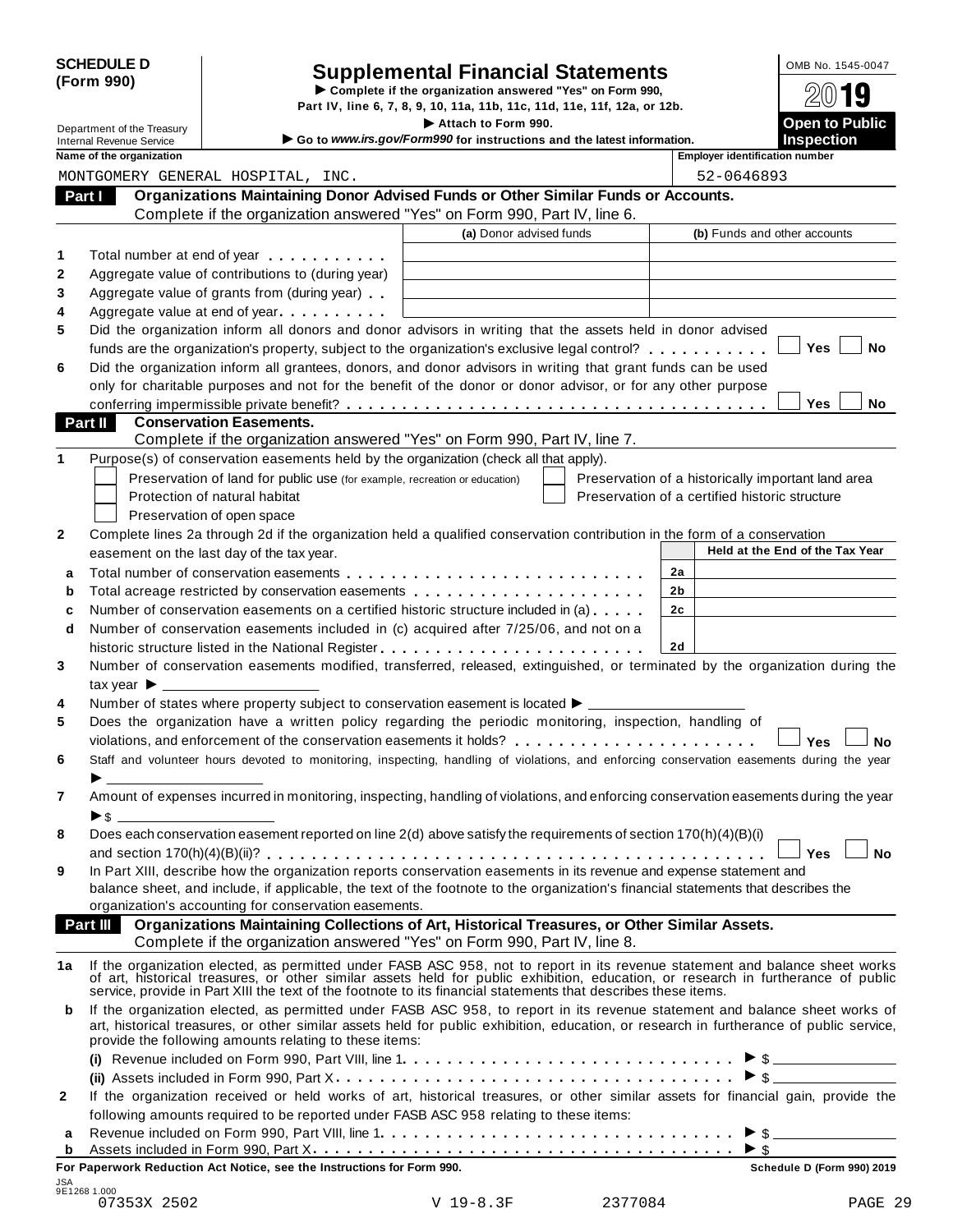MONTGOMERY GENERAL HOSPITAL, INC. 52-0646893

|                |                                                                                                                                                                                                                                |                  |                         |       |                          |                            |                     | Page 2 |
|----------------|--------------------------------------------------------------------------------------------------------------------------------------------------------------------------------------------------------------------------------|------------------|-------------------------|-------|--------------------------|----------------------------|---------------------|--------|
|                | Organizations Maintaining Collections of Art, Historical Treasures, or Other Similar Assets (continued)<br>Part III                                                                                                            |                  |                         |       |                          |                            |                     |        |
| 3              | Using the organization's acquisition, accession, and other records, check any of the following that make significant use of its                                                                                                |                  |                         |       |                          |                            |                     |        |
|                | collection items (check all that apply):                                                                                                                                                                                       |                  |                         |       |                          |                            |                     |        |
| a              | Public exhibition                                                                                                                                                                                                              |                  | d                       |       | Loan or exchange program |                            |                     |        |
| b              | Scholarly research                                                                                                                                                                                                             |                  | e                       | Other |                          |                            |                     |        |
| c              | Preservation for future generations                                                                                                                                                                                            |                  |                         |       |                          |                            |                     |        |
| 4              | Provide a description of the organization's collections and explain how they further the organization's exempt purpose in Part                                                                                                 |                  |                         |       |                          |                            |                     |        |
|                | XIII.                                                                                                                                                                                                                          |                  |                         |       |                          |                            |                     |        |
| 5              | During the year, did the organization solicit or receive donations of art, historical treasures, or other similar                                                                                                              |                  |                         |       |                          |                            |                     |        |
|                | assets to be sold to raise funds rather than to be maintained as part of the organization's collection?                                                                                                                        |                  |                         |       |                          |                            | Yes                 | No     |
|                | <b>Escrow and Custodial Arrangements.</b><br><b>Part IV</b>                                                                                                                                                                    |                  |                         |       |                          |                            |                     |        |
|                | Complete if the organization answered "Yes" on Form 990, Part IV, line 9, or reported an amount on Form                                                                                                                        |                  |                         |       |                          |                            |                     |        |
|                | 990, Part X, line 21.                                                                                                                                                                                                          |                  |                         |       |                          |                            |                     |        |
|                | 1a Is the organization an agent, trustee, custodian or other intermediary for contributions or other assets not                                                                                                                |                  |                         |       |                          |                            |                     |        |
|                |                                                                                                                                                                                                                                |                  |                         |       |                          |                            | Yes                 | No     |
| b              | If "Yes," explain the arrangement in Part XIII and complete the following table:                                                                                                                                               |                  |                         |       |                          |                            |                     |        |
|                |                                                                                                                                                                                                                                |                  |                         |       |                          | Amount                     |                     |        |
| c              |                                                                                                                                                                                                                                |                  |                         |       | 1c                       |                            |                     |        |
|                |                                                                                                                                                                                                                                |                  |                         |       | 1d                       |                            |                     |        |
|                |                                                                                                                                                                                                                                |                  |                         |       | 1e                       |                            |                     |        |
| f              |                                                                                                                                                                                                                                |                  |                         |       | 1f                       |                            |                     |        |
| 2a             | Did the organization include an amount on Form 990, Part X, line 21, for escrow or custodial account liability?                                                                                                                |                  |                         |       |                          |                            | <b>Yes</b>          | No     |
|                | <b>b</b> If "Yes," explain the arrangement in Part XIII. Check here if the explanation has been provided on Part XIII                                                                                                          |                  |                         |       |                          |                            |                     |        |
| <b>Part V</b>  | <b>Endowment Funds.</b>                                                                                                                                                                                                        |                  |                         |       |                          |                            |                     |        |
|                | Complete if the organization answered "Yes" on Form 990, Part IV, line 10.                                                                                                                                                     |                  |                         |       |                          |                            |                     |        |
|                |                                                                                                                                                                                                                                | (a) Current year | (b) Prior year          |       | (c) Two years back       | (d) Three years back       | (e) Four years back |        |
|                |                                                                                                                                                                                                                                |                  |                         |       |                          |                            |                     |        |
| 1a             | Beginning of year balance [15]                                                                                                                                                                                                 |                  |                         |       |                          |                            |                     |        |
| b              | Contributions <b>Contributions</b>                                                                                                                                                                                             |                  |                         |       |                          |                            |                     |        |
| c              | Net investment earnings, gains,                                                                                                                                                                                                |                  |                         |       |                          |                            |                     |        |
|                | and losses experience and losses                                                                                                                                                                                               |                  |                         |       |                          |                            |                     |        |
|                | Grants or scholarships <b>State of State State</b>                                                                                                                                                                             |                  |                         |       |                          |                            |                     |        |
| е              | Other expenditures for facilities                                                                                                                                                                                              |                  |                         |       |                          |                            |                     |        |
|                | and programs $\ldots$                                                                                                                                                                                                          |                  |                         |       |                          |                            |                     |        |
| f              | Administrative expenses                                                                                                                                                                                                        |                  |                         |       |                          |                            |                     |        |
| g              | End of year balance <b>End of year</b>                                                                                                                                                                                         |                  |                         |       |                          |                            |                     |        |
| 2              | Provide the estimated percentage of the current year end balance (line 1g, column (a)) held as:                                                                                                                                |                  |                         |       |                          |                            |                     |        |
| a              | Board designated or quasi-endowment $\blacktriangleright$<br>Permanent endowment ▶                                                                                                                                             | ℅                |                         |       |                          |                            |                     |        |
| b              | Term endowment ▶                                                                                                                                                                                                               | $\%$             |                         |       |                          |                            |                     |        |
| c              | The percentages on lines 2a, 2b, and 2c should equal 100%.                                                                                                                                                                     |                  |                         |       |                          |                            |                     |        |
|                | 3a Are there endowment funds not in the possession of the organization that are held and administered for the                                                                                                                  |                  |                         |       |                          |                            |                     |        |
|                | organization by:                                                                                                                                                                                                               |                  |                         |       |                          |                            | Yes                 | No     |
|                |                                                                                                                                                                                                                                |                  |                         |       |                          |                            | 3a(i)               |        |
|                |                                                                                                                                                                                                                                |                  |                         |       |                          |                            | 3a(ii)              |        |
|                | If "Yes" on line 3a(ii), are the related organizations listed as required on Schedule R?                                                                                                                                       |                  |                         |       |                          |                            | 3b                  |        |
|                |                                                                                                                                                                                                                                |                  |                         |       |                          |                            |                     |        |
| 4              | Describe in Part XIII the intended uses of the organization's endowment funds.                                                                                                                                                 |                  |                         |       |                          |                            |                     |        |
| <b>Part VI</b> | Land, Buildings, and Equipment.<br>Complete if the organization answered "Yes" on Form 990, Part IV, line 11a. See Form 990, Part X, line 10.                                                                                  |                  |                         |       |                          |                            |                     |        |
|                | Description of property                                                                                                                                                                                                        |                  | (a) Cost or other basis |       | (b) Cost or other basis  | (c) Accumulated            | (d) Book value      |        |
|                |                                                                                                                                                                                                                                |                  | (investment)            |       | (other)<br>146,581.      | depreciation               | 146,581.            |        |
| 1a             |                                                                                                                                                                                                                                |                  |                         |       |                          |                            |                     |        |
| b              | Buildings                                                                                                                                                                                                                      |                  |                         |       | 107,043,162.             | 55, 142, 830               | 51,900,332.         |        |
| c              | Leasehold improvements expressions and the set of the set of the set of the set of the set of the set of the set of the set of the set of the set of the set of the set of the set of the set of the set of the set of the set |                  |                         |       | 2,730,140.               | $\overline{2}$ , 642, 199. | 87,941.             |        |
| d              | Equipment                                                                                                                                                                                                                      |                  |                         |       | 107,904,441.             | 86,996,946.                | 20,907,495.         |        |
|                |                                                                                                                                                                                                                                |                  |                         |       | 14,549,208.              | 10, 147, 150.              | 4,402,058.          |        |
| е              | Total. Add lines 1a through 1e. (Column (d) must equal Form 990, Part X, column (B), line 10c.) ▶                                                                                                                              |                  |                         |       |                          |                            | 77, 444, 407.       |        |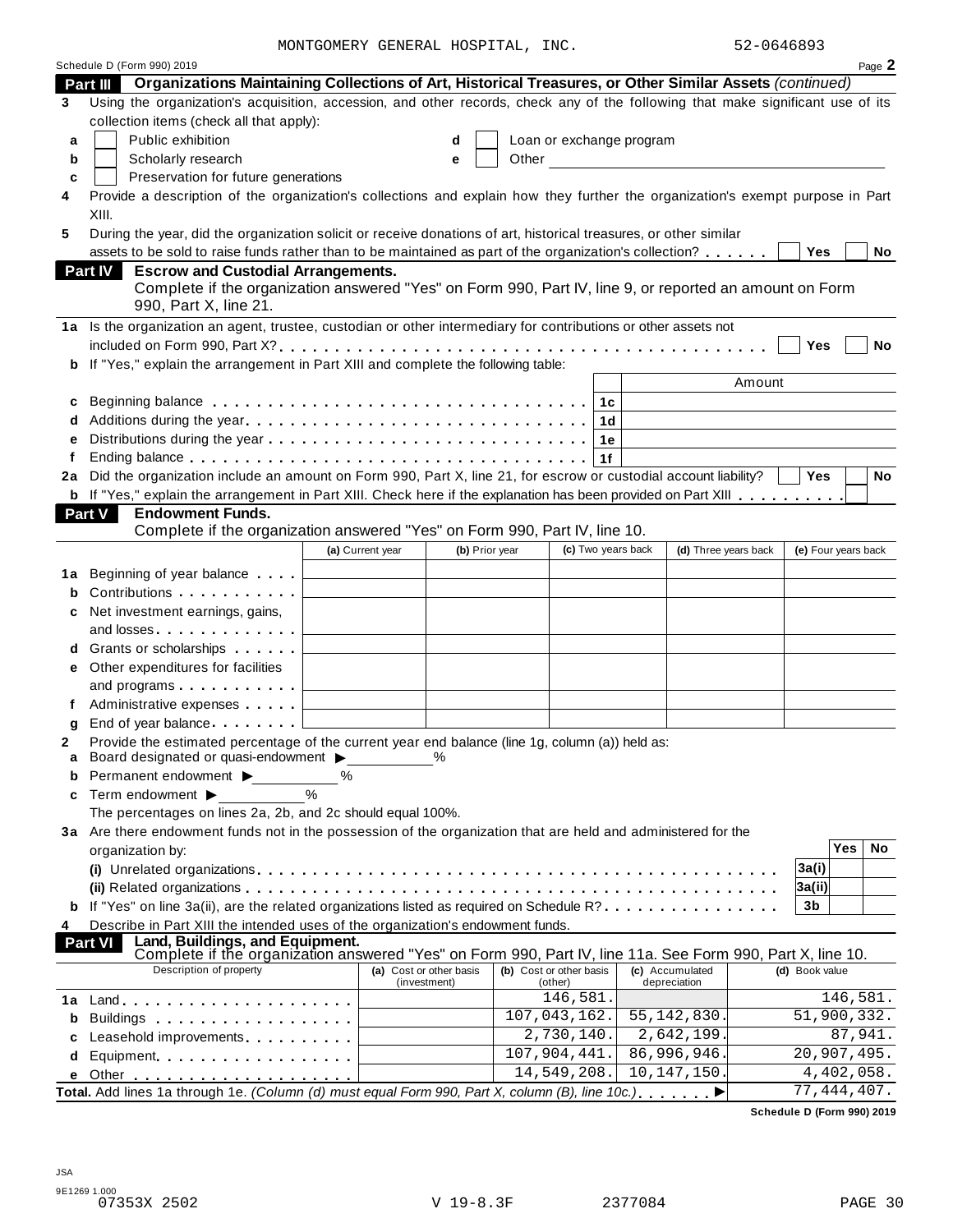| <b>Investments - Other Securities.</b><br><b>Part VII</b><br>Complete if the organization answered "Yes" on Form 990, Part IV, line 11b. See Form 990, Part X, line 12. |                              |                                                              |                |
|-------------------------------------------------------------------------------------------------------------------------------------------------------------------------|------------------------------|--------------------------------------------------------------|----------------|
| (a) Description of security or category<br>(including name of security)                                                                                                 | (b) Book value               | (c) Method of valuation:<br>Cost or end-of-year market value |                |
| (1) Financial derivatives                                                                                                                                               |                              |                                                              |                |
| (2) Closely held equity interests                                                                                                                                       |                              |                                                              |                |
|                                                                                                                                                                         |                              |                                                              |                |
| (A)                                                                                                                                                                     |                              |                                                              |                |
| (B)                                                                                                                                                                     |                              |                                                              |                |
| (C)                                                                                                                                                                     |                              |                                                              |                |
| (D)                                                                                                                                                                     |                              |                                                              |                |
| (E)                                                                                                                                                                     |                              |                                                              |                |
| (F)                                                                                                                                                                     |                              |                                                              |                |
| (G)                                                                                                                                                                     |                              |                                                              |                |
| (H)                                                                                                                                                                     |                              |                                                              |                |
| Total. (Column (b) must equal Form 990, Part X, col. (B) line 12.) $\blacktriangleright$                                                                                |                              |                                                              |                |
| <b>Investments - Program Related.</b><br><b>Part VIII</b><br>Complete if the organization answered "Yes" on Form 990, Part IV, line 11c. See Form 990, Part X, line 13. |                              |                                                              |                |
| (a) Description of investment                                                                                                                                           | (b) Book value               | (c) Method of valuation:                                     |                |
|                                                                                                                                                                         |                              | Cost or end-of-year market value                             |                |
| (1)                                                                                                                                                                     |                              |                                                              |                |
| (2)                                                                                                                                                                     |                              |                                                              |                |
| (3)                                                                                                                                                                     |                              |                                                              |                |
| (4)                                                                                                                                                                     |                              |                                                              |                |
| (5)                                                                                                                                                                     |                              |                                                              |                |
| (6)                                                                                                                                                                     |                              |                                                              |                |
| (7)                                                                                                                                                                     |                              |                                                              |                |
| (8)                                                                                                                                                                     |                              |                                                              |                |
| (9)                                                                                                                                                                     |                              |                                                              |                |
| Total. (Column (b) must equal Form 990, Part X, col. (B) line 13.) $\blacktriangleright$                                                                                |                              |                                                              |                |
| Part IX<br>Other Assets.                                                                                                                                                |                              |                                                              |                |
| Complete if the organization answered "Yes" on Form 990, Part IV, line 11d. See Form 990, Part X, line 15.                                                              |                              |                                                              |                |
|                                                                                                                                                                         | (a) Description              |                                                              | (b) Book value |
| (1)                                                                                                                                                                     |                              |                                                              |                |
| (2)                                                                                                                                                                     |                              |                                                              |                |
| (3)                                                                                                                                                                     |                              |                                                              |                |
| (4)                                                                                                                                                                     |                              |                                                              |                |
| (5)                                                                                                                                                                     |                              |                                                              |                |
| (6)                                                                                                                                                                     |                              |                                                              |                |
| (7)                                                                                                                                                                     |                              |                                                              |                |
| (8)                                                                                                                                                                     |                              |                                                              |                |
| (9)                                                                                                                                                                     |                              |                                                              |                |
|                                                                                                                                                                         |                              | ▶                                                            |                |
| Part X<br><b>Other Liabilities.</b><br>Complete if the organization answered "Yes" on Form 990, Part IV, line 11e or 11f. See Form 990, Part X,                         |                              |                                                              |                |
| line 25.                                                                                                                                                                |                              |                                                              |                |
| 1.                                                                                                                                                                      | (a) Description of liability |                                                              | (b) Book value |
| Federal income taxes<br>(1)                                                                                                                                             |                              |                                                              |                |
| <b>ADVANCES</b><br>(2)                                                                                                                                                  |                              |                                                              | 38, 289, 450.  |
| OPERATING LEASE LIABILITIES<br>(3)                                                                                                                                      |                              |                                                              | 5,392,918.     |
| WORKERS COMPENSATION<br>(4)                                                                                                                                             |                              |                                                              | 990,514.       |
| CREDIT BALANCES PATIENT AR<br>(5)                                                                                                                                       |                              |                                                              | 626,147.       |
| GBR LIABILITY                                                                                                                                                           |                              |                                                              | 334,646.       |
|                                                                                                                                                                         |                              |                                                              | 260,728.       |
| UCC POOL LIABILITY                                                                                                                                                      |                              |                                                              |                |
| (6)<br>(7)<br>OTHER LIABILITIES<br>(8)                                                                                                                                  |                              |                                                              | 301,883.       |
| (9)                                                                                                                                                                     |                              |                                                              |                |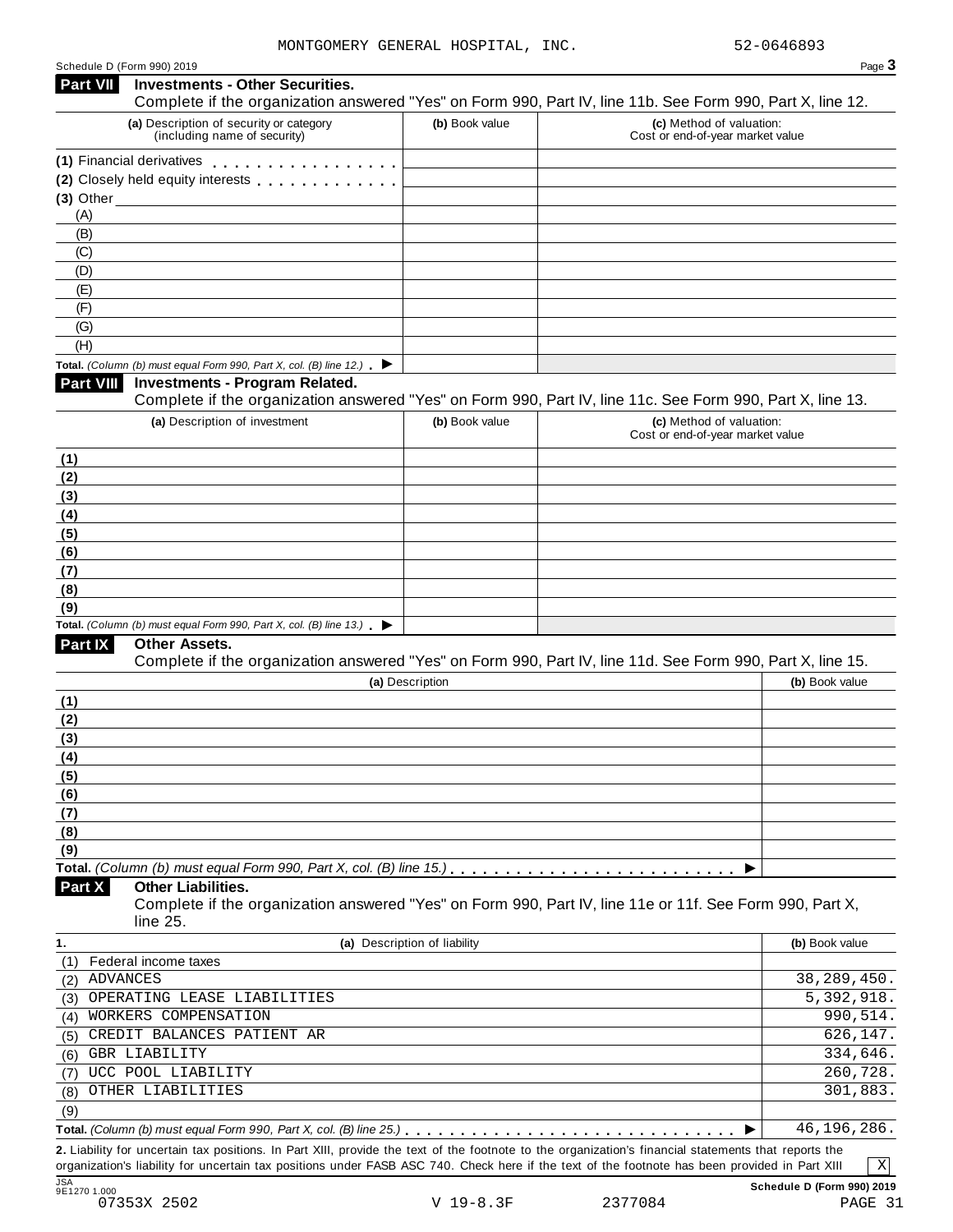|                | MONTGOMERY GENERAL HOSPITAL, INC.                                                                                                                                    | 52-0646893   |        |
|----------------|----------------------------------------------------------------------------------------------------------------------------------------------------------------------|--------------|--------|
|                | Schedule D (Form 990) 2019                                                                                                                                           |              | Page 4 |
| <b>Part XI</b> | Reconciliation of Revenue per Audited Financial Statements With Revenue per Return.                                                                                  |              |        |
|                | Complete if the organization answered "Yes" on Form 990, Part IV, line 12a.                                                                                          |              |        |
| 1              | Total revenue, gains, and other support per audited financial statements                                                                                             | $\mathbf{1}$ |        |
| $\mathbf{2}$   | Amounts included on line 1 but not on Form 990, Part VIII, line 12:                                                                                                  |              |        |
| a              | 2a                                                                                                                                                                   |              |        |
| b              | 2 <sub>b</sub>                                                                                                                                                       |              |        |
| c              | 2c                                                                                                                                                                   |              |        |
| d              |                                                                                                                                                                      |              |        |
| e              |                                                                                                                                                                      | 2e           |        |
| 3              |                                                                                                                                                                      | 3            |        |
| 4              | Amounts included on Form 990, Part VIII, line 12, but not on line 1:                                                                                                 |              |        |
| a              | Investment expenses not included on Form 990, Part VIII, line 7b $\boxed{4a}$                                                                                        |              |        |
| b              | 4 <sub>b</sub>                                                                                                                                                       |              |        |
| C.             |                                                                                                                                                                      | 4c           |        |
| 5.             | Total revenue. Add lines 3 and 4c. (This must equal Form 990, Part I, line 12.)                                                                                      | 5            |        |
| Part XII       | Reconciliation of Expenses per Audited Financial Statements With Expenses per Return.<br>Complete if the organization answered "Yes" on Form 990, Part IV, line 12a. |              |        |
| 1              |                                                                                                                                                                      | $\mathbf{1}$ |        |
| 2              | Amounts included on line 1 but not on Form 990, Part IX, line 25:                                                                                                    |              |        |
| a              | 2a                                                                                                                                                                   |              |        |
| b              | 2 <sub>b</sub>                                                                                                                                                       |              |        |
| C              | 2c                                                                                                                                                                   |              |        |
| d              |                                                                                                                                                                      |              |        |
| e              |                                                                                                                                                                      | 2e           |        |
| 3              |                                                                                                                                                                      | 3            |        |
| 4              | Amounts included on Form 990, Part IX, line 25, but not on line 1:                                                                                                   |              |        |
| a              | Investment expenses not included on Form 990, Part VIII, line 7b 4a                                                                                                  |              |        |
| b              |                                                                                                                                                                      |              |        |
|                |                                                                                                                                                                      | 4с           |        |
| 5.             | Total expenses. Add lines 3 and 4c. (This must equal Form 990, Part I, line 18.)                                                                                     | 5            |        |
|                | Part XIII Supplemental Information.                                                                                                                                  |              |        |
|                | Provide the descriptions required for Part II, lines 3, 5, and 9; Part III, lines 1a and 4; Part IV, lines 1b and 2b; Part V, line 4; Part X, line                   |              |        |
|                | 2; Part XI, lines 2d and 4b; and Part XII, lines 2d and 4b. Also complete this part to provide any additional information.                                           |              |        |

SEE PAGE 5

**Schedule D (Form 990) 2019**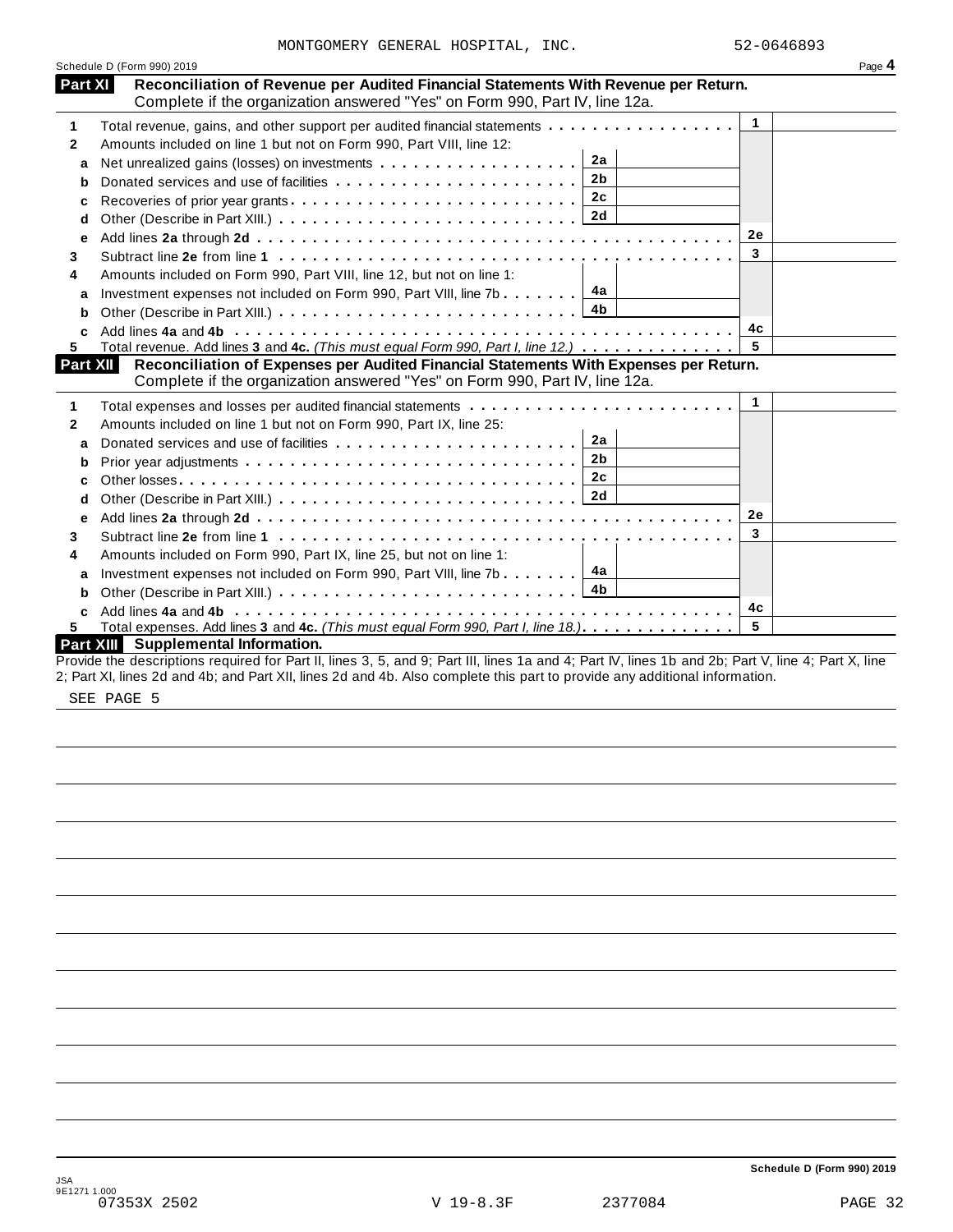FIN 48 FOOTNOTE

SCHEDULE D, PART X

INCOME TAXES ARE ACCOUNTED FOR UNDER THE ASSET AND LIABILITY METHOD. DEFERRED TAX ASSETS AND LIABILITIES ARE RECOGNIZED FOR THE FUTURE TAX CONSEQUENCES ATTRIBUTABLE TO DIFFERENCES BETWEEN THE FINANCIAL STATEMENT CARRYING AMOUNTS OF EXISTING ASSETS AND LIABILITIES AND THEIR RESPECTIVE TAX BASES AND OPERATING LOSS AND TAX CREDIT CARRYFORWARDS. DEFERRED TAX ASSETS AND LIABILITIES ARE MEASURED USING ENACTED TAX RATES EXPECTED TO APPLY TO TAXABLE INCOME IN THE YEARS IN WHICH THOSE TEMPORARY DIFFERENCES ARE EXPECTED TO BE RECOVERED OR SETTLED. THE EFFECT ON DEFERRED TAX ASSETS AND LIABILITIES OF A CHANGE IN TAX RATES IS RECOGNIZED IN THE PERIOD THAT INCLUDES THE ENACTMENT DATE. ANY CHANGES TO THE VALUATION ALLOWANCE ON THE DEFERRED TAX ASSET ARE REFLECTED IN THE YEAR OF CHANGE. THE CORPORATION ACCOUNTS FOR UNCERTAIN TAX POSITIONS IN ACCORDANCE WITH THE FASB ACCOUNTING STANDARDS CODIFICATION (ASC) TOPIC 740, INCOME TAXES. THERE WAS NO LIABILITY RECORDED FOR UNCERTAIN TAX POSITIONS AS OF JUNE 30, 2020.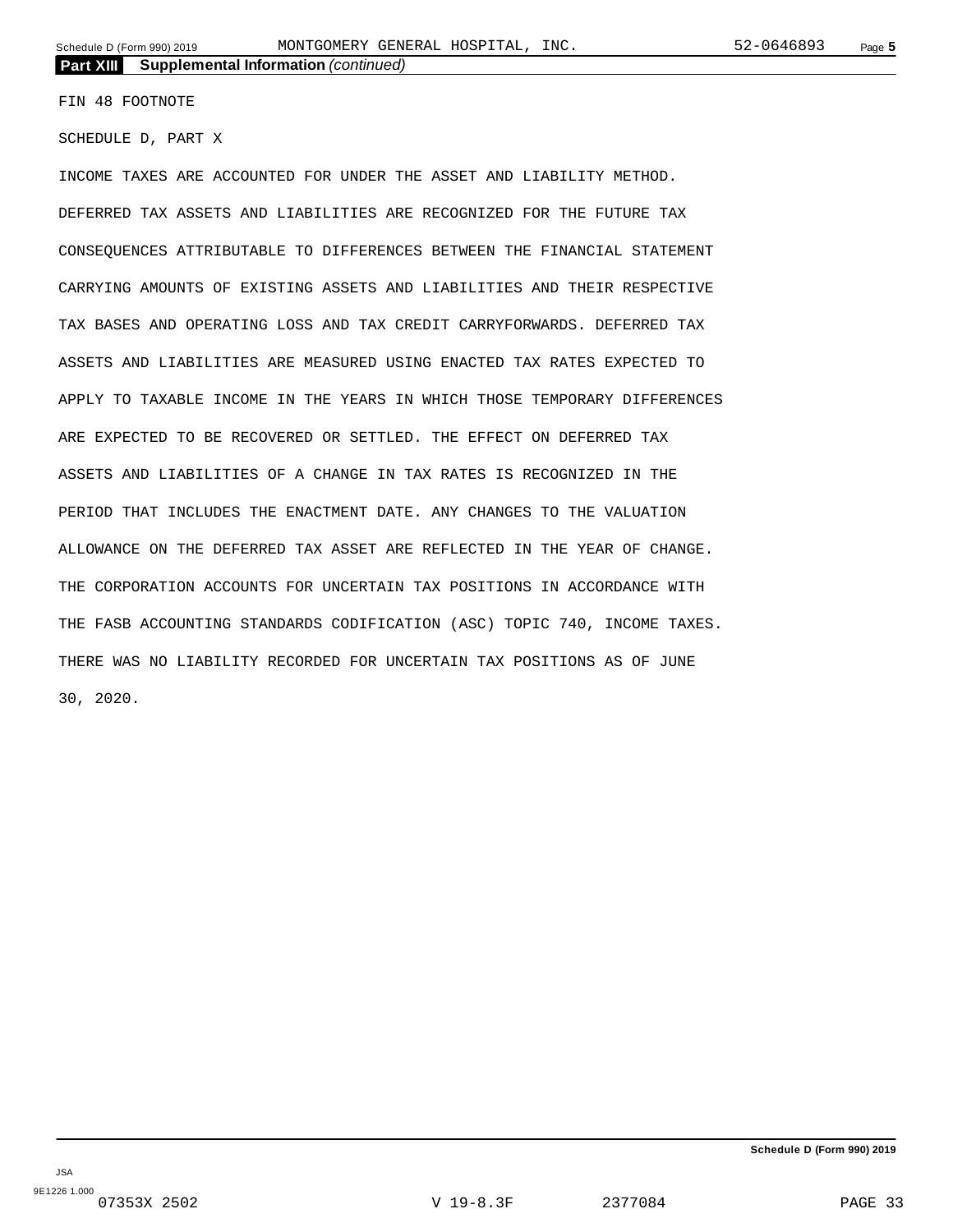|                                                                                                                                                                                                                                                                                                                               |                                              | <b>Hospitals</b>                                                                                                                                |                                                                                                                                                                                                                                                                                                                                                                       |                                                     |                      |                     | OMB No. 1545-0047                                 |  |  |  |
|-------------------------------------------------------------------------------------------------------------------------------------------------------------------------------------------------------------------------------------------------------------------------------------------------------------------------------|----------------------------------------------|-------------------------------------------------------------------------------------------------------------------------------------------------|-----------------------------------------------------------------------------------------------------------------------------------------------------------------------------------------------------------------------------------------------------------------------------------------------------------------------------------------------------------------------|-----------------------------------------------------|----------------------|---------------------|---------------------------------------------------|--|--|--|
| (Form 990)                                                                                                                                                                                                                                                                                                                    |                                              |                                                                                                                                                 | Complete if the organization answered "Yes" on Form 990, Part IV, question 20.                                                                                                                                                                                                                                                                                        |                                                     |                      | 19                  |                                                   |  |  |  |
| Department of the Treasury                                                                                                                                                                                                                                                                                                    |                                              |                                                                                                                                                 | Attach to Form 990.                                                                                                                                                                                                                                                                                                                                                   |                                                     |                      |                     | <b>Open to Public</b>                             |  |  |  |
| <b>Internal Revenue Service</b>                                                                                                                                                                                                                                                                                               |                                              |                                                                                                                                                 | Go to www.irs.gov/Form990 for instructions and the latest information.                                                                                                                                                                                                                                                                                                |                                                     | <b>Inspection</b>    |                     |                                                   |  |  |  |
| Name of the organization<br>MONTGOMERY GENERAL HOSPITAL, INC.                                                                                                                                                                                                                                                                 |                                              |                                                                                                                                                 |                                                                                                                                                                                                                                                                                                                                                                       | <b>Employer identification number</b><br>52-0646893 |                      |                     |                                                   |  |  |  |
| Part I                                                                                                                                                                                                                                                                                                                        |                                              | Financial Assistance and Certain Other Community Benefits at Cost                                                                               |                                                                                                                                                                                                                                                                                                                                                                       |                                                     |                      |                     |                                                   |  |  |  |
|                                                                                                                                                                                                                                                                                                                               |                                              |                                                                                                                                                 |                                                                                                                                                                                                                                                                                                                                                                       |                                                     |                      | Yes No              |                                                   |  |  |  |
|                                                                                                                                                                                                                                                                                                                               |                                              |                                                                                                                                                 | 1a Did the organization have a financial assistance policy during the tax year? If "No," skip to question 6a                                                                                                                                                                                                                                                          |                                                     | 1a                   | Χ                   |                                                   |  |  |  |
| b                                                                                                                                                                                                                                                                                                                             |                                              |                                                                                                                                                 |                                                                                                                                                                                                                                                                                                                                                                       |                                                     | 1 <sub>b</sub>       | X                   |                                                   |  |  |  |
| 2<br>Χ                                                                                                                                                                                                                                                                                                                        | Applied uniformly to all hospital facilities | the financial assistance policy to its various hospital facilities during the tax year.<br>Generally tailored to individual hospital facilities | If the organization had multiple hospital facilities, indicate which of the following best describes application of<br>Applied uniformly to most hospital facilities                                                                                                                                                                                                  |                                                     |                      |                     |                                                   |  |  |  |
| 3<br>the organization's patients during the tax year.                                                                                                                                                                                                                                                                         |                                              |                                                                                                                                                 | Answer the following based on the financial assistance eligibility criteria that applied to the largest number of                                                                                                                                                                                                                                                     |                                                     |                      |                     |                                                   |  |  |  |
| 100%                                                                                                                                                                                                                                                                                                                          | X<br>150%                                    | 200%<br>Other                                                                                                                                   | Did the organization use Federal Poverty Guidelines (FPG) as a factor in determining eligibility for providing<br>free care? If "Yes," indicate which of the following was the FPG family income limit for eligibility for free care:<br>%                                                                                                                            |                                                     |                      | $3a \mid X$         |                                                   |  |  |  |
| b                                                                                                                                                                                                                                                                                                                             |                                              |                                                                                                                                                 | Did the organization use FPG as a factor in determining eligibility for providing discounted care? If "Yes,"<br>indicate which of the following was the family income limit for eligibility for discounted care:                                                                                                                                                      |                                                     | 3 <sub>b</sub>       | X                   |                                                   |  |  |  |
| 200%<br>discounted care.                                                                                                                                                                                                                                                                                                      | 250%                                         | X<br>300%<br>350%                                                                                                                               | 400%<br>Other<br>If the organization used factors other than FPG in determining eligibility, describe in Part VI the criteria used<br>for determining eligibility for free or discounted care. Include in the description whether the organization used<br>an asset test or other threshold, regardless of income, as a factor in determining eligibility for free or | %                                                   |                      |                     |                                                   |  |  |  |
| 4                                                                                                                                                                                                                                                                                                                             |                                              |                                                                                                                                                 | Did the organization's financial assistance policy that applied to the largest number of its patients during the<br>tax year provide for free or discounted care to the "medically indigent"?                                                                                                                                                                         |                                                     | 4                    | X                   |                                                   |  |  |  |
|                                                                                                                                                                                                                                                                                                                               |                                              |                                                                                                                                                 |                                                                                                                                                                                                                                                                                                                                                                       |                                                     |                      |                     |                                                   |  |  |  |
|                                                                                                                                                                                                                                                                                                                               |                                              |                                                                                                                                                 |                                                                                                                                                                                                                                                                                                                                                                       |                                                     |                      | X                   |                                                   |  |  |  |
|                                                                                                                                                                                                                                                                                                                               |                                              |                                                                                                                                                 | Did the organization budget amounts for free or discounted care provided under its financial assistance policy during the tax year?                                                                                                                                                                                                                                   |                                                     | 5a<br>5 <sub>b</sub> | X                   |                                                   |  |  |  |
|                                                                                                                                                                                                                                                                                                                               |                                              |                                                                                                                                                 | <b>b</b> If "Yes," did the organization's financial assistance expenses exceed the budgeted amount?                                                                                                                                                                                                                                                                   |                                                     |                      |                     |                                                   |  |  |  |
|                                                                                                                                                                                                                                                                                                                               |                                              |                                                                                                                                                 | c If "Yes" to line 5b, as a result of budget considerations, was the organization unable to provide free or                                                                                                                                                                                                                                                           |                                                     | 5c                   |                     |                                                   |  |  |  |
|                                                                                                                                                                                                                                                                                                                               |                                              |                                                                                                                                                 |                                                                                                                                                                                                                                                                                                                                                                       |                                                     | 6a                   | Χ                   |                                                   |  |  |  |
|                                                                                                                                                                                                                                                                                                                               |                                              |                                                                                                                                                 |                                                                                                                                                                                                                                                                                                                                                                       |                                                     | 6b                   | Х                   |                                                   |  |  |  |
|                                                                                                                                                                                                                                                                                                                               |                                              |                                                                                                                                                 | Complete the following table using the worksheets provided in the Schedule H instructions. Do not submit                                                                                                                                                                                                                                                              |                                                     |                      |                     |                                                   |  |  |  |
| these worksheets with the Schedule H.                                                                                                                                                                                                                                                                                         |                                              |                                                                                                                                                 |                                                                                                                                                                                                                                                                                                                                                                       |                                                     |                      |                     |                                                   |  |  |  |
|                                                                                                                                                                                                                                                                                                                               | (a) Number of                                | Financial Assistance and Certain Other Community Benefits at Cost<br>(c) Total community<br>(b) Persons                                         | (d) Direct offsetting                                                                                                                                                                                                                                                                                                                                                 | (e) Net community                                   |                      | (f) Percent         |                                                   |  |  |  |
| <b>Financial Assistance and</b><br><b>Means-Tested Government</b><br><b>Programs</b>                                                                                                                                                                                                                                          | áctivities or<br>programs<br>(optional)      | benefit expense<br>served<br>(optional)                                                                                                         | revenue                                                                                                                                                                                                                                                                                                                                                               | benefit expense                                     |                      | of total<br>expense | X                                                 |  |  |  |
|                                                                                                                                                                                                                                                                                                                               |                                              | 3,002,037.                                                                                                                                      |                                                                                                                                                                                                                                                                                                                                                                       | 3,002,037.                                          |                      |                     |                                                   |  |  |  |
| (from Worksheet 1)                                                                                                                                                                                                                                                                                                            |                                              |                                                                                                                                                 |                                                                                                                                                                                                                                                                                                                                                                       |                                                     |                      |                     |                                                   |  |  |  |
| column a) column a                                                                                                                                                                                                                                                                                                            |                                              |                                                                                                                                                 |                                                                                                                                                                                                                                                                                                                                                                       |                                                     |                      |                     |                                                   |  |  |  |
| government programs (from<br>Worksheet 3, column b)                                                                                                                                                                                                                                                                           |                                              |                                                                                                                                                 |                                                                                                                                                                                                                                                                                                                                                                       |                                                     |                      |                     |                                                   |  |  |  |
| and Means-Tested<br>Government Programs                                                                                                                                                                                                                                                                                       |                                              | 3,002,037.                                                                                                                                      |                                                                                                                                                                                                                                                                                                                                                                       | 3,002,037.                                          |                      |                     |                                                   |  |  |  |
| <b>Other Benefits</b>                                                                                                                                                                                                                                                                                                         |                                              |                                                                                                                                                 |                                                                                                                                                                                                                                                                                                                                                                       |                                                     |                      |                     |                                                   |  |  |  |
| services and community benefit<br>operations (from Worksheet 4)                                                                                                                                                                                                                                                               |                                              | 1,054,366.                                                                                                                                      | 17,065.                                                                                                                                                                                                                                                                                                                                                               | 1,037,301.                                          |                      |                     |                                                   |  |  |  |
| (from Worksheet 5)                                                                                                                                                                                                                                                                                                            |                                              | 242,215.                                                                                                                                        |                                                                                                                                                                                                                                                                                                                                                                       | 242, 215.                                           |                      |                     |                                                   |  |  |  |
| Subsidized health services (from<br>Worksheet 6) <b>The Contract of Street Execution</b>                                                                                                                                                                                                                                      |                                              | 11,160,083.                                                                                                                                     | 7,654,608.                                                                                                                                                                                                                                                                                                                                                            | 3,505,475.                                          |                      |                     |                                                   |  |  |  |
| Research (from Worksheet 7)                                                                                                                                                                                                                                                                                                   |                                              |                                                                                                                                                 |                                                                                                                                                                                                                                                                                                                                                                       |                                                     |                      |                     |                                                   |  |  |  |
| Cash and in-kind contributions<br>for community benefit (from                                                                                                                                                                                                                                                                 |                                              | 134,521.                                                                                                                                        |                                                                                                                                                                                                                                                                                                                                                                       | 134,521.                                            |                      |                     |                                                   |  |  |  |
| Worksheet 8) <b>According to the COVID-100</b>                                                                                                                                                                                                                                                                                |                                              | 12,591,185.                                                                                                                                     | 7,671,673.                                                                                                                                                                                                                                                                                                                                                            | 4,919,512.                                          |                      |                     | 1.75<br>1.75<br>.60<br>.14<br>2.04<br>.08<br>2.86 |  |  |  |
| 5а<br><b>a</b> Financial Assistance at cost<br><b>b</b> Medicaid (from Worksheet 3.<br>C Costs of other means-tested<br><b>d</b> Total. Financial Assistance<br><b>e</b> Community health improvement<br>f Health professions education<br>a<br>h.<br><b>Total.</b> Other Benefits<br>k<br><b>Total.</b> Add lines 7d and 7j. |                                              | 15,593,222.                                                                                                                                     | 7,671,673.                                                                                                                                                                                                                                                                                                                                                            | 7,921,549.                                          |                      |                     | 4.61                                              |  |  |  |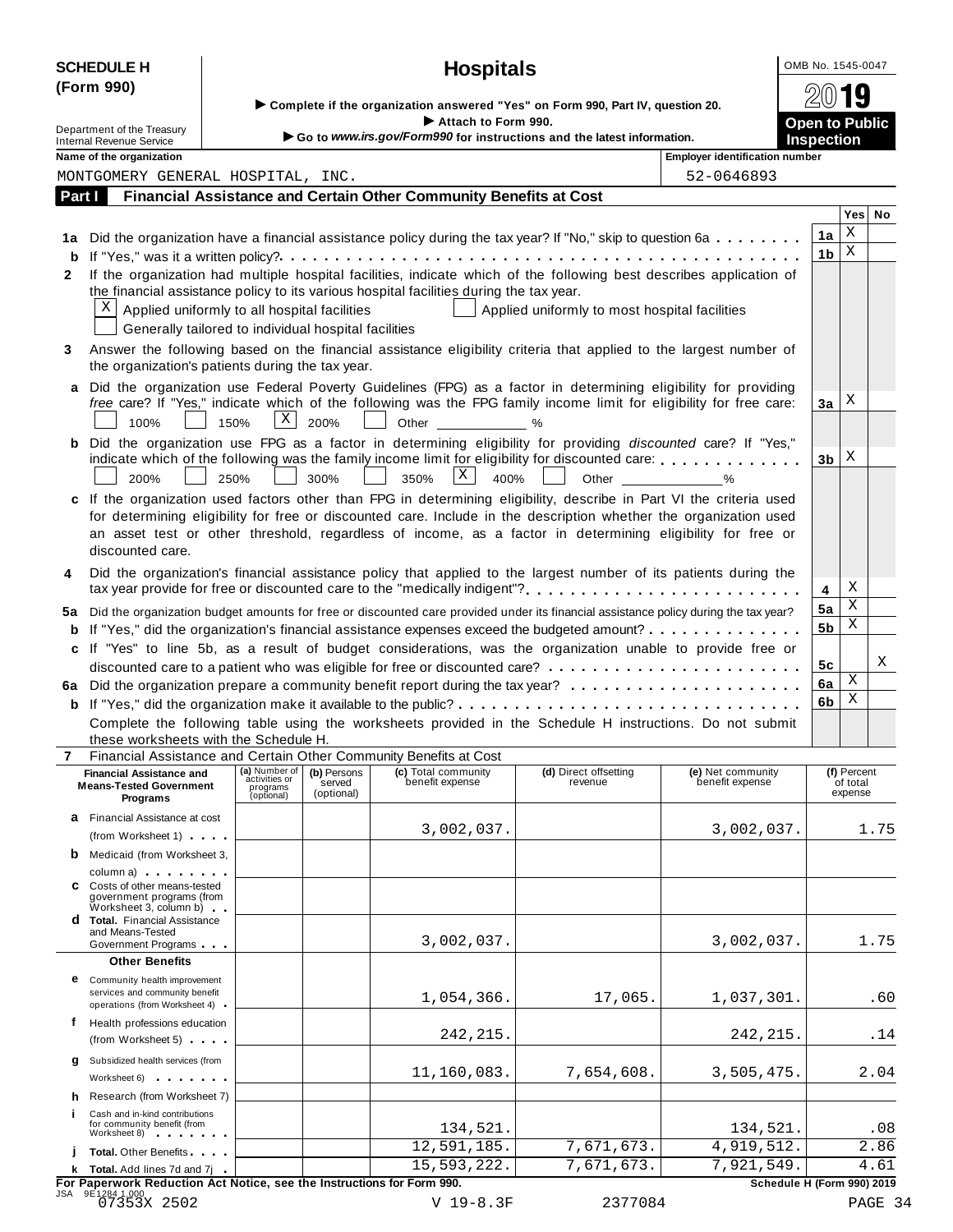#### Schedule H (Form 990) 2019 Page **2**

#### **Community Building Activities** Complete this table if the organization conducted any community building activities during the tax year, and describe in Part VI how its community building activities promoted the health of the communities it serves. **Part II**

|            |                                                                                                                                                                                                                                                                                                                                                                                                                                                                                    | (a) Number of<br>activities or<br>programs<br>(optional) | (b) Persons<br>served<br>(optional) | (c) Total community<br>building expense                                                                                                        | (d) Direct offsetting<br>revenue                       | (e) Net community<br>building expense                                                       |    | (f) Percent of<br>total expense                     |     |
|------------|------------------------------------------------------------------------------------------------------------------------------------------------------------------------------------------------------------------------------------------------------------------------------------------------------------------------------------------------------------------------------------------------------------------------------------------------------------------------------------|----------------------------------------------------------|-------------------------------------|------------------------------------------------------------------------------------------------------------------------------------------------|--------------------------------------------------------|---------------------------------------------------------------------------------------------|----|-----------------------------------------------------|-----|
|            | 1 Physical improvements and housing                                                                                                                                                                                                                                                                                                                                                                                                                                                |                                                          |                                     |                                                                                                                                                |                                                        |                                                                                             |    |                                                     |     |
|            | 2 Economic development                                                                                                                                                                                                                                                                                                                                                                                                                                                             |                                                          |                                     |                                                                                                                                                |                                                        |                                                                                             |    |                                                     |     |
|            | 3 Community support                                                                                                                                                                                                                                                                                                                                                                                                                                                                |                                                          |                                     |                                                                                                                                                |                                                        |                                                                                             |    |                                                     |     |
|            | 4 Environmental improvements                                                                                                                                                                                                                                                                                                                                                                                                                                                       |                                                          |                                     |                                                                                                                                                |                                                        |                                                                                             |    |                                                     |     |
|            | 5 Leadership development and                                                                                                                                                                                                                                                                                                                                                                                                                                                       |                                                          |                                     |                                                                                                                                                |                                                        |                                                                                             |    |                                                     |     |
|            | training for community members                                                                                                                                                                                                                                                                                                                                                                                                                                                     |                                                          |                                     |                                                                                                                                                |                                                        |                                                                                             |    |                                                     |     |
|            | 6 Coalition building                                                                                                                                                                                                                                                                                                                                                                                                                                                               |                                                          |                                     | 2,302.                                                                                                                                         |                                                        | 2,302.                                                                                      |    |                                                     |     |
|            | 7 Community health improvement                                                                                                                                                                                                                                                                                                                                                                                                                                                     |                                                          |                                     |                                                                                                                                                |                                                        |                                                                                             |    |                                                     |     |
|            | advocacy                                                                                                                                                                                                                                                                                                                                                                                                                                                                           |                                                          |                                     | 26,386.                                                                                                                                        |                                                        | 26,386.                                                                                     |    |                                                     | .02 |
|            | 8 Workforce development                                                                                                                                                                                                                                                                                                                                                                                                                                                            |                                                          |                                     | 9,175.                                                                                                                                         |                                                        | 9,175.                                                                                      |    |                                                     | .01 |
|            | 9 Other                                                                                                                                                                                                                                                                                                                                                                                                                                                                            |                                                          |                                     |                                                                                                                                                |                                                        |                                                                                             |    |                                                     |     |
|            | 10 Total                                                                                                                                                                                                                                                                                                                                                                                                                                                                           |                                                          |                                     | 37,863.                                                                                                                                        |                                                        | 37,863.                                                                                     |    |                                                     | .03 |
|            | Part III<br><b>Bad Debt, Medicare, &amp; Collection Practices</b>                                                                                                                                                                                                                                                                                                                                                                                                                  |                                                          |                                     |                                                                                                                                                |                                                        |                                                                                             |    |                                                     |     |
|            | <b>Section A. Bad Debt Expense</b>                                                                                                                                                                                                                                                                                                                                                                                                                                                 |                                                          |                                     |                                                                                                                                                |                                                        |                                                                                             |    | Yes                                                 | No  |
| 1.<br>3    | Did the organization report bad debt expense in accordance with Healthcare Financial Management Association<br>Statement No. $15$ ?<br>2 Enter the amount of the organization's bad debt expense. Explain in Part VI the<br>methodology used by the organization to estimate this amount entering properties.<br>Enter the estimated amount of the organization's bad debt expense attributable to                                                                                 |                                                          |                                     |                                                                                                                                                | 2 <sup>1</sup>                                         | 4,109,428.                                                                                  | 1  | X                                                   |     |
|            | patients eligible under the organization's financial assistance policy. Explain in Part VI<br>the methodology used by the organization to estimate this amount and the rationale,<br>if any, for including this portion of bad debt as community benefit<br>Provide in Part VI the text of the footnote to the organization's financial statements that describes bad debt<br>expense or the page number on which this footnote is contained in the attached financial statements. |                                                          |                                     |                                                                                                                                                | 3                                                      |                                                                                             |    |                                                     |     |
|            | <b>Section B. Medicare</b>                                                                                                                                                                                                                                                                                                                                                                                                                                                         |                                                          |                                     |                                                                                                                                                |                                                        |                                                                                             |    |                                                     |     |
| 5          | Enter total revenue received from Medicare (including DSH and IME) 5                                                                                                                                                                                                                                                                                                                                                                                                               |                                                          |                                     |                                                                                                                                                |                                                        |                                                                                             |    |                                                     |     |
| 6          | Enter Medicare allowable costs of care relating to payments on line 5                                                                                                                                                                                                                                                                                                                                                                                                              |                                                          |                                     |                                                                                                                                                | 6                                                      |                                                                                             |    |                                                     |     |
| 7          | Subtract line 6 from line 5. This is the surplus (or shortfall)                                                                                                                                                                                                                                                                                                                                                                                                                    |                                                          |                                     |                                                                                                                                                | $ 7\rangle$                                            |                                                                                             |    |                                                     |     |
| 8          | Describe in Part VI the extent to which any shortfall reported on line 7 should be treated as community                                                                                                                                                                                                                                                                                                                                                                            |                                                          |                                     |                                                                                                                                                |                                                        |                                                                                             |    |                                                     |     |
|            | benefit. Also describe in Part VI the costing methodology or source used to determine the amount reported                                                                                                                                                                                                                                                                                                                                                                          |                                                          |                                     |                                                                                                                                                |                                                        |                                                                                             |    |                                                     |     |
|            | on line 6. Check the box that describes the method used:                                                                                                                                                                                                                                                                                                                                                                                                                           |                                                          |                                     |                                                                                                                                                |                                                        |                                                                                             |    |                                                     |     |
|            | Cost accounting system                                                                                                                                                                                                                                                                                                                                                                                                                                                             |                                                          | $X \vert$                           | Cost to charge ratio                                                                                                                           | Other                                                  |                                                                                             |    |                                                     |     |
|            | <b>Section C. Collection Practices</b>                                                                                                                                                                                                                                                                                                                                                                                                                                             |                                                          |                                     |                                                                                                                                                |                                                        |                                                                                             |    |                                                     |     |
|            | 9a Did the organization have a written debt collection policy during the tax year?                                                                                                                                                                                                                                                                                                                                                                                                 |                                                          |                                     |                                                                                                                                                |                                                        |                                                                                             | 9а | Χ                                                   |     |
|            | <b>b</b> If "Yes," did the organization's collection policy that applied to the largest number of its patients during the tax year contain provisions on the                                                                                                                                                                                                                                                                                                                       |                                                          |                                     |                                                                                                                                                |                                                        |                                                                                             |    |                                                     |     |
|            |                                                                                                                                                                                                                                                                                                                                                                                                                                                                                    |                                                          |                                     |                                                                                                                                                |                                                        |                                                                                             | 9b | Χ                                                   |     |
|            | Part IV                                                                                                                                                                                                                                                                                                                                                                                                                                                                            |                                                          |                                     | Management Companies and Joint Ventures (owned 10% or more by officers, directors, trustees, key employees, and physicians - see instructions) |                                                        |                                                                                             |    |                                                     |     |
|            | (a) Name of entity                                                                                                                                                                                                                                                                                                                                                                                                                                                                 |                                                          |                                     | (b) Description of primary<br>activity of entity                                                                                               | (c) Organization's<br>profit % or stock<br>ownership % | (d) Officers, directors,<br>trustees, or key<br>employees' profit %<br>or stock ownership % |    | (e) Physicians'<br>profit % or stock<br>ownership % |     |
| 1          |                                                                                                                                                                                                                                                                                                                                                                                                                                                                                    |                                                          |                                     |                                                                                                                                                |                                                        |                                                                                             |    |                                                     |     |
| 2          |                                                                                                                                                                                                                                                                                                                                                                                                                                                                                    |                                                          |                                     |                                                                                                                                                |                                                        |                                                                                             |    |                                                     |     |
| 3          |                                                                                                                                                                                                                                                                                                                                                                                                                                                                                    |                                                          |                                     |                                                                                                                                                |                                                        |                                                                                             |    |                                                     |     |
| 4          |                                                                                                                                                                                                                                                                                                                                                                                                                                                                                    |                                                          |                                     |                                                                                                                                                |                                                        |                                                                                             |    |                                                     |     |
| 5          |                                                                                                                                                                                                                                                                                                                                                                                                                                                                                    |                                                          |                                     |                                                                                                                                                |                                                        |                                                                                             |    |                                                     |     |
| 6          |                                                                                                                                                                                                                                                                                                                                                                                                                                                                                    |                                                          |                                     |                                                                                                                                                |                                                        |                                                                                             |    |                                                     |     |
| 7          |                                                                                                                                                                                                                                                                                                                                                                                                                                                                                    |                                                          |                                     |                                                                                                                                                |                                                        |                                                                                             |    |                                                     |     |
| 8          |                                                                                                                                                                                                                                                                                                                                                                                                                                                                                    |                                                          |                                     |                                                                                                                                                |                                                        |                                                                                             |    |                                                     |     |
| 9          |                                                                                                                                                                                                                                                                                                                                                                                                                                                                                    |                                                          |                                     |                                                                                                                                                |                                                        |                                                                                             |    |                                                     |     |
| 10         |                                                                                                                                                                                                                                                                                                                                                                                                                                                                                    |                                                          |                                     |                                                                                                                                                |                                                        |                                                                                             |    |                                                     |     |
| 11         |                                                                                                                                                                                                                                                                                                                                                                                                                                                                                    |                                                          |                                     |                                                                                                                                                |                                                        |                                                                                             |    |                                                     |     |
| 12         |                                                                                                                                                                                                                                                                                                                                                                                                                                                                                    |                                                          |                                     |                                                                                                                                                |                                                        |                                                                                             |    |                                                     |     |
| 13         |                                                                                                                                                                                                                                                                                                                                                                                                                                                                                    |                                                          |                                     |                                                                                                                                                |                                                        |                                                                                             |    |                                                     |     |
| <b>JSA</b> | 9E1285 1.000                                                                                                                                                                                                                                                                                                                                                                                                                                                                       |                                                          |                                     |                                                                                                                                                |                                                        | Schedule H (Form 990) 2019                                                                  |    |                                                     |     |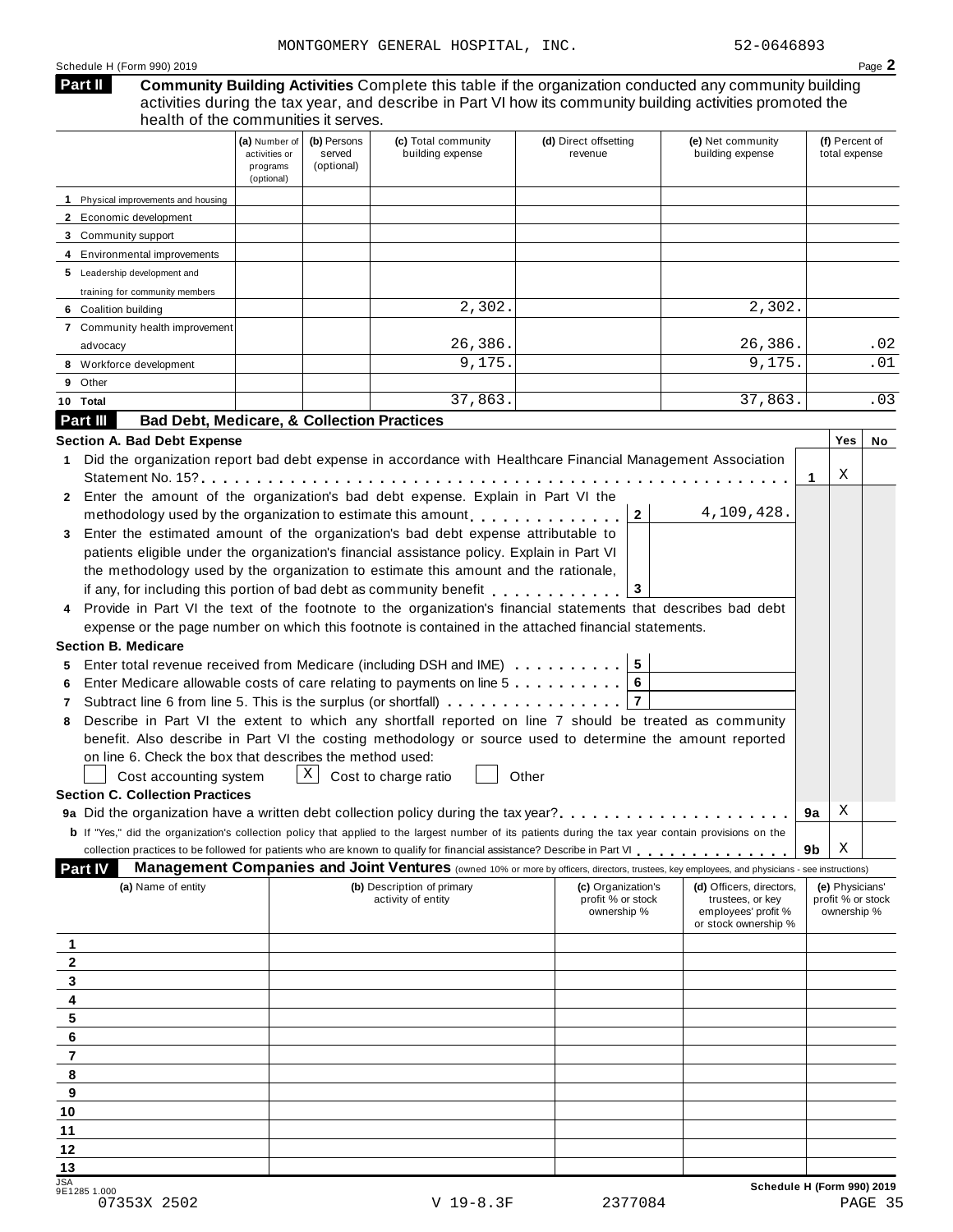# MONTGOMERY GENERAL HOSPITAL, INC. 52-0646893

| Schedule H (Form 990) 2019                                           |                   |                            |                     |                   |                          |                   |             |          |                  | Page 3    |
|----------------------------------------------------------------------|-------------------|----------------------------|---------------------|-------------------|--------------------------|-------------------|-------------|----------|------------------|-----------|
| <b>Part V</b> Facility Information                                   |                   |                            |                     |                   |                          |                   |             |          |                  |           |
| <b>Section A. Hospital Facilities</b>                                |                   |                            |                     |                   |                          |                   |             | ER-other |                  |           |
| (list in order of size, from largest to smallest - see instructions) | Licensed hospital | General medical & surgical | Children's hospital | Teaching hospital | Critical access hospital | Research facility | ER-24 hours |          |                  |           |
| How many hospital facilities did the organization operate during     |                   |                            |                     |                   |                          |                   |             |          |                  |           |
| the tax year?<br>$\mathbf{1}$                                        |                   |                            |                     |                   |                          |                   |             |          |                  |           |
| Name, address, primary website address, and state license            |                   |                            |                     |                   |                          |                   |             |          |                  |           |
| number (and if a group return, the name and EIN of the               |                   |                            |                     |                   |                          |                   |             |          |                  | Facility  |
| subordinate hospital organization that operates the hospital         |                   |                            |                     |                   |                          |                   |             |          |                  | reporting |
| facility)                                                            |                   |                            |                     |                   |                          |                   |             |          | Other (describe) | group     |
| 1 MONTGOMERY GENERAL HOSPITAL                                        |                   |                            |                     |                   |                          |                   |             |          |                  |           |
| 18101 PRINCE PHILIP DRIVE                                            |                   |                            |                     |                   |                          |                   |             |          |                  |           |
| OLNEY<br>MD 20832                                                    |                   |                            |                     |                   |                          |                   |             |          |                  |           |
|                                                                      |                   |                            |                     |                   |                          |                   |             |          |                  |           |
|                                                                      | Χ                 | Χ                          |                     |                   |                          |                   | Χ           |          |                  |           |
|                                                                      |                   |                            |                     |                   |                          |                   |             |          |                  |           |
| $\mathbf{2}$                                                         |                   |                            |                     |                   |                          |                   |             |          |                  |           |
|                                                                      |                   |                            |                     |                   |                          |                   |             |          |                  |           |
|                                                                      |                   |                            |                     |                   |                          |                   |             |          |                  |           |
|                                                                      |                   |                            |                     |                   |                          |                   |             |          |                  |           |
|                                                                      |                   |                            |                     |                   |                          |                   |             |          |                  |           |
| $\mathbf{3}$                                                         |                   |                            |                     |                   |                          |                   |             |          |                  |           |
|                                                                      |                   |                            |                     |                   |                          |                   |             |          |                  |           |
|                                                                      |                   |                            |                     |                   |                          |                   |             |          |                  |           |
|                                                                      |                   |                            |                     |                   |                          |                   |             |          |                  |           |
|                                                                      |                   |                            |                     |                   |                          |                   |             |          |                  |           |
| 4                                                                    |                   |                            |                     |                   |                          |                   |             |          |                  |           |
|                                                                      |                   |                            |                     |                   |                          |                   |             |          |                  |           |
|                                                                      |                   |                            |                     |                   |                          |                   |             |          |                  |           |
|                                                                      |                   |                            |                     |                   |                          |                   |             |          |                  |           |
|                                                                      |                   |                            |                     |                   |                          |                   |             |          |                  |           |
| $5\phantom{.0}$                                                      |                   |                            |                     |                   |                          |                   |             |          |                  |           |
|                                                                      |                   |                            |                     |                   |                          |                   |             |          |                  |           |
|                                                                      |                   |                            |                     |                   |                          |                   |             |          |                  |           |
|                                                                      |                   |                            |                     |                   |                          |                   |             |          |                  |           |
|                                                                      |                   |                            |                     |                   |                          |                   |             |          |                  |           |
|                                                                      |                   |                            |                     |                   |                          |                   |             |          |                  |           |
| 6                                                                    |                   |                            |                     |                   |                          |                   |             |          |                  |           |
|                                                                      |                   |                            |                     |                   |                          |                   |             |          |                  |           |
|                                                                      |                   |                            |                     |                   |                          |                   |             |          |                  |           |
|                                                                      |                   |                            |                     |                   |                          |                   |             |          |                  |           |
|                                                                      |                   |                            |                     |                   |                          |                   |             |          |                  |           |
| 7                                                                    |                   |                            |                     |                   |                          |                   |             |          |                  |           |
|                                                                      |                   |                            |                     |                   |                          |                   |             |          |                  |           |
|                                                                      |                   |                            |                     |                   |                          |                   |             |          |                  |           |
|                                                                      |                   |                            |                     |                   |                          |                   |             |          |                  |           |
|                                                                      |                   |                            |                     |                   |                          |                   |             |          |                  |           |
| 8                                                                    |                   |                            |                     |                   |                          |                   |             |          |                  |           |
|                                                                      |                   |                            |                     |                   |                          |                   |             |          |                  |           |
|                                                                      |                   |                            |                     |                   |                          |                   |             |          |                  |           |
|                                                                      |                   |                            |                     |                   |                          |                   |             |          |                  |           |
|                                                                      |                   |                            |                     |                   |                          |                   |             |          |                  |           |
|                                                                      |                   |                            |                     |                   |                          |                   |             |          |                  |           |
| 9                                                                    |                   |                            |                     |                   |                          |                   |             |          |                  |           |
|                                                                      |                   |                            |                     |                   |                          |                   |             |          |                  |           |
|                                                                      |                   |                            |                     |                   |                          |                   |             |          |                  |           |
|                                                                      |                   |                            |                     |                   |                          |                   |             |          |                  |           |
|                                                                      |                   |                            |                     |                   |                          |                   |             |          |                  |           |
| 10                                                                   |                   |                            |                     |                   |                          |                   |             |          |                  |           |
|                                                                      |                   |                            |                     |                   |                          |                   |             |          |                  |           |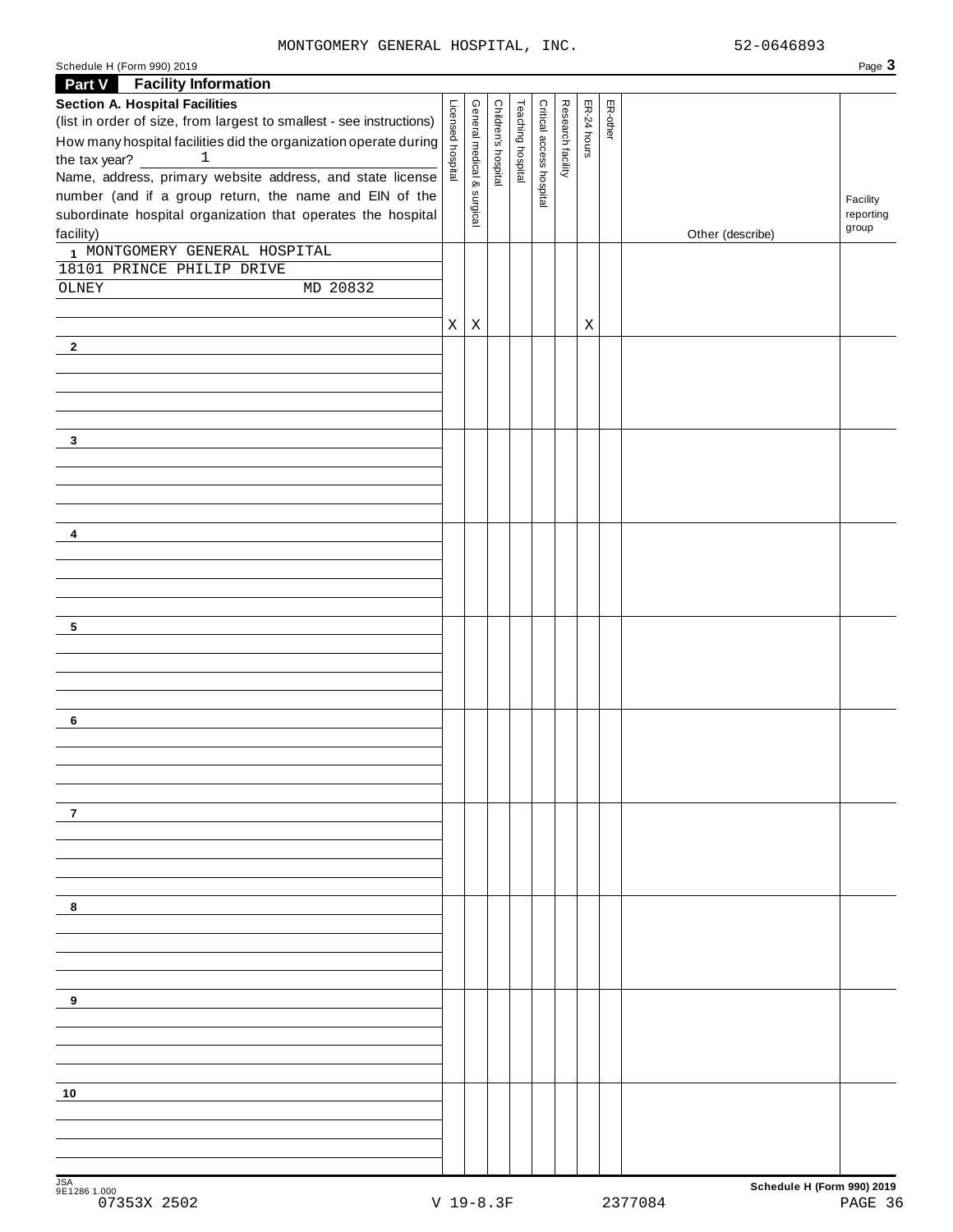| Schedule H (Form 990) 2019 | Page 4 |
|----------------------------|--------|
|----------------------------|--------|

# **Part V Facility Information** *(continued)*

# **Section B. Facility Policies and Practices**

(complete a separate Section B for each of the hospital facilities or facility reporting groups listed in Part V, Section A)

# **Name of hospital facility or letter of facility reporting group** MONTGOMERY GENERAL HOSPITAL

|    | $\begin{array}{c} 1 \end{array}$<br>facilities in a facility reporting group (from Part V, Section A):                 |                 |     |    |
|----|------------------------------------------------------------------------------------------------------------------------|-----------------|-----|----|
|    |                                                                                                                        |                 | Yes | No |
| 1. | <b>Community Health Needs Assessment</b>                                                                               |                 |     |    |
|    | Was the hospital facility first licensed, registered, or similarly recognized by a state as a hospital facility in the |                 |     |    |
|    |                                                                                                                        | 1               |     | Χ  |
|    | Was the hospital facility acquired or placed into service as a tax-exempt hospital in the current tax year or          |                 |     |    |
|    | the immediately preceding tax year? If "Yes," provide details of the acquisition in Section C.                         | $\mathbf{2}$    |     | Χ  |
|    | During the tax year or either of the two immediately preceding tax years, did the hospital facility conduct a          |                 |     |    |
|    | community health needs assessment (CHNA)? If "No," skip to line 12                                                     | 3               | X   |    |
|    | If "Yes," indicate what the CHNA report describes (check all that apply):                                              |                 |     |    |
| a  | A definition of the community served by the hospital facility                                                          |                 |     |    |
| b  | $\mathbf X$<br>Demographics of the community                                                                           |                 |     |    |
| C  | X<br>Existing health care facilities and resources within the community that are available to respond to the           |                 |     |    |
|    | health needs of the community                                                                                          |                 |     |    |
| d  | Χ<br>How data was obtained                                                                                             |                 |     |    |
| е  | $\mathbf X$<br>The significant health needs of the community                                                           |                 |     |    |
|    | $\mathbf{x}$<br>Primary and chronic disease needs and other health issues of uninsured persons, low-income persons,    |                 |     |    |
|    | and minority groups                                                                                                    |                 |     |    |
| g  | Χļ<br>The process for identifying and prioritizing community health needs and services to meet the                     |                 |     |    |
|    | community health needs                                                                                                 |                 |     |    |
| h  | $X$ The process for consulting with persons representing the community's interests                                     |                 |     |    |
|    | $\vert X \vert$<br>The impact of any actions taken to address the significant health needs identified in the hospital  |                 |     |    |
|    | facility's prior CHNA(s)                                                                                               |                 |     |    |
|    | Other (describe in Section C)                                                                                          |                 |     |    |
|    | Indicate the tax year the hospital facility last conducted a CHNA: $20^{-17}$                                          |                 |     |    |
|    | In conducting its most recent CHNA, did the hospital facility take into account input from persons who represent       |                 |     |    |
|    | the broad interests of the community served by the hospital facility, including those with special knowledge of or     |                 |     |    |
|    | expertise in public health? If "Yes," describe in Section C how the hospital facility took into account input from     |                 |     |    |
|    | persons who represent the community, and identify the persons the hospital facility consulted                          | 5               | X   |    |
|    | 6a Was the hospital facility's CHNA conducted with one or more other hospital facilities? If "Yes," list the other     |                 |     |    |
|    |                                                                                                                        | 6a              |     | Χ  |
| b  | Was the hospital facility's CHNA conducted with one or more organizations other than hospital facilities? If "Yes,"    |                 |     |    |
|    |                                                                                                                        | 6b              |     | Χ  |
|    | Did the hospital facility make its CHNA report widely available to the public?                                         | $\overline{7}$  | Χ   |    |
|    | If "Yes," indicate how the CHNA report was made widely available (check all that apply):                               |                 |     |    |
|    | Hospital facility's website (list url): HTTP://WWW.MEDSTARMONTGOMERY.ORG/<br>Χ                                         |                 |     |    |
|    | Other website (list url):                                                                                              |                 |     |    |
|    | Χ<br>Made a paper copy available for public inspection without charge at the hospital facility                         |                 |     |    |
|    | Other (describe in Section C)                                                                                          |                 |     |    |
|    | Did the hospital facility adopt an implementation strategy to meet the significant community health needs              |                 |     |    |
|    |                                                                                                                        | 8               | Χ   |    |
|    | Indicate the tax year the hospital facility last adopted an implementation strategy: $20^{17}$                         |                 |     |    |
|    | Is the hospital facility's most recently adopted implementation strategy posted on a website?                          | 10              | Χ   |    |
| a  | If "Yes," (list url): HTTP://WWW.MEDSTARMONTGOMERY.ORG/                                                                |                 |     |    |
|    | If "No," is the hospital facility's most recently adopted implementation strategy attached to this return?             | 10 <sub>b</sub> |     |    |
|    | Describe in Section C how the hospital facility is addressing the significant needs identified in its most             |                 |     |    |
|    | recently conducted CHNA and any such needs that are not being addressed together with the reasons why                  |                 |     |    |
|    | such needs are not being addressed.                                                                                    |                 |     |    |
|    | 12a Did the organization incur an excise tax under section 4959 for the hospital facility's failure to conduct a       |                 |     |    |
|    |                                                                                                                        | 12a             |     | Χ  |
|    | <b>b</b> If "Yes" to line 12a, did the organization file Form 4720 to report the section 4959 excise tax?              | 12 <sub>b</sub> |     |    |
|    | c If "Yes" to line 12b, what is the total amount of section 4959 excise tax the organization reported on Form          |                 |     |    |
|    | 4720 for all of its hospital facilities? \$                                                                            |                 |     |    |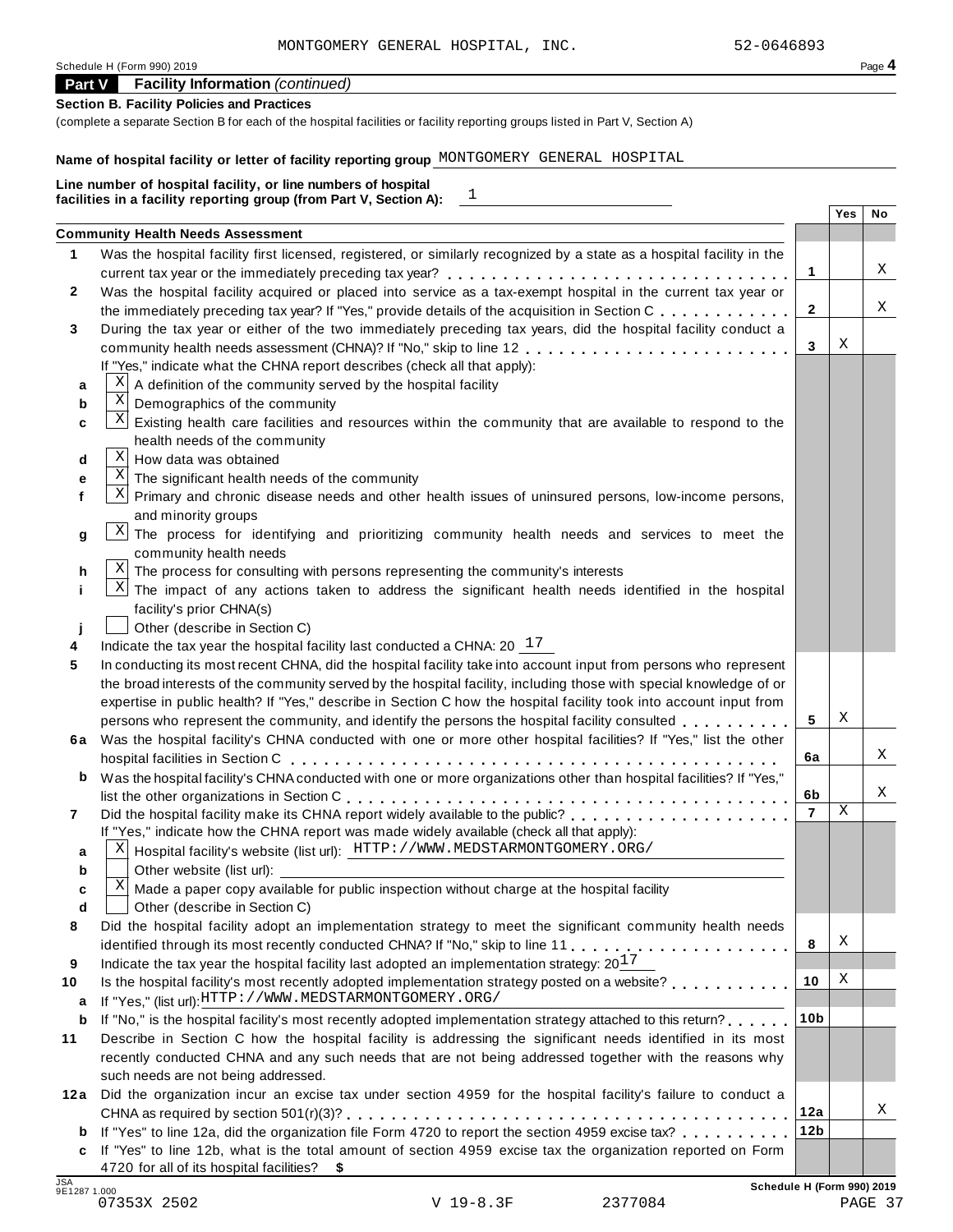|        |                  | MONTGOMERY GENERAL HOSPITAL, INC.<br>52-0646893<br>Schedule H (Form 990) 2019                                                                   |    |     | Page 5 |
|--------|------------------|-------------------------------------------------------------------------------------------------------------------------------------------------|----|-----|--------|
| Part V |                  | <b>Facility Information (continued)</b>                                                                                                         |    |     |        |
|        |                  | <b>Financial Assistance Policy (FAP)</b>                                                                                                        |    |     |        |
|        |                  | Name of hospital facility or letter of facility reporting group MONTGOMERY GENERAL HOSPITAL                                                     |    |     |        |
|        |                  |                                                                                                                                                 |    | Yes | No     |
|        |                  | Did the hospital facility have in place during the tax year a written financial assistance policy that:                                         |    |     |        |
| 13     |                  | Explained eligibility criteria for financial assistance, and whether such assistance included free or discounted care?                          | 13 | X   |        |
|        |                  | If "Yes," indicate the eligibility criteria explained in the FAP:                                                                               |    |     |        |
| a      | $\mathbf{x}$     | Federal poverty guidelines (FPG), with FPG family income limit for eligibility for free care of $200.0000$ %                                    |    |     |        |
|        |                  | and FPG family income limit for eligibility for discounted care of 400.0000 %                                                                   |    |     |        |
| b      | Χ                | Income level other than FPG (describe in Section C)                                                                                             |    |     |        |
| с      | Χ                | Asset level                                                                                                                                     |    |     |        |
| d      | Χ                | Medical indigency                                                                                                                               |    |     |        |
| е      | Χ                | Insurance status                                                                                                                                |    |     |        |
| f      | Χ                | Underinsurance status                                                                                                                           |    |     |        |
| g      | Χ                | Residency                                                                                                                                       |    |     |        |
| h      |                  | Other (describe in Section C)                                                                                                                   |    |     |        |
| 14     |                  |                                                                                                                                                 | 14 | Χ   |        |
| 15     |                  | Explained the method for applying for financial assistance?                                                                                     | 15 | Χ   |        |
|        |                  | If "Yes," indicate how the hospital facility's FAP or FAP application form (including accompanying                                              |    |     |        |
|        |                  | instructions) explained the method for applying for financial assistance (check all that apply):                                                |    |     |        |
| a      | X                | Described the information the hospital facility may require an individual to provide as part of his or her                                      |    |     |        |
|        |                  | application                                                                                                                                     |    |     |        |
| b      | Χ                | Described the supporting documentation the hospital facility may require an individual to submit as part                                        |    |     |        |
|        |                  | of his or her application                                                                                                                       |    |     |        |
| c      | Χ                | Provided the contact information of hospital facility staff who can provide an individual with information                                      |    |     |        |
|        |                  | about the FAP and FAP application process                                                                                                       |    |     |        |
| d      | $\mathbf{X}$     | Provided the contact information of nonprofit organizations or government agencies that may be                                                  |    |     |        |
|        |                  | sources of assistance with FAP applications                                                                                                     |    |     |        |
| e      |                  | Other (describe in Section C)                                                                                                                   |    |     |        |
| 16     |                  | Was widely publicized within the community served by the hospital facility?                                                                     | 16 | Χ   |        |
|        |                  | If "Yes," indicate how the hospital facility publicized the policy (check all that apply):                                                      |    |     |        |
| а      | Χ<br>$\mathbf X$ | The FAP was widely available on a website (list url): HTTP: //WWW.MEDSTARMONTGOMERY.ORG/                                                        |    |     |        |
| D      |                  | The FAP application form was widely available on a website (list url): HTTP://WWW.MEDSTARMONTGOMERY. ORG/                                       |    |     |        |
| C      | Χ                | A plain language summary of the FAP was widely available on a website (list url): HTTP://WWW.MEDSTARMONTGOMERY                                  |    |     |        |
| d      | Χ                | The FAP was available upon request and without charge (in public locations in the hospital facility and                                         |    |     |        |
|        | Χ                | by mail)                                                                                                                                        |    |     |        |
| е      |                  | The FAP application form was available upon request and without charge (in public locations in the<br>hospital facility and by mail)            |    |     |        |
|        | $\vert X \vert$  |                                                                                                                                                 |    |     |        |
| f      |                  | A plain language summary of the FAP was available upon request and without charge (in public<br>locations in the hospital facility and by mail) |    |     |        |
|        | $\vert X \vert$  | Individuals were notified about the FAP by being offered a paper copy of the plain language summary of                                          |    |     |        |
| g      |                  | the FAP, by receiving a conspicuous written notice about the FAP on their billing statements, and via                                           |    |     |        |
|        |                  | conspicuous public displays or other measures reasonably calculated to attract patients' attention                                              |    |     |        |
|        |                  |                                                                                                                                                 |    |     |        |
| h      | X                | Notified members of the community who are most likely to require financial assistance about availability<br>of the FAP                          |    |     |        |

**i** The FAP, FAP application form, and plain language summary of the FAP were translated into the primary language(s) spoken by Limited English Proficiency (LEP) populations **Other (describe in Section C)** X

**Schedule H (Form 990) 2019**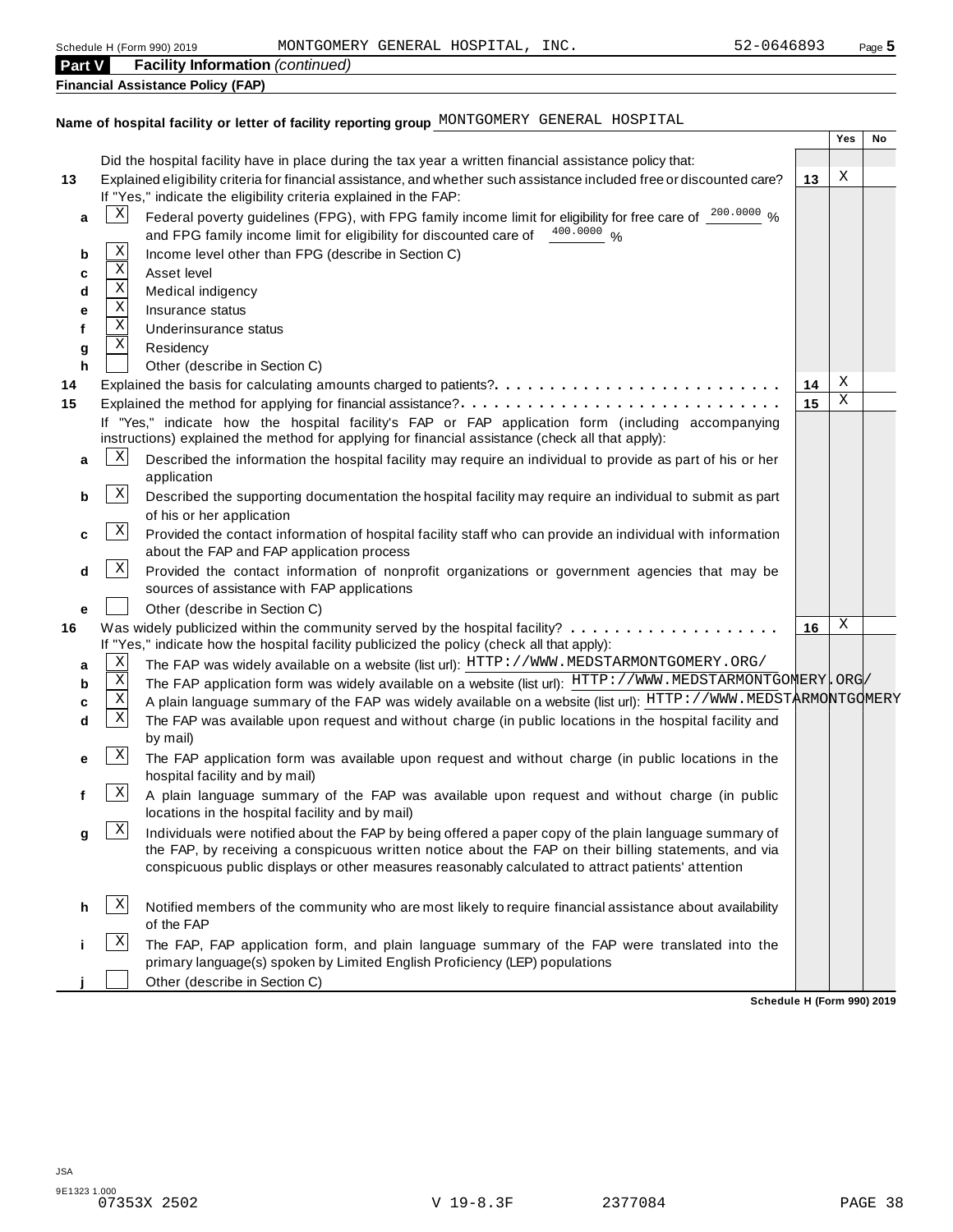| Schedule H (Form 990) 2019 |  |  |
|----------------------------|--|--|
|                            |  |  |

|        | Schedule H (Form 990) 2019                                                                                                                                                      |     | Page 6 |
|--------|---------------------------------------------------------------------------------------------------------------------------------------------------------------------------------|-----|--------|
| Part V | <b>Facility Information (continued)</b>                                                                                                                                         |     |        |
|        | <b>Billing and Collections</b>                                                                                                                                                  |     |        |
|        | Name of hospital facility or letter of facility reporting group MONTGOMERY GENERAL HOSPITAL                                                                                     |     |        |
| 17     | Did the hospital facility have in place during the tax year a separate billing and collections policy, or a written                                                             | Yes | No     |
|        | financial assistance policy (FAP) that explained all of the actions the hospital facility or other authorized party                                                             |     |        |
|        | 17                                                                                                                                                                              | X   |        |
| 18     | Check all of the following actions against an individual that were permitted under the hospital facility's                                                                      |     |        |
|        | policies during the tax year before making reasonable efforts to determine the individual's eligibility under the                                                               |     |        |
|        | facility's FAP:                                                                                                                                                                 |     |        |
| a      | Reporting to credit agency(ies)                                                                                                                                                 |     |        |
| b      | Selling an individual's debt to another party                                                                                                                                   |     |        |
| c      | Deferring, denying, or requiring a payment before providing medically necessary care due to<br>nonpayment of a previous bill for care covered under the hospital facility's FAP |     |        |
| d      | Actions that require a legal or judicial process                                                                                                                                |     |        |
| е      | Other similar actions (describe in Section C)                                                                                                                                   |     |        |
| f      | Χ<br>None of these actions or other similar actions were permitted                                                                                                              |     |        |
| 19     | Did the hospital facility or other authorized party perform any of the following actions during the tax year                                                                    |     |        |
|        | before making reasonable efforts to determine the individual's eligibility under the facility's FAP?<br>19                                                                      |     | Χ      |
|        | If "Yes," check all actions in which the hospital facility or a third party engaged:                                                                                            |     |        |
| a      | Reporting to credit agency(ies)                                                                                                                                                 |     |        |
| b      | Selling an individual's debt to another party                                                                                                                                   |     |        |
| c      | Deferring, denying, or requiring a payment before providing medically necessary care due to<br>nonpayment of a previous bill for care covered under the hospital facility's FAP |     |        |
| d      | Actions that require a legal or judicial process                                                                                                                                |     |        |
| е      | Other similar actions (describe in Section C)                                                                                                                                   |     |        |
| 20     | Indicate which efforts the hospital facility or other authorized party made before initiating any of the actions listed (whether or                                             |     |        |
|        | not checked) in line 19 (check all that apply):                                                                                                                                 |     |        |
| а      | X<br>Provided a written notice about upcoming ECAs (Extraordinary Collection Action) and a plain language summary of the                                                        |     |        |
|        | FAP at least 30 days before initiating those ECAs (if not, describe in Section C)                                                                                               |     |        |
| b      | Χ<br>Made a reasonable effort to orally notify individuals about the FAP and FAP application process (if not, describe in Section C)                                            |     |        |
| с      | Χ<br>Processed incomplete and complete FAP applications (if not, describe in Section C)                                                                                         |     |        |
| d      | Χ<br>Made presumptive eligibility determinations (if not, describe in Section C)                                                                                                |     |        |
| е      | Other (describe in Section C)                                                                                                                                                   |     |        |
|        | None of these efforts were made                                                                                                                                                 |     |        |
|        | <b>Policy Relating to Emergency Medical Care</b>                                                                                                                                |     |        |
| 21     | Did the hospital facility have in place during the tax year a written policy relating to emergency medical care                                                                 |     |        |
|        | that required the hospital facility to provide, without discrimination, care for emergency medical conditions to                                                                |     |        |
|        | individuals regardless of their eligibility under the hospital facility's financial assistance policy?<br>21                                                                    | Х   |        |
|        | If "No," indicate why:                                                                                                                                                          |     |        |
| а      | The hospital facility did not provide care for any emergency medical conditions                                                                                                 |     |        |
| b      | The hospital facility's policy was not in writing                                                                                                                               |     |        |
| c      | The hospital facility limited who was eligible to receive care for emergency medical conditions (describe                                                                       |     |        |
|        | in Section C)<br>Other (describe in Section C)                                                                                                                                  |     |        |

**Schedule H (Form 990) 2019**

**d** Other (describe in Section C)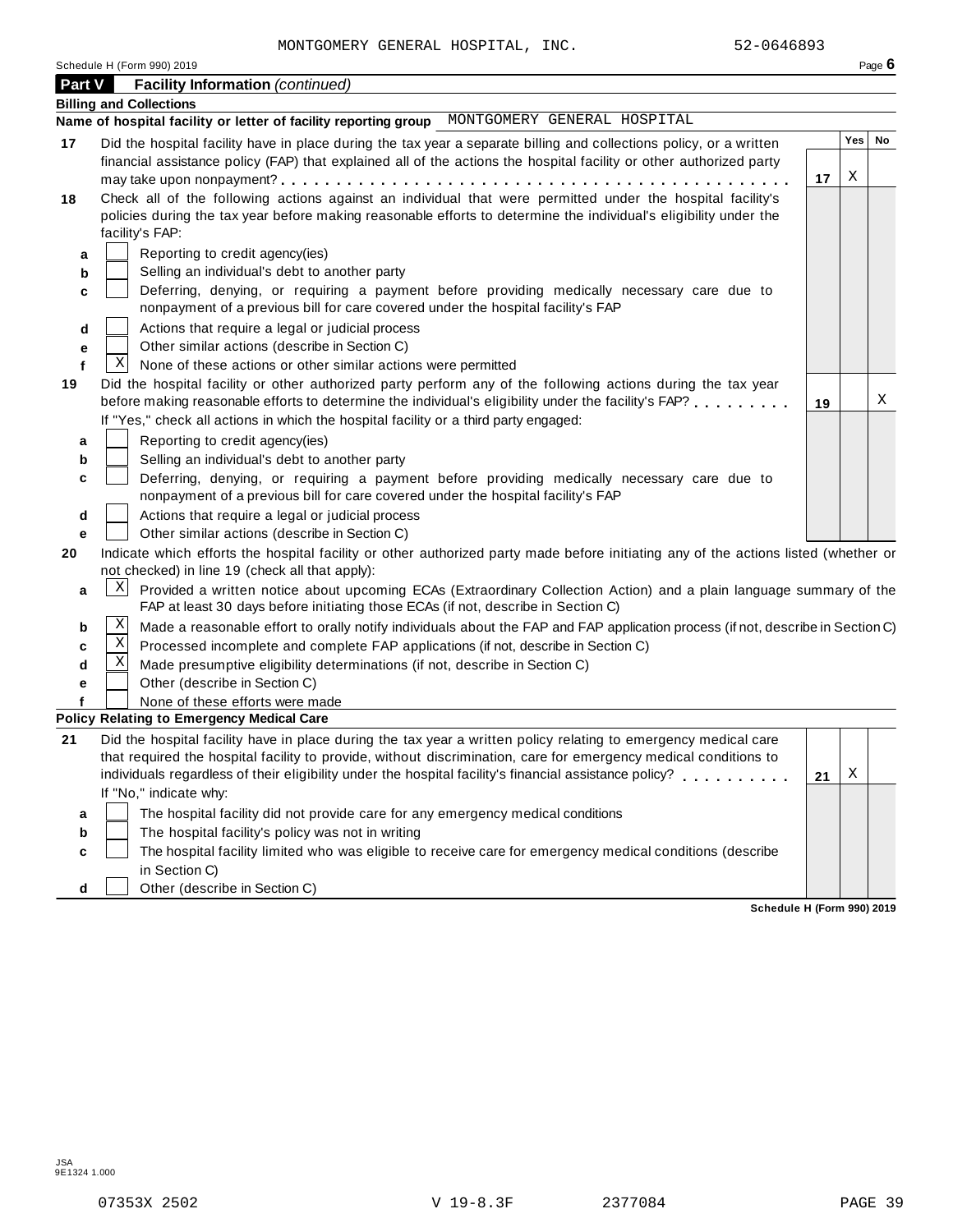| Part V | <b>Facility Information</b> (continued)                                                                                                                                                                                                                       |    |          |   |
|--------|---------------------------------------------------------------------------------------------------------------------------------------------------------------------------------------------------------------------------------------------------------------|----|----------|---|
|        | Charges to Individuals Eligible for Assistance Under the FAP (FAP-Eligible Individuals)                                                                                                                                                                       |    |          |   |
|        | Name of hospital facility or letter of facility reporting group _MONTGOMERY GENERAL HOSPITAL                                                                                                                                                                  |    |          |   |
|        |                                                                                                                                                                                                                                                               |    | Yes   No |   |
| 22     | Indicate how the hospital facility determined, during the tax year, the maximum amounts that can be charged<br>to FAP-eligible individuals for emergency or other medically necessary care.                                                                   |    |          |   |
| a      | The hospital facility used a look-back method based on claims allowed by Medicare fee-for-service<br>during a prior 12-month period                                                                                                                           |    |          |   |
| b      | The hospital facility used a look-back method based on claims allowed by Medicare fee-for-service and<br>all private health insurers that pay claims to the hospital facility during a prior 12-month period                                                  |    |          |   |
| c      | The hospital facility used a look-back method based on claims allowed by Medicaid, either alone or in<br>combination with Medicare fee-for-service and all private health insurers that pay claims to the hospital<br>facility during a prior 12-month period |    |          |   |
| d      | X <br>The hospital facility used a prospective Medicare or Medicaid method                                                                                                                                                                                    |    |          |   |
| 23     | During the tax year, did the hospital facility charge any FAP-eligible individual to whom the hospital facility<br>provided emergency or other medically necessary services more than the amounts generally billed to<br>If "Yes," explain in Section C.      | 23 |          | Χ |
| 24     | During the tax year, did the hospital facility charge any FAP-eligible individual an amount equal to the gross<br>If "Yes," explain in Section C.                                                                                                             | 24 |          | X |

**Schedule H (Form 990) 2019**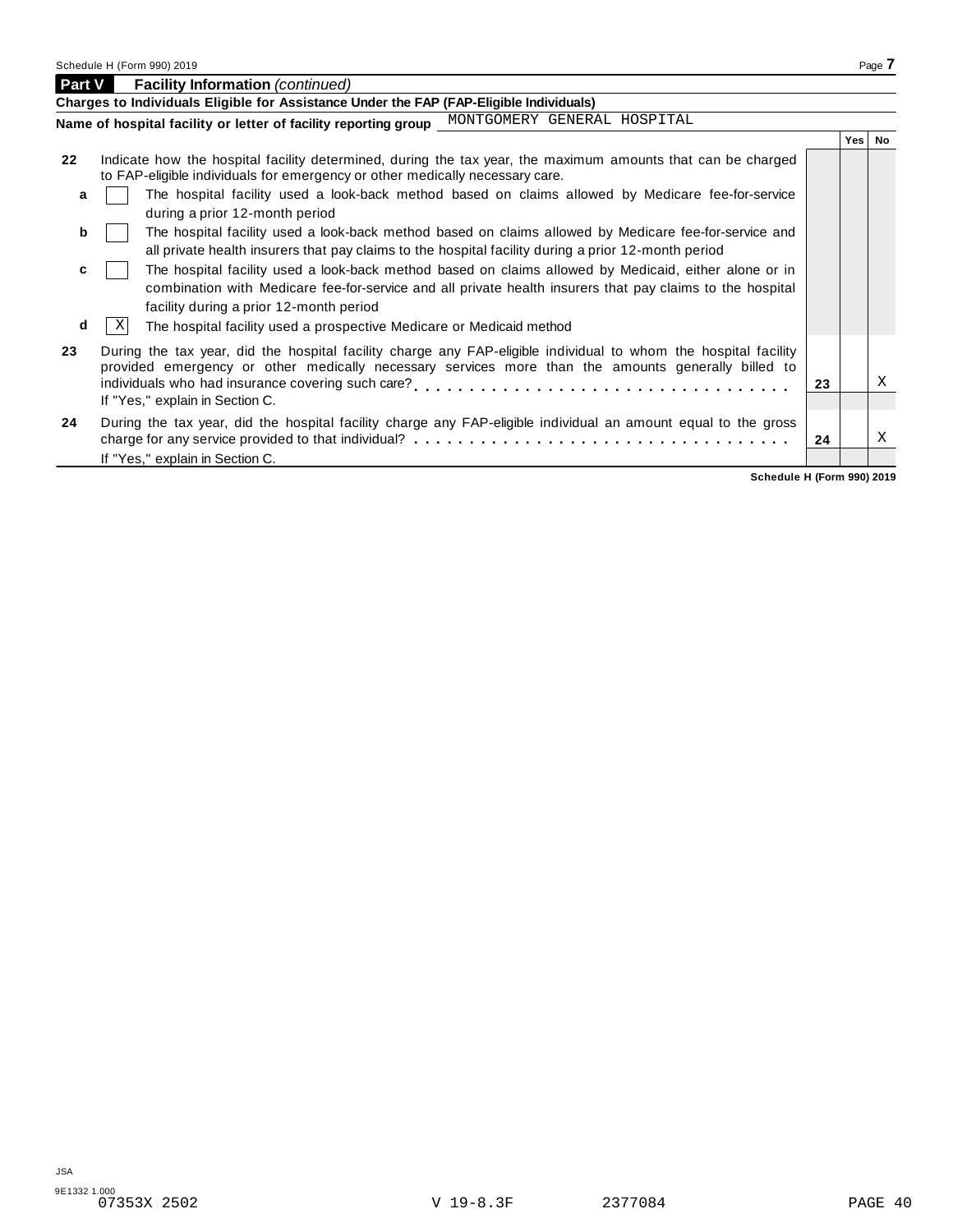Schedule H (Form 990) 2019 Page **8**

 **Part V Facility Information** *(continued)*

**Section C. Supplemental Information for Part V, Section B.** Provide descriptions required for Part V, Section B, lines 2, 3j, 5, 6a, 6b, 7d, 11, 13b, 13h, 15e, 16j, 18e, 19e, 20a, 20b, 20c, 20d, 20e, 21c, 21d, 23, and 24. If applicable, provide separate descriptions for each hospital facility in a facility reporting group, designated by facility reporting group letter and hospital facility line number from Part V, Section A ("A, 1," "A, 4," "B, 2," "B, 3," etc.) and name of hospital facility.

CHNA INPUT PART V, SECTION B, LINE 5

HOSPITAL LEAD

ROLE DESCRIPTION

THE COMMUNITY HEALTH NEEDS ASSESSMENT (CHNA) HOSPITAL LEAD SERVES AS THE COORDINATOR OF ALL ASPECTS OF THE COMMUNITY HEALTH ASSESSMENT PROCESS. HE/SHE HELPS ESTABLISH AND COORDINATE THE ACTIVITIES OF THE ADVISORY TASK FORCE. THE LEAD ALSO HELPS PRODUCE THE HOSPITAL'S COMMUNITY HEALTH NEEDS ASSESSMENT AND IMPLEMENTATION STRATEGY. HE/SHE WORKS COLLABORATIVELY WITH REPRESENTATIVES FROM THE CORPORATE COMMUNITY HEALTH DEPARTMENT AND GEORGETOWN UNIVERSITY. THE LEAD ALSO WORKS CLOSELY WITH THE WRITER. HE/SHE REVIEWS ALL NARRATIVES PRIOR TO PUBLICATION.

NAME OF HOSPITAL LEAD: DAIRY MARROQUIN AND DIANA SALADINI

EXECUTIVE SPONSOR

#### ROLE DESCRIPTION

THE EXECUTIVE SPONSOR SERVES AS THE CONDUIT BETWEEN THE ADVISORY TASK FORCE AND THE SENIOR MANAGEMENT TEAM. THE SPONSOR IS AN ACTIVE PARTICIPANT OF THE ADVISORY TASK FORCE AND HE/SHE COMMUNICATES THE HOSPITAL'S CLINICAL STRENGTHS AND PROGRAM PRIORITIES TO DIVERSE AUDIENCES.

NAME OF EXECUTIVE SPONSOR: FREDERICK FINELLI, MD ADVISORY TASK FORCE ROLE DESCRIPTION THE ADVISORY TASK FORCE (ATF) REVIEWS PRIMARY/SECONDARY DATA AND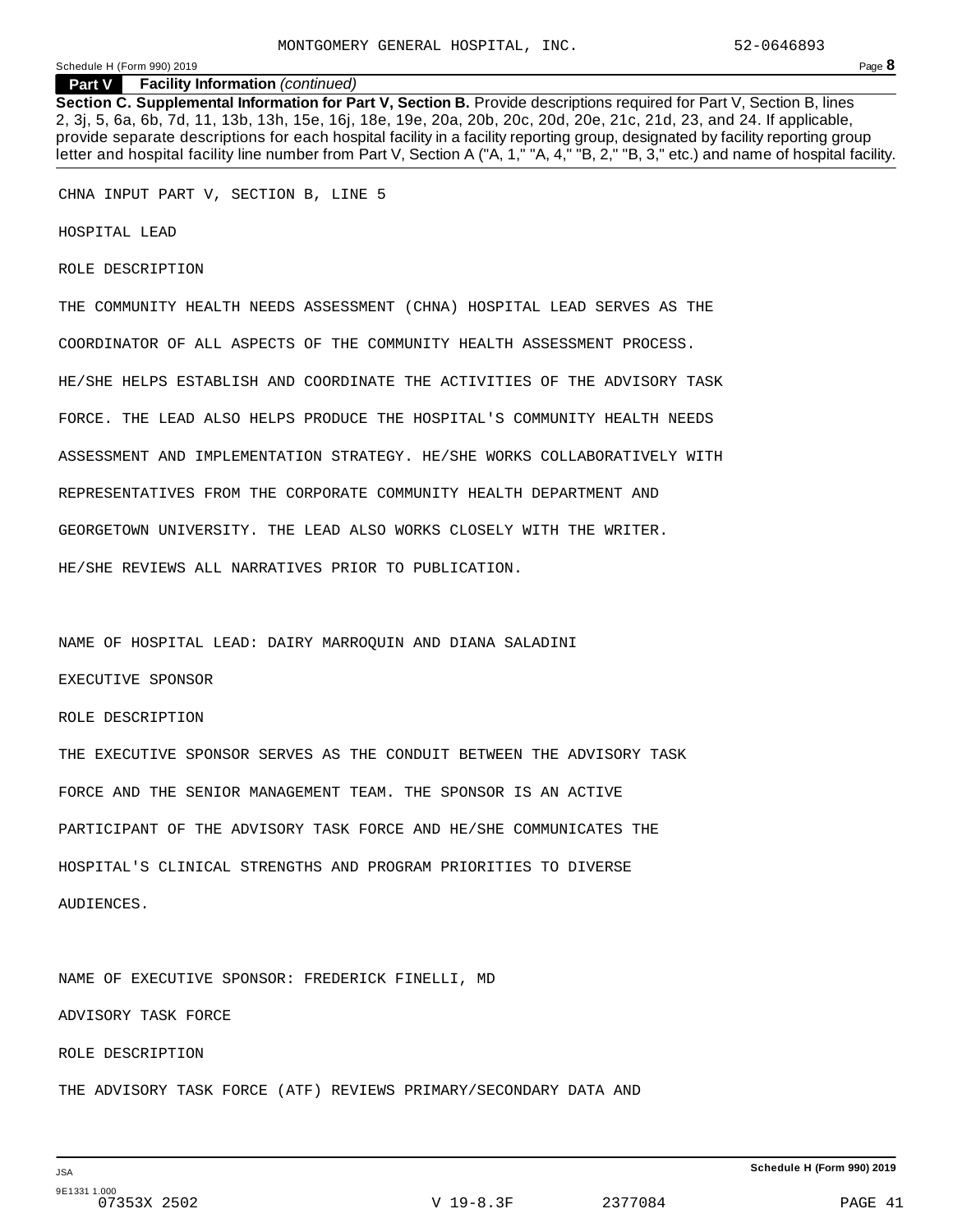Schedule H (Form 990) 2019 Page **8**

| <b>Facility Information (continued)</b><br><b>Part V</b>                  |                                                                           |                                                                                                                                                                                                                                                                                                                                                                                                                                                                                                                           |  |  |  |  |  |  |
|---------------------------------------------------------------------------|---------------------------------------------------------------------------|---------------------------------------------------------------------------------------------------------------------------------------------------------------------------------------------------------------------------------------------------------------------------------------------------------------------------------------------------------------------------------------------------------------------------------------------------------------------------------------------------------------------------|--|--|--|--|--|--|
|                                                                           |                                                                           | Section C. Supplemental Information for Part V, Section B. Provide descriptions required for Part V, Section B, lines<br>2, 3j, 5, 6a, 6b, 7d, 11, 13b, 13h, 15e, 16j, 18e, 19e, 20a, 20b, 20c, 20d, 20e, 21c, 21d, 23, and 24. If applicable,<br>provide separate descriptions for each hospital facility in a facility reporting group, designated by facility reporting group<br>letter and hospital facility line number from Part V, Section A ("A, 1," "A, 4," "B, 2," "B, 3," etc.) and name of hospital facility. |  |  |  |  |  |  |
|                                                                           | LOCAL/STATE/FEDERAL COMMUNITY HEALTH GOALS. BASED ON FINDINGS, THE ATF    |                                                                                                                                                                                                                                                                                                                                                                                                                                                                                                                           |  |  |  |  |  |  |
| PROVIDES INPUT INTO THE HOSPITAL'S THREE-YEAR IMPLEMENTATION STRATEGY. AS |                                                                           |                                                                                                                                                                                                                                                                                                                                                                                                                                                                                                                           |  |  |  |  |  |  |
| AMBASSADORS FOR THE CHNA PROCESS, THE ATF MEMBERS SUPPORT EFFORTS TO      |                                                                           |                                                                                                                                                                                                                                                                                                                                                                                                                                                                                                                           |  |  |  |  |  |  |
|                                                                           | OPTIMIZE COMMUNITY PARTICIPATION.NOTE: THE ATF SHOULD BE A COMBINATION OF |                                                                                                                                                                                                                                                                                                                                                                                                                                                                                                                           |  |  |  |  |  |  |
|                                                                           | COMMUNITY REPRESENTATIVES AND STAFF. COMMUNITY REPRESENTATIVES SHOULD     |                                                                                                                                                                                                                                                                                                                                                                                                                                                                                                                           |  |  |  |  |  |  |
| MAKEUP AT LEAST 50% OF TOTAL PARTICIPANTS.                                |                                                                           |                                                                                                                                                                                                                                                                                                                                                                                                                                                                                                                           |  |  |  |  |  |  |
| NAME:                                                                     | TITLE/AFFILIATION                                                         | NAME OF ORGANIZATION                                                                                                                                                                                                                                                                                                                                                                                                                                                                                                      |  |  |  |  |  |  |
|                                                                           | WITH HOSPITAL                                                             |                                                                                                                                                                                                                                                                                                                                                                                                                                                                                                                           |  |  |  |  |  |  |
|                                                                           |                                                                           |                                                                                                                                                                                                                                                                                                                                                                                                                                                                                                                           |  |  |  |  |  |  |
| AMY SHIELDS WILSON                                                        | VICE PRESIDENT OF                                                         | MINDOULA HEALTH                                                                                                                                                                                                                                                                                                                                                                                                                                                                                                           |  |  |  |  |  |  |
|                                                                           | OPERATIONS                                                                |                                                                                                                                                                                                                                                                                                                                                                                                                                                                                                                           |  |  |  |  |  |  |
| DAIRY MARROQUIN (LEAD) COMMUNITY OUTREACH                                 |                                                                           | MMMC                                                                                                                                                                                                                                                                                                                                                                                                                                                                                                                      |  |  |  |  |  |  |
|                                                                           | COORDINATOR                                                               |                                                                                                                                                                                                                                                                                                                                                                                                                                                                                                                           |  |  |  |  |  |  |
| DEB OTANI                                                                 | CANCER NURSE NAVIGATOR                                                    | MMMC                                                                                                                                                                                                                                                                                                                                                                                                                                                                                                                      |  |  |  |  |  |  |
| DEBBIE ELLINGHAUS                                                         | MANAGING DIRECTOR                                                         | OLNEY THEATRE                                                                                                                                                                                                                                                                                                                                                                                                                                                                                                             |  |  |  |  |  |  |
| DIANA SALADINI                                                            | DIRECTOR, POPULATION                                                      | MMMC                                                                                                                                                                                                                                                                                                                                                                                                                                                                                                                      |  |  |  |  |  |  |
|                                                                           | HEALTH                                                                    |                                                                                                                                                                                                                                                                                                                                                                                                                                                                                                                           |  |  |  |  |  |  |
| EDITH WILLIAMS                                                            | COMMUNITY MEMBER                                                          | MILLIAN UNITED METHODIST                                                                                                                                                                                                                                                                                                                                                                                                                                                                                                  |  |  |  |  |  |  |
|                                                                           |                                                                           | CHURCH                                                                                                                                                                                                                                                                                                                                                                                                                                                                                                                    |  |  |  |  |  |  |
| FREDERICK FINELLI, MD EXECUTIVE SPONSOR                                   |                                                                           | MMMC                                                                                                                                                                                                                                                                                                                                                                                                                                                                                                                      |  |  |  |  |  |  |
|                                                                           | VP MEDICAL AFFAIRS                                                        |                                                                                                                                                                                                                                                                                                                                                                                                                                                                                                                           |  |  |  |  |  |  |
| JAQUELINE HUBBARD                                                         | HEALTH CENTER DIRECTOR                                                    | HOLY CROSS HEALTHCENTER-                                                                                                                                                                                                                                                                                                                                                                                                                                                                                                  |  |  |  |  |  |  |
| -WILLIAMS                                                                 |                                                                           | ASPEN HILL                                                                                                                                                                                                                                                                                                                                                                                                                                                                                                                |  |  |  |  |  |  |
| JOE PODSON                                                                | EXECUTIVE DIRECTOR                                                        | HOMECREST HOUSE                                                                                                                                                                                                                                                                                                                                                                                                                                                                                                           |  |  |  |  |  |  |
| KAREN THOMPKINS                                                           | SR. PLANNING SPECIALIST HEALTHY MONTGOMERY/                               |                                                                                                                                                                                                                                                                                                                                                                                                                                                                                                                           |  |  |  |  |  |  |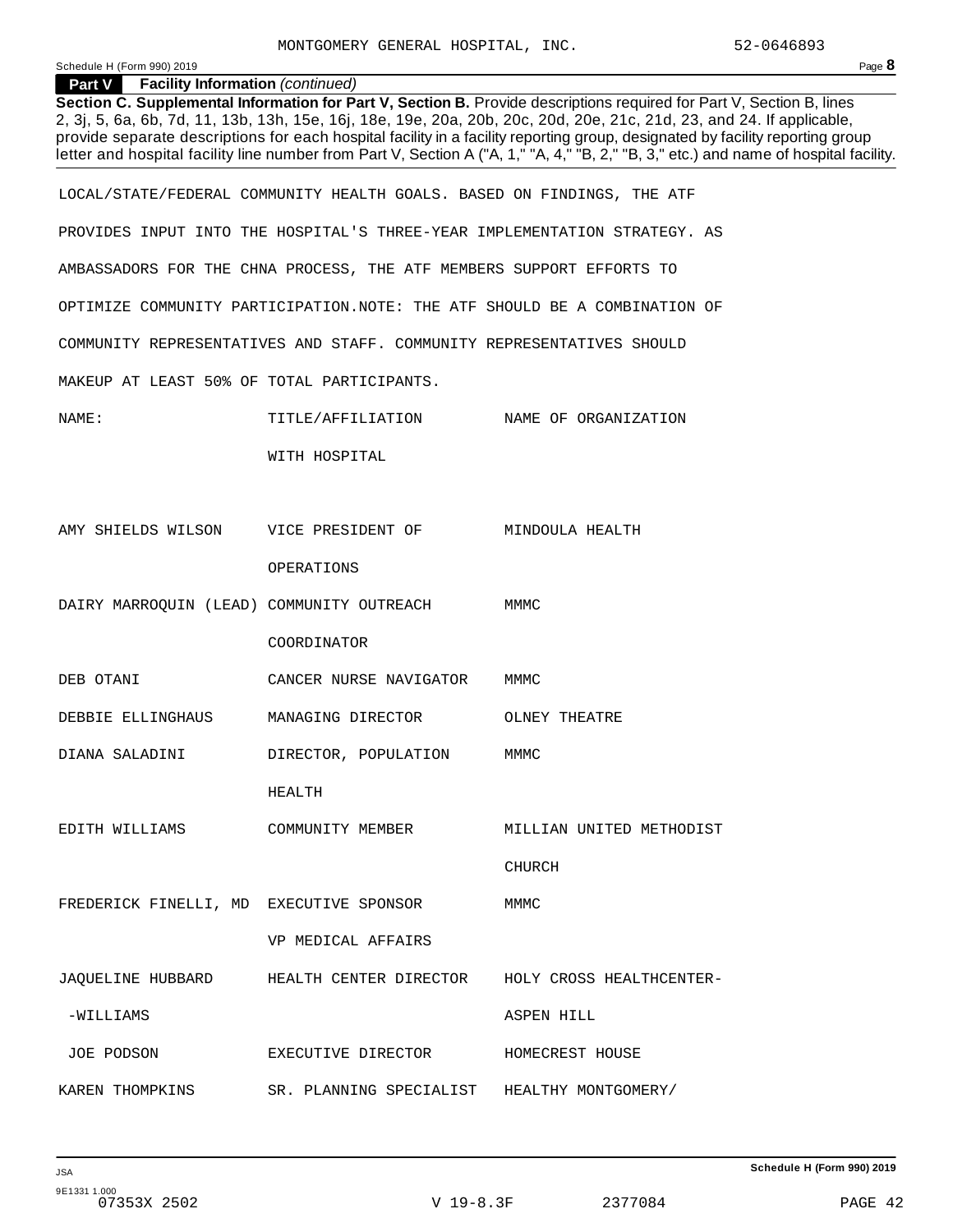Schedule H (Form 990) 2019 Page **8**

 **Part V Facility Information** *(continued)*

**Section C. Supplemental Information for Part V, Section B.** Provide descriptions required for Part V, Section B, lines 2, 3j, 5, 6a, 6b, 7d, 11, 13b, 13h, 15e, 16j, 18e, 19e, 20a, 20b, 20c, 20d, 20e, 21c, 21d, 23, and 24. If applicable, provide separate descriptions for each hospital facility in a facility reporting group, designated by facility reporting group letter and hospital facility line number from Part V, Section A ("A, 1," "A, 4," "B, 2," "B, 3," etc.) and name of hospital facility.

## MONTGOMERY COUNTY HEALTH

DEPARTMENT

| LYNDA SUH                    | DIRECTOR, OUALITY & RISK MMMC                |                        |
|------------------------------|----------------------------------------------|------------------------|
| MARSHA BATISTA               | RESIDENT COUNSELOR III HOUSING OPPORTUNITIES |                        |
|                              |                                              | COMMISSION             |
|                              |                                              | PRIMARY CARE COALITION |
| SHARON RISER                 | CASE MANAGER EMERGENCY MMMC                  |                        |
|                              | DEPARTMENT                                   |                        |
| SUSAN MONTGOMERY             | DIRECTOR OF SOCIAL                           | LEISURE WORLD SENIOR   |
|                              | SERVICES                                     | COMMUNITY              |
| THOMAS BRUNETTO (OHFL) CHAIR |                                              | OLNEY HOME FOR LIFE    |

#### IMPLEMENTATION STRATEGIES

PART V, SECTION B, LINE 11

THE IMPLEMENTATION STRATEGIES SERVE AS A ROADMAP FOR HOW COMMUNITY BENEFIT RESOURCES WILL BE ALLOCATED AND DEPLOYED. MEDSTAR'S HOSPITALS WILL BE ABLE TO MEASURE OUR CONTRIBUTION TO IMPROVING THE HEALTH OF UNDERSERVED AND VULNERABLE POPULATIONS IN THE REGIONS WE SERVE. THREE-YEAR IMPLEMENTATION STRATEGIES WITH MEASURABLE OBJECTIVES WERE DEVELOPED FOR EACH HOSPITAL'S COMMUNITY BENEFIT SERVICE AREA - A SPECIFIC COMMUNITY OR TARGET POPULATION OF FOCUS. PRIORITIES WERE BASED ON COMMUNITY NEED AS DETERMINED BY QUANTITATIVE DATA AND COMMUNITY INPUT, AS WELL AS ON HOSPITAL EXPERTISE, RESOURCES, STRENGTHS OF EXISTING PROGRAMMING AND PARTNERSHIPS, AND ALIGNMENT WITH NATIONAL, STATE, AND LOCAL HEALTH GOALS. THE MEDSTAR HEALTH CORPORATE COMMUNITY HEALTH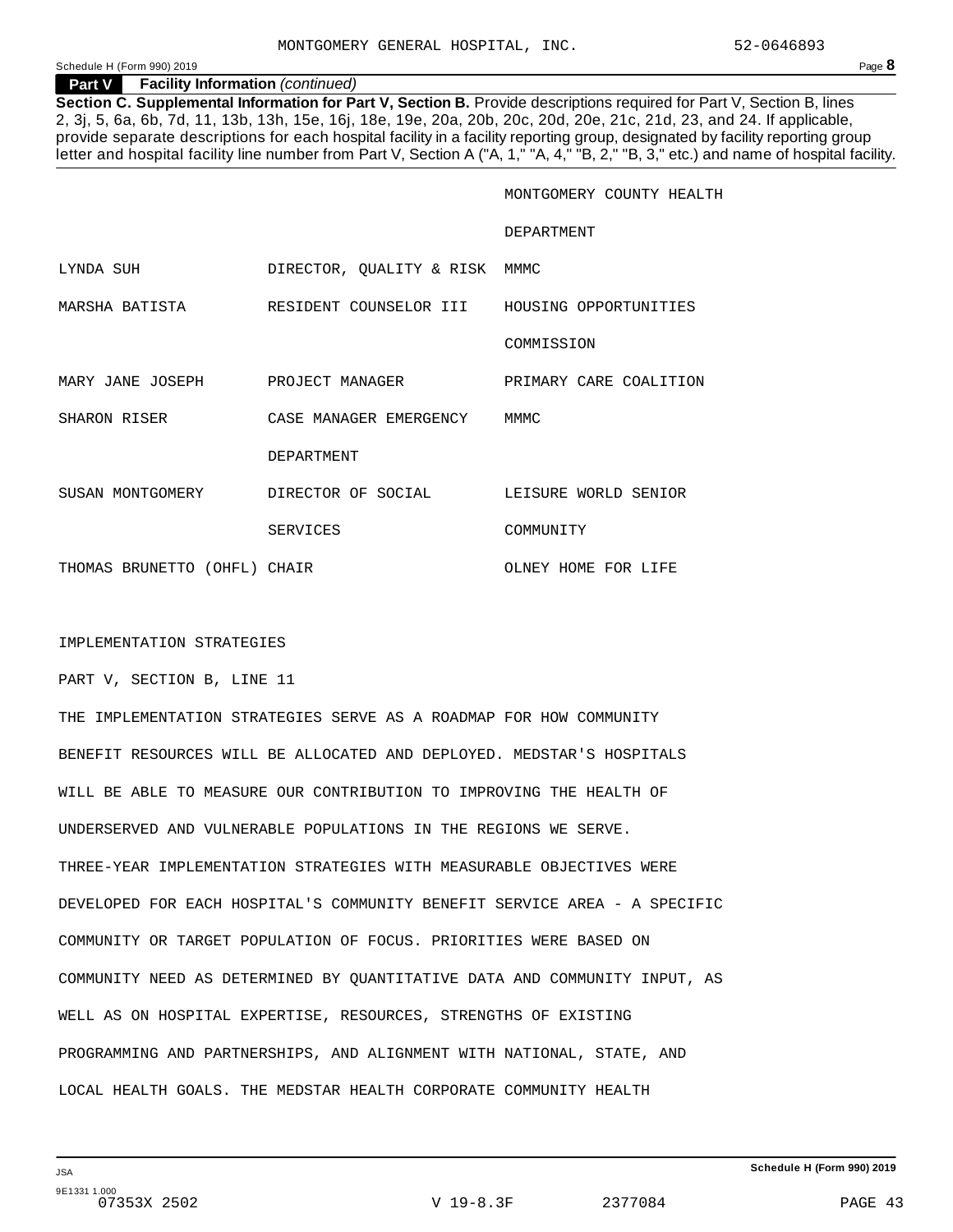**Part V Facility Information** *(continued)*

**Section C. Supplemental Information for Part V, Section B.** Provide descriptions required for Part V, Section B, lines 2, 3j, 5, 6a, 6b, 7d, 11, 13b, 13h, 15e, 16j, 18e, 19e, 20a, 20b, 20c, 20d, 20e, 21c, 21d, 23, and 24. If applicable, provide separate descriptions for each hospital facility in a facility reporting group, designated by facility reporting group letter and hospital facility line number from Part V, Section A ("A, 1," "A, 4," "B, 2," "B, 3," etc.) and name of hospital facility. DEPARTMENT WILL PROVIDE SYSTEM-WIDE COORDINATION AND OVERSIGHT OF COMMUNITY BENEFIT PROGRAMMING.HOSPITAL ADVISORY TASK FORCES CONVENE AT LEAST ANNUALLY TO MONITOR PROGRESS OF STRATEGY EXECUTION AND TO PROVIDE ONGOING RECOMMENDATIONS RELATED TO OUTCOMES ACHIEVEMENT, PROGRAM DEVELOPMENT, PARTNERSHIP APPROACHES, AND OVERALL IMPLEMENTATION IMPROVEMENT.FOR SIGNIFICANT NEEDS IDENTIFIED IN THE CHNA THAT THE HOSPITAL HAS NOT PRIORITIZED AS FOCUS AREAS THROUGH ITS IMPLEMENTATION STRATEGY, THESE NEEDS WILL BE ADDRESSED BY COLLABORATING WITH OTHER LEADING ORGANIZATIONS, AND BY TAKING A SUPPORTER ROLE ON IDENTIFIED NEEDS THAT ARE BEYOND THE SCOPE OF THE HOSPITAL'S STRENGTHS.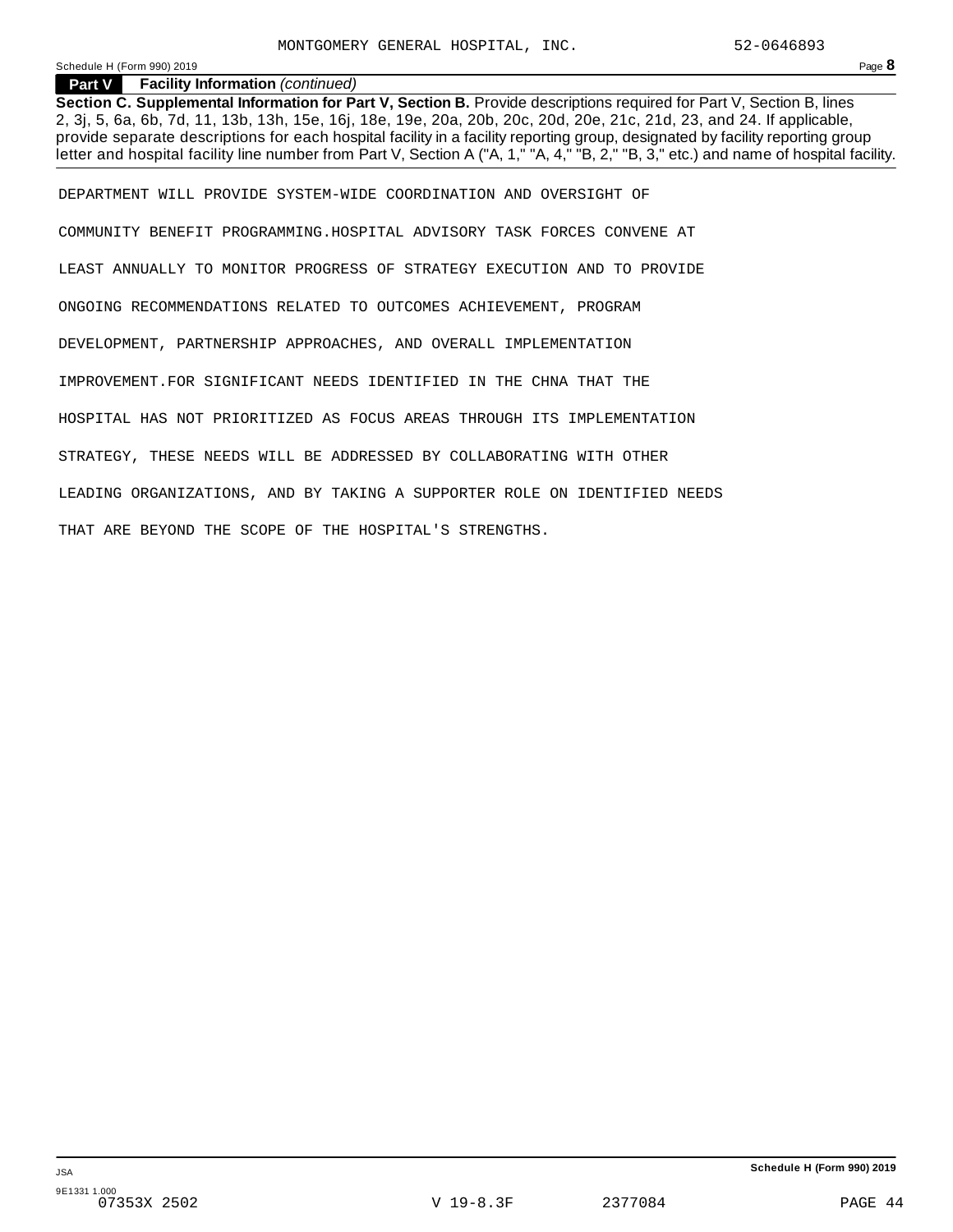# **Part V Facility Information** *(continued)*

**Section D. Other Health Care Facilities That Are Not Licensed, Registered, or Similarly Recognized as a Hospital Facility** (list in order of size, from largest to smallest)

How many non-hospital health care facilities did the organization operate during the tax year?

| Name and address           | Type of Facility (describe) |
|----------------------------|-----------------------------|
| $\blacksquare$             |                             |
|                            |                             |
|                            |                             |
| $\overline{\phantom{2}}$   |                             |
|                            |                             |
| $\overline{\phantom{0}3}$  |                             |
|                            |                             |
|                            |                             |
| $\overline{\mathbf{4}}$    |                             |
|                            |                             |
| $-5$                       |                             |
|                            |                             |
|                            |                             |
| $-6$                       |                             |
|                            |                             |
| $\overline{7}$             |                             |
|                            |                             |
|                            |                             |
| $\overline{\phantom{0}}$ 8 |                             |
|                            |                             |
| $^{9}$                     |                             |
|                            |                             |
|                            |                             |
| 10                         |                             |
|                            |                             |
|                            |                             |

**Schedule H (Form 990) 2019**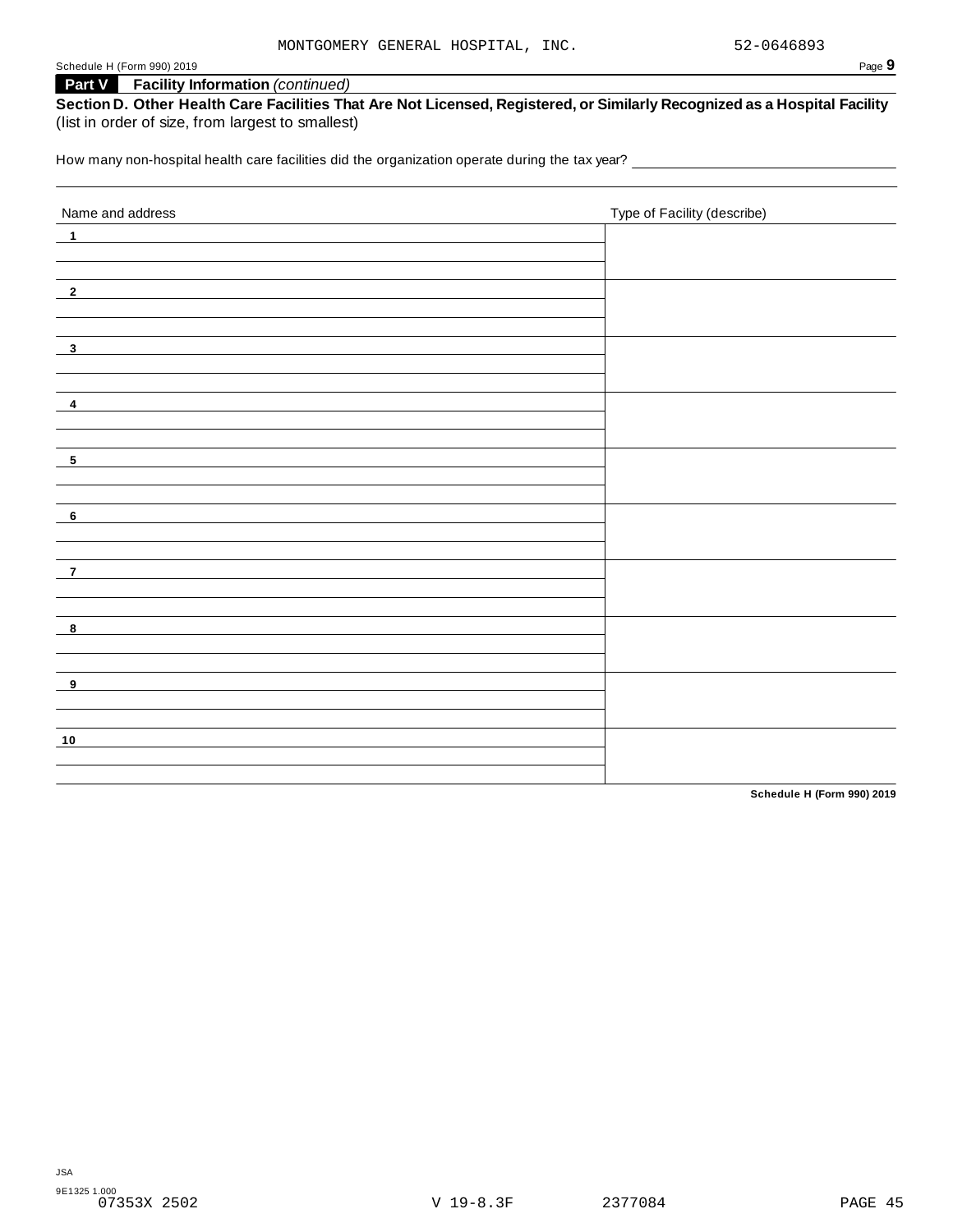Provide the following information.

- **1 Required descriptions.** Provide the descriptions required for Part I, lines 3c, 6a, and 7; Part II and Part III, lines 2, 3, 4, 8 and 9b.
- **2 Needs assessment.** Describe how the organization assesses the health care needs of the communities it serves, in addition to any CHNAs reported in Part V, Section B.
- **3 Patient education of eligibility for assistance.** Describe how the organization informs and educates patients and persons who may be billed for patient care about their eligibility for assistance under federal, state, or local government programs or under the organization's financial assistance policy.
- **4 Community information.** Describe the community the organization serves, taking into account the geographic area and demographic constituents it serves.
- **5 Promotion of community health.** Provide any other information important to describing how the organization's hospital facilities or other health care facilities further its exempt purpose by promoting the health of the community (e.g., open medical staff, community board, use of surplus funds, etc.).
- **6 Affiliated health care system.** If the organization is part of an affiliated health care system, describe the respective roles of the organization and its affiliates in promoting the health of the communities served.
- **7 State filing of community benefit report.** If applicable, identify all states with which the organization, or a related organization, files a community benefit report.

CHARITY CARE AT COST

PART I, LINE 7A

MARYLAND'S REGULATORY SYSTEM CREATES A UNIQUE PROCESS FOR HOSPITAL

PAYMENT THAT DIFFERS FROM THE REST OF THE NATION. THE HEALTH SERVICES

COST REVIEW COMMISSION (HSCRC), DETERMINES PAYMENT THROUGH A RATE-SETTING

PROCESS AND ALL PAYORS, INCLUDING GOVERNMENTAL PAYORS, PAY THE SAME

AMOUNT FOR THE SAME SERVICES DELIVERED AT THE SAME HOSPITAL. MARYLAND'S

UNIQUE ALL-PAYOR SYSTEM INCLUDES A METHOD FOR REFERENCING UNCOMPENSATED

CARE IN EACH PAYORS' RATES, WHICH DOES NOT ENABLE MARYLAND HOSPITALS TO

BREAKOUT ANY OFFSETTING REVENUE RELATED TO UNCOMPENSATED CARE.

UNREIMBURSED MEDICAID

#### PART I, LINE 7B

MARYLAND'S REGULATORY SYSTEM CREATES A UNIQUE PROCESS FOR HOSPITAL PAYMENT THAT DIFFERS FROM THE REST OF THE NATION. THE HEALTH SERVICES COST REVIEW COMMISSION (HSCRC), DETERMINES PAYMENT THROUGH A RATE-SETTING PROCESS AND ALL PAYORS, INCLUDING GOVERNMENTAL PAYORS, PAY THE SAME AMOUNT FOR THE SAME SERVICES DELIVERED AT THE SAME HOSPITAL. MARYLAND'S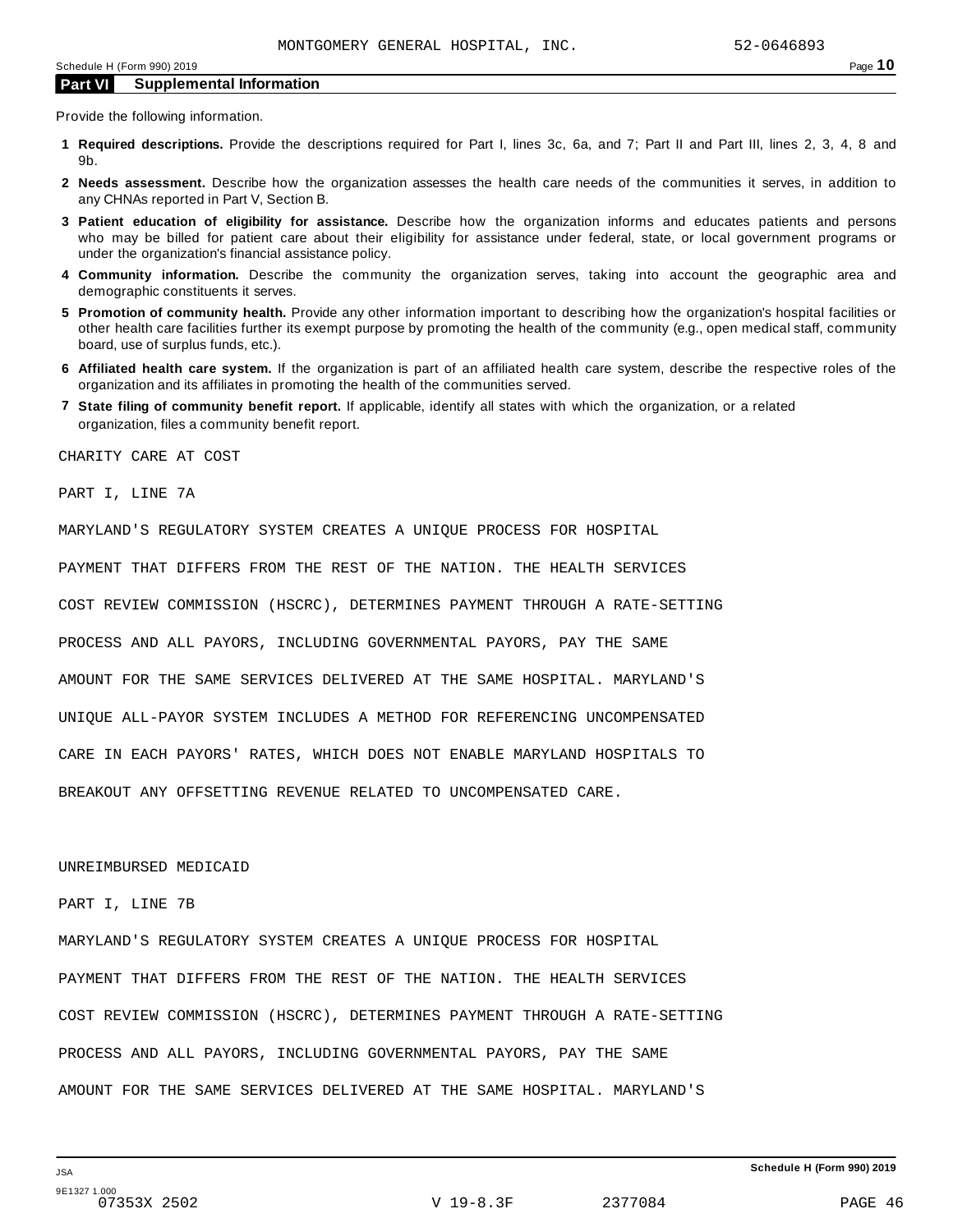Provide the following information.

- **1 Required descriptions.** Provide the descriptions required for Part I, lines 3c, 6a, and 7; Part II and Part III, lines 2, 3, 4, 8 and 9b.
- **2 Needs assessment.** Describe how the organization assesses the health care needs of the communities it serves, in addition to any CHNAs reported in Part V, Section B.
- **3 Patient education of eligibility for assistance.** Describe how the organization informs and educates patients and persons who may be billed for patient care about their eligibility for assistance under federal, state, or local government programs or under the organization's financial assistance policy.
- **4 Community information.** Describe the community the organization serves, taking into account the geographic area and demographic constituents it serves.
- **5 Promotion of community health.** Provide any other information important to describing how the organization's hospital facilities or other health care facilities further its exempt purpose by promoting the health of the community (e.g., open medical staff, community board, use of surplus funds, etc.).
- **6 Affiliated health care system.** If the organization is part of an affiliated health care system, describe the respective roles of the organization and its affiliates in promoting the health of the communities served.
- **7 State filing of community benefit report.** If applicable, identify all states with which the organization, or a related organization, files a community benefit report.

UNIQUE ALL-PAYOR SYSTEM INCLUDES A METHOD FOR REFERENCING UNCOMPENSATED

CARE IN EACH PAYORS' RATES, WHICH DOES NOT ENABLE MARYLAND HOSPITALS TO

BREAKOUT ANY OFFSETTING REVENUE RELATED TO UNCOMPENSATED CARE. COMMUNITY

BENEFIT EXPENSES ARE EQUAL TO MEDICAID REVENUES IN MARYLAND, AS SUCH, THE

NET EFFECT IS ZERO. THE EXCEPTION TO THIS IS THE IMPACT ON THE HOSPITAL

OF ITS SHARE OF THE MEDICAID ASSESSMENT. IN RECENT YEARS, THE STATE OF

MARYLAND HAS CLOSED FISCAL GAPS IN THE STATE MEDICAID BUDGET BY ASSESSING

HOSPITALS THROUGH THE RATE-SETTING SYSTEM.

#### BAD DEBT

PART III, LINES 2 & 4

MEDSTAR HEALTH AND ITS AFFILIATED ORGANIZATIONS REPORT BAD DEBT EXPENSE IN ACCORDANCE WITH ASU 2011-07, WHICH REQUIRES CERTAIN HEALTHCARE ENTITIES TO CHANGE THE PRESENTATION OF THEIR STATEMENT OF OPERATIONS BY RECLASSIFYING THE PROVISION FOR BAD DEBTS ASSOCIATED WITH PATIENT SERVICE REVENUE FROM AN OPERATING EXPENSE TO A DEDUCTION FROM PATIENT SERVICE REVENUE (NET OF CONTRACTUAL ALLOWANCES AND DISCOUNTS). HOWEVER, MEDSTAR AND ITS AFFILIATED ENTITIES DO NOT MAKE A DETERMINATION AS TO WHETHER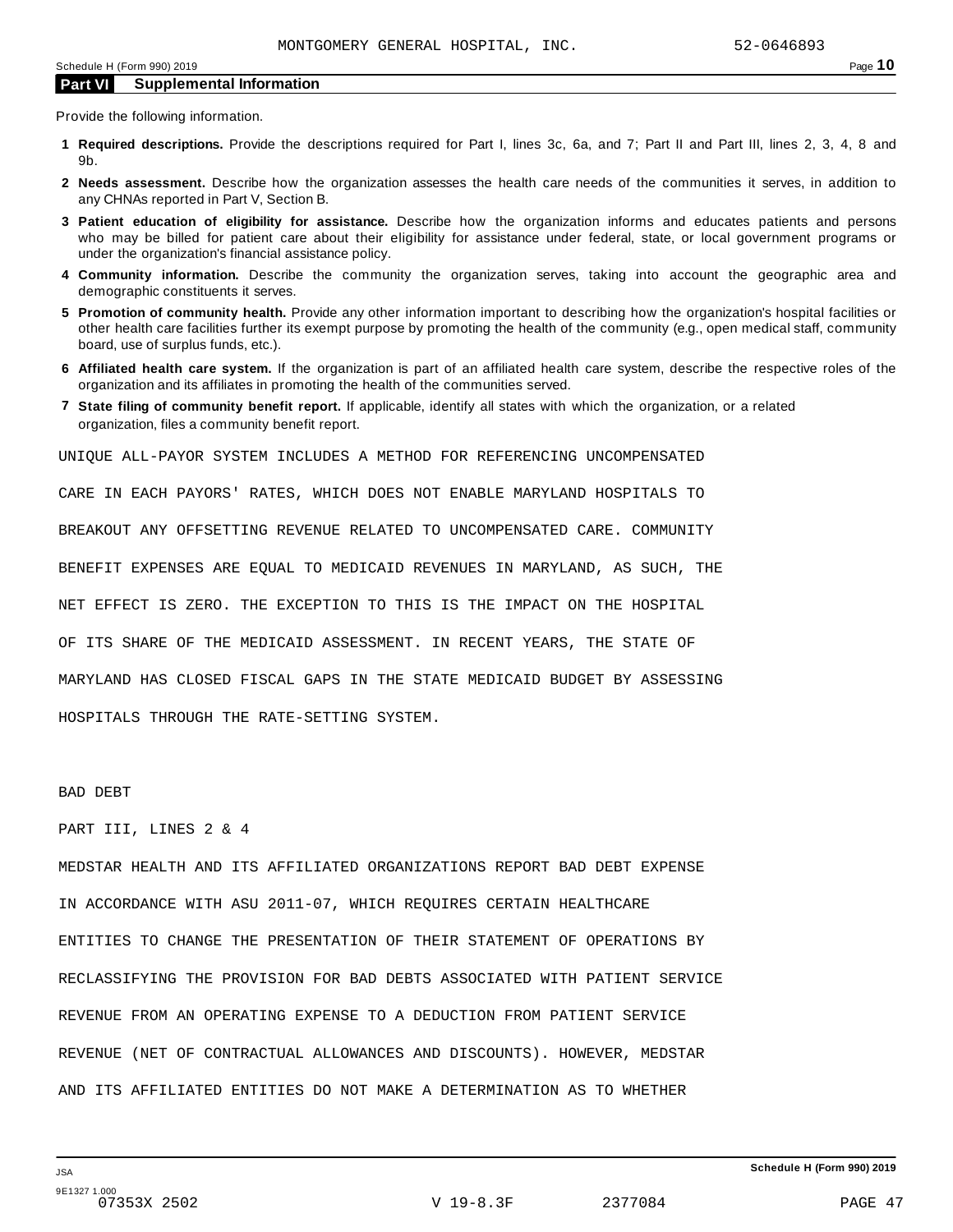Provide the following information.

- **1 Required descriptions.** Provide the descriptions required for Part I, lines 3c, 6a, and 7; Part II and Part III, lines 2, 3, 4, 8 and 9b.
- **2 Needs assessment.** Describe how the organization assesses the health care needs of the communities it serves, in addition to any CHNAs reported in Part V, Section B.
- **3 Patient education of eligibility for assistance.** Describe how the organization informs and educates patients and persons who may be billed for patient care about their eligibility for assistance under federal, state, or local government programs or under the organization's financial assistance policy.
- **4 Community information.** Describe the community the organization serves, taking into account the geographic area and demographic constituents it serves.
- **5 Promotion of community health.** Provide any other information important to describing how the organization's hospital facilities or other health care facilities further its exempt purpose by promoting the health of the community (e.g., open medical staff, community board, use of surplus funds, etc.).
- **6 Affiliated health care system.** If the organization is part of an affiliated health care system, describe the respective roles of the organization and its affiliates in promoting the health of the communities served.
- **7 State filing of community benefit report.** If applicable, identify all states with which the organization, or a related organization, files a community benefit report.

SELF PAY AMOUNTS ARE COLLECTIBLE IN DETERMINING REVENUE RECOGNITION.

RESERVE MODELS, WHICH HAVE BEEN DEVELOPED BASED ON HISTORICAL COLLECTION

RESULTS AND WHICH ARE ADJUSTED PERIODICALLY BASED ON ACTUAL COLLECTIONS

EXPERIENCE, ARE USED TO ESTIMATE UNCOLLECTIBLE AMOUNTS ACROSS ALL PAYORS

INCLUDING SELF PAY. BAD DEBT DETERMINATIONS ARE MADE ONLY AFTER

SUFFICIENT EVIDENCE IS OBTAINED TO SUPPORT THAT AN AMOUNT IS NOT

COLLECTIBLE.

#### MEDICARE

PART III, LINE 8

MARYLAND'S REGULATORY SYSTEM CREATES A UNIQUE PROCESS FOR HOSPITAL PAYMENT THAT DIFFERS FROM THE REST OF THE NATION. THE HEALTH SERVICES COST REVIEW COMMISSION (HSCRC) DETERMINES PAYMENT THROUGH A RATE-SETTING PROCESS AND ALL PAYORS, INCLUDING GOVERNMENTAL PAYORS, PAY THE SAME AMOUNT FOR THE SAME SERVICES DELIVERED AT THE SAME HOSPITAL. MARYLAND'S UNIQUE ALL-PAYOR SYSTEM INCLUDES A METHOD FOR REFERENCING UNCOMPENSATED CARE IN EACH PAYORS' RATES, WHICH DOES NOT ENABLE MARYLAND HOSPITALS TO BREAKOUT ANY OFFSETTING REVENUE RELATED TO UNCOMPENSATED CARE. AS SUCH,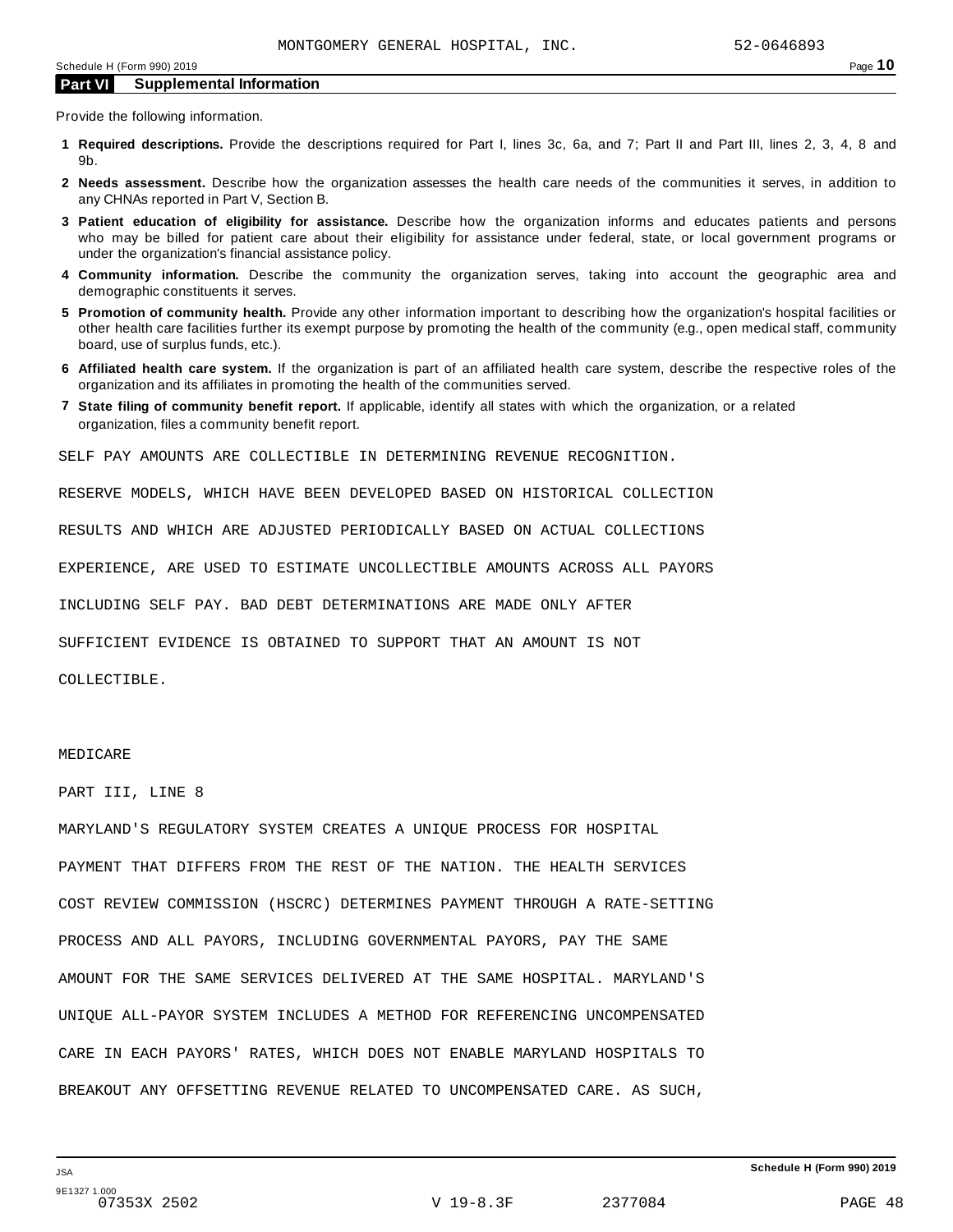Provide the following information.

- **1 Required descriptions.** Provide the descriptions required for Part I, lines 3c, 6a, and 7; Part II and Part III, lines 2, 3, 4, 8 and 9b.
- **2 Needs assessment.** Describe how the organization assesses the health care needs of the communities it serves, in addition to any CHNAs reported in Part V, Section B.
- **3 Patient education of eligibility for assistance.** Describe how the organization informs and educates patients and persons who may be billed for patient care about their eligibility for assistance under federal, state, or local government programs or under the organization's financial assistance policy.
- **4 Community information.** Describe the community the organization serves, taking into account the geographic area and demographic constituents it serves.
- **5 Promotion of community health.** Provide any other information important to describing how the organization's hospital facilities or other health care facilities further its exempt purpose by promoting the health of the community (e.g., open medical staff, community board, use of surplus funds, etc.).
- **6 Affiliated health care system.** If the organization is part of an affiliated health care system, describe the respective roles of the organization and its affiliates in promoting the health of the communities served.
- **7 State filing of community benefit report.** If applicable, identify all states with which the organization, or a related organization, files a community benefit report.

THE NET EFFECT FOR MEDICARE EXPENSES AND REVENUES IN MARYLAND IS ZERO.

#### PART III, LINE 9B

IF IT IS DETERMINED THAT A PATIENT MAY POTENTIALLY QUALIFY FOR A

CHARITABLE/FINANCIAL PROGRAM, A HOLD IS PLACED ON THE ACCOUNT TO PREVENT

IT FROM BEING REPORTED AS BAD DEBT UNTIL PROGRAM APPROVALS HAVE BEEN

OBTAINED. IF IT IS APPROVED, THE ACCOUNT IS DOCUMENTED AND THE NECESSARY

ADJUSTMENTS ARE MADE TO CLOSE THE ACCOUNT.

#### NEEDS ASSESSMENT

#### PART VI, LINE 2

IN FY18, MEDSTAR MONTGOMERY MEDICAL CENTER (MMMC) CONDUCTED A COMMUNITY HEALTH NEEDS ASSESSMENT (CHNA) IN ACCORDANCE WITH THE GUIDELINES ESTABLISHED BY THE PATIENT PROTECTION AND AFFORDABLE CARE ACT AND THE INTERNAL REVENUE SERVICE. THE HOSPITAL'S FY18 CHNA AND THREE-YEAR IMPLEMENTATION STRATEGIES WERE ENDORSED BY MMMC'S BOARD OF DIRECTORS AND APPROVED BY THE MEDSTAR HEALTH BOARD OF DIRECTORS. THE DOCUMENT BECAME AVAILABLE ON THE HOSPITAL'S WEBSITE ON JUNE 30, 2018.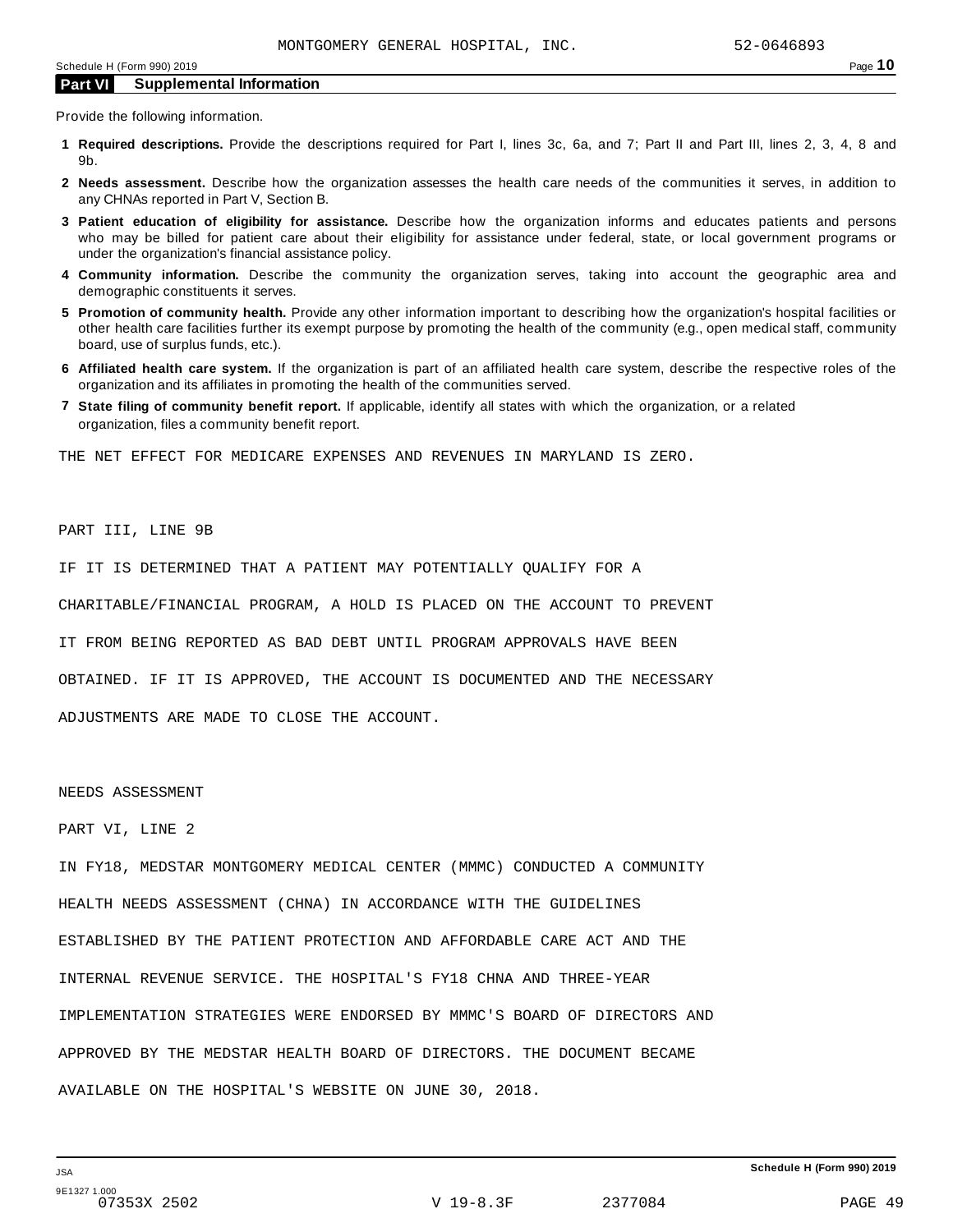Provide the following information.

- **1 Required descriptions.** Provide the descriptions required for Part I, lines 3c, 6a, and 7; Part II and Part III, lines 2, 3, 4, 8 and 9b.
- **2 Needs assessment.** Describe how the organization assesses the health care needs of the communities it serves, in addition to any CHNAs reported in Part V, Section B.
- **3 Patient education of eligibility for assistance.** Describe how the organization informs and educates patients and persons who may be billed for patient care about their eligibility for assistance under federal, state, or local government programs or under the organization's financial assistance policy.
- **4 Community information.** Describe the community the organization serves, taking into account the geographic area and demographic constituents it serves.
- **5 Promotion of community health.** Provide any other information important to describing how the organization's hospital facilities or other health care facilities further its exempt purpose by promoting the health of the community (e.g., open medical staff, community board, use of surplus funds, etc.).
- **6 Affiliated health care system.** If the organization is part of an affiliated health care system, describe the respective roles of the organization and its affiliates in promoting the health of the communities served.
- **7 State filing of community benefit report.** If applicable, identify all states with which the organization, or a related organization, files a community benefit report.

DURING FY19, KEY REVISIONS WERE MADE ACROSS MEDSTAR HEALTH TO MORE EFFECTIVELY IMPACT THE COMMUNITIES SERVED THROUGHOUT MARYLAND AND WASHINGTON, DC. SEVERAL INTERNAL MEETINGS WERE CONVENED WITH LEADERSHIP FROM EACH MEDSTAR HEALTH HOSPITAL TO REVIEW CURRENT PRACTICES AND STRATEGIES. AS A RESULT OF THESE MEETINGS, THE APPROACH TO THE CURRENT CHNA FOR THE REMAINDER OF THE THREE-YEAR CYCLE (FY19-FY21) WAS REVISED.

A KEY REVISION TO THE CHNA IS A GREATER FOCUS ON HOSPITAL AREA STRATEGIES THAT ARE MOST APPROPRIATE FOR THE LOCAL COMMUNITIES SERVED. THE NUMBER OF STRATEGIES EACH HOSPITAL IS ACCOUNTABLE FOR EXECUTING WAS REDUCED TO ENCOURAGE MORE MEANINGFUL REACH WITHIN KEY AREAS CONTRASTED WITH BROADER REACH WITH REDUCED IMPACT.

USING THE STANDARD CATEGORIES, HEALTH AND WELLNESS, ACCESS TO CARE AND SOCIAL DETERMINANTS OF HEALTH TO DETERMINE WHAT TO PRIORITIZE FOR THE CHNA IRS REQUIREMENTS, EACH HOSPITAL AGREED TO SELECT TWO TO THREE STRATEGIES AS PRIORITIES THAT HAVE SIZE AND SCALE IMPACT AND MEASURABLE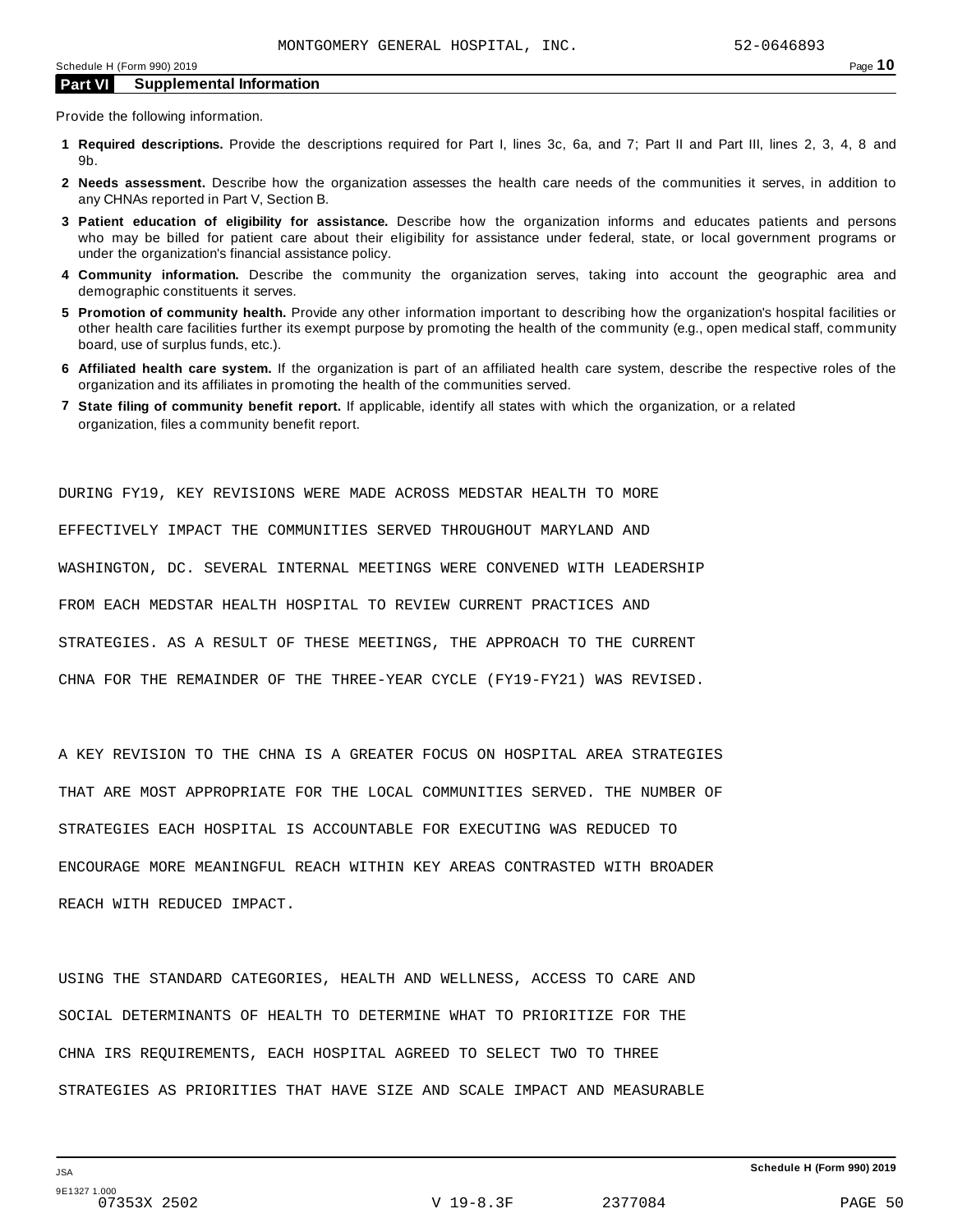Provide the following information.

- **1 Required descriptions.** Provide the descriptions required for Part I, lines 3c, 6a, and 7; Part II and Part III, lines 2, 3, 4, 8 and 9b.
- **2 Needs assessment.** Describe how the organization assesses the health care needs of the communities it serves, in addition to any CHNAs reported in Part V, Section B.
- **3 Patient education of eligibility for assistance.** Describe how the organization informs and educates patients and persons who may be billed for patient care about their eligibility for assistance under federal, state, or local government programs or under the organization's financial assistance policy.
- **4 Community information.** Describe the community the organization serves, taking into account the geographic area and demographic constituents it serves.
- **5 Promotion of community health.** Provide any other information important to describing how the organization's hospital facilities or other health care facilities further its exempt purpose by promoting the health of the community (e.g., open medical staff, community board, use of surplus funds, etc.).
- **6 Affiliated health care system.** If the organization is part of an affiliated health care system, describe the respective roles of the organization and its affiliates in promoting the health of the communities served.
- **7 State filing of community benefit report.** If applicable, identify all states with which the organization, or a related organization, files a community benefit report.

OUTCOMES. ALL OTHER PROGRAMMING WAS INTEGRATED AS PART OF THE HOSPITAL'S

OVERALL COMMUNITY HEALTH PORTFOLIO. THESE ADDITIONAL PROGRAMS WERE

CAPTURED IN THE INVENTORY FOR THE WHOLE PICTURE OF CONTRIBUTING TO THE

HEALTH OF THE COMMUNITIES SERVED AS WELL AS SORTED FOR WHAT COUNTS AS

COMMUNITY BENEFIT FOR REGULATORY REPORTING.

THE HOSPITAL'S COMMUNITY BENEFIT SERVICE AREA (CBSA) REMAINS THE SAME, BASED ON THE ADVISORY TASK FORCE (ATF) RECOMMENDATION. THE HOSPITAL IDENTIFIED ASPEN HILL, BEL PRE AND ROCKVILLE AS ITS CBSA, WHICH INCLUDES ALL RESIDENTS LIVING IN ZIP CODE 20906 AND 20853. THE HOSPITAL SELECTED THIS GEOGRAPHIC AREA BASED ON HOSPITAL UTILIZATION DATA AND SECONDARY PUBLIC HEALTH DATA AS WELL AS ITS PROXIMITY TO THE HOSPITAL. THE ATF INCLUDED A DIVERSE GROUP OF INDIVIDUALS, INCLUDING HOSPITAL LEADERS, GRASSROOTS ACTIVISTS, COMMUNITY RESIDENTS, FAITH-BASED LEADERS, HOSPITAL REPRESENTATIVES, PUBLIC HEALTH LEADERS AND OTHER STAKEHOLDER ORGANIZATIONS, SUCH AS REPRESENTATIVES FROM LOCAL HEALTH DEPARTMENTS.

MMMC'S HEALTH PRIORITIES FOR THE CBSA INCLUDE HEALTH AND WELLNESS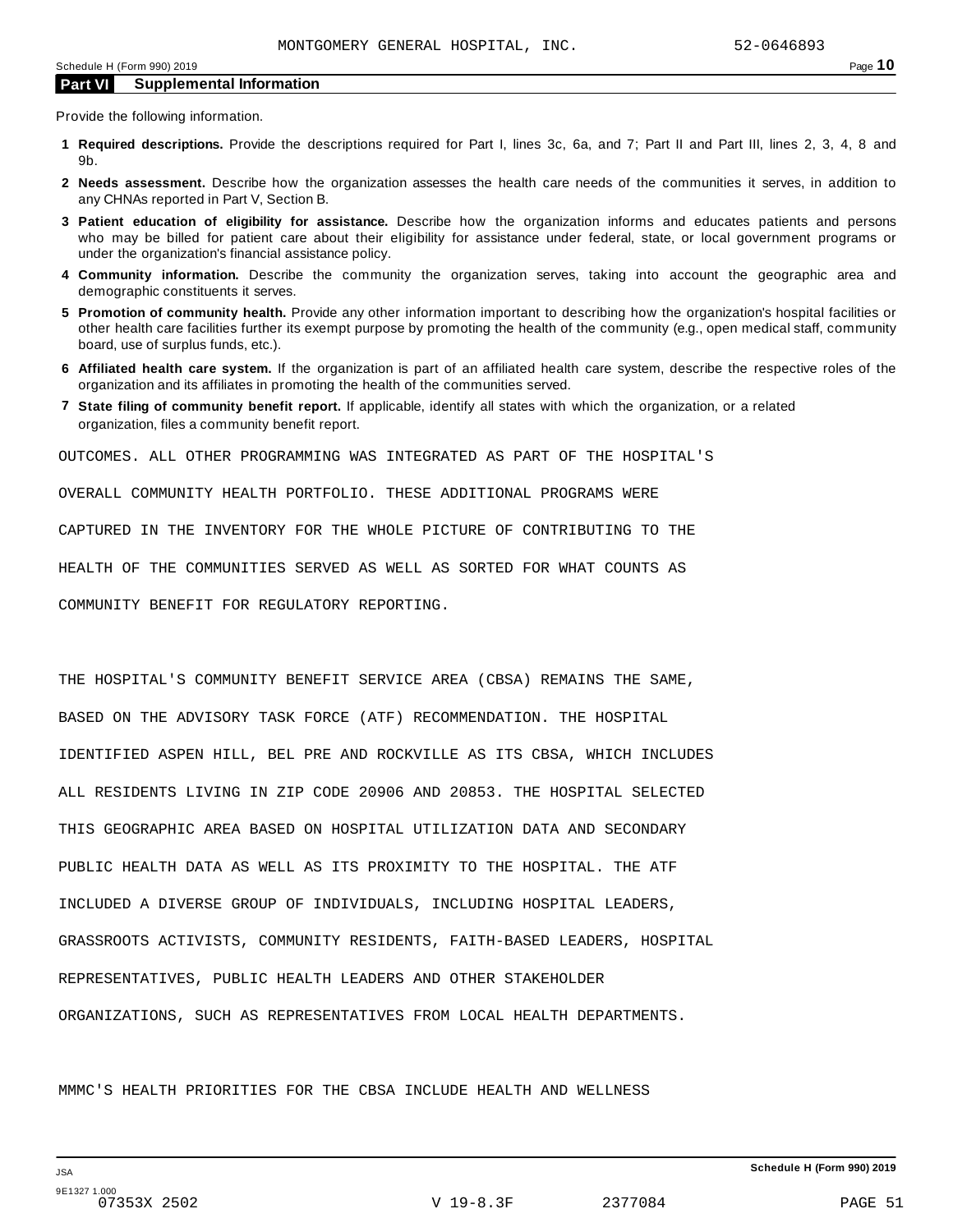Provide the following information.

- **1 Required descriptions.** Provide the descriptions required for Part I, lines 3c, 6a, and 7; Part II and Part III, lines 2, 3, 4, 8 and 9b.
- **2 Needs assessment.** Describe how the organization assesses the health care needs of the communities it serves, in addition to any CHNAs reported in Part V, Section B.
- **3 Patient education of eligibility for assistance.** Describe how the organization informs and educates patients and persons who may be billed for patient care about their eligibility for assistance under federal, state, or local government programs or under the organization's financial assistance policy.
- **4 Community information.** Describe the community the organization serves, taking into account the geographic area and demographic constituents it serves.
- **5 Promotion of community health.** Provide any other information important to describing how the organization's hospital facilities or other health care facilities further its exempt purpose by promoting the health of the community (e.g., open medical staff, community board, use of surplus funds, etc.).
- **6 Affiliated health care system.** If the organization is part of an affiliated health care system, describe the respective roles of the organization and its affiliates in promoting the health of the communities served.
- **7 State filing of community benefit report.** If applicable, identify all states with which the organization, or a related organization, files a community benefit report.

(CHRONIC DISEASE PREVENTION AND MANAGEMENT, BEHAVIORAL HEALTH) AND SOCIAL

DETERMINANTS OF HEALTH (SOCIAL NEEDS SCREENING AND REFERRALS).

AS A PROUD MEMBER OF MEDSTAR HEALTH, REPRESENTATIVES FROM MMMC ROUTINELY

PARTICIPATE IN THE MEDSTAR HEALTH COMMUNITY HEALTH WORKGROUP. THE

WORKGROUP IS COMPRISED OF COMMUNITY HEALTH PROFESSIONALS WHO REPRESENT

ALL TEN MEDSTAR HOSPITALS. THE TEAM ANALYZES LOCAL AND REGIONAL COMMUNITY

HEALTH DATA, ESTABLISHES SYSTEM-WIDE COMMUNITY HEALTH PROGRAMMING

PERFORMANCE AND EVALUATION MEASURES AND SHARES BEST PRACTICES.

#### PATIENT EDUCATION OF ELIGIBILITY FOR ASSISTANCE

PART VI, LINE 3

AS ONE OF THE REGION'S LEADING NOT-FOR-PROFIT HEALTHCARE SYSTEMS, MEDSTAR HEALTH IS COMMITTED TO ENSURING THAT UNINSURED PATIENTS; UNDERINSURED PATIENTS MEETING MEDICAL HARDSHIP CRITERIA; AND PATIENTS DETERMINED ELIGIBLE FOR PRESUMPTIVE ELIGIBILITY WITHIN THE COMMUNITIES WE SERVE WHO LACK FINANCIAL RESOURCES HAVE ACCESS TO EMERGENCY AND MEDICALLY NECESSARY HOSPITAL SERVICES. MEDSTAR HOSPITALS AND HOSPITAL BASED-PHYSICIAN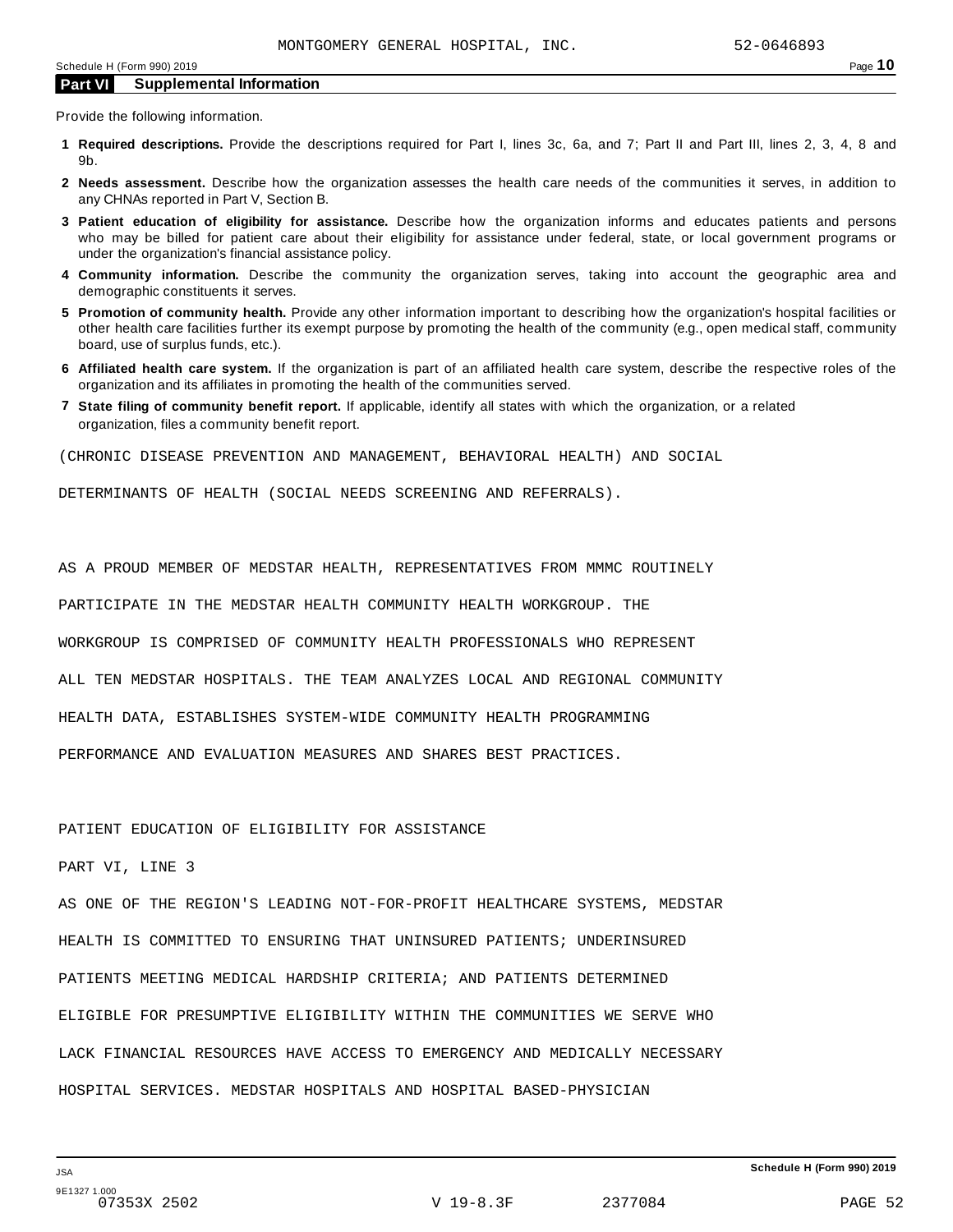Provide the following information.

- **1 Required descriptions.** Provide the descriptions required for Part I, lines 3c, 6a, and 7; Part II and Part III, lines 2, 3, 4, 8 and 9b.
- **2 Needs assessment.** Describe how the organization assesses the health care needs of the communities it serves, in addition to any CHNAs reported in Part V, Section B.
- **3 Patient education of eligibility for assistance.** Describe how the organization informs and educates patients and persons who may be billed for patient care about their eligibility for assistance under federal, state, or local government programs or under the organization's financial assistance policy.
- **4 Community information.** Describe the community the organization serves, taking into account the geographic area and demographic constituents it serves.
- **5 Promotion of community health.** Provide any other information important to describing how the organization's hospital facilities or other health care facilities further its exempt purpose by promoting the health of the community (e.g., open medical staff, community board, use of surplus funds, etc.).
- **6 Affiliated health care system.** If the organization is part of an affiliated health care system, describe the respective roles of the organization and its affiliates in promoting the health of the communities served.
- **7 State filing of community benefit report.** If applicable, identify all states with which the organization, or a related organization, files a community benefit report.

PRACTICES WILL:

- . TREAT ALL PATIENTS EQUITABLY, WITH DIGNITY, RESPECT, AND COMPASSION.
- . SERVE THE EMERGENCY HEALTH CARE NEEDS OF EVERYONE WHO PRESENTS TO OUR

MEDSTAR HOSPITALS AND HOSPITAL-BASED PHYSICIAN PRACTICES REGARDLESS OF A

PATIENT'S ABILITY TO PAY FOR CARE.

. ASSIST THOSE PATIENTS WHO ARE ADMITTED THROUGH OUR ADMISSION PROCESS

FOR NON-URGENT, MEDICALLY NECESSARY CARE WHO CANNOT PAY FOR THE CARE THEY

RECEIVE.

. BALANCE NEEDED FINANCIAL ASSISTANCE FOR SOME PATIENTS WITH BROADER

FISCAL RESPONSIBILITIES IN ORDER TO KEEP ITS HOSPITALS' DOORS OPEN FOR

ALL WHO MAY NEED CARE IN THE COMMUNITY.

IN MEETING ITS COMMITMENTS, MEDSTAR HOSPITALS AND HOSPITAL-BASED PHYSICIAN PRACTICES WILL WORK WITH THEIR UNINSURED PATIENTS SEEKING EMERGENCY AND MEDICALLY NECESSARY CARE TO GAIN AN UNDERSTANDING OF EACH PATIENT'S FINANCIAL RESOURCES. BASED ON THIS INFORMATION AND ELIGIBILITY DETERMINATION, MEDSTAR HOSPITALS AND HOSPITAL-BASED PHYSICIAN PRACTICES WILL PROVIDE FINANCIAL ASSISTANCE TO UNINSURED PATIENTS WHO RESIDE WITHIN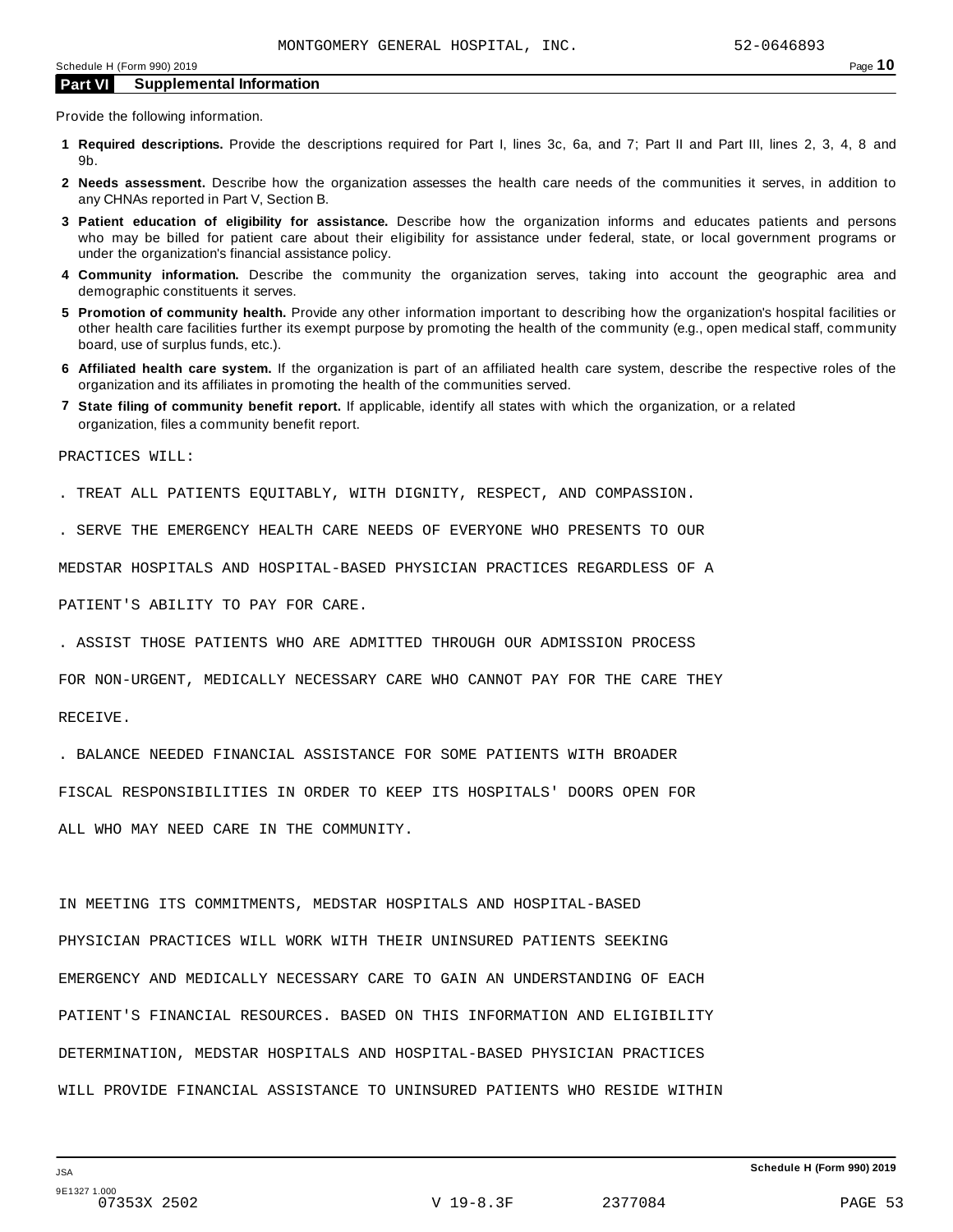Provide the following information.

- **1 Required descriptions.** Provide the descriptions required for Part I, lines 3c, 6a, and 7; Part II and Part III, lines 2, 3, 4, 8 and 9b.
- **2 Needs assessment.** Describe how the organization assesses the health care needs of the communities it serves, in addition to any CHNAs reported in Part V, Section B.
- **3 Patient education of eligibility for assistance.** Describe how the organization informs and educates patients and persons who may be billed for patient care about their eligibility for assistance under federal, state, or local government programs or under the organization's financial assistance policy.
- **4 Community information.** Describe the community the organization serves, taking into account the geographic area and demographic constituents it serves.
- **5 Promotion of community health.** Provide any other information important to describing how the organization's hospital facilities or other health care facilities further its exempt purpose by promoting the health of the community (e.g., open medical staff, community board, use of surplus funds, etc.).
- **6 Affiliated health care system.** If the organization is part of an affiliated health care system, describe the respective roles of the organization and its affiliates in promoting the health of the communities served.
- **7 State filing of community benefit report.** If applicable, identify all states with which the organization, or a related organization, files a community benefit report.

THE COMMUNITIES WE SERVE IN ONE OR MORE OF THE FOLLOWING WAYS:

. ASSIST WITH ENROLLMENT IN PUBLICLY-FUNDED ENTITLEMENT PROGRAMS (E.G.,

MEDICAID).

. REFER PATIENTS TO STATE OR FEDERAL INSURANCE EXCHANGE NAVIGATOR

RESOURCES.

. ASSIST WITH CONSIDERATION OF FUNDING THAT MAY BE AVAILABLE FROM OTHER

CHARITABLE ORGANIZATIONS.

. PROVIDE FINANCIAL ASSISTANCE ACCORDING TO APPLICABLE POLICY GUIDELINES

. PROVIDE FINANCIAL ASSISTANCE FOR PAYMENT OF MEDSTAR HOSPITAL AND

HOSPITAL-BASED PHYSICIAN PRACTICE CHARGES USING A SLIDING-SCALE BASED ON

THE PATIENT'S HOUSEHOLD INCOME AND FINANCIAL RESOURCES.

. OFFER PERIODIC PAYMENT PLANS TO ASSIST PATIENTS WITH FINANCING THEIR

HEALTHCARE SERVICES.

MEDSTAR HEALTH WILL WIDELY PUBLICIZE THE MEDSTAR FINANCIAL ASSISTANCE POLICY BY:

. PROVIDING ACCESS TO THE MEDSTAR FINANCIAL ASSISTANCE POLICY, FINANCIAL ASSISTANCE APPLICATIONS, AND MEDSTAR PATIENT INFORMATION SHEET ON ALL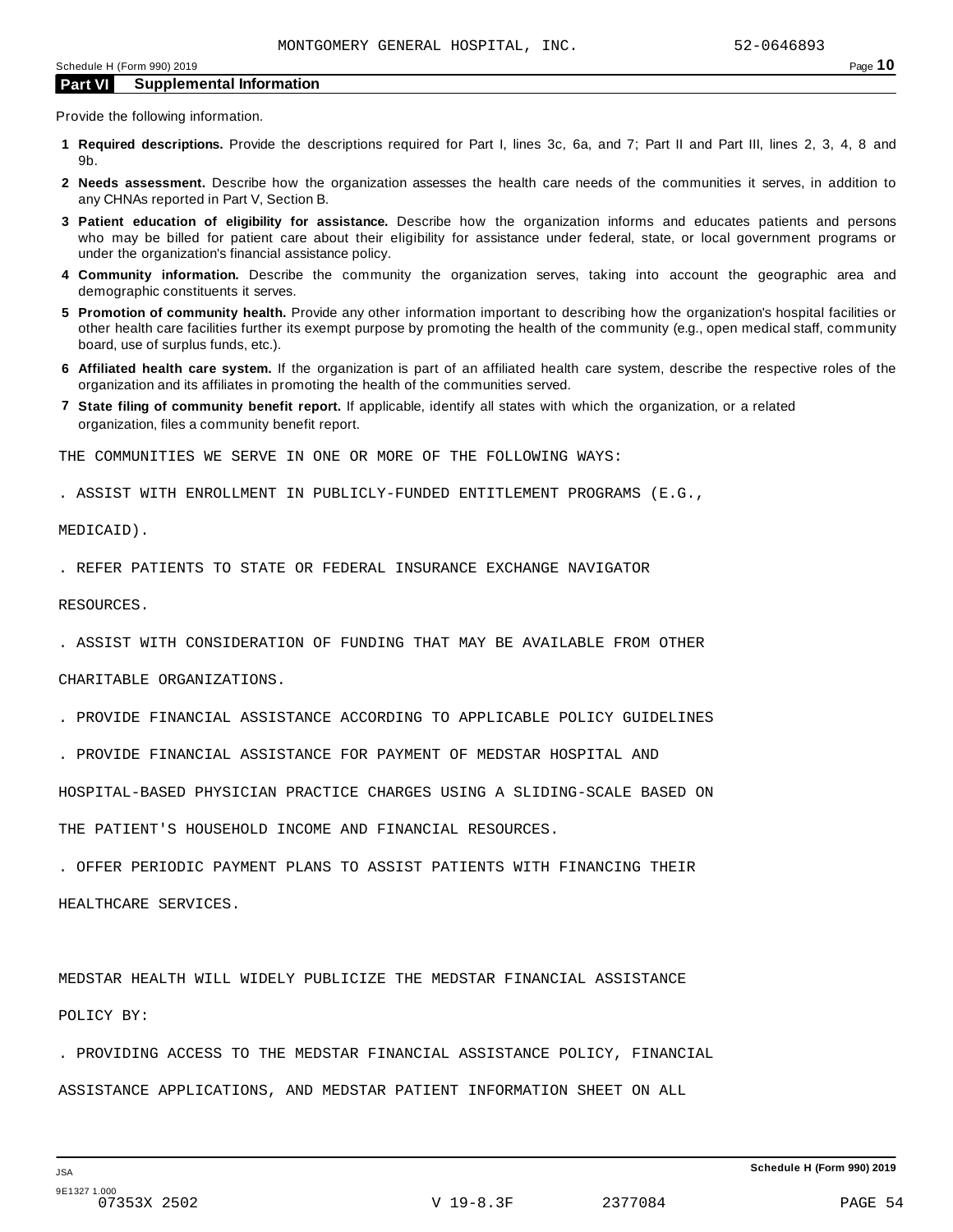Provide the following information.

- **1 Required descriptions.** Provide the descriptions required for Part I, lines 3c, 6a, and 7; Part II and Part III, lines 2, 3, 4, 8 and 9b.
- **2 Needs assessment.** Describe how the organization assesses the health care needs of the communities it serves, in addition to any CHNAs reported in Part V, Section B.
- **3 Patient education of eligibility for assistance.** Describe how the organization informs and educates patients and persons who may be billed for patient care about their eligibility for assistance under federal, state, or local government programs or under the organization's financial assistance policy.
- **4 Community information.** Describe the community the organization serves, taking into account the geographic area and demographic constituents it serves.
- **5 Promotion of community health.** Provide any other information important to describing how the organization's hospital facilities or other health care facilities further its exempt purpose by promoting the health of the community (e.g., open medical staff, community board, use of surplus funds, etc.).
- **6 Affiliated health care system.** If the organization is part of an affiliated health care system, describe the respective roles of the organization and its affiliates in promoting the health of the communities served.
- **7 State filing of community benefit report.** If applicable, identify all states with which the organization, or a related organization, files a community benefit report.

HOSPITAL WEBSITES AND PATIENT PORTALS.

. PROVIDING HARD COPIES OF THE MEDSTAR FINANCIAL ASSISTANCE POLICY,

MEDSTAR UNIFORM FINANCIAL ASSISTANCE APPLICATION, AND MEDSTAR PATIENT

INFORMATION SHEET TO PATIENTS UPON REQUEST.

. PROVIDING HARD COPIES OF THE MEDSTAR FINANCIAL ASSISTANCE POLICY,

MEDSTAR UNIFORM FINANCIAL ASSISTANCE APPLICATION, AND MEDSTAR PATIENT

INFORMATION SHEET TO PATIENTS UPON REQUEST BY MAIL AND WITHOUT CHARGE.

. PROVIDING NOTIFICATION AND INFORMATION ABOUT THE MEDSTAR FINANCIAL

ASSISTANCE POLICY BY:

. OFFERING COPIES AS PART OF ALL REGISTRATION OR DISCHARGES PROCESSES,

AND ANSWERING QUESTIONS ON HOW TO APPLY FOR ASSISTANCE.

. PROVIDING WRITTEN NOTICES ON BILLING STATEMENTS.

. DISPLAYING MEDSTAR FINANCIAL ASSISTANCE POLICY INFORMATION AT ALL

HOSPITAL REGISTRATION POINTS.

 . TRANSLATING THE MEDSTAR FINANCIAL ASSISTANCE POLICY, MEDSTAR UNIFORM FINANCIAL ASSISTANCE APPLICATION, AND THE MEDSTAR PATIENT INFORMATION SHEET INTO PRIMARY LANGUAGES OF ALL SIGNIFICANT POPULATIONS WITH LIMITED ENGLISH PROFICIENCY.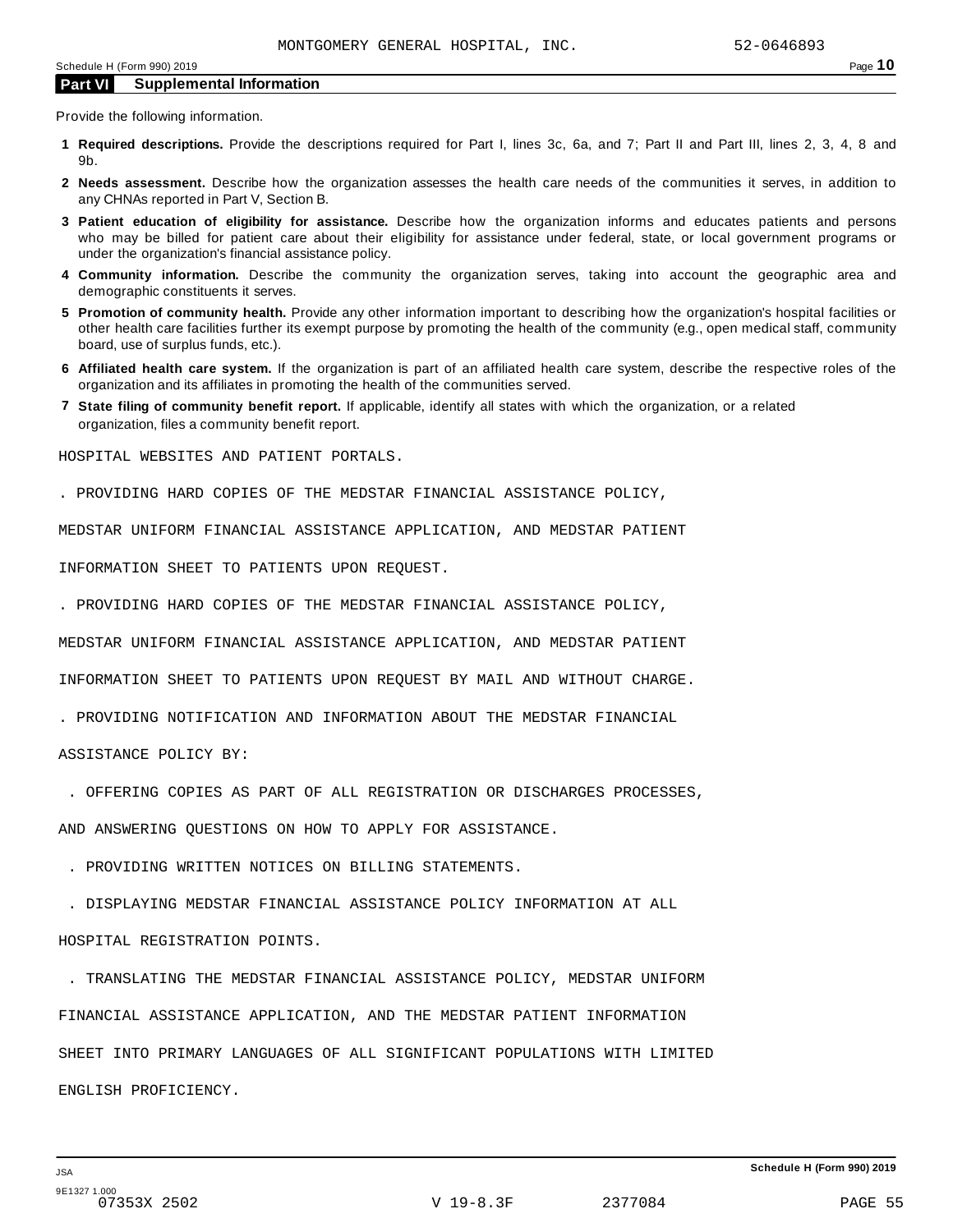Provide the following information.

- **1 Required descriptions.** Provide the descriptions required for Part I, lines 3c, 6a, and 7; Part II and Part III, lines 2, 3, 4, 8 and 9b.
- **2 Needs assessment.** Describe how the organization assesses the health care needs of the communities it serves, in addition to any CHNAs reported in Part V, Section B.
- **3 Patient education of eligibility for assistance.** Describe how the organization informs and educates patients and persons who may be billed for patient care about their eligibility for assistance under federal, state, or local government programs or under the organization's financial assistance policy.
- **4 Community information.** Describe the community the organization serves, taking into account the geographic area and demographic constituents it serves.
- **5 Promotion of community health.** Provide any other information important to describing how the organization's hospital facilities or other health care facilities further its exempt purpose by promoting the health of the community (e.g., open medical staff, community board, use of surplus funds, etc.).
- **6 Affiliated health care system.** If the organization is part of an affiliated health care system, describe the respective roles of the organization and its affiliates in promoting the health of the communities served.
- **7 State filing of community benefit report.** If applicable, identify all states with which the organization, or a related organization, files a community benefit report.

. MEDSTAR HEALTH WILL PROVIDE PUBLIC NOTICES YEARLY IN LOCAL NEWSPAPERS

SERVING ALL HOSPITAL TARGET POPULATIONS.

MEDSTAR HEALTH PROVIDES A FINANCIAL ASSISTANCE PROBABLE AND LIKELY

ELIGIBILITY DETERMINATION TO THE PATIENT WITHIN TWO BUSINESS DAYS FROM

RECEIPT OF THE INITIAL FINANCIAL ASSISTANCE APPLICATION. FINAL

ELIGIBILITY DETERMINATIONS ARE MADE AND COMMUNICATED TO THE PATIENT BASED

ON RECEIPT AND REVIEW OF A COMPLETED APPLICATION.

MEDSTAR HEALTH BELIEVES THAT ITS PATIENTS HAVE PERSONAL RESPONSIBILITIES RELATED TO THE FINANCIAL ASPECTS OF THEIR HEALTHCARE NEEDS. FINANCIAL ASSISTANCE AND PERIODIC PAYMENT PLANS AVAILABLE UNDER THIS POLICY WILL NOT BE AVAILABLE TO THOSE PATIENTS WHO FAIL TO FULFILL THEIR RESPONSIBILITIES. FOR PURPOSES OF THIS POLICY, PATIENT RESPONSIBILITIES INCLUDE:

. COMPLY WITH PROVIDING THE NECESSARY FINANCIAL DISCLOSURE FORMS TO EVALUATE THEIR ELIGIBILITY FOR PUBLICLY-FUNDED HEALTHCARE PROGRAMS,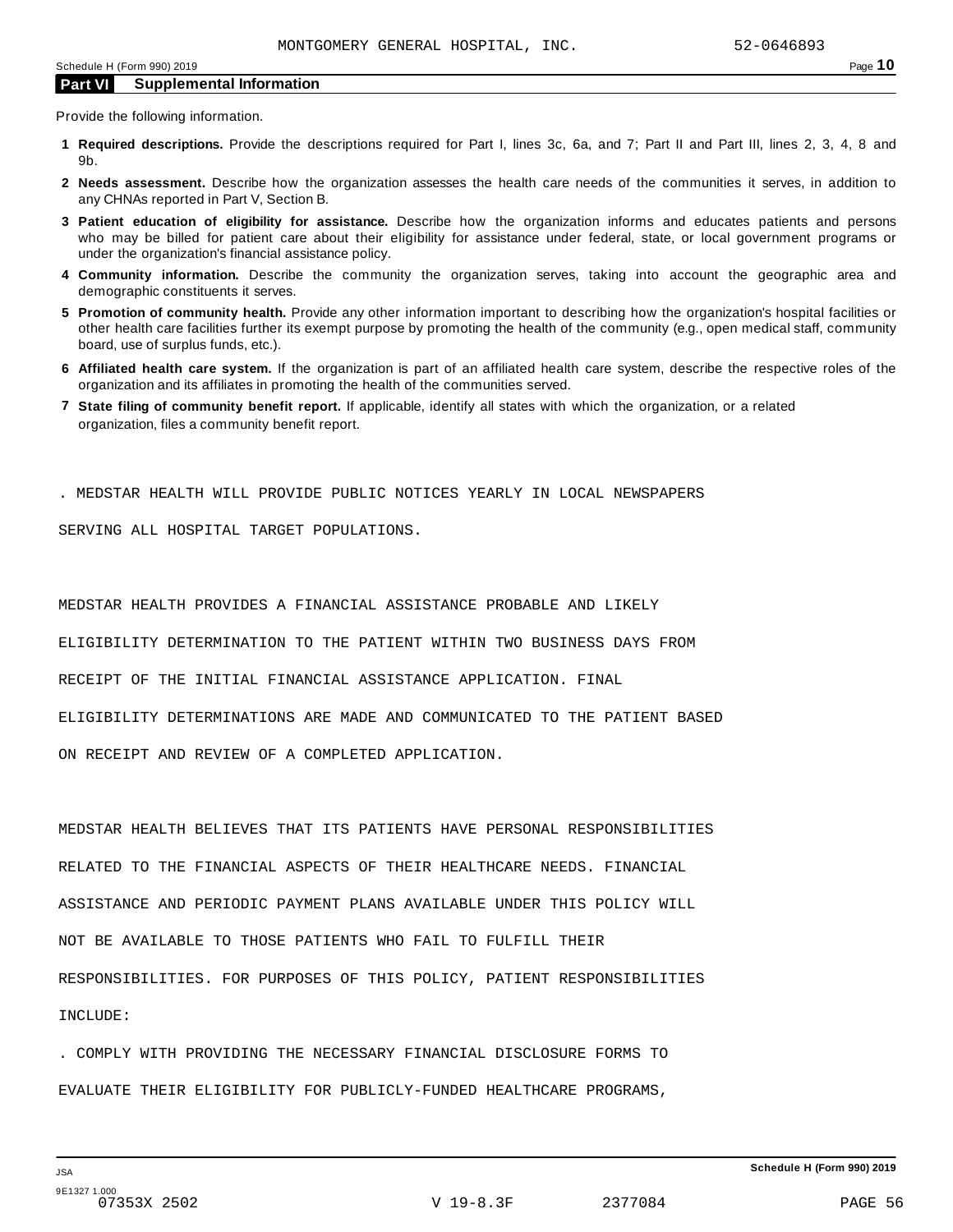Provide the following information.

- **1 Required descriptions.** Provide the descriptions required for Part I, lines 3c, 6a, and 7; Part II and Part III, lines 2, 3, 4, 8 and 9b.
- **2 Needs assessment.** Describe how the organization assesses the health care needs of the communities it serves, in addition to any CHNAs reported in Part V, Section B.
- **3 Patient education of eligibility for assistance.** Describe how the organization informs and educates patients and persons who may be billed for patient care about their eligibility for assistance under federal, state, or local government programs or under the organization's financial assistance policy.
- **4 Community information.** Describe the community the organization serves, taking into account the geographic area and demographic constituents it serves.
- **5 Promotion of community health.** Provide any other information important to describing how the organization's hospital facilities or other health care facilities further its exempt purpose by promoting the health of the community (e.g., open medical staff, community board, use of surplus funds, etc.).
- **6 Affiliated health care system.** If the organization is part of an affiliated health care system, describe the respective roles of the organization and its affiliates in promoting the health of the communities served.
- **7 State filing of community benefit report.** If applicable, identify all states with which the organization, or a related organization, files a community benefit report.

CHARITY CARE PROGRAMS, AND OTHER FORMS OF FINANCIAL ASSISTANCE. THESE

DISCLOSURE FORMS MUST BE COMPLETED ACCURATELY, TRUTHFULLY, AND TIMELY TO

ALLOW MEDSTAR HEALTH'S FACILITIES TO PROPERLY COUNSEL PATIENTS CONCERNING

THE AVAILABILITY OF FINANCIAL ASSISTANCE.

. WORKING WITH MEDSTAR HOSPITAL PATIENT ADVOCATES AND PATIENT FINANCIAL

SERVICES STAFF TO ENSURE THERE IS A COMPLETE UNDERSTANDING OF THE

PATIENT'S FINANCIAL SITUATION AND CONSTRAINTS.

. MAKING APPLICABLE PAYMENTS FOR SERVICES IN A TIMELY FASHION, INCLUDING

ANY PAYMENTS MADE PURSUANT TO DEFERRED AND PERIODIC PAYMENT SCHEDULES.

. PROVIDING UPDATED FINANCIAL INFORMATION TO MEDSTAR HOSPITAL PATIENT

ADVOCATES OR CUSTOMER SERVICE REPRESENTATIVES ON A TIMELY BASIS AS THE

PATIENT'S FINANCIAL CIRCUMSTANCES MAY CHANGE.

. IT IS A PATIENT'S RESPONSIBILITY, DURING THEIR 12-MONTH ELIGIBILITY

PERIOD, TO NOTIFY MEDSTAR HEALTH OF THEIR EXISTING HOUSEHOLD ELIGIBILITY

FOR FREE CARE, REDUCED COST-CARE, AND/OR ELIGIBILITY UNDER MEDICAL

HARDSHIP PROVISIONS FOR MEDICAL NECESSARY CARE RECEIVED DURING THE

12-MONTH ELIGIBILITY PERIOD.

. IN THE EVENT A PATIENT FAILS TO MEET THESE RESPONSIBILITIES, MEDSTAR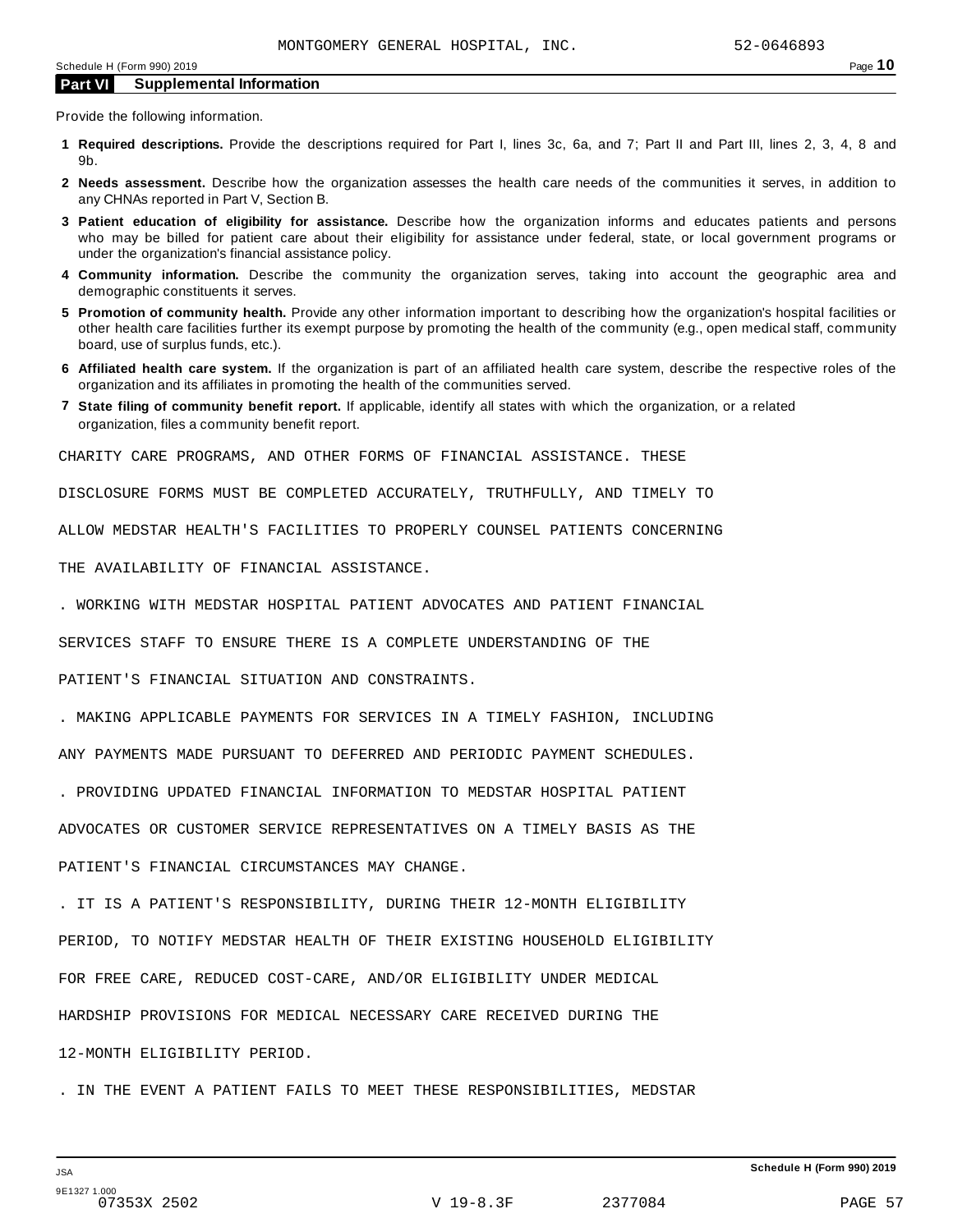Provide the following information.

- **1 Required descriptions.** Provide the descriptions required for Part I, lines 3c, 6a, and 7; Part II and Part III, lines 2, 3, 4, 8 and 9b.
- **2 Needs assessment.** Describe how the organization assesses the health care needs of the communities it serves, in addition to any CHNAs reported in Part V, Section B.
- **3 Patient education of eligibility for assistance.** Describe how the organization informs and educates patients and persons who may be billed for patient care about their eligibility for assistance under federal, state, or local government programs or under the organization's financial assistance policy.
- **4 Community information.** Describe the community the organization serves, taking into account the geographic area and demographic constituents it serves.
- **5 Promotion of community health.** Provide any other information important to describing how the organization's hospital facilities or other health care facilities further its exempt purpose by promoting the health of the community (e.g., open medical staff, community board, use of surplus funds, etc.).
- **6 Affiliated health care system.** If the organization is part of an affiliated health care system, describe the respective roles of the organization and its affiliates in promoting the health of the communities served.
- **7 State filing of community benefit report.** If applicable, identify all states with which the organization, or a related organization, files a community benefit report.

RESERVES THE RIGHT TO PURSUE ADDITIONAL BILLING AND COLLECTION EFFORTS.

IN THE EVENT OF NON-PAYMENT BILLING, AND COLLECTION EFFORTS ARE DEFINED

IN THE MEDSTAR BILLING AND COLLECTION POLICY. A FREE COPY IS AVAILABLE ON

ALL HOSPITAL WEBSITES AND PATIENT PORTALS VIA THE FOLLOWING URL:

WWW.MEDSTARHEALTH.ORG/FINANCIALASSISTANCE , OR BY CALL CUSTOMER SERVICE

AT 1-800-280-9006.

UNINSURED PATIENTS OF MEDSTAR HEALTH'S FACILITIES MAY BE ELIGIBLE FOR FULL FINANCIAL ASSISTANCE OR PARTIAL SLIDING-SCALE FINANCIAL ASSISTANCE UNDER THIS POLICY. THE PATIENT ADVOCATE AND PATIENT FINANCIAL SERVICES STAFF WILL DETERMINE ELIGIBILITY FOR FULL FINANCIAL ASSISTANCE AND PARTIAL SLIDING-SCALE FINANCIAL ASSISTANCE BASED ON REVIEW OF INCOME FOR THE PATIENT AND THEIR FAMILY (HOUSEHOLD), OTHER FINANCIAL RESOURCES AVAILABLE TO THE PATIENT'S FAMILY, FAMILY SIZE, AND THE EXTENT OF THE MEDICAL COSTS TO BE INCURRED BY THE PATIENT.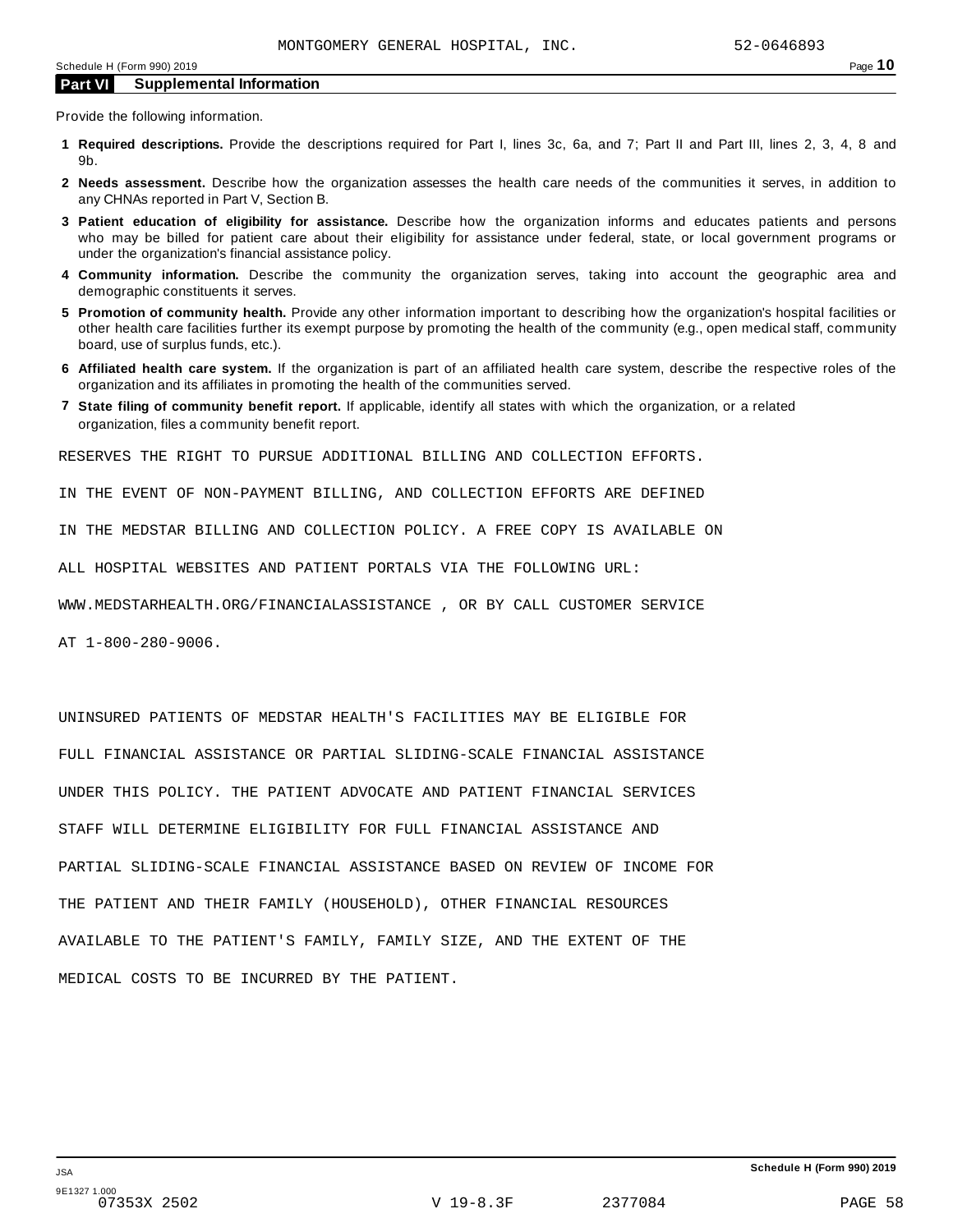Provide the following information.

- **1 Required descriptions.** Provide the descriptions required for Part I, lines 3c, 6a, and 7; Part II and Part III, lines 2, 3, 4, 8 and 9b.
- **2 Needs assessment.** Describe how the organization assesses the health care needs of the communities it serves, in addition to any CHNAs reported in Part V, Section B.
- **3 Patient education of eligibility for assistance.** Describe how the organization informs and educates patients and persons who may be billed for patient care about their eligibility for assistance under federal, state, or local government programs or under the organization's financial assistance policy.
- **4 Community information.** Describe the community the organization serves, taking into account the geographic area and demographic constituents it serves.
- **5 Promotion of community health.** Provide any other information important to describing how the organization's hospital facilities or other health care facilities further its exempt purpose by promoting the health of the community (e.g., open medical staff, community board, use of surplus funds, etc.).
- **6 Affiliated health care system.** If the organization is part of an affiliated health care system, describe the respective roles of the organization and its affiliates in promoting the health of the communities served.
- **7 State filing of community benefit report.** If applicable, identify all states with which the organization, or a related organization, files a community benefit report.

COMMUNITY INFORMATION

PART VI, LINE 4

GEOGRAPHIC:

MMMC'S CBSA INCLUDES RESIDENTS IN THE ASPEN HILL/BEL PRE/ROCKVILLE

NEIGHBORHOODS OF MONTGOMERY COUNTY, MARYLAND (ZIP CODES 20906 AND 20853).

THIS GEOGRAPHIC AREA WAS SELECTED BASED ON HOSPITAL UTILIZATION AND

SECONDARY PUBLIC HEALTH DATA, AS WELL AS ITS PROXIMITY TO THE HOSPITAL,

COUPLED WITH A HIGH DENSITY OF LOW-INCOME RESIDENTS, UNDERSERVED SENIORS

AND AN ETHNICALLY DIVERSE POPULATION.

#### DEMOGRAPHICS:

ACCORDING TO THE CENSUS BUREAU, THE ASPEN HILL/BEL PRE AREA ENCOMPASSED BY ZIP CODE 20906 HAS 48,759 RESIDENTS. OVER 12.8% OF RESIDENTS ARE AGE 65 AND OLDER, COMPARED TO 16.1% OF MONTGOMERY COUNTY. THE POPULATION IS RACIALLY DIVERSE, WITH 43.1% WHITE, 20.3% BLACK/AFRICAN AMERICAN, 9.6% ASIAN, WHILE 33.8% ARE OF HISPANIC ORIGIN. RELATIVE TO MONTGOMERY COUNTY, THERE IS A LARGER PROPORTION OF BLACK/AFRICAN AMERICAN AND HISPANIC RESIDENTS. THE MEDIAN INCOME IN THE CBSA (\$83,876) IS LOWER THAN THE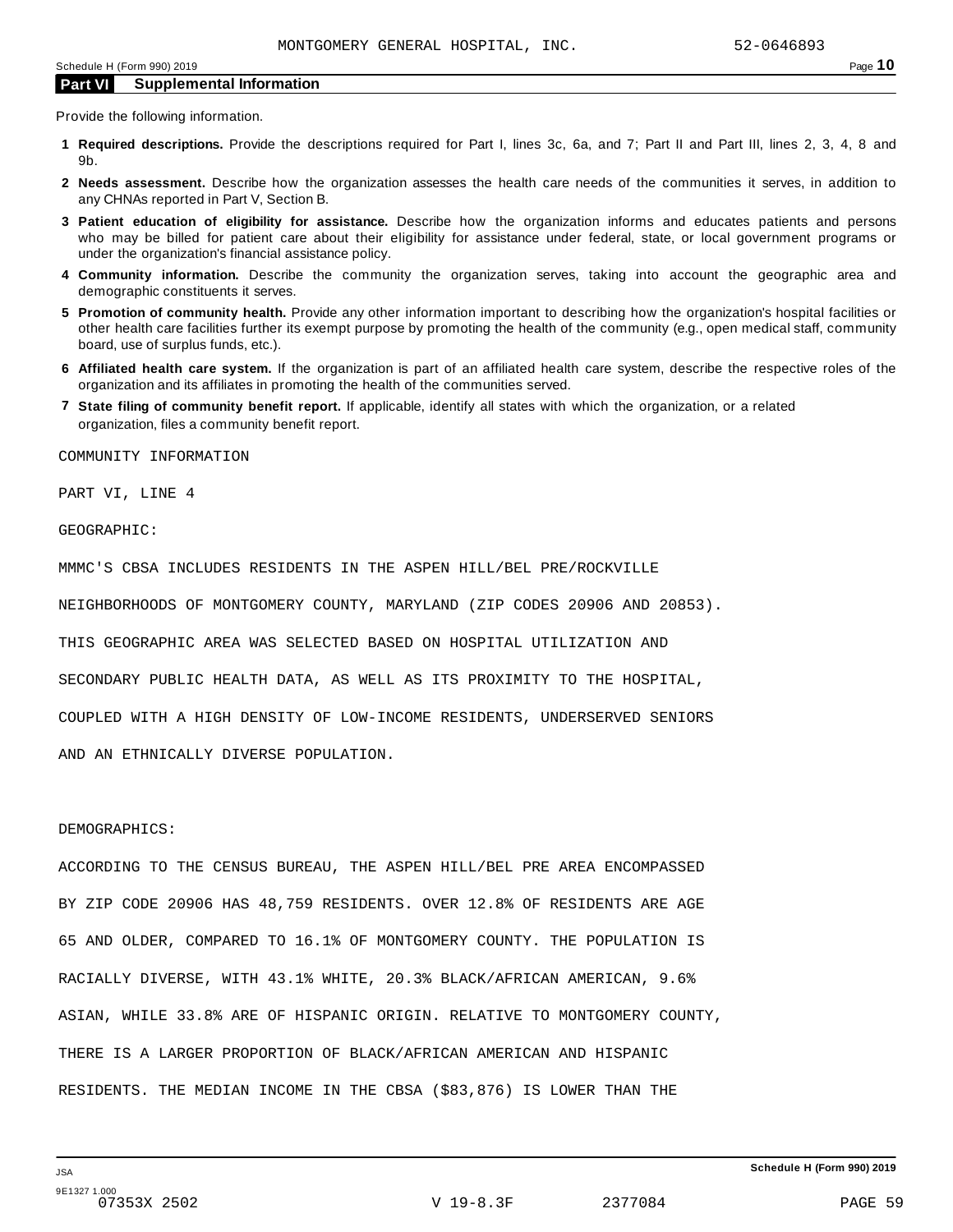Provide the following information.

- **1 Required descriptions.** Provide the descriptions required for Part I, lines 3c, 6a, and 7; Part II and Part III, lines 2, 3, 4, 8 and 9b.
- **2 Needs assessment.** Describe how the organization assesses the health care needs of the communities it serves, in addition to any CHNAs reported in Part V, Section B.
- **3 Patient education of eligibility for assistance.** Describe how the organization informs and educates patients and persons who may be billed for patient care about their eligibility for assistance under federal, state, or local government programs or under the organization's financial assistance policy.
- **4 Community information.** Describe the community the organization serves, taking into account the geographic area and demographic constituents it serves.
- **5 Promotion of community health.** Provide any other information important to describing how the organization's hospital facilities or other health care facilities further its exempt purpose by promoting the health of the community (e.g., open medical staff, community board, use of surplus funds, etc.).
- **6 Affiliated health care system.** If the organization is part of an affiliated health care system, describe the respective roles of the organization and its affiliates in promoting the health of the communities served.
- **7 State filing of community benefit report.** If applicable, identify all states with which the organization, or a related organization, files a community benefit report.

COUNTYWIDE MEDIAN (\$106,287) AND A HIGHER PROPORTION OF FAMILIES IN ASPEN

HILL/BEL PRE LIVE IN POVERTY 10.6% COMPARED TO 6.9% IN MONTGOMERY

COUNTY.

THE ROCKVILLE AREA ENCOMPASSED BY ZIP CODE 20853 HAS 68,079 RESIDENTS.

OVER 15.6% OF RESIDENTS ARE AGE 65 AND OLDER, COMPARED TO 16.1% OF

MONTGOMERY COUNTY. THE POPULATION IS RACIALLY DIVERSE, WITH 56.5% WHITE,

11.2% BLACK/AFRICAN AMERICAN, 20.4% ASIAN, WHILE 15.9% ARE OF HISPANIC

ORIGIN.

#### PROMOTION OF COMMUNITY HEALTH

PART VI, LINE 5

AS A COMMUNITY PARTNER, MMMC ENGAGES IN SEVERAL COMMUNITY BENEFIT ACTIVITIES TO IMPROVE AND PROMOTE THE HEALTH AND WELLBEING OF THE COMMUNITY. PRIORITY AREAS, AS DETERMINED BY THE 2018 CHNA, FALL UNDER THREE AREAS OF FOCUS INCLUDING HEALTH AND WELLNESS, ACCESS TO CARE, AND SOCIAL DETERMINANTS OF HEALTH. PROGRAMS INCLUDE (BUT ARE NOT LIMITED TO):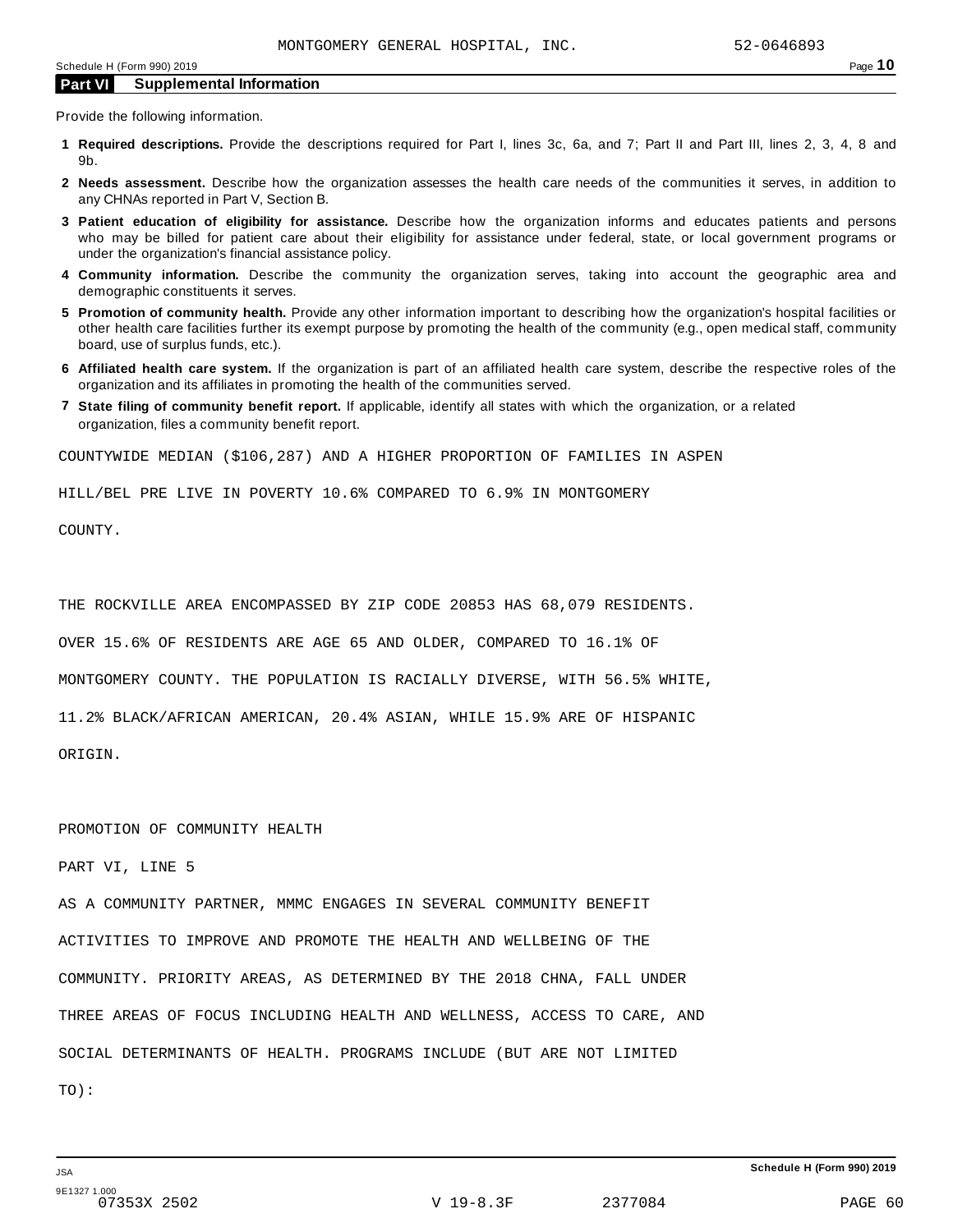Provide the following information.

- **1 Required descriptions.** Provide the descriptions required for Part I, lines 3c, 6a, and 7; Part II and Part III, lines 2, 3, 4, 8 and 9b.
- **2 Needs assessment.** Describe how the organization assesses the health care needs of the communities it serves, in addition to any CHNAs reported in Part V, Section B.
- **3 Patient education of eligibility for assistance.** Describe how the organization informs and educates patients and persons who may be billed for patient care about their eligibility for assistance under federal, state, or local government programs or under the organization's financial assistance policy.
- **4 Community information.** Describe the community the organization serves, taking into account the geographic area and demographic constituents it serves.
- **5 Promotion of community health.** Provide any other information important to describing how the organization's hospital facilities or other health care facilities further its exempt purpose by promoting the health of the community (e.g., open medical staff, community board, use of surplus funds, etc.).
- **6 Affiliated health care system.** If the organization is part of an affiliated health care system, describe the respective roles of the organization and its affiliates in promoting the health of the communities served.
- **7 State filing of community benefit report.** If applicable, identify all states with which the organization, or a related organization, files a community benefit report.

#### HEALTH AND WELLNESS

SENIOR WELLNESS PROGRAMS FOCUS ON CHRONIC DISEASE PREVENTION AND MANAGEMENT AMONG HIGH-RISK POPULATIONS. EXERCISE IS A KEY FACTOR IN MANAGING CHRONIC ILLNESSES AND IMPROVING QUALITY OF LIFE. COMMUNITY MEMBERS AGED 65 AND CAN PARTICIPATE IN FREE PHYSICAL FITNESS CLASSES SUCH AS SENIOR STRENGTH AND BALANCE, TAI-CHI FOR HEALTH, AND SENIOR FLOW YOGA TO INCREASE FLEXIBILITY, BALANCE, COORDINATION AND CARDIOVASCULAR ENDURANCE.

EDUCATIONAL PROGRAMS ARE OFFERED WITH THE GOAL OF IMPROVING COMMUNITY HEALTH AND WELL-BEING. FOR EXAMPLE, THE LIVING WELL CHRONIC DISEASE PREVENTION AND MANAGEMENT IS A FREE SEVEN-WEEK HEALTH EDUCATION AND BEHAVIOR CHANGE PROGRAM FOCUSED ON CHRONIC DISEASE SELF-MANAGEMENT. THE PROGRAM IS DESIGNED FOR ADULTS LIVING WITH A CHRONIC CONDITION, SUCH AS HEART DISEASE, DIABETES, CANCER, DEPRESSION, CHRONIC PAIN, ARTHRITIS, LUNG DISEASE, MULTIPLE SCLEROSIS OR ANY CHRONIC HEALTH CONCERN. IN ADDITION, ADDITIONAL CLASSES ARE OFFERED SUCH AS DIABETES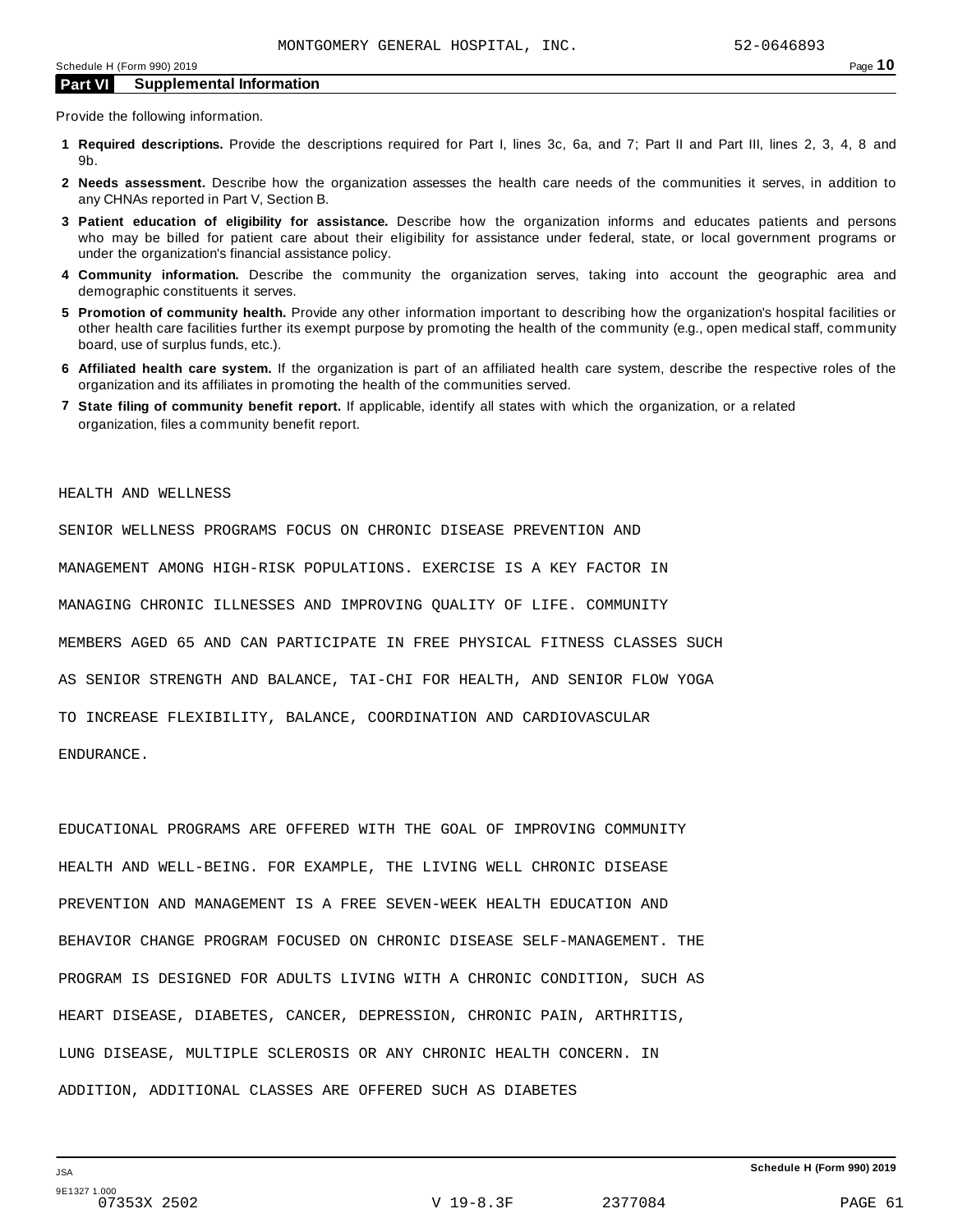Provide the following information.

- **1 Required descriptions.** Provide the descriptions required for Part I, lines 3c, 6a, and 7; Part II and Part III, lines 2, 3, 4, 8 and 9b.
- **2 Needs assessment.** Describe how the organization assesses the health care needs of the communities it serves, in addition to any CHNAs reported in Part V, Section B.
- **3 Patient education of eligibility for assistance.** Describe how the organization informs and educates patients and persons who may be billed for patient care about their eligibility for assistance under federal, state, or local government programs or under the organization's financial assistance policy.
- **4 Community information.** Describe the community the organization serves, taking into account the geographic area and demographic constituents it serves.
- **5 Promotion of community health.** Provide any other information important to describing how the organization's hospital facilities or other health care facilities further its exempt purpose by promoting the health of the community (e.g., open medical staff, community board, use of surplus funds, etc.).
- **6 Affiliated health care system.** If the organization is part of an affiliated health care system, describe the respective roles of the organization and its affiliates in promoting the health of the communities served.
- **7 State filing of community benefit report.** If applicable, identify all states with which the organization, or a related organization, files a community benefit report.

SELF-MANAGEMENT, SMOKING CESSATION, NUTRITION, AND WEIGHT MANAGEMENT

CLASSES.

SUPPORT GROUPS ARE OFFERED TO COMMUNITY MEMBERS FOR A VARIETY OF TOPICS

INCLUDING MENTAL HEALTH, SMOKING CESSATION, DIABETES, WEIGHT MANAGEMENT,

BREASTFEEDING AND POSTPARTUM.

STAFF PARTICIPATE IN COMMUNITY HEALTH EVENTS SUCH AS HEALTH FAIRS, FESTIVALS AND EXPOSITIONS WHERE SCREENINGS ARE PERFORMED, AND HEALTH INFORMATION IS SHARED. OUTREACH IS ALSO PROVIDED IN-PERSON AND VIRTUALLY, HOSPITAL STAFF SHARE THEIR KNOWLEDGE WITH THE COMMUNITY THROUGH ENGAGING INTERVIEWS, SEMINARS, BLOGS AND VIDEOS.

#### ACCESS TO CARE

MMMC IS COMMITTED TO MEETING THE NEEDS OF VULNERABLE POPULATIONS BY ESTABLISHING STRATEGIC PARTNERSHIPS AND ALLIANCES WITH SAFETY-NET CLINICS. THE HOSPITAL CONTINUES TO PROVIDE FINANCIAL SUPPORT TO HOLY CROSS HEALTH CENTER- ASPEN HILL, WHICH ENABLES THE CLINIC TO TREAT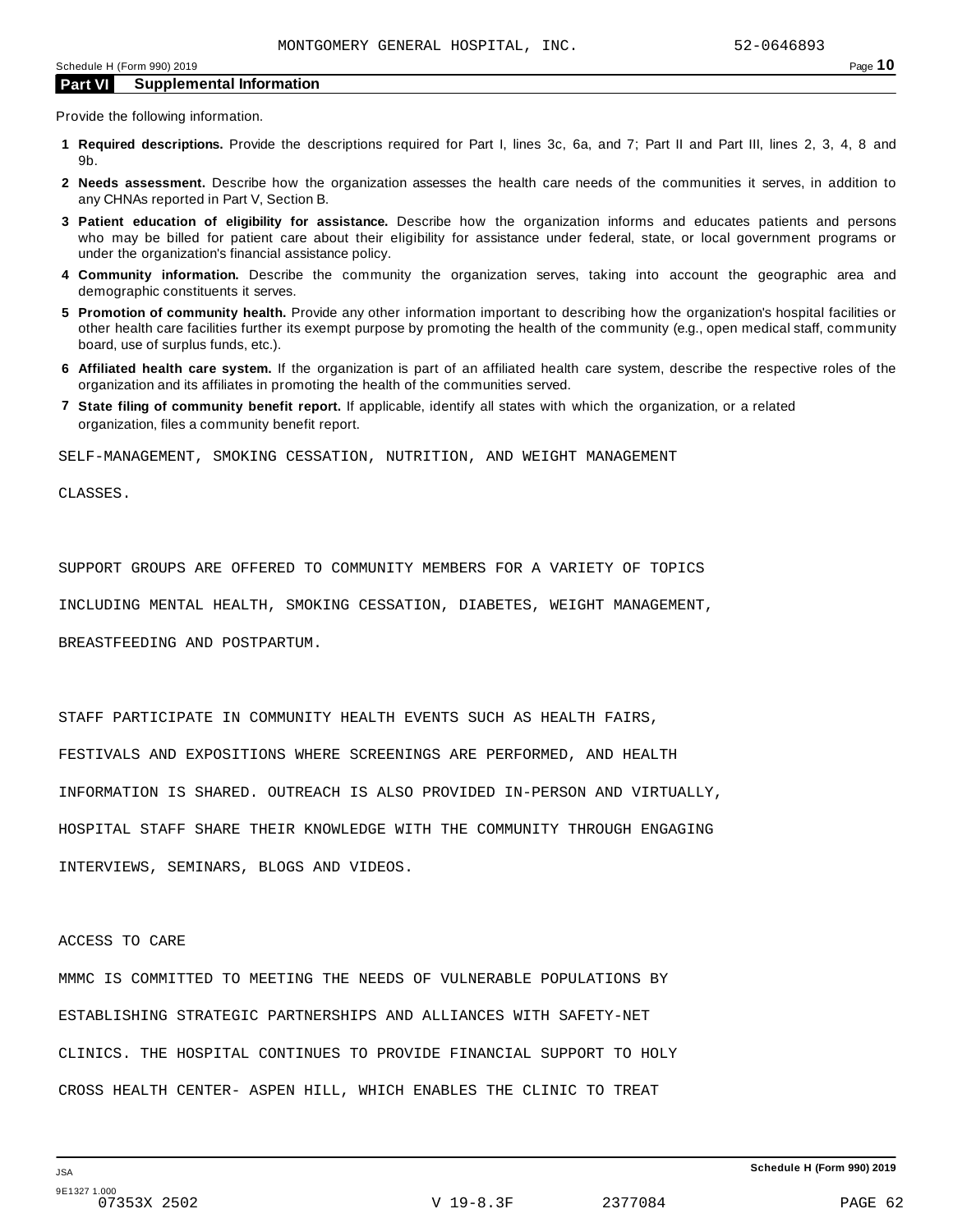Provide the following information.

- **1 Required descriptions.** Provide the descriptions required for Part I, lines 3c, 6a, and 7; Part II and Part III, lines 2, 3, 4, 8 and 9b.
- **2 Needs assessment.** Describe how the organization assesses the health care needs of the communities it serves, in addition to any CHNAs reported in Part V, Section B.
- **3 Patient education of eligibility for assistance.** Describe how the organization informs and educates patients and persons who may be billed for patient care about their eligibility for assistance under federal, state, or local government programs or under the organization's financial assistance policy.
- **4 Community information.** Describe the community the organization serves, taking into account the geographic area and demographic constituents it serves.
- **5 Promotion of community health.** Provide any other information important to describing how the organization's hospital facilities or other health care facilities further its exempt purpose by promoting the health of the community (e.g., open medical staff, community board, use of surplus funds, etc.).
- **6 Affiliated health care system.** If the organization is part of an affiliated health care system, describe the respective roles of the organization and its affiliates in promoting the health of the communities served.
- **7 State filing of community benefit report.** If applicable, identify all states with which the organization, or a related organization, files a community benefit report.

LOW-INCOME, UNINSURED, ETHNICALLY DIVERSE RESIDENTS AT FREE OR LOW COST.

THE HOSPITAL ALSO PROVIDES IN-KIND SPACE FOR DAY-TO-DAY OPERATION OF

PROYECTO SALUD'S CLINICAL SPACE. WITH A FOCUS ON PERSONS WHO SPEAK

SPANISH AS A PRIMARY LANGUAGE, SERVICES INCLUDE PHYSICAL EXAMINATIONS,

HEALTH COUNSELING, EDUCATION, AND LABORATORY SERVICES. IN ADDITION,

PROYECTO SALUD OFFERS A SEASONAL FLU CLINIC. PRESCRIPTION MEDICATIONS ARE

MADE AVAILABLE THROUGH THE MONTGOMERY CARES PROGRAM. THE CLINIC ALSO

PROVIDES REFERRALS FOR COUNTY SPECIALTY SERVICES, SEXUALLY TRANSMITTED

INFECTIONS AND HUMAN IMMUNODEFICIENCY VIRUS (HIV) PROGRAMS, WOMEN'S

CANCER CONTROL PROGRAM, FAMILY PLANNING, AND ALCOHOL TREATMENT AND

REHABILITATION.

THE SCREENING, BRIEF INTERVENTION, AND REFERRAL TO TREATMENT (SBIRT) PROGRAM IS PROVIDED TO SUPPORT SUBSTANCE ABUSE RECOVERY IN THE COMMUNITY AND PROMOTE ACCESS TO BEHAVIORAL HEALTH PROGRAMS. THIS PROGRAM INCLUDES THREE MAIN COMPONENTS: SCREENING, BRIEF INTERVENTION, AND REFERRAL TO TREATMENT. THOSE WHO SCREEN POSITIVE FOR HIGH-RISK BEHAVIORS ARE CONNECTED TO PEER RECOVERY COACHES WHO CONDUCT A BRIEF INTERVENTION AND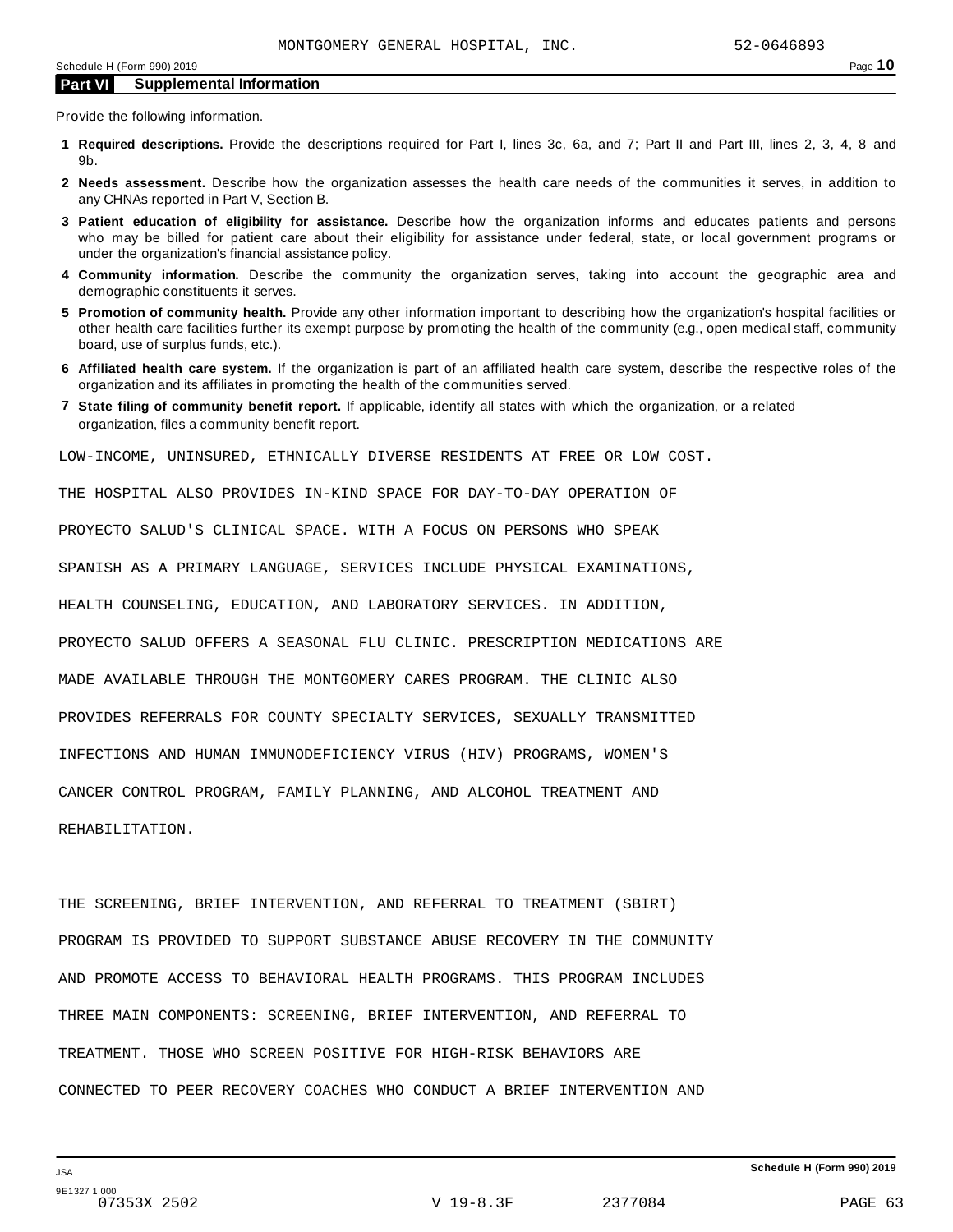Provide the following information.

- **1 Required descriptions.** Provide the descriptions required for Part I, lines 3c, 6a, and 7; Part II and Part III, lines 2, 3, 4, 8 and 9b.
- **2 Needs assessment.** Describe how the organization assesses the health care needs of the communities it serves, in addition to any CHNAs reported in Part V, Section B.
- **3 Patient education of eligibility for assistance.** Describe how the organization informs and educates patients and persons who may be billed for patient care about their eligibility for assistance under federal, state, or local government programs or under the organization's financial assistance policy.
- **4 Community information.** Describe the community the organization serves, taking into account the geographic area and demographic constituents it serves.
- **5 Promotion of community health.** Provide any other information important to describing how the organization's hospital facilities or other health care facilities further its exempt purpose by promoting the health of the community (e.g., open medical staff, community board, use of surplus funds, etc.).
- **6 Affiliated health care system.** If the organization is part of an affiliated health care system, describe the respective roles of the organization and its affiliates in promoting the health of the communities served.
- **7 State filing of community benefit report.** If applicable, identify all states with which the organization, or a related organization, files a community benefit report.

REFER TO TREATMENT IF APPROPRIATE.

MINDOULA BEHAVIORAL HEALTH PROGRAM WAS ALSO IMPLEMENTED TO IMPROVE ACCESS TO MENTAL HEALTH SERVICES AND REDUCE ED UTILIZATION AMONG BEHAVIORAL HEALTH. MINDOULA OFFERS 30 DAYS OF VIRTUALLY OR IN-PERSON POST-DISCHARGE CASE MANAGEMENT SERVICES TO THE FIRST THIRTY PATIENTS WITH A DIAGNOSIS OF DEPRESSION, SCHIZOPHRENIA AND AND/OR BIPOLAR DISORDER. STAFF WORKS DIRECTLY WITH HOSPITAL SOCIAL WORK TEAM TO DEVELOP DISCHARGE AND TREATMENT PLANS, AS WELL AS PROVIDE PATIENT EDUCATION AND COACHING. IN ADDITION, MINDOULA PROVIDES PERIODIC HEALTH CHECKS THAT TRACK PATIENTS' ADHERENCE TO PLANS AND IDENTIFY RED FLAGS.

IN PARTNERSHIP WITH MEDSTAR PHARMACY, MEDSTAR MONTGOMERY IS DEDICATED TO SUPPORTING ACCESS TO PROPER MEDICATION ADHERENCE SERVICES BY PARTNERING WITH GIANT PHARMACY TO PROVIDE DISCOUNTED MEDICATIONS TO PATIENTS WHO CANNOT AFFORD THE COST DURING HOURS MEDSTAR OUTPATIENT PHARMACY IS NOT OPEN. THIS ENSURES THAT PATIENTS GET THEIR PRESCRIPTIONS IN A TIMELY MANNER. MEDSTAR MONTGOMERY ALSO PARTNERS WITH FAMILY AND NURSING CARE FOR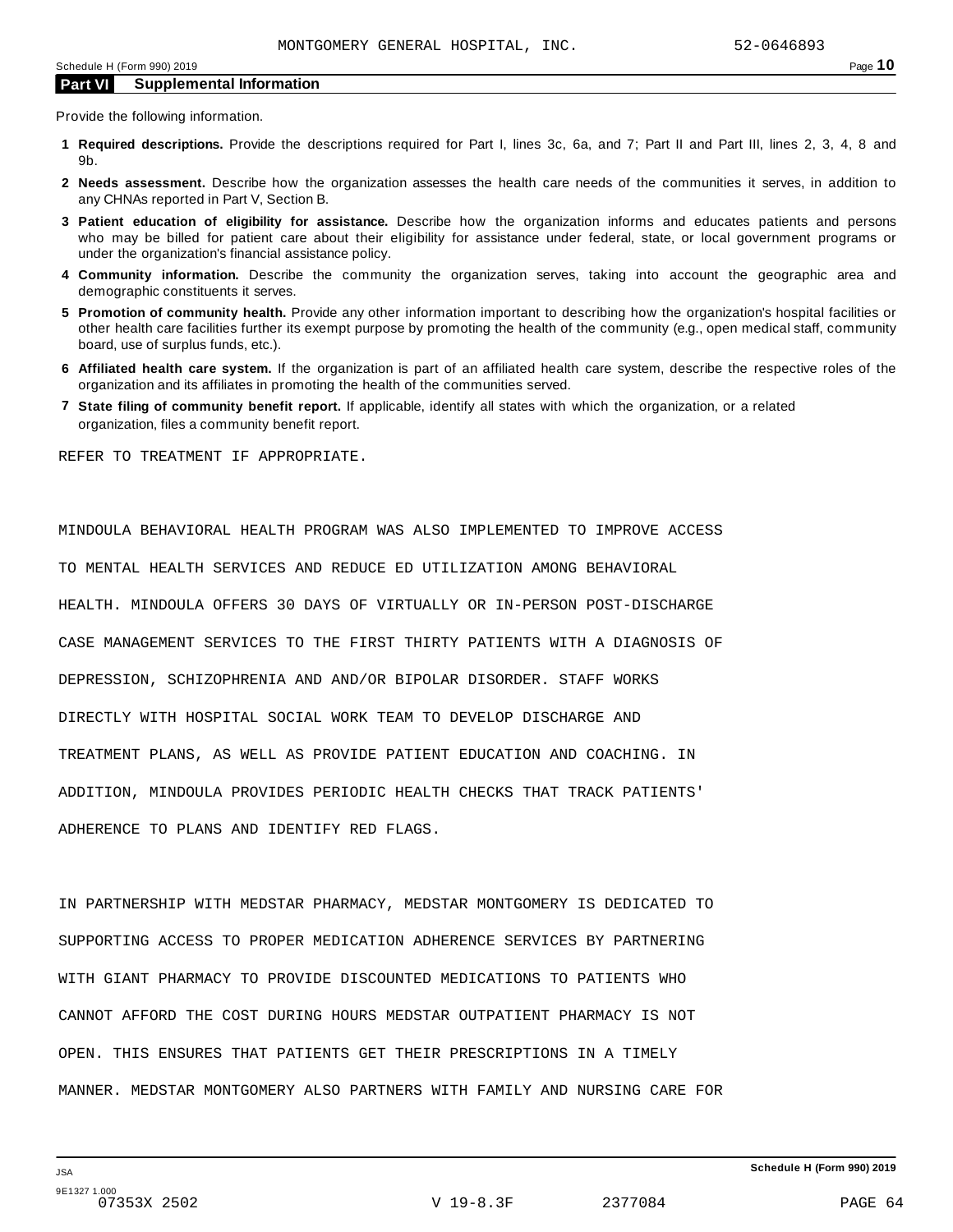Provide the following information.

- **1 Required descriptions.** Provide the descriptions required for Part I, lines 3c, 6a, and 7; Part II and Part III, lines 2, 3, 4, 8 and 9b.
- **2 Needs assessment.** Describe how the organization assesses the health care needs of the communities it serves, in addition to any CHNAs reported in Part V, Section B.
- **3 Patient education of eligibility for assistance.** Describe how the organization informs and educates patients and persons who may be billed for patient care about their eligibility for assistance under federal, state, or local government programs or under the organization's financial assistance policy.
- **4 Community information.** Describe the community the organization serves, taking into account the geographic area and demographic constituents it serves.
- **5 Promotion of community health.** Provide any other information important to describing how the organization's hospital facilities or other health care facilities further its exempt purpose by promoting the health of the community (e.g., open medical staff, community board, use of surplus funds, etc.).
- **6 Affiliated health care system.** If the organization is part of an affiliated health care system, describe the respective roles of the organization and its affiliates in promoting the health of the communities served.
- **7 State filing of community benefit report.** If applicable, identify all states with which the organization, or a related organization, files a community benefit report.

PROPER IN-HOME MEDICATION ADMINISTRATION, IN ORDER TO DECREASE DRUG

INTERACTIONS, ADVERSE EFFECTS AND NON-COMPLIANCE OF DISCHARGED PATIENTS.

PATIENT FINANCIAL SERVICES PROVIDES FINANCIAL ASSISTANCE TO UNINSURED PATIENTS WHO RESIDE WITHIN THE COMMUNITY BY ASSISTING WITH ENROLLMENT IN PUBLICLY-FUNDED ENTITLEMENT PROGRAMS, REFERRING PATIENTS TO STATE OR FEDERAL INSURANCE EXCHANGE NAVIGATOR RESOURCES AND ASSISTING WITH CONSIDERATION OF FUNDING THAT MAY BE AVAILABLE FROM OTHER CHARITABLE ORGANIZATIONS.

#### SOCIAL DETERMINANTS OF HEALTH

IN SUPPORT OF SOCIAL DETERMINANTS OF HEALTH PRIORITIES AND IN PARTNERSHIP WITH NEXUS MONTGOMERY THE WELLNESS AND INDEPENDENCE FOR SENIORS AT HOME (WISH PROGRAM) WAS ESTABLISHED TO OFFER FREE HEALTH AND WELLNESS SUPPORT PROGRAMS TO HELP MAINTAIN THE HEALTH OF THE 65 AND OLDER COMMUNITY BY CONNECTING RESIDENTS TO RESOURCES THAT ALLOW THEM TO REMAIN INDEPENDENT AND IN THEIR OWN HOMES. A WISH COACH VISITS THE CLIENT IN THEIR HOME AND HELPS THEM DEVELOP A PERSONALIZED PLAN TO MAINTAIN THEIR HEALTH AND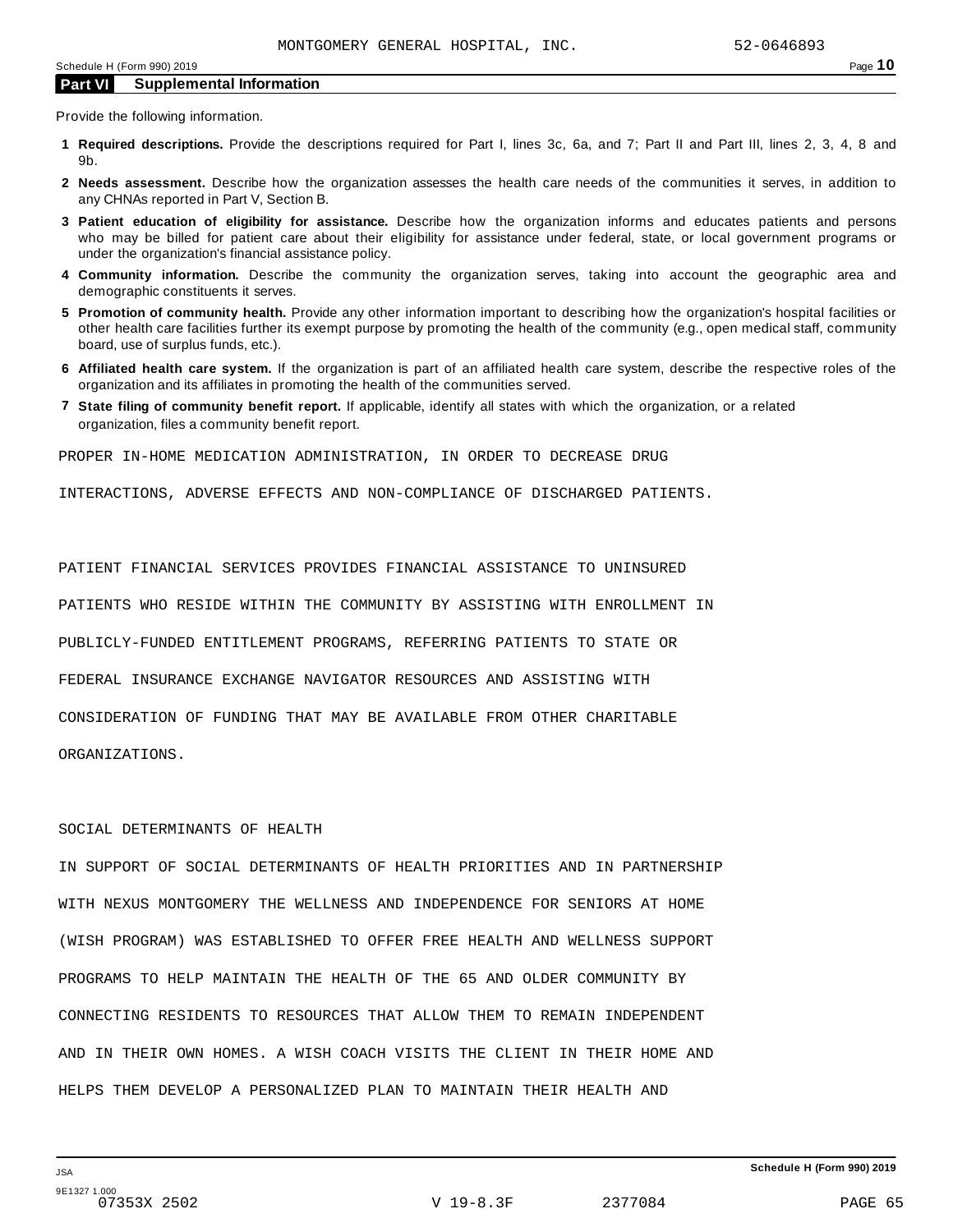Provide the following information.

- **1 Required descriptions.** Provide the descriptions required for Part I, lines 3c, 6a, and 7; Part II and Part III, lines 2, 3, 4, 8 and 9b.
- **2 Needs assessment.** Describe how the organization assesses the health care needs of the communities it serves, in addition to any CHNAs reported in Part V, Section B.
- **3 Patient education of eligibility for assistance.** Describe how the organization informs and educates patients and persons who may be billed for patient care about their eligibility for assistance under federal, state, or local government programs or under the organization's financial assistance policy.
- **4 Community information.** Describe the community the organization serves, taking into account the geographic area and demographic constituents it serves.
- **5 Promotion of community health.** Provide any other information important to describing how the organization's hospital facilities or other health care facilities further its exempt purpose by promoting the health of the community (e.g., open medical staff, community board, use of surplus funds, etc.).
- **6 Affiliated health care system.** If the organization is part of an affiliated health care system, describe the respective roles of the organization and its affiliates in promoting the health of the communities served.
- **7 State filing of community benefit report.** If applicable, identify all states with which the organization, or a related organization, files a community benefit report.

INDEPENDENCE. THE COACH COORDINATES HEALTHCARE AND SUPPORT SERVICES BASED

ON THE CLIENT'S UNIQUE SITUATION.

SOCIAL NEEDS SCREENINGS ARE PROVIDED TO SCREEN FOR FOOD AND HOUSING INSECURITY, AND BARRIERS RELATED TO TRANSPORTATION, EMPLOYMENT, AND UTILITIES. IDENTIFIED NEEDS ARE ADDRESSED BY CONNECTING THE PARTICIPANT TO SOCIAL SERVICES AND OTHER RESOURCES IN THE COMMUNITY. OUR COMMUNITY PARTNER, AUNT BERTHA, PROVIDES AN ONLINE PLATFORM THAT ALLOWS STAFF TO TRACK AND MANAGE REFERRALS WITH LOCAL NONPROFIT GROUPS.

OUR HOSPITAL PARTNERS WITH UBER HEALTH TO PROMOTE ACCESS TO CARE FOR VULNERABLE POPULATIONS. THROUGH THIS PARTNERSHIP, RIDES ARE PROVIDED TO PATIENTS AND/OR FAMILIES WITH FINANCIAL NEED. THE TRANSPORTATION ASSISTANCE ENABLES PATIENTS TO ATTEND NECESSARY APPOINTMENTS WITH THEIR HEALTH CARE PROVIDERS.

MEDSTAR MONTGOMERY MEDICAL CENTER HAS BEEN ONE OF THE PRIMARY SPONSORS OF OLNEY HOME FOR LIFE (OHFL) FOR SEVERAL YEARS. INITIALLY FOUNDED TO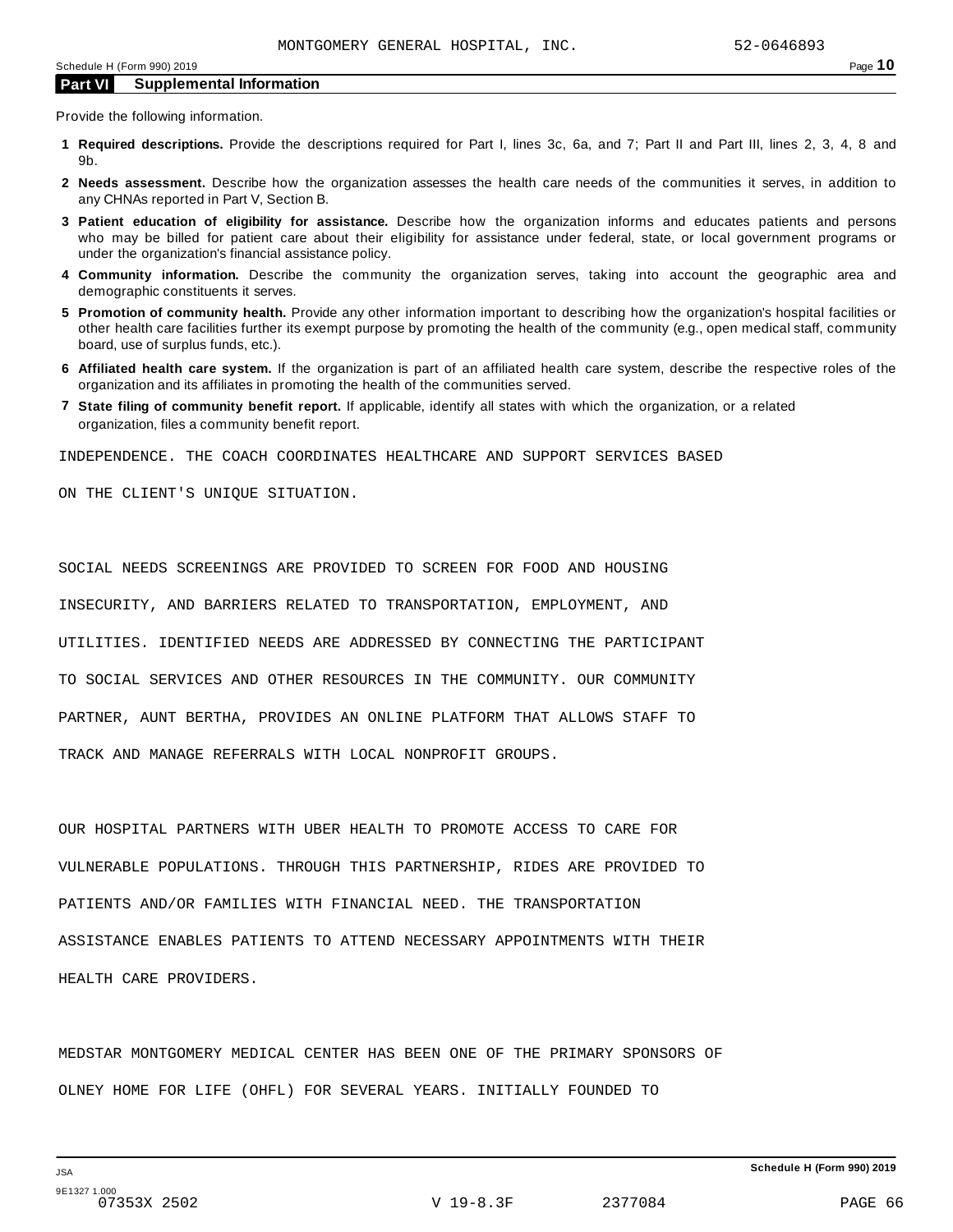Provide the following information.

- **1 Required descriptions.** Provide the descriptions required for Part I, lines 3c, 6a, and 7; Part II and Part III, lines 2, 3, 4, 8 and 9b.
- **2 Needs assessment.** Describe how the organization assesses the health care needs of the communities it serves, in addition to any CHNAs reported in Part V, Section B.
- **3 Patient education of eligibility for assistance.** Describe how the organization informs and educates patients and persons who may be billed for patient care about their eligibility for assistance under federal, state, or local government programs or under the organization's financial assistance policy.
- **4 Community information.** Describe the community the organization serves, taking into account the geographic area and demographic constituents it serves.
- **5 Promotion of community health.** Provide any other information important to describing how the organization's hospital facilities or other health care facilities further its exempt purpose by promoting the health of the community (e.g., open medical staff, community board, use of surplus funds, etc.).
- **6 Affiliated health care system.** If the organization is part of an affiliated health care system, describe the respective roles of the organization and its affiliates in promoting the health of the communities served.
- **7 State filing of community benefit report.** If applicable, identify all states with which the organization, or a related organization, files a community benefit report.

ADDRESS THE TRANSPORTATION NEEDS OF LOCAL SENIORS, THE ORGANIZATION NOW

OFFERS A RANGE OF SERVICES. FROM TRANSPORTATION TO FRIENDLY CALLS, OHFL

HAS ENHANCED THE QUALITY OF LIFE FOR SENIORS BY HELPING THEM MAINTAIN

THEIR MOBILITY, HEALTH, AND SOCIAL CONNECTIONS. SERVICES ARE PROVIDED AT

NO COST BY COMMUNITY MEMBERS, BOTH SENIORS AND OTHERS WHO VOLUNTEER THEIR

HELP. THROUGH THE SUPPORT OF OHFL, MEDSTAR MONTGOMERY IS ABLE TO PROVIDE

PATIENTS IN NEED WITH A FREE ALTERNATIVE TO COSTLY TRANSPORTATION

OPTIONS, ENSURING THAT THEY ATTEND ALL FOLLOW-UP TREATMENTS AND

APPOINTMENTS.

RX FOR SUCCESS PROVIDES ROBUST STUDENT INTERNSHIP EXPERIENCES FOR HIGH-RISK YOUTH ATTENDING A HIGH SCHOOL, LOCATED IN OUR CBSA. THIS EIGHT-WEEK SUMMER INTERNSHIP CONNECTS THE COURSE CURRICULUM WITH TANGIBLE ONSITE EXPERIENCE. THIS ALLOWS STUDENTS TO DEMONSTRATE SKILL DEVELOPMENT AND EXPERIENCE WORKING IN THE MEDICAL FIELD.

#### DISASTER READINESS

THE HOSPITAL STRENGTHENED THE COMMUNITY HEALTH RESILIENCE BY IMPROVING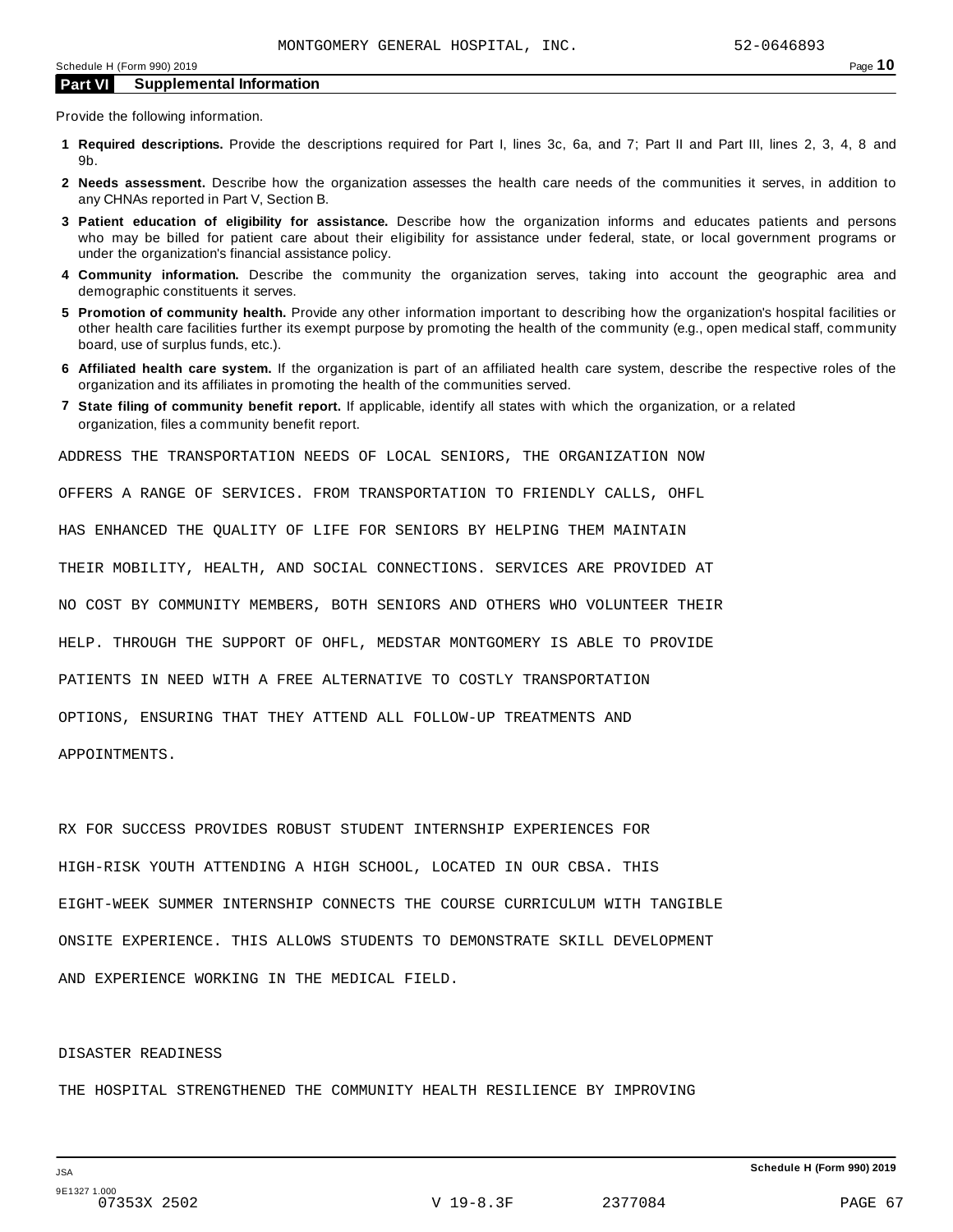Provide the following information.

- **1 Required descriptions.** Provide the descriptions required for Part I, lines 3c, 6a, and 7; Part II and Part III, lines 2, 3, 4, 8 and 9b.
- **2 Needs assessment.** Describe how the organization assesses the health care needs of the communities it serves, in addition to any CHNAs reported in Part V, Section B.
- **3 Patient education of eligibility for assistance.** Describe how the organization informs and educates patients and persons who may be billed for patient care about their eligibility for assistance under federal, state, or local government programs or under the organization's financial assistance policy.
- **4 Community information.** Describe the community the organization serves, taking into account the geographic area and demographic constituents it serves.
- **5 Promotion of community health.** Provide any other information important to describing how the organization's hospital facilities or other health care facilities further its exempt purpose by promoting the health of the community (e.g., open medical staff, community board, use of surplus funds, etc.).
- **6 Affiliated health care system.** If the organization is part of an affiliated health care system, describe the respective roles of the organization and its affiliates in promoting the health of the communities served.
- **7 State filing of community benefit report.** If applicable, identify all states with which the organization, or a related organization, files a community benefit report.

THE ABILITY OF THE COMMUNITY TO WITHSTAND AND RECOVER FROM CORONAVIRUS, A

PUBLIC HEALTH EMERGENCY THAT SURFACED IN MARCH 2020. LEADERSHIP

PARTICIPATED IN COMMUNITY-WIDE TASK FORCES AND STAFF IMPLEMENTED PROGRAMS

ASSOCIATED WITH ADDRESSING HEALTH NEEDS ARISING FROM CORONAVIRUS.

#### AFFILIATED HEALTH CARE SYSTEM

PART VI, LINE 6

AS A PROUD MEMBER OF MEDSTAR HEALTH, MMMC IS ABLE TO EXPAND ITS CAPACITY TO MEET THE NEEDS OF THE COMMUNITY BY PARTNERING WITH OTHER MEDSTAR HOSPITALS AND ASSOCIATED ENTITIES. MEDSTAR HEALTH RESOURCES ASSIST THE HOSPITAL IN COMMUNITY HEALTH PLANNING TO MEET THE NEEDS OF THE UNINSURED AND OTHER VULNERABLE POPULATIONS. THROUGH ITS COMMUNITY HEALTH FUNCTION, MEDSTAR HEALTH PROVIDES MMMC WITH TECHNICAL SUPPORT TO ENHANCE COMMUNITY HEALTH PROGRAMMING AND EVALUATION. MEDSTAR'S CORPORATE PHILANTHROPY DEPARTMENT IDENTIFIES AND SEEKS PUBLIC AND PRIVATE FUNDING SOURCES TO ENSURE THE AVAILABILITY OF HIGH QUALITY HEALTH SERVICES, REGARDLESS OF ABILITY TO PAY.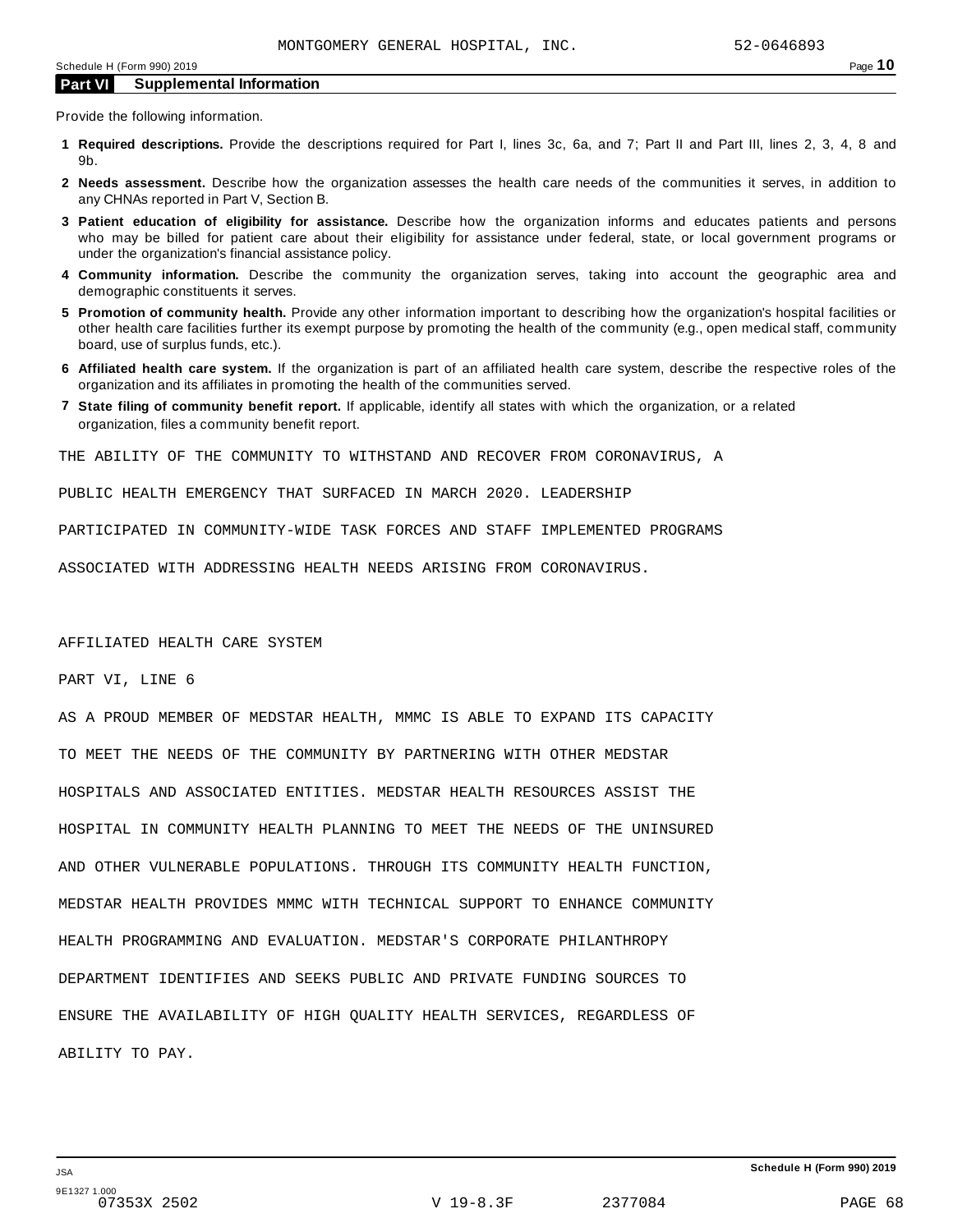Provide the following information.

- **1 Required descriptions.** Provide the descriptions required for Part I, lines 3c, 6a, and 7; Part II and Part III, lines 2, 3, 4, 8 and 9b.
- **2 Needs assessment.** Describe how the organization assesses the health care needs of the communities it serves, in addition to any CHNAs reported in Part V, Section B.
- **3 Patient education of eligibility for assistance.** Describe how the organization informs and educates patients and persons who may be billed for patient care about their eligibility for assistance under federal, state, or local government programs or under the organization's financial assistance policy.
- **4 Community information.** Describe the community the organization serves, taking into account the geographic area and demographic constituents it serves.
- **5 Promotion of community health.** Provide any other information important to describing how the organization's hospital facilities or other health care facilities further its exempt purpose by promoting the health of the community (e.g., open medical staff, community board, use of surplus funds, etc.).
- **6 Affiliated health care system.** If the organization is part of an affiliated health care system, describe the respective roles of the organization and its affiliates in promoting the health of the communities served.
- **7 State filing of community benefit report.** If applicable, identify all states with which the organization, or a related organization, files a community benefit report.

STATE FILING OF COMMUNITY BENEFIT REPORT

PART VI, LINE 7

THE COMMUNITY BENEFIT REPORT FOR MMMC IS FILED IN THE STATE OF MARYLAND.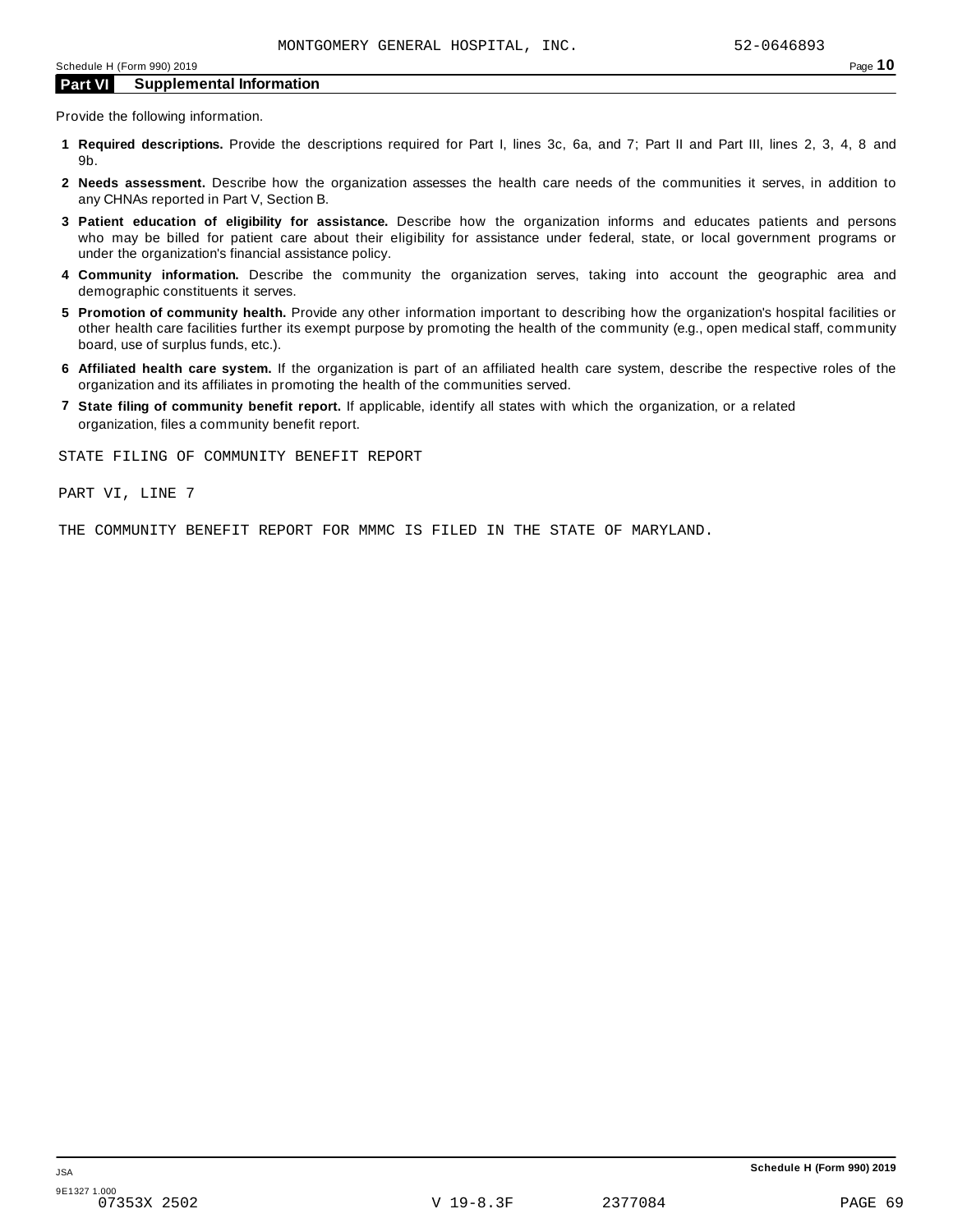|                                                                                                                                                            | $20$ 19                                                                                                                                  |
|------------------------------------------------------------------------------------------------------------------------------------------------------------|------------------------------------------------------------------------------------------------------------------------------------------|
|                                                                                                                                                            |                                                                                                                                          |
|                                                                                                                                                            | <b>Open to Public</b><br><b>Inspection</b>                                                                                               |
| <b>Employer identification number</b>                                                                                                                      |                                                                                                                                          |
| 52-0646893                                                                                                                                                 |                                                                                                                                          |
|                                                                                                                                                            |                                                                                                                                          |
| Does the organization maintain records to substantiate the amount of the grants or assistance, the grantees' eligibility for the grants or assistance, and | $X$ Yes<br>No                                                                                                                            |
| Part IV, line 21, for any recipient that received more than \$5,000. Part II can be duplicated if additional space is needed.                              | Grants and Other Assistance to Domestic Organizations and Domestic Governments. Complete if the organization answered "Yes" on Form 990, |
| (g) Description of<br>noncash assistance                                                                                                                   | (h) Purpose of grant<br>or assistance                                                                                                    |
|                                                                                                                                                            | CLINIC                                                                                                                                   |
|                                                                                                                                                            |                                                                                                                                          |
|                                                                                                                                                            |                                                                                                                                          |
|                                                                                                                                                            |                                                                                                                                          |
|                                                                                                                                                            |                                                                                                                                          |
|                                                                                                                                                            |                                                                                                                                          |
|                                                                                                                                                            |                                                                                                                                          |
|                                                                                                                                                            |                                                                                                                                          |
|                                                                                                                                                            |                                                                                                                                          |
|                                                                                                                                                            |                                                                                                                                          |
|                                                                                                                                                            |                                                                                                                                          |
|                                                                                                                                                            |                                                                                                                                          |
|                                                                                                                                                            | 1.                                                                                                                                       |
|                                                                                                                                                            |                                                                                                                                          |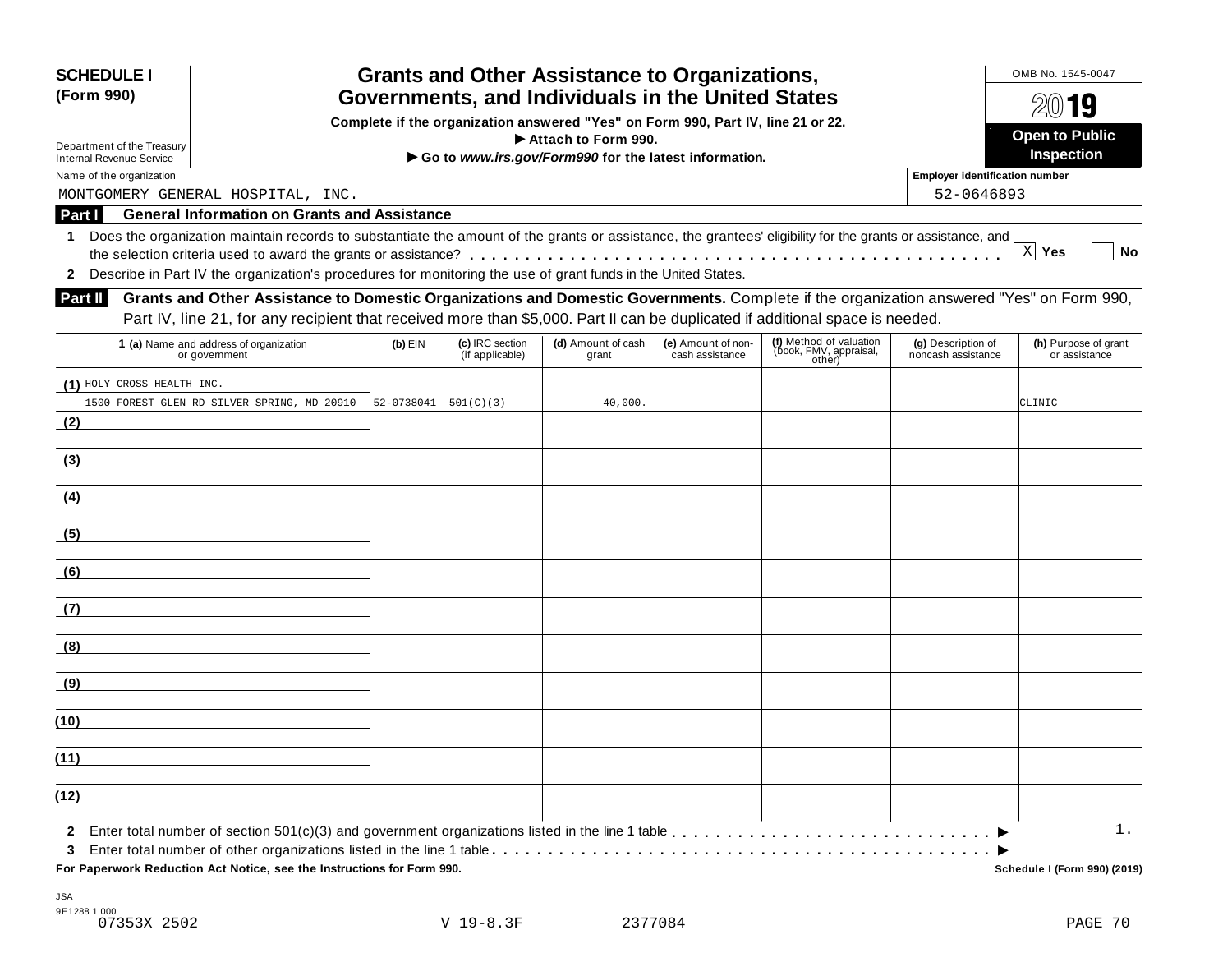#### Schedule I (Form 990) (2019) Page **2**

| (a) Type of grant or assistance | (b) Number of<br>recipients | (c) Amount of<br>cash grant | (d) Amount of<br>non-cash assistance | (e) Method of valuation (book,<br>FMV, appraisal, other) | (f) Description of non-cash assistance |
|---------------------------------|-----------------------------|-----------------------------|--------------------------------------|----------------------------------------------------------|----------------------------------------|
|                                 |                             |                             |                                      |                                                          |                                        |
|                                 |                             |                             |                                      |                                                          |                                        |
|                                 |                             |                             |                                      |                                                          |                                        |
|                                 |                             |                             |                                      |                                                          |                                        |
|                                 |                             |                             |                                      |                                                          |                                        |
|                                 |                             |                             |                                      |                                                          |                                        |
|                                 |                             |                             |                                      |                                                          |                                        |

information.

SCHEDULE I, PART I, LINE 2

OUR GRANT MONITORING PROCEDURE BRINGS TOGETHER ALL KEY PERSONNEL INVOLVED

IN THE GRANT AT THE ONSET OF THE AWARD TO DISCUSS MANAGEMENT,

RESPONSIBILITIES, BUDGETS, AND REPORTING. THIS INITIAL MEETING IS

DOCUMENTED AND DISBURSED TO ALL INVOLVED.

THE ACTUAL GRANT MONITORING IS DONE BY THE HOSPITAL DEPARTMENT

IMPLEMENTING THE GRANT. MEDSTAR CORPORATE'S GRANTS AND PHILANTHROPY

DEPARTMENT ENSURES THAT EACH GRANT HAS A COST CENTER AND/OR GRANT ACCOUNT

SET UP BASED ON THE TERMS OF THE GRANT AWARD. MEDSTAR CORPORATE'S GRANTS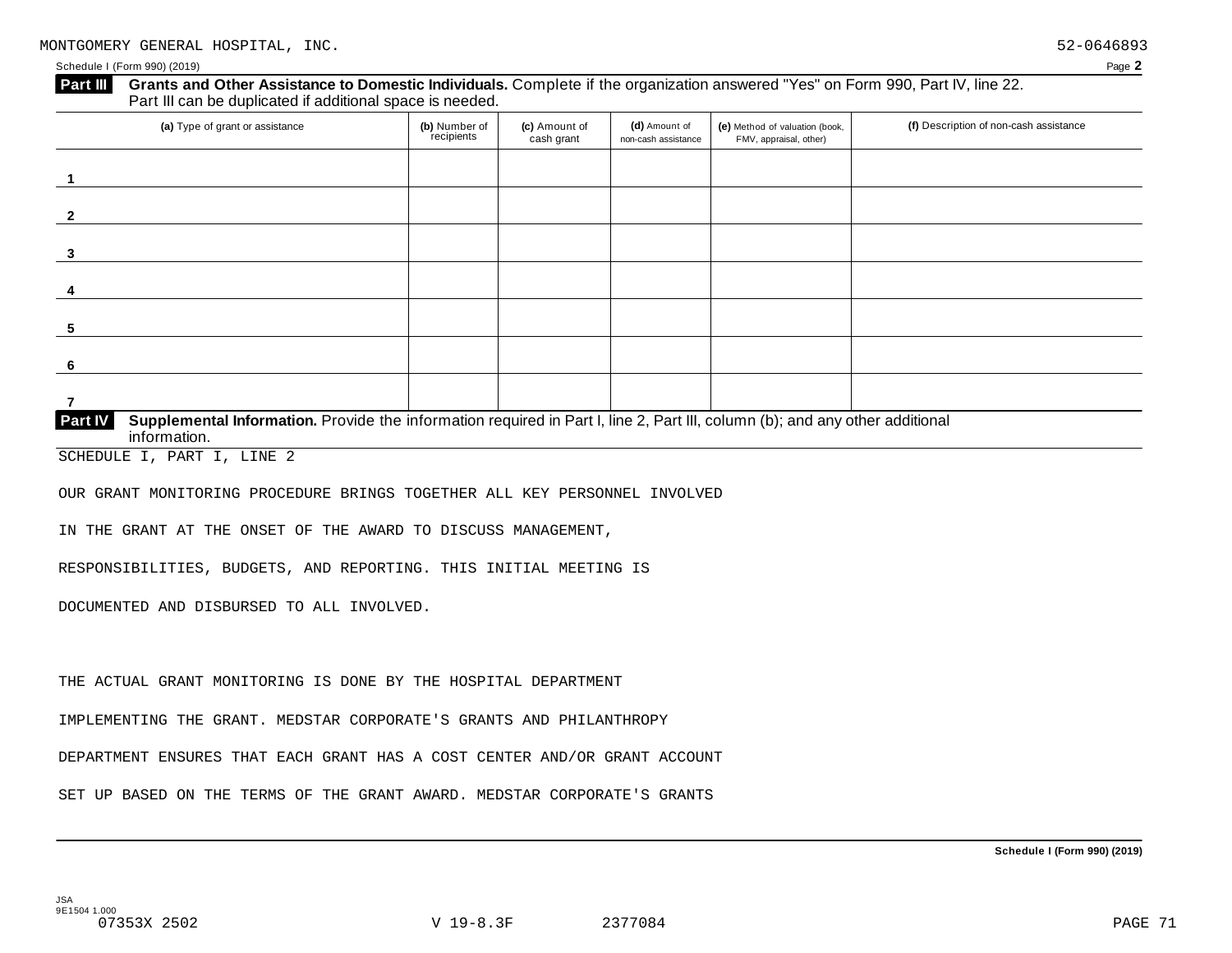#### **Grants and Other Assistance to Domestic Individuals.** Complete if the organization answered "Yes" on Form 990, Part IV, line 22. Part III can be duplicated if additional space is needed. **Part III**

| (a) Type of grant or assistance                                                                                                                                | (b) Number of<br>recipients | (c) Amount of<br>cash grant | (d) Amount of<br>non-cash assistance | (e) Method of valuation (book,<br>FMV, appraisal, other) | (f) Description of non-cash assistance |
|----------------------------------------------------------------------------------------------------------------------------------------------------------------|-----------------------------|-----------------------------|--------------------------------------|----------------------------------------------------------|----------------------------------------|
|                                                                                                                                                                |                             |                             |                                      |                                                          |                                        |
|                                                                                                                                                                |                             |                             |                                      |                                                          |                                        |
|                                                                                                                                                                |                             |                             |                                      |                                                          |                                        |
|                                                                                                                                                                |                             |                             |                                      |                                                          |                                        |
| 5                                                                                                                                                              |                             |                             |                                      |                                                          |                                        |
| 6                                                                                                                                                              |                             |                             |                                      |                                                          |                                        |
|                                                                                                                                                                |                             |                             |                                      |                                                          |                                        |
| Supplemental Information. Provide the information required in Part I, line 2, Part III, column (b); and any other additional<br><b>Part IV</b><br>information. |                             |                             |                                      |                                                          |                                        |

AND PHILANTHROPY DEPARTMENT ALSO TRACKS AND REMINDS HOSPITAL DEPARTMENTS

WHEN PROGRESS REPORTS ARE DUE THROUGOUT THE LIFE OF THE GRANT.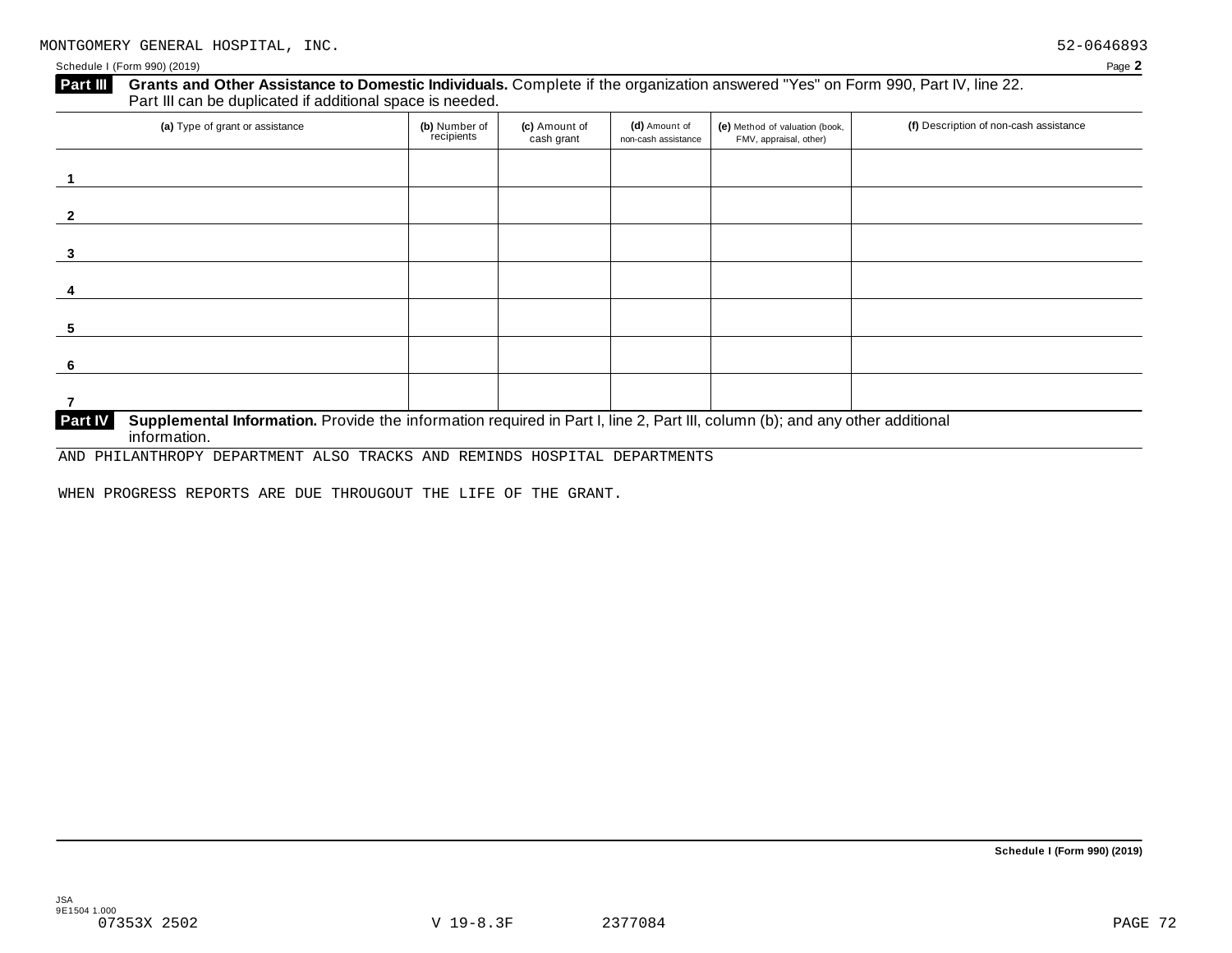|              | <b>SCHEDULE J</b>                                             |                                                                                                        | <b>Compensation Information</b>                                                                                      |                                | OMB No. 1545-0047                          |     |                         |  |
|--------------|---------------------------------------------------------------|--------------------------------------------------------------------------------------------------------|----------------------------------------------------------------------------------------------------------------------|--------------------------------|--------------------------------------------|-----|-------------------------|--|
|              | (Form 990)                                                    |                                                                                                        | For certain Officers, Directors, Trustees, Key Employees, and Highest<br><b>Compensated Employees</b>                |                                | 19                                         |     |                         |  |
|              |                                                               |                                                                                                        | Complete if the organization answered "Yes" on Form 990, Part IV, line 23.                                           |                                |                                            |     |                         |  |
|              | Department of the Treasury<br><b>Internal Revenue Service</b> |                                                                                                        | Attach to Form 990.<br>Go to www.irs.gov/Form990 for instructions and the latest information.                        |                                | <b>Open to Public</b><br><b>Inspection</b> |     |                         |  |
|              | Name of the organization                                      |                                                                                                        |                                                                                                                      | Employer identification number |                                            |     |                         |  |
|              |                                                               | MONTGOMERY GENERAL HOSPITAL, INC.                                                                      |                                                                                                                      | 52-0646893                     |                                            |     |                         |  |
| Part I       |                                                               | <b>Questions Regarding Compensation</b>                                                                |                                                                                                                      |                                |                                            |     |                         |  |
|              |                                                               |                                                                                                        |                                                                                                                      |                                |                                            | Yes | No                      |  |
|              |                                                               |                                                                                                        | 1a Check the appropriate box(es) if the organization provided any of the following to or for a person listed on Form |                                |                                            |     |                         |  |
|              |                                                               |                                                                                                        | 990, Part VII, Section A, line 1a. Complete Part III to provide any relevant information regarding these items.      |                                |                                            |     |                         |  |
|              |                                                               | First-class or charter travel                                                                          | Housing allowance or residence for personal use                                                                      |                                |                                            |     |                         |  |
|              |                                                               | Travel for companions                                                                                  | Payments for business use of personal residence                                                                      |                                |                                            |     |                         |  |
|              |                                                               | Tax indemnification and gross-up payments                                                              | Health or social club dues or initiation fees                                                                        |                                |                                            |     |                         |  |
|              |                                                               | Discretionary spending account                                                                         | Personal services (such as maid, chauffeur, chef)                                                                    |                                |                                            |     |                         |  |
|              |                                                               |                                                                                                        | If any of the boxes on line 1a are checked, did the organization follow a written policy regarding payment           |                                |                                            |     |                         |  |
| b            |                                                               |                                                                                                        | or reimbursement or provision of all of the expenses described above? If "No," complete Part III to                  |                                |                                            |     |                         |  |
|              |                                                               |                                                                                                        |                                                                                                                      |                                | 1 <sub>b</sub>                             |     |                         |  |
| $\mathbf{2}$ |                                                               |                                                                                                        | Did the organization require substantiation prior to reimbursing or allowing expenses incurred by all                |                                |                                            |     |                         |  |
|              |                                                               |                                                                                                        | directors, trustees, and officers, including the CEO/Executive Director, regarding the items checked on line         |                                |                                            |     |                         |  |
|              |                                                               |                                                                                                        |                                                                                                                      |                                | $\mathbf{2}$                               |     |                         |  |
| 3            |                                                               |                                                                                                        | Indicate which, if any, of the following the organization used to establish the compensation of the                  |                                |                                            |     |                         |  |
|              |                                                               |                                                                                                        | organization's CEO/Executive Director. Check all that apply. Do not check any boxes for methods used by a            |                                |                                            |     |                         |  |
|              |                                                               |                                                                                                        | related organization to establish compensation of the CEO/Executive Director, but explain in Part III.               |                                |                                            |     |                         |  |
|              | Χ                                                             | Compensation committee                                                                                 | $\mathbf{X}$<br>Written employment contract                                                                          |                                |                                            |     |                         |  |
|              | $\mathbf X$<br>$\overline{\text{X}}$                          | Independent compensation consultant                                                                    | $\mathbf X$<br>Compensation survey or study<br>$\overline{\mathbf{x}}$                                               |                                |                                            |     |                         |  |
|              |                                                               | Form 990 of other organizations                                                                        | Approval by the board or compensation committee                                                                      |                                |                                            |     |                         |  |
| 4            |                                                               |                                                                                                        | During the year, did any person listed on Form 990, Part VII, Section A, line 1a, with respect to the filing         |                                |                                            |     |                         |  |
|              |                                                               | organization or a related organization:                                                                |                                                                                                                      |                                |                                            |     | Χ                       |  |
| a            |                                                               |                                                                                                        | Participate in, or receive payment from, a supplemental nonqualified retirement plan?                                |                                | 4a<br>4b                                   |     | $\overline{\mathbf{x}}$ |  |
| b<br>c       |                                                               |                                                                                                        | Participate in, or receive payment from, an equity-based compensation arrangement?                                   |                                | 4c                                         |     | $\mathbf X$             |  |
|              |                                                               |                                                                                                        | If "Yes" to any of lines 4a-c, list the persons and provide the applicable amounts for each item in Part III.        |                                |                                            |     |                         |  |
|              |                                                               |                                                                                                        |                                                                                                                      |                                |                                            |     |                         |  |
|              |                                                               |                                                                                                        | Only section 501(c)(3), 501(c)(4), and 501(c)(29) organizations must complete lines 5-9.                             |                                |                                            |     |                         |  |
| 5            |                                                               |                                                                                                        | For persons listed on Form 990, Part VII, Section A, line 1a, did the organization pay or accrue any                 |                                |                                            |     |                         |  |
|              |                                                               | compensation contingent on the revenues of:                                                            |                                                                                                                      |                                |                                            |     |                         |  |
|              |                                                               |                                                                                                        |                                                                                                                      |                                | 5a                                         |     | Χ                       |  |
| b            |                                                               |                                                                                                        |                                                                                                                      |                                | 5b                                         |     | Χ                       |  |
|              |                                                               | If "Yes" on line 5a or 5b, describe in Part III.                                                       |                                                                                                                      |                                |                                            |     |                         |  |
| 6            |                                                               |                                                                                                        | For persons listed on Form 990, Part VII, Section A, line 1a, did the organization pay or accrue any                 |                                |                                            |     |                         |  |
|              |                                                               | compensation contingent on the net earnings of:                                                        |                                                                                                                      |                                |                                            |     |                         |  |
| a            |                                                               |                                                                                                        |                                                                                                                      |                                | 6a                                         |     | Χ                       |  |
| b            |                                                               |                                                                                                        |                                                                                                                      |                                | 6b                                         |     | Χ                       |  |
|              |                                                               | If "Yes" on line 6a or 6b, describe in Part III.                                                       |                                                                                                                      |                                |                                            |     |                         |  |
| 7            |                                                               |                                                                                                        | For persons listed on Form 990, Part VII, Section A, line 1a, did the organization provide any nonfixed              |                                |                                            |     |                         |  |
|              |                                                               |                                                                                                        | payments not described on lines 5 and 6? If "Yes," describe in Part III.                                             |                                | 7                                          |     | X                       |  |
| 8            |                                                               |                                                                                                        | Were any amounts reported on Form 990, Part VII, paid or accrued pursuant to a contract that was subject             |                                |                                            |     |                         |  |
|              |                                                               |                                                                                                        | to the initial contract exception described in Regulations section 53.4958-4(a)(3)? If "Yes," describe               |                                |                                            |     |                         |  |
|              |                                                               |                                                                                                        |                                                                                                                      |                                | 8                                          |     | Χ                       |  |
|              |                                                               |                                                                                                        |                                                                                                                      |                                |                                            |     |                         |  |
| 9            |                                                               | If "Yes" on line 8, did the organization also follow the rebuttable presumption procedure described in |                                                                                                                      |                                | 9                                          |     |                         |  |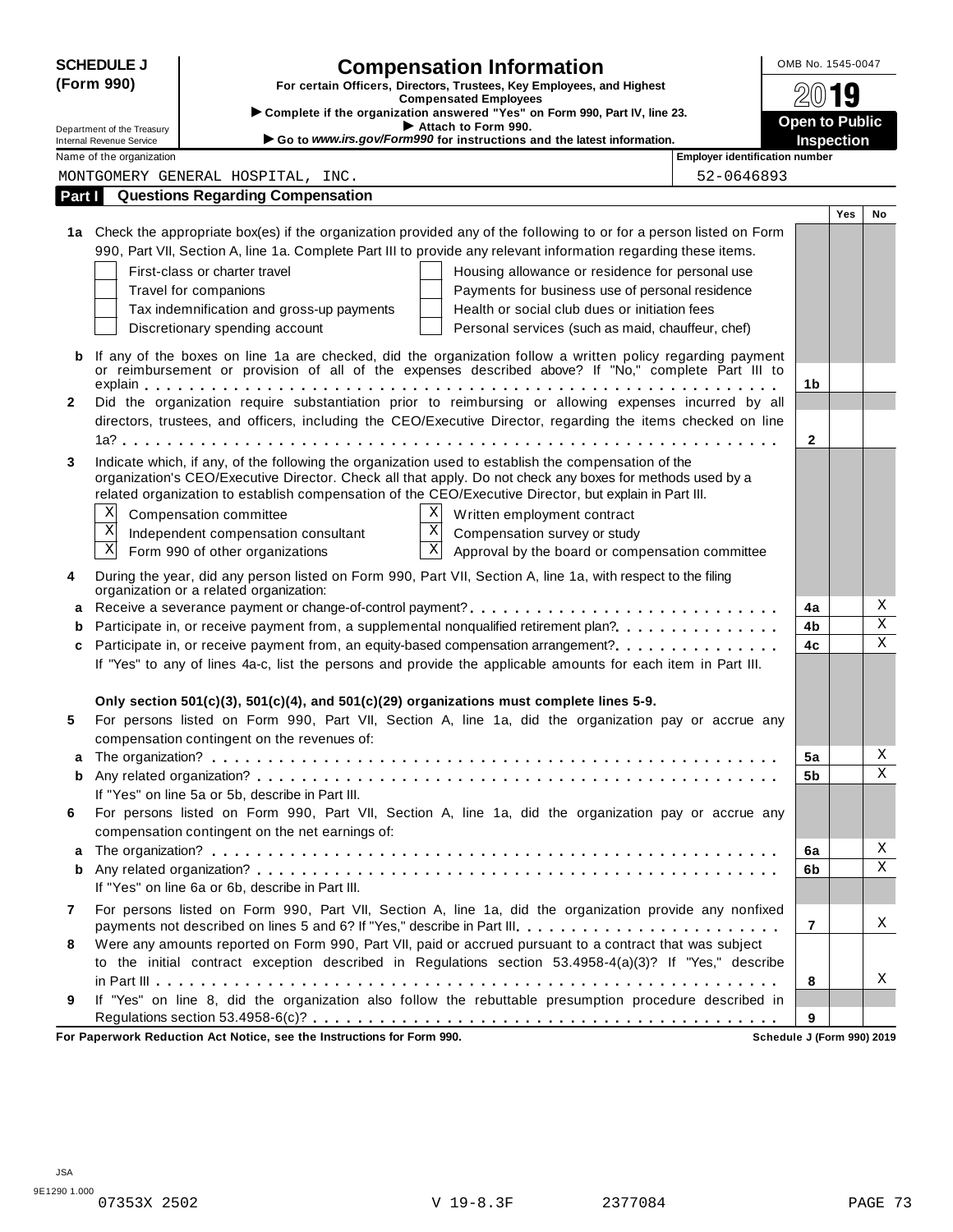### **Part II** Officers, Directors, Trustees, Key Employees, and Highest Compensated Employees. Use duplicate copies if additional space is needed.

For each individual whose compensation must be reported on Schedule J, report compensation from the organization on row (i) and from related organizations, described in the instructions, on row (ii). Do not list any individuals that aren't listed on Form 990, Part VII.

Note: The sum of columns (B)(i)-(iii) for each listed individual must equal the total amount of Form 990, Part VII, Section A, line 1a, applicable column (D) and (E) amounts for that individual.

|                                         |      | (B) Breakdown of W-2 and/or 1099-MISC compensation |                                        |                                           | (C) Retirement and             | (D) Nontaxable | (E) Total of columns | (F) Compensation                                           |  |
|-----------------------------------------|------|----------------------------------------------------|----------------------------------------|-------------------------------------------|--------------------------------|----------------|----------------------|------------------------------------------------------------|--|
| (A) Name and Title                      |      | (i) Base<br>compensation                           | (ii) Bonus & incentive<br>compensation | (iii) Other<br>reportable<br>compensation | other deferred<br>compensation | benefits       | $(B)(i)-(D)$         | in column (B) reported<br>as deferred on prior<br>Form 990 |  |
| KENNETH A. SAMET                        | (i)  | $\Omega$                                           | $\Omega$                               | $\mathbf{0}$ .                            | $\Omega$                       | 0.             | $\Omega$ .           | $0$ .                                                      |  |
| <b>DIRECTOR</b>                         | (i)  | 1,965,427.                                         | 5,633,373.                             | $\mathbf{0}$ .                            | 54,494.                        | 36, 202.       | 7,689,496.           | $\overline{0}$ .                                           |  |
| CONNIE STONE                            | (i)  | 228,175.                                           | 58,243                                 | 25                                        | 5,850.                         | 11,377.        | 303,670.             | $\overline{0}$ .                                           |  |
| $2^{\text{VP}}$ , PATIENT CARE SERVICES | (ii) | $\mathbf{0}$                                       | $\Omega$                               | $\Omega$ .                                | $\Omega$ .                     | 0.             | $\Omega$ .           | $\mathsf 0$ .                                              |  |
| DAVID HAVRILLA                          | (i)  | 144,693.                                           | 62,841.                                | 4,801                                     | 8,319.                         | 10, 103.       | 230,757.             | $0$ .                                                      |  |
| $3^{\text{CFO/TREASURER}}$              | (i)  | 144,694.                                           | 62,842.                                | 4,800.                                    | 8,318.                         | 10, 103.       | 230,757.             | $0$ .                                                      |  |
| KEVIN MELL                              | (i)  | $\overline{0}$                                     | $\mathbf 0$ .                          | 0.                                        | $\mathbf{0}$ .                 | 0.             | $\mathsf{O}$ .       | $\mathsf 0$ .                                              |  |
| 4 <sup>FORMER</sup> VP, OPERATIONS      | (i)  | 171,180                                            | 3,577                                  | 0.                                        | 5,335.                         | 10,035.        | 190,127.             | $\overline{0}$ .                                           |  |
| DENISE KINGSBURY                        | (i)  | 181,735.                                           | $\mathsf{O}$ .                         | 25                                        | 5,453.                         | 666.           | 187,879              | $\overline{0}$ .                                           |  |
| SR DIR, CLIN SUPPORT SERVICES           | (i)  | 0                                                  | $\Omega$                               | 0.                                        | $\mathbf{0}$ .                 | 0.             | $\Omega$ .           | $\overline{0}$ .                                           |  |
| FREDERICK FINELLI                       | (i)  | 546,583                                            | 260, 274.                              | $\mathbf 0$ .                             | 8,400.                         | 29,092.        | 844,349              | $\overline{0}$ .                                           |  |
| 6 <sup>VP, MEDICAL</sup> AFFAIRS        | (i)  | 0                                                  | $\mathbf{0}$ .                         | $\mathsf{O}$ .                            | 0                              | 0.             | $\mathsf{O}$ .       | $\overline{0}$ .                                           |  |
| THOMAS SENKER                           | (i)  | 390,201                                            | 352,010.                               | $\mathsf{O}$ .                            | 8,400                          | 35,408.        | 786,019.             | $\overline{0}$ .                                           |  |
| HOSPITAL PRESIDENT & SVP MSH            | (i)  | 0                                                  | $\Omega$ .                             | $\mathbf{0}$ .                            | $\Omega$                       | 0.             | $\mathsf{O}$ .       | $\overline{0}$ .                                           |  |
| SUJITHRA JAYARAJ, M.D.                  | (i)  | 372,575                                            | 107,661                                | $\mathsf{O}$ .                            | 8,400.                         | 25,754.        | 514,390.             | $\overline{0}$ .                                           |  |
| $8^{DIRECTOR}$                          | (ii) | $\mathbf{0}$                                       | $\Omega$ .                             | $\mathbf{0}$ .                            | $\Omega$ .                     | 0.             | $\mathsf{O}$ .       | $\overline{0}$ .                                           |  |
| NATHANIEL BARBO                         | (i)  | 189,939                                            | 15,000                                 | 25                                        | 6,184.                         | 11,039.        | 222,187.             | $\overline{0}$ .                                           |  |
| qAVP, PROFESSIONAL SERVICES             | (ii) | $\Omega$                                           | $\Omega$                               | $\mathbf{0}$ .                            | $\Omega$                       | 0.             | $\Omega$ .           | $0$ .                                                      |  |
| DEREK PROCHNICKI                        | (i)  | 187,246                                            | 365.                                   | 25.                                       | 3,500                          | 14,121         | 205, 257.            | $\mathsf 0$ .                                              |  |
| 10 <sup>REGISTERED</sup> NURSE          | (i)  | 0                                                  | $\mathbf{0}$ .                         | $\mathbf{0}$ .                            | $\Omega$ .                     | 0.             | $\Omega$ .           | $0$ .                                                      |  |
|                                         | (i)  |                                                    |                                        |                                           |                                |                |                      |                                                            |  |
| 11                                      | (i)  |                                                    |                                        |                                           |                                |                |                      |                                                            |  |
|                                         | (i)  |                                                    |                                        |                                           |                                |                |                      |                                                            |  |
| 12                                      | (ii) |                                                    |                                        |                                           |                                |                |                      |                                                            |  |
|                                         | (i)  |                                                    |                                        |                                           |                                |                |                      |                                                            |  |
| 13                                      | (i)  |                                                    |                                        |                                           |                                |                |                      |                                                            |  |
|                                         | (i)  |                                                    |                                        |                                           |                                |                |                      |                                                            |  |
| 14                                      | (ii) |                                                    |                                        |                                           |                                |                |                      |                                                            |  |
|                                         | (i)  |                                                    |                                        |                                           |                                |                |                      |                                                            |  |
| 15                                      | (ii) |                                                    |                                        |                                           |                                |                |                      |                                                            |  |
|                                         | (i)  |                                                    |                                        |                                           |                                |                |                      |                                                            |  |
| 16                                      | (i)  |                                                    |                                        |                                           |                                |                |                      |                                                            |  |

**Schedule J (Form 990) 2019**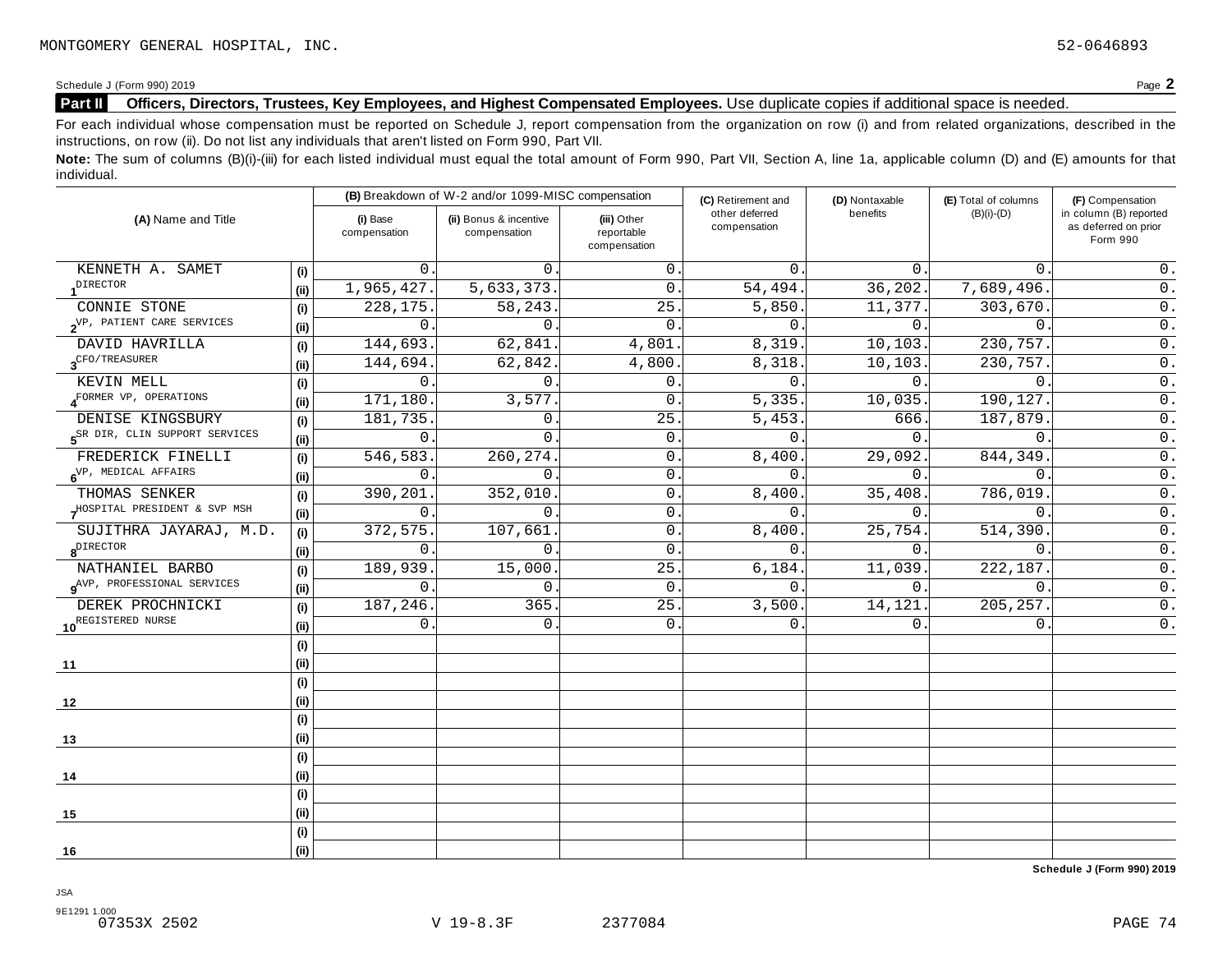#### **Part III** Supplemental Information

Provide the information, explanation, or descriptions required for Part I, lines 1a, 1b, 3, 4a, 4b, 4c, 5a, 5b, 6a, 6b, 7, and 8, and for Part II. Also complete this part for any additional information.

SCHEDULE J, PART III

MR. SAMET'S COMPENSATION IN PART II, COLUMN (B) INCLUDES \$2,636,097

REPRESENTING BENEFITS RECEIVED FROM EXECUTIVE RETIREMENT PLANS THAT ARE

COMPRISED OF TARGET BENEFITS DETERMINED ANNUALLY BASED ON COMPENSATION

AND YEARS OF SERVICE AND LONG-TERM RETENTION ARRANGEMENTS.

DAVID HAVRILLA'S COMPENSATION IS FOR SERVICES PROVIDED AS CFO TO MEDSTAR

MONTGOMERY MEDICAL CENTER, MEDSTAR ST. MARY'S HOSPITAL, AND MEDSTAR

SOUTHERN MARYLAND HOSPITAL CENTER.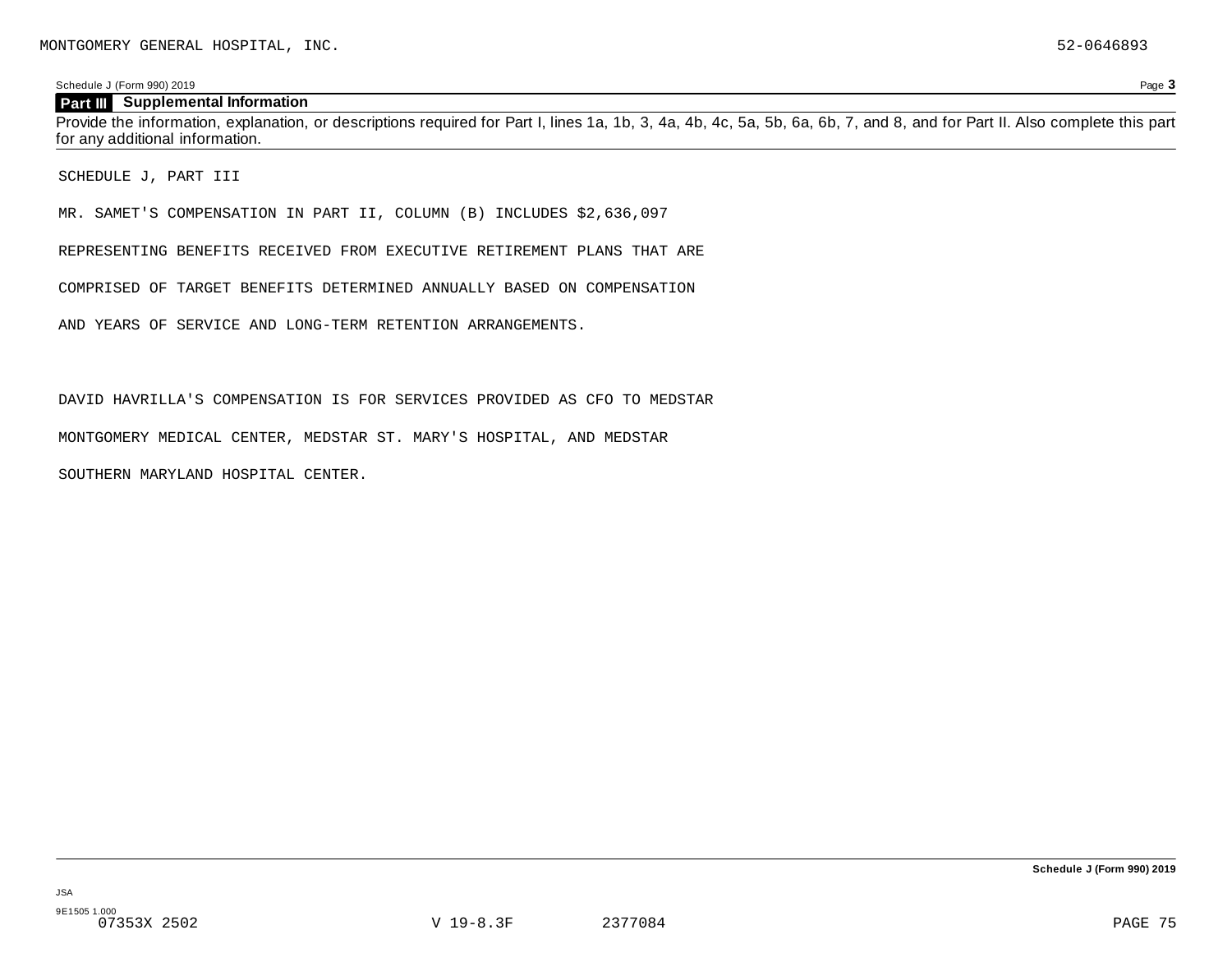# SCHEDULE M<br> **SCHEDULE M Noncash Contributions**<br> **SCHEDULE M Noncash Contributions**<br> **SCHEDULE M None if the organizations answered** "Yes" on Form 990, Part IV lines 29 or 30

Department of the Treasury<br>
Internal Revenue Service<br> **Internal Revenue Service**<br> **Co to www.irs.gov/Form** 

**Examplete if the organizations answered "Yes" on Form 990, Part IV, lines 29 or 30.** ★ Attach to Form 990.

 **Open to Public**  ▶ Go to *www.irs.gov/Form990* for instructions and the latest information. **INSPECTION** 

Name of the organization **Employer identification number Employer identification number** 

|              | MONTGOMERY GENERAL HOSPITAL, INC.                                                                                  |                               |                                                                                                                        |                                                                                    | 52-0646893                                                   |
|--------------|--------------------------------------------------------------------------------------------------------------------|-------------------------------|------------------------------------------------------------------------------------------------------------------------|------------------------------------------------------------------------------------|--------------------------------------------------------------|
|              | <b>Types of Property</b><br>Part I                                                                                 |                               |                                                                                                                        |                                                                                    |                                                              |
|              |                                                                                                                    | (a)<br>Check if<br>applicable | (b)<br>Number of contributions or<br>items contributed                                                                 | (c)<br>Noncash contribution<br>amounts reported on<br>Form 990, Part VIII, line 1g | (d)<br>Method of determining<br>noncash contribution amounts |
| 1.           | Art - Works of art example and all                                                                                 |                               |                                                                                                                        |                                                                                    |                                                              |
| $\mathbf{2}$ | Art - Historical treasures                                                                                         |                               |                                                                                                                        |                                                                                    |                                                              |
| 3            | Art - Fractional interests [100]                                                                                   |                               |                                                                                                                        |                                                                                    |                                                              |
| 4            | Books and publications [19]                                                                                        |                               |                                                                                                                        |                                                                                    |                                                              |
| 5            | Clothing and household                                                                                             |                               |                                                                                                                        |                                                                                    |                                                              |
|              |                                                                                                                    |                               |                                                                                                                        |                                                                                    |                                                              |
| 6            | Cars and other vehicles                                                                                            |                               | the control of the control of the control of the control of the control of                                             |                                                                                    |                                                              |
| 7            | Boats and planes <u>  _ _ _ _ _</u>                                                                                |                               |                                                                                                                        |                                                                                    |                                                              |
| 8            | Intellectual property [1,1,1,1,1,1]                                                                                |                               |                                                                                                                        |                                                                                    |                                                              |
| 9            | Securities - Publicly traded                                                                                       | $\mathbf{x}$                  | 3.                                                                                                                     | 67,394.                                                                            | <b>FMV</b>                                                   |
| 10           | Securities - Closely held stock                                                                                    |                               |                                                                                                                        |                                                                                    |                                                              |
| 11           | Securities - Partnership, LLC,                                                                                     |                               |                                                                                                                        |                                                                                    |                                                              |
|              | or trust interests<br><br><br><br><br><br><br><br><br><br><br><br><br><br><br><br><br><br><br><br><br><br><br>     |                               |                                                                                                                        |                                                                                    |                                                              |
| 12           | Securities - Miscellaneous                                                                                         |                               |                                                                                                                        |                                                                                    |                                                              |
| 13           | Qualified conservation                                                                                             |                               |                                                                                                                        |                                                                                    |                                                              |
|              | contribution - Historic                                                                                            |                               |                                                                                                                        |                                                                                    |                                                              |
|              |                                                                                                                    |                               |                                                                                                                        |                                                                                    |                                                              |
|              | 14 Qualified conservation                                                                                          |                               |                                                                                                                        |                                                                                    |                                                              |
|              |                                                                                                                    |                               |                                                                                                                        |                                                                                    |                                                              |
| 15           | Real estate - Residential                                                                                          |                               | <u> 1989 - Johann Stein, mars an deus Amerikaansk kommunister (</u>                                                    |                                                                                    |                                                              |
| 16           |                                                                                                                    |                               |                                                                                                                        |                                                                                    |                                                              |
| 17           |                                                                                                                    |                               |                                                                                                                        |                                                                                    |                                                              |
| 18           |                                                                                                                    |                               |                                                                                                                        |                                                                                    |                                                              |
| 19           | Food inventory $\ldots \ldots \ldots$ $\boxed{\phantom{a} \phantom{a}}$                                            |                               |                                                                                                                        |                                                                                    |                                                              |
| 20           | Drugs and medical supplies                                                                                         |                               | <u> 1989 - John Stein, Amerikaansk politiker († 1908)</u>                                                              |                                                                                    |                                                              |
| 21<br>22     | Historical artifacts [19]                                                                                          |                               |                                                                                                                        |                                                                                    |                                                              |
| 23           |                                                                                                                    |                               | <u> 1989 - Johann John Stone, mars et al. 1989 - John Stone, mars et al. 1989 - John Stone, mars et al. 1989 - Joh</u> |                                                                                    |                                                              |
| 24           | Archeological artifacts [                                                                                          |                               |                                                                                                                        |                                                                                    |                                                              |
| 25           | Other $\blacktriangleright$ ( $\_\_\_\_\_\_\_\_$ )                                                                 | the control of the control of | the control of the control of the control of the control of the control of the control of                              |                                                                                    |                                                              |
| 26           | Other $\blacktriangleright$ ( $\_\_\_\_\_\_\_\_$ )                                                                 |                               |                                                                                                                        |                                                                                    |                                                              |
| 27           | Other $\blacktriangleright$ (                                                                                      |                               |                                                                                                                        |                                                                                    |                                                              |
| 28           | Other $\blacktriangleright$ (                                                                                      |                               |                                                                                                                        |                                                                                    |                                                              |
| 29           | Number of Forms 8283 received by the organization during the tax year for contributions for                        |                               |                                                                                                                        |                                                                                    |                                                              |
|              | which the organization completed Form 8283, Part IV, Donee Acknowledgement                                         |                               |                                                                                                                        |                                                                                    | 29                                                           |
|              |                                                                                                                    |                               |                                                                                                                        |                                                                                    | Yes   No                                                     |
|              | 30a During the year, did the organization receive by contribution any property reported in Part I, lines 1 through |                               |                                                                                                                        |                                                                                    |                                                              |
|              | 28, that it must hold for at least three years from the date of the initial contribution, and which isn't required |                               |                                                                                                                        |                                                                                    |                                                              |
|              |                                                                                                                    |                               |                                                                                                                        |                                                                                    | Χ<br>30a                                                     |
|              | <b>b</b> If "Yes," describe the arrangement in Part II.                                                            |                               |                                                                                                                        |                                                                                    |                                                              |
| 31           | Does the organization have a gift acceptance policy that requires the review of any nonstandard                    |                               |                                                                                                                        |                                                                                    |                                                              |
|              |                                                                                                                    |                               |                                                                                                                        |                                                                                    | Χ<br>31                                                      |
|              | 32a Does the organization hire or use third parties or related organizations to solicit, process, or sell noncash  |                               |                                                                                                                        |                                                                                    |                                                              |
|              |                                                                                                                    |                               |                                                                                                                        |                                                                                    | Χ<br>32a                                                     |
|              | <b>b</b> If "Yes," describe in Part II.                                                                            |                               |                                                                                                                        |                                                                                    |                                                              |
| 33           | If the organization didn't report an amount in column (c) for a type of property for which column (a) is checked,  |                               |                                                                                                                        |                                                                                    |                                                              |
|              | describe in Part II.                                                                                               |                               |                                                                                                                        |                                                                                    |                                                              |

**For Paperwork Reduction Act Notice, see the Instructions for Form 990. Schedule M (Form 990) 2019**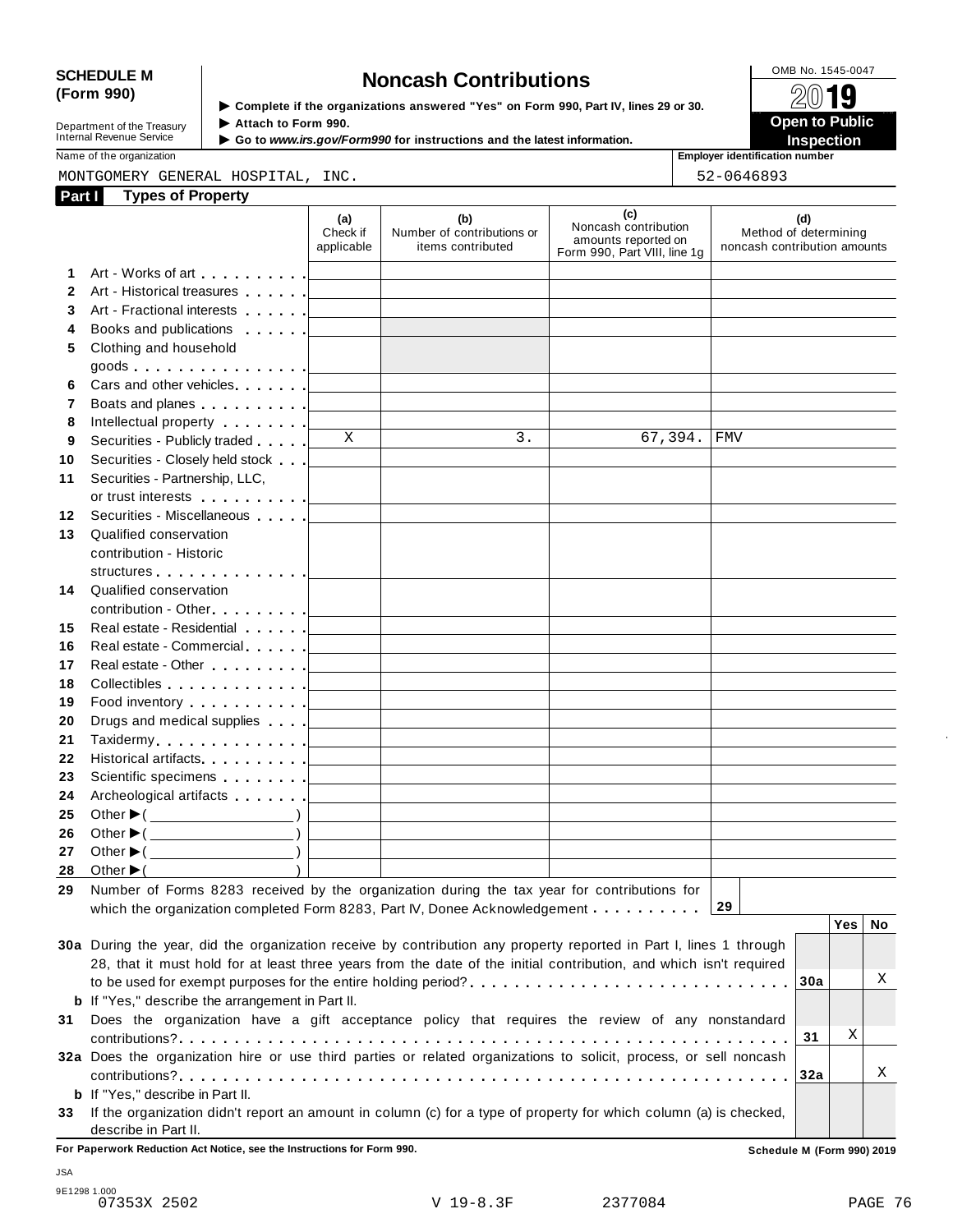**Supplemental Information.** Provide the information required by Part I, lines 30b, 32b, and 33, and whether the organization is reporting in Part I, column (b), the number of contributions, the number of items received, or a combination of both. Also complete this part for any additional information. **Part II**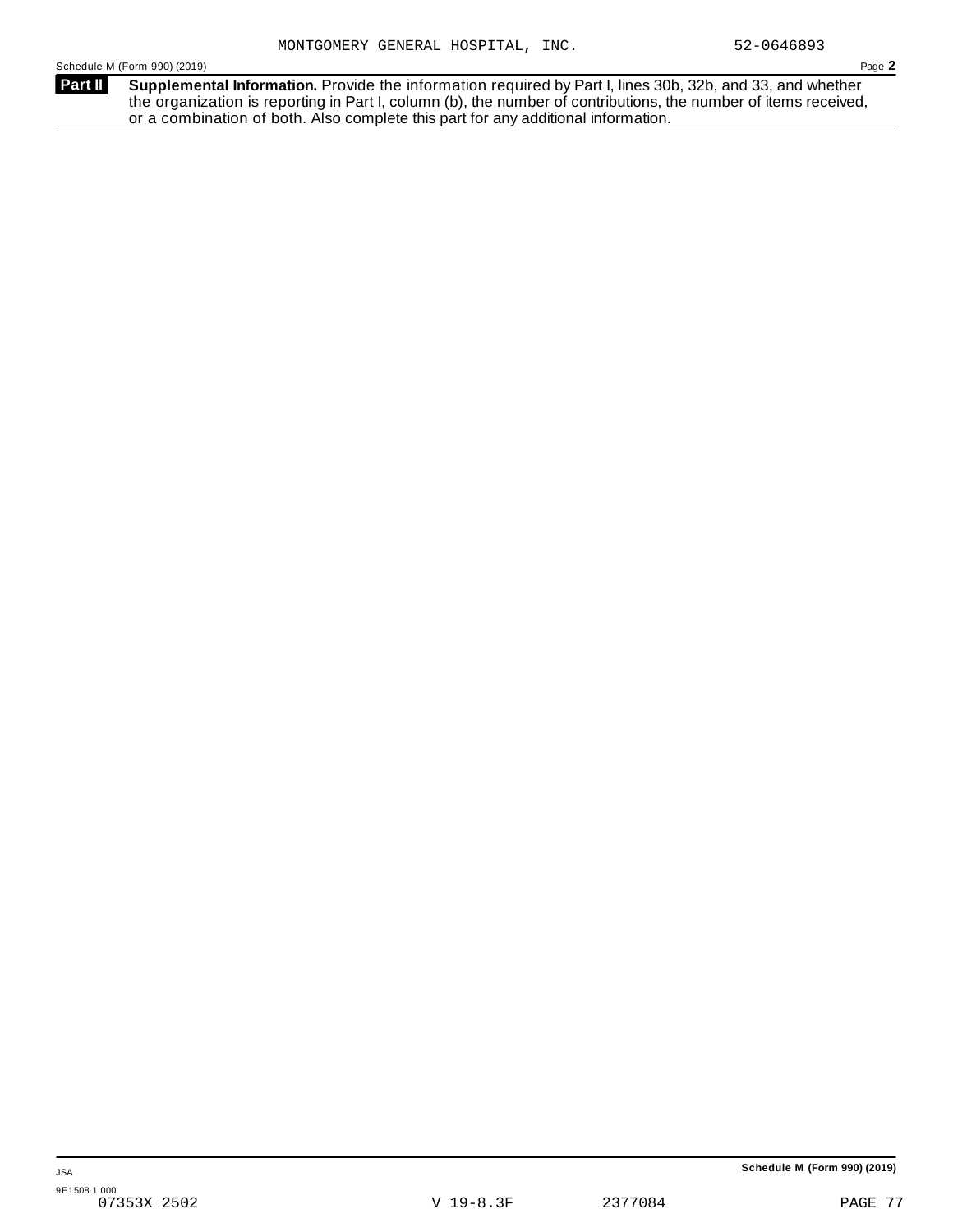### **SCHEDULE O** Supplemental Information to Form 990 or 990-EZ MB No. 1545-0047

**(Form 990 or 990-EZ) Complete to provide information for responses to specific questions on** plete to provide information for responses to specific questions on  $\mathbb{Z} \setminus \mathbb{R}$ **I Attach to Form 990 or 990-EZ.**<br>
Attach to Form 990 or 990-EZ.<br>
and a contract of Public and a contract of Public and a contract of the COP of Density of the COP of Density of A **Department of the Treasury III Department of the Treasury III Department of the Treasury III Department of the Treasury III Department of Pullishers in the Treasury III Department of Pu<br>Internal Revenue Service III Depar** 

ORGANIZATION MEMBERS

PART VI, LINE 6

THE ORGANIZATION IS AN AFFILIATE AND SUBSIDIARY OF MEDSTAR HEALTH, INC. MEDSTAR HEALTH, INC., OR ONE OF ITS AFFILIATES AND SUBSIDIARIES, IS THE SOLE MEMBER OF THE ORGANIZATION.

#### DESCRIPTION OF MEMBERS

PART VI, LINES 7A

AS AN AFFILIATE AND SUBSIDIARY OF MEDSTAR HEALTH, INC., THE ORGANIZATION MAY RECOMMEND PERSON(S) FOR MEMBERSHIP ON THE ORGANIZATION'S GOVERNING BODY. ANY SUCH RECOMMENDATION BY THE ORGANIZATION IS SUBJECT TO APPROVAL BY THE GOVERNANCE COMMITTEE OF THE BOARD OF DIRECTORS OF MEDSTAR HEALTH, INC. THE BOARD OF MEDSTAR HEALTH, INC. HAS DELEGATED CERTAIN APPROVAL AUTHORITY TO THE GOVERNANCE COMMITTEE AND THE PRESIDENT & CEO OF MEDSTAR HEALTH, INC.

#### DECISIONS OF GOVERNING BODY

PART VI, LINES 7B

AS AN AFFILIATE AND SUBSIDIARY OF MEDSTAR HEALTH, INC., THE BYLAWS OF THE ORGANIZATION ARE SUBJECT TO CERTAIN RESERVED POWERS, WHICH PROVIDE THAT THE SOLE MEMBER OF THE ORGANIZATION MUST APPROVE CERTAIN DECISIONS, INCLUDING BUT NOT LIMITED TO MATTERS CONCERNING THE SALE OR PURCHASE OF REAL OR PERSONAL PROPERTY, CAPITAL BUDGETS, STRATEGIC PLANNING, INVESTMENTS, AND CORPORATE GOVERNANCE.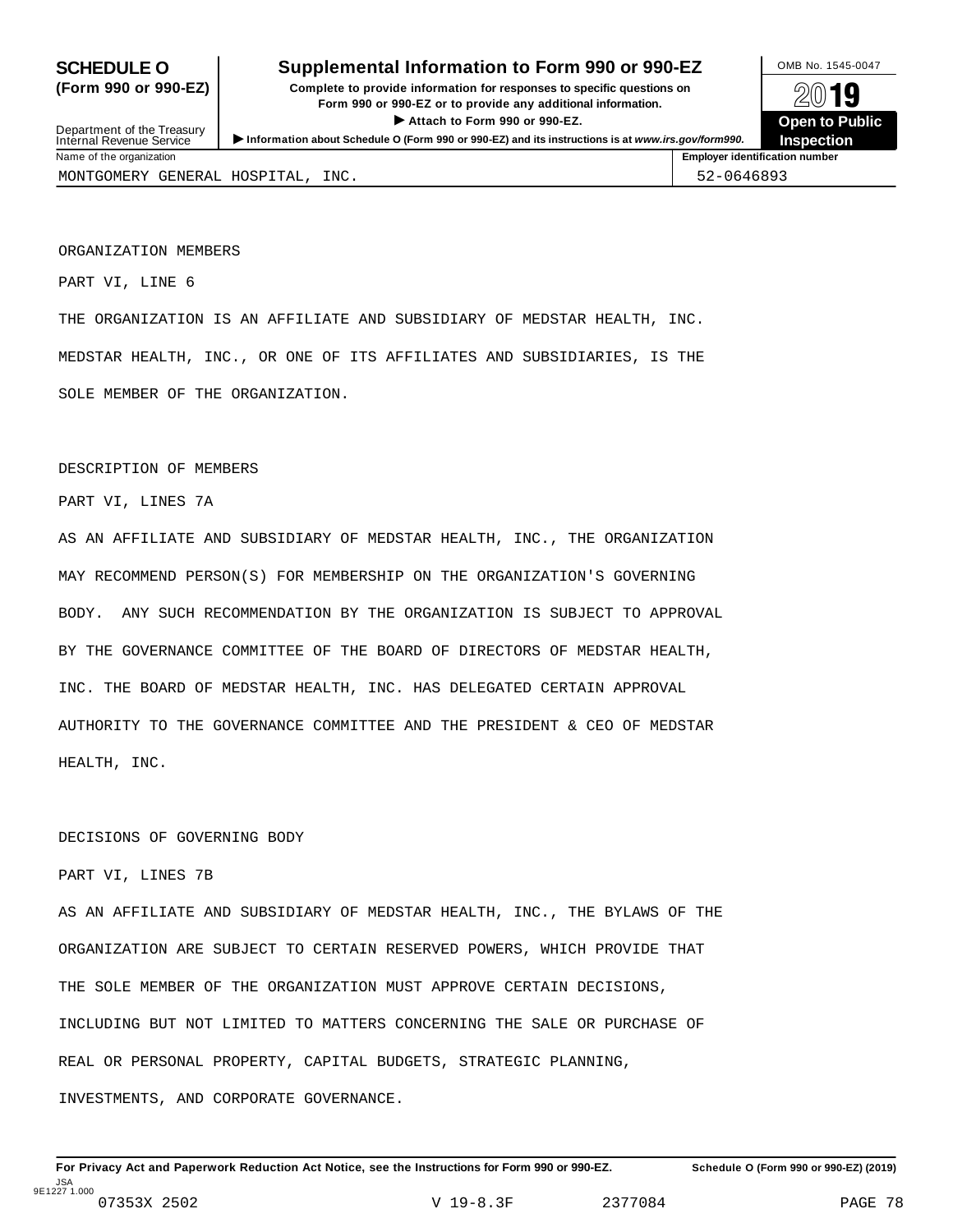MONTGOMERY GENERAL HOSPITAL, INC.  $\vert$  52-0646893

FORM 990 REVIEW PROCESS

PART VI, LINE 11B

THE PROCESS FOR REVIEWING THE FORM 990 INCLUDED EDUCATION AND TRANSPARENCY. SENIOR FINANCIAL EXECUTIVES, WORKING WITH INDEPENDENT OUTSIDE EXPERTS, THOROUGHLY REVIEWED FORM 990 AND ACCOMPANYING INSTRUCTIONS. IN ADDITION, SENIOR EXECUTIVES REVIEWED THE RELEVANT SECTIONS OF THE FORM 990 WITH THE FOLLOWING COMMITTEES OF THE ORGANIZATION'S GOVERNING BODY: FINANCE, AUDIT, GOVERNANCE, STRATEGIC PLANNING, AND EXECUTIVE COMPENSATION. FOLLOWING THESE MEETINGS, THE GOVERNING BODY WAS PROVIDED A COPY OF THE FORM 990 IN ITS FINAL FORM AND GIVEN AN OPPORTUNITY TO PROVIDE ANY INPUT OR COMMENTS RELATING TO THE FORM 990 PRIOR TO ITS FILING.

CONFLICT OF INTEREST POLICY

PART VI, LINE 12C

APPOINTMENT OF BOARDS OF DIRECTORS

MEDSTAR HEALTH (AND ITS SUBSIDIARIES) REQUIRE ALL NOMINATED DIRECTORS, PRIOR TO THEIR APPOINTMENT OR ELECTION, TO DISCLOSE THE EXISTENCE OF (OR POTENTIAL EXISTENCE OF) ANY TRANSACTION WITH MEDSTAR THAT WOULD RESULT IN A CONFLICT OF INTEREST. SUCH DISCLOSURES (IF ANY) ARE REVIEWED BY THE GOVERNANCE COMMITTEE OF THE MEDSTAR HEALTH BOARD OF DIRECTORS WHICH DETERMINES HOW THE MATTER SHOULD BE RESOLVED.

ANNUAL DISCLOSURES - ALL OFFICERS, DIRECTORS, AND SENIOR MANAGERS ALL OFFICERS, DIRECTORS AND SENIOR MANAGERS ARE REQUIRED, NOT LESS THAN ANNUALLY, TO COMPLETE A SURVEY OF QUESTIONS CONCERNING ANY TRANSACTIONS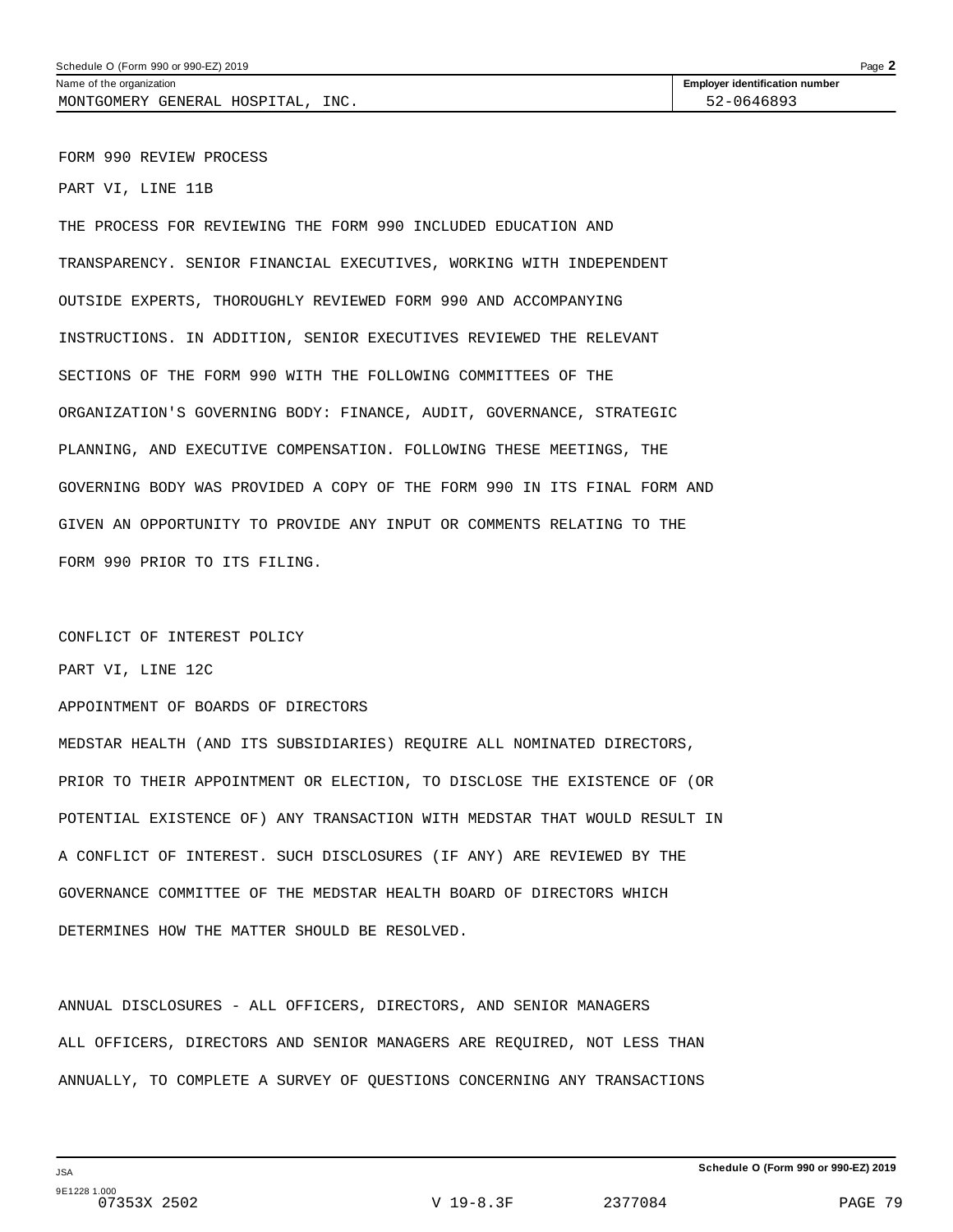| Page $\blacktriangle$<br>Schedule O (Form 990 or 990-EZ) 2019 |                                       |  |  |  |
|---------------------------------------------------------------|---------------------------------------|--|--|--|
| Name of the organization                                      | <b>Employer identification number</b> |  |  |  |
| MONTGOMERY GENERAL HOSPITAL.<br>INC.                          | 52-0646893                            |  |  |  |

OR RELATIONSHIPS WHICH WOULD OR COULD REPRESENT A CONFLICT OF INTEREST. SUCH DISCLOSURES (IF ANY) RELATED TO DIRECTORS ARE REVIEWED BY THE GOVERNANCE COMMITTEE OF THE MEDSTAR HEALTH BOARD OF DIRECTORS WHICH DETERMINES HOW THE MATTER SHOULD BE RESOLVED. SUCH DISCLOSURES (IF ANY) RELATED TO OFFICERS AND SENIOR MANAGERS ARE REVIEWED BY AN APPROPRIATE EXECUTIVE WHO DETERMINES HOW THE MATTER SHOULD BE RESOLVED. IN ADDITION, OFFICERS AND DIRECTORS OF MARYLAND HOSPITALS AND NURSING CENTERS ARE REQUIRED TO ANNUALLY DISCLOSE ADDITIONAL INFORMATION RELATING TO POTENTIAL CONFLICTS OF INTEREST AND SUCH DISCLOSURES ARE REPORTED TO THE MARYLAND HEALTH SERVICES COST REVIEW COMMISSION (HSCRC).

#### EXECUTIVE COMPENSATION PROCESS

PART VI, LINE 15

THE EXECUTIVE COMPENSATION COMMITTEE OF THE BOARD OF DIRECTORS OF MEDSTAR HEALTH, INC. (THE "COMMITTEE") HAS OVERSIGHT OVER THE EXECUTIVE COMPENSATION PROGRAM (THE "PROGRAM") OF MEDSTAR HEALTH, INC. AND ITS AFFILIATES. TOTAL COMPENSATION FOR THE TOP MANAGEMENT OFFICIALS, OFFICERSAND KEY EMPLOYEES OF MEDSTAR HEALTH, INC. AND ITS AFFILIATES ARE REVIEWED AND APPROVED BY THE COMMITTEE WITH ASSISTANCE AND GUIDANCE FROM AN INDEPENDENT THIRD PARTY ADVISOR. THE MEMBERS OF THE COMMITTEE ARE INDEPENDENT FROM ALL OF THE PARTICIPANTS IN THE PROGRAM.

THE MAIN OBJECTIVE OF THE PROGRAM IS TO PROVIDE MARKET COMPETITIVE TOTAL COMPENSATION THAT IS INTERNALLY EQUITABLE AND HAS A STRONG PAY-FOR-PERFORMANCE LINKAGE. PERFORMANCE IS EVALUATED AT THE SYSTEM,OPERATING UNIT, AND INDIVIDUAL LEVELS. THE OVERALL TOTAL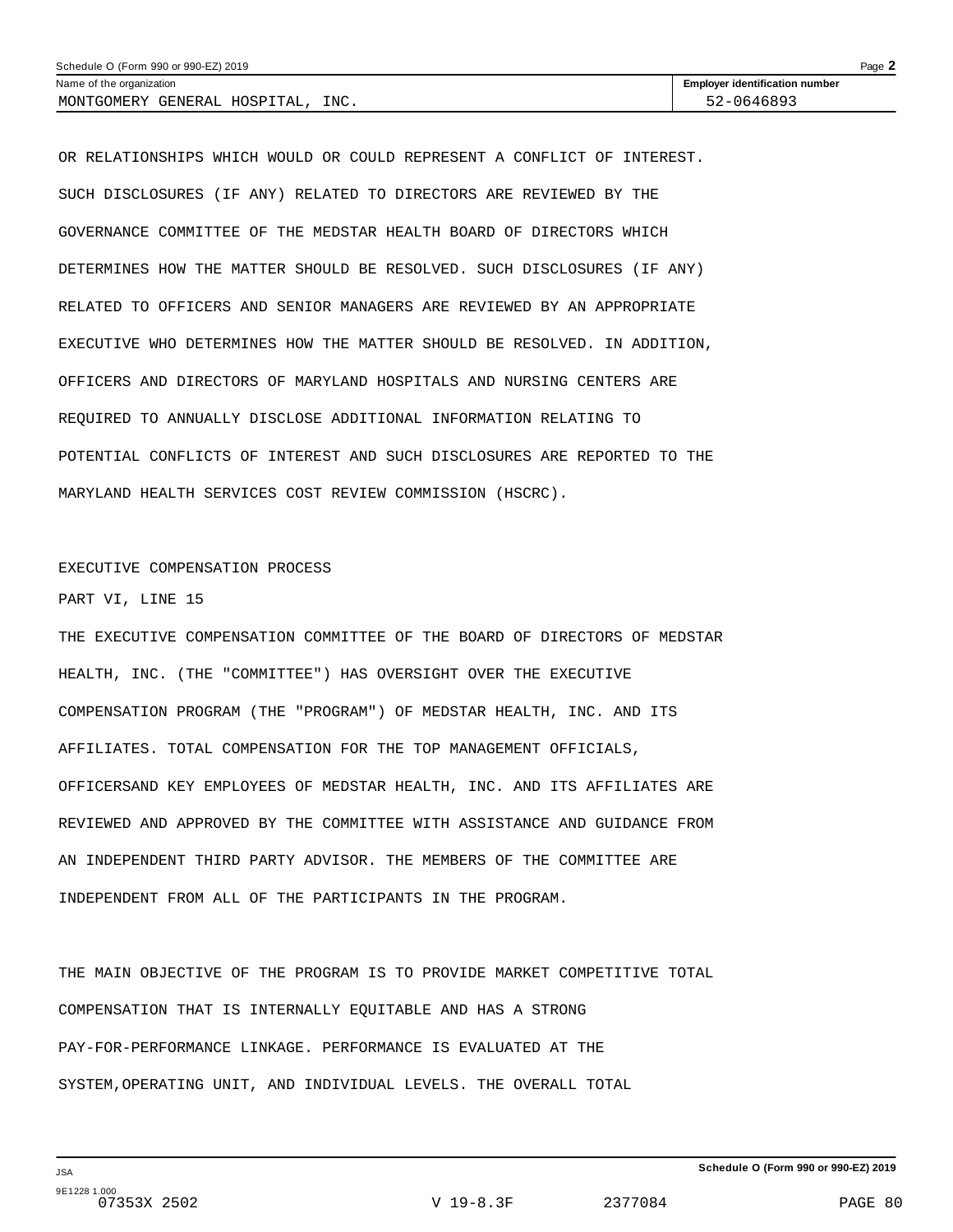COMPENSATION PHILOSOPHY IS MANAGED AT THE 75TH PERCENTILE OF THE COMPETITIVE MARKET FOR COMPARABLE SIZE (NET REVENUE) AND TYPE ("TAX-EXEMPT HEALTHCARE ORGANIZATIONS"). WHERE APPROPRIATE, ADDITIONAL INDUSTRY DATA IS CONSIDERED (GENERAL BUSINESS AND/OR TAXABLE HEALTHCARE) FOR SELECTED POSITIONS THAT CAN BE RECRUITED FROM OR POTENTIALLY LOST TO THESE INDUSTRIES (E.G., INFORMATION TECHNOLOGY, FINANCE, ETC.).

THE COMMITTEE HAS ENGAGED ERNST & YOUNG LLP ("E&Y") TO SERVE AS AN ADVISOR ON THE REASONABLENESS AND COMPETITIVENESS OF THE PROGRAM. IN DETERMINING REASONABLENESS AND COMPETITIVENESS, E&Y REVIEWS MARKET PRACTICES AND TRENDS, AND MAKES RECOMMENDATIONS RELATED TO THE PROGRAM. E&Y UTILIZES INFORMATION FROM CUSTOM SURVEYS, NATIONAL COMPENSATION SURVEYS, PROPRIETARY DATABASES, AND CLIENT EXPERIENCES TO DETERMINE ITS FINAL RECOMMENDATIONS. E&Y PRESENTS THEIR FINDINGS AND RECOMMENDATIONS TO THE COMMITTEE. THE COMMITTEE MAKES THE FINAL DECISIONS ON ALL OF THE COMPENSATION DETERMINATIONS OF THE PROGRAM. ALL DECISIONS MADE BY THE COMMITTEE ARE CONTEMPORANEOUSLY DOCUMENTED.

#### FINANCIAL STATEMENT AVAILABILITY

PART VI, LINE 19

MEDSTAR HEALTH POSTS ITS ANNUAL FINANCIAL AUDIT AND QUARTERLY FINANCIAL REPORTS TO THE ELECTRONIC MUNICIPAL MARKET ACCESS (EMMA) SYSTEM. THE ORGANIZATION ALSO E-MAILS ITS ANNUAL AND QUARTERLY DISCLOSURES TO HOLDERS OF THE COMPANY'S PUBLICLY TRADED DEBT. THE COMPANY'S GOVERNANCE DOCUMENTS AND CONFLICTS OF INTEREST POLICIES ARE AVAILABLE UPON REQUEST THROUGH ITS CORPORATE (OR AS APPLICABLE ENTITY) PUBLIC INFORMATION OFFICES.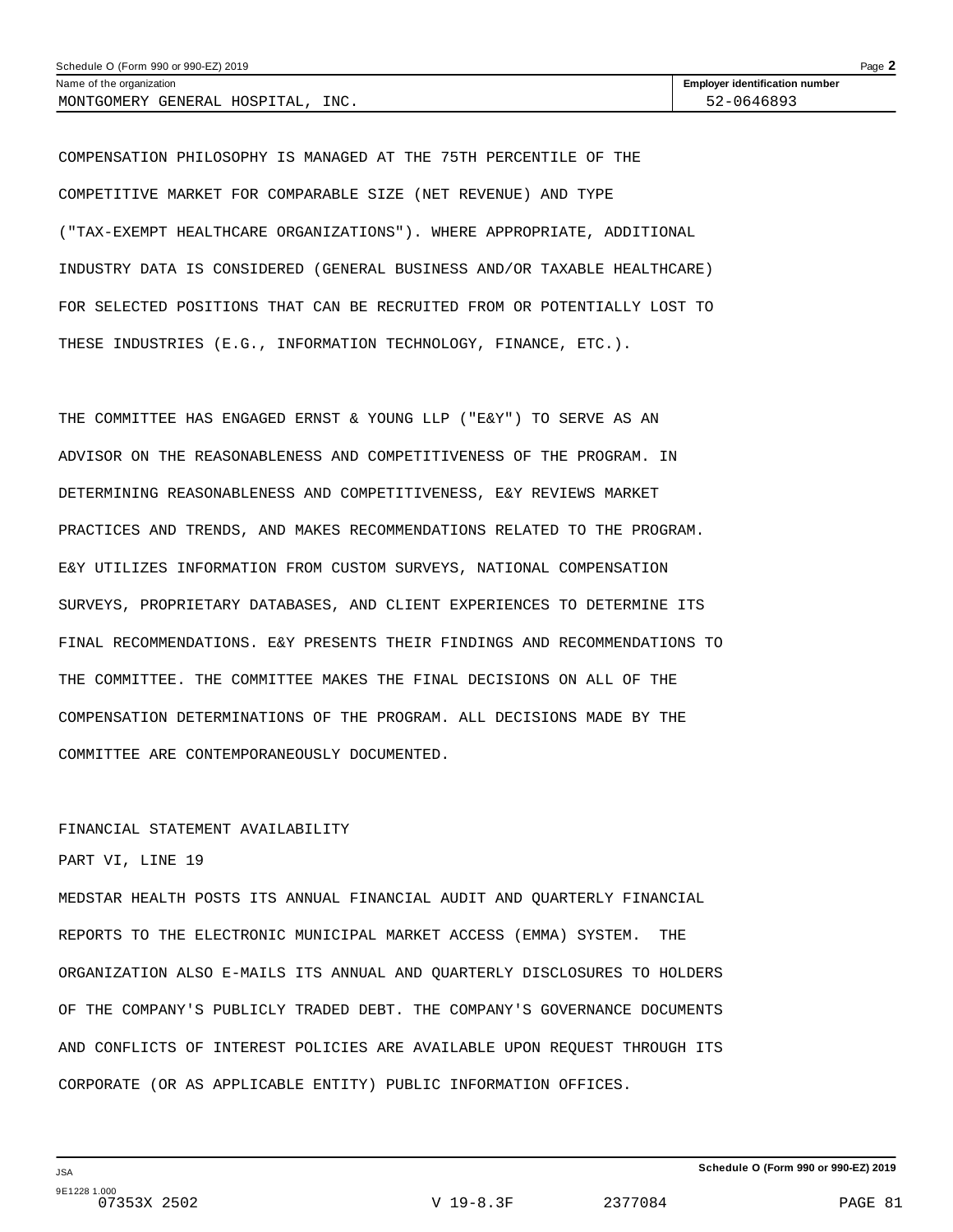MONTGOMERY GENERAL HOSPITAL, INC.  $\vert$  52-0646893

Name of the organization **Employer identification number Employer identification number** 

OTHER CHANGES IN NET ASSETS PART XI, LINE 9

NET EQUITY TRANSFER .......................... \$(37,199,011)

ATTACHMENT 1

#### FORM 990, PART III, LINE 1 - ORGANIZATION'S MISSION

AS A PROUD MEMBER OF MEDSTAR HEALTH, MEDSTAR MONTGOMERY MEDICAL CENTER'S (MEDSTAR MONTGOMERY) MISSION IS TO ENHANCE OUR COMMUNITY'S HEALTH AND WELL-BEING BY OFFERING HIGH QUALITY, COMPASSIONATE AND PERSONALIZED CARE. MEDSTAR MONTGOMERY IS LOCATED IN OLNEY, IN NORTHEASTERN MONTGOMERY COUNTY, MARYLAND, A SUBURB OF WASHINGTON, D.C. AFTER OVER 90 YEARS, THE HOSPITAL REMAINS TRUE TO ITS ROOTS, OFFERING A WIDE RANGE OF WELLNESS PROGRAMS AND OUTPATIENT SERVICES IN ADDITION TO INPATIENT TREATMENT. IN FISCAL YEAR 2020, MEDSTAR MONTGOMERY HAD APPROXIMATELY 5,956 INPATIENT ADMISSIONS AND APPROXIMATELY 90,080 OUTPATIENT VISITS AND 29,344 EMERGENCY VISITS.

ATTACHMENT 2

### FORM 990, PART III - PROGRAM SERVICE, LINE 4A

MEDSTAR MONTGOMERY'S LARGEST PROGRAM IS ACCESS TO AND THE PROVISION OF ACUTE HOSPITAL SERVICES TO THE COMMUNITIES OF NORTHEASTERN MONTGOMERY COUNTY, MARYLAND AND THE SURROUNDING AREAS. IN ADDITION TO THE PROGRAM SERVICE EXPENSES LISTED ABOVE, MEDSTAR MONTGOMERY INCURRED \$41.3M OF MANAGEMENT AND GENERAL EXPENSES IN PROVIDING SERVICES TO ITS COMMUNITIES. THE ACUTE CARE HOSPITAL OFFERS A CARDIAC AND VASCULAR PROGRAM, GENERAL SURGERY, ORTHOPEDICS, CANCER CARE, AND OBSTETRICS. WITH THE ADDITION OF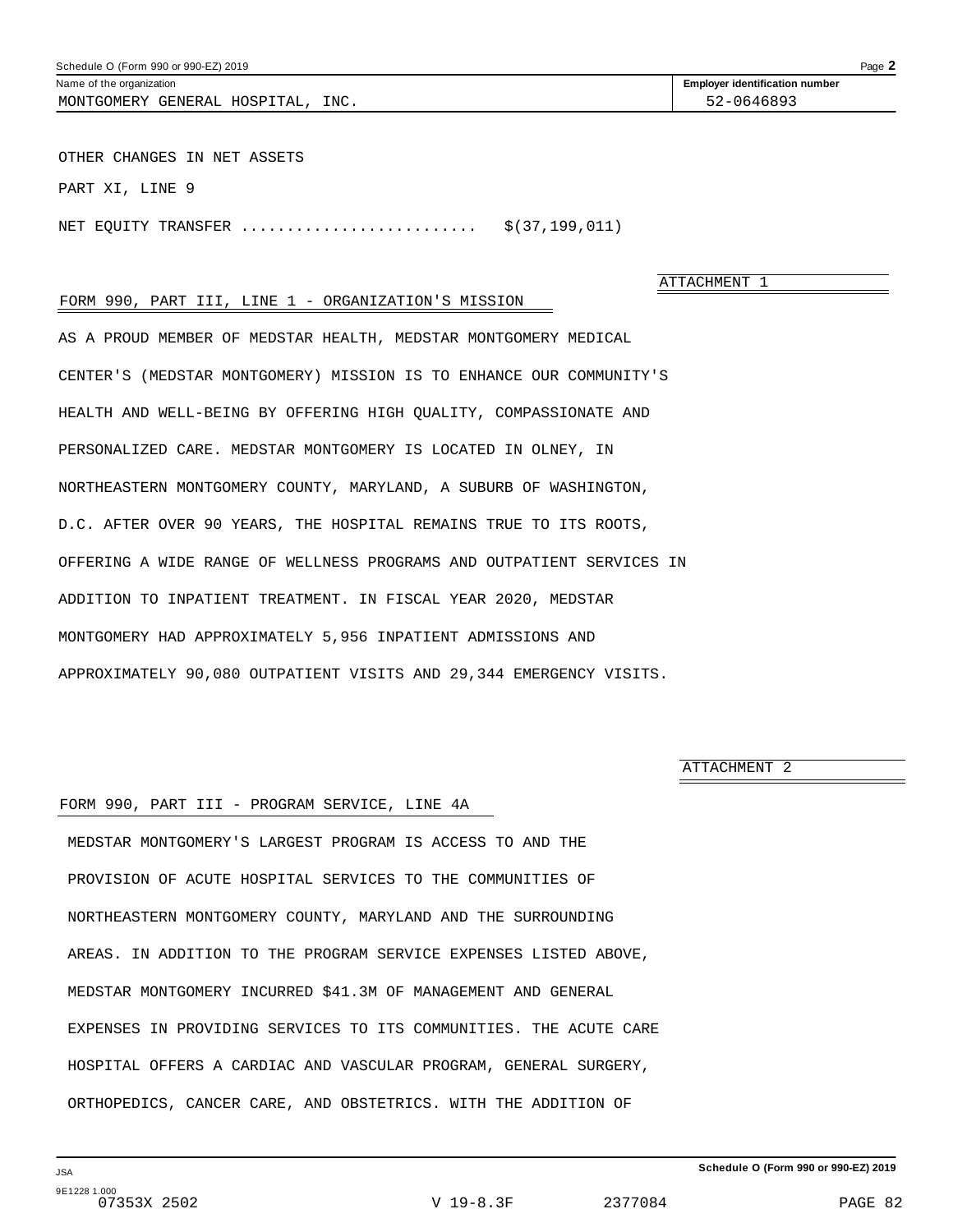ATTACHMENT 2 (CONT'D)

SPECIALISTS FROM MEDSTAR GEORGETOWN UNIVERSITY HOSPITAL AND MEDSTAR WASHINGTON HOSPITAL CENTER, MEDSTAR MONTGOMERY BRINGS SPECIALTY CARE CLOSER TO ITS PATIENTS. MEDSTAR MONTGOMERY ALSO OFFERS INPATIENT AND OUTPATIENT MENTAL HEALTH SERVICES. MEDSTAR MONTGOMERY INCLUDES AN EMERGENCY DEPARTMENT WITH A DEDICATED PEDIATRIC CENTER, A FAST-TRACK UNIT AND A SEPARATE UNIT FOR CRISIS EVALUATION.

AS ONE OF THE LARGEST HEALTHCARE SYSTEMS IN MARYLAND AND THE WASHINGTON, D.C., REGION, MEDSTAR HEALTH AND ITS AFFILIATED ENTITIES CARED FOR ONE IN FOUR COVID-19 PATIENTS IN THE REGION SINCE MARCH 2020. OPERATING AS ONE MEDSTAR AND ALIGNING WITH GUIDANCE FROM THE CENTERS FOR DISEASE CONTROL AND PREVENTION (CDC) AND LOCAL DEPARTMENTS OF HEALTH, MEDSTAR HEALTH'S COVID-19 PREPARATIONS AND RESPONSE WERE GUIDED BY TWO CRITICAL DRIVERS: PROVIDING A SAFE CARE ENVIRONMENT FOR PATIENTS AND ASSOCIATES AND ENSURING OPERATIONAL CONTINUITY TO FULFILL OUR CORE MISSION OF CARING FOR OUR COMMUNITIES. THESE EFFORTS INCLUDED ADDING HOSPITAL BEDS IN PREPARATION FOR PATIENT SURGES; BALANCING HOSPITAL ADMISSIONS BY USING URGENT CARE SITES AS FRONTLINE PROVIDERS AND FACILITATING TELEHEALTH INTERACTIONS FOR VIRTUAL CARE AND REFERRALS; UTILIZING HOME HEALTH SERVICES TO TRANSITION CARE FROM INPATIENT SETTINGS, AMBULATORY FACILITIES, AND A CONVENTION CENTER FIELD HOSPITAL; AND STANDING UP MORE THAN 40 COVID-19 TESTING LOCATIONS. UNDERLYING THESE ACTIONS IS MEDSTAR HEALTH'S COMMITMENT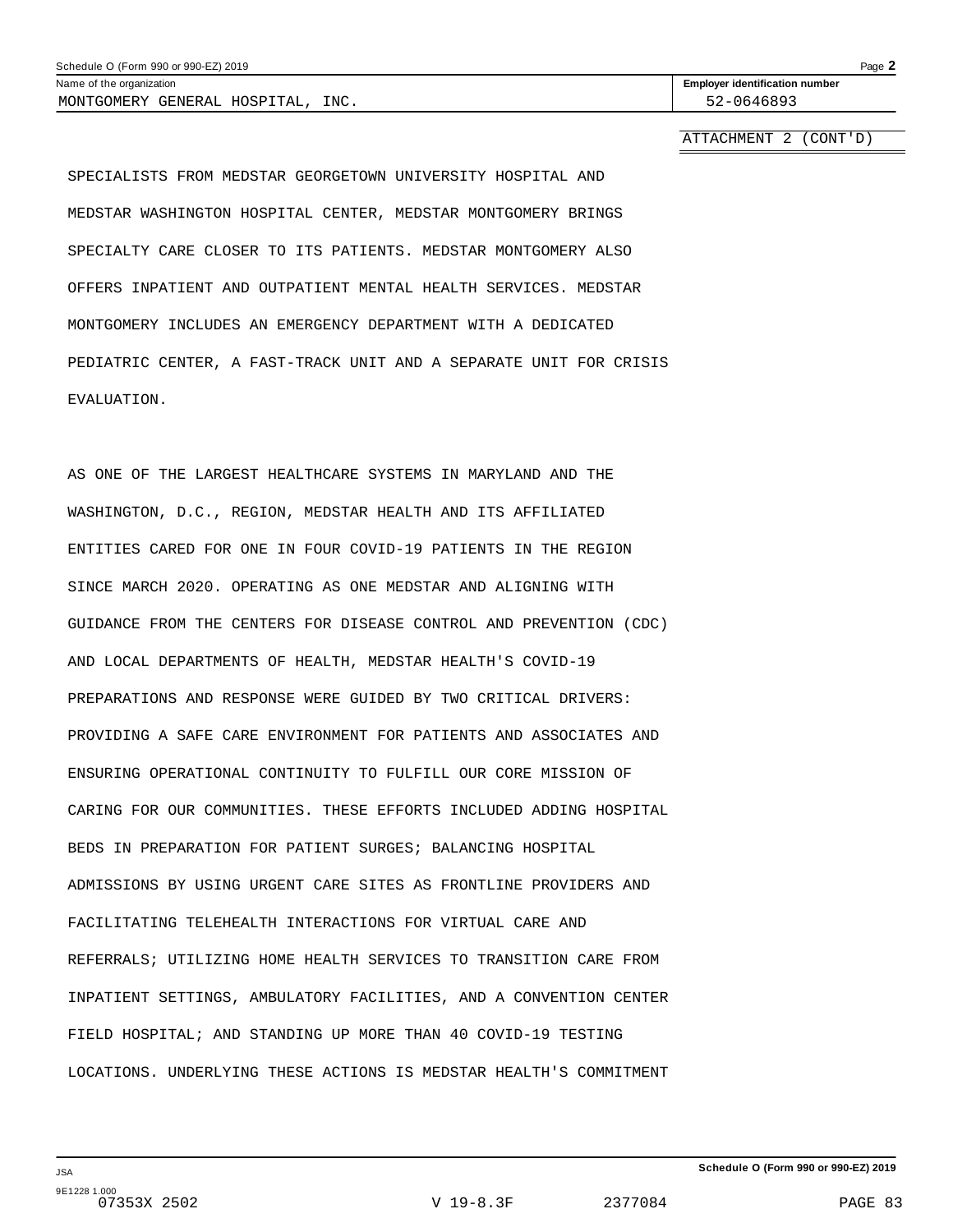| Name of the organization          | <b>Employer identification number</b> |
|-----------------------------------|---------------------------------------|
| MONTGOMERY GENERAL HOSPITAL, INC. | 52-0646893                            |
|                                   |                                       |
|                                   | ATTACHMENT 2 (CONT'D)                 |

 $\overline{\text{ONT}' \cdot \text{D}}$ 

TO THE HIGHEST LEVELS OF QUALITY AND SAFETY, REFLECTED BY THE SYSTEMWIDE IMPLEMENTATION OF UNIVERSAL FACE MASKING FOR PATIENTS AND ASSOCIATES, AND ACQUISITION OF PERSONAL PROTECTIVE EQUIPMENT AT USAGE LEVELS 10 TIMES NORMAL USE.

ATTACHMENT 3

| 990, PART VII- COMPENSATION OF THE FIVE HIGHEST PAID IND. CONTRACTORS                |                         |              |
|--------------------------------------------------------------------------------------|-------------------------|--------------|
| NAME AND ADDRESS                                                                     | DESCRIPTION OF SERVICES | COMPENSATION |
| SODEXO INC & AFFILIATES<br>9801 WASHINGTONIAN BLVD<br>GAITHERSBURG, MD 20878         | FOOD/FACILITIES MGMT    | 1,545,019.   |
| COMMUNITY RADIOLOGY ASSOCIATES INC<br>10215 FERNWOOD RD #620<br>BETHESDA, MD 20817   | MEDICAL SERVICES        | 939,636.     |
| ROLYN COMPANIES INC<br>5706 FREDERICK AVE.<br>ROCKVILLE, MD 20852                    | FACILITIES SERVICES     | 937,253.     |
| AMN HEALTHCARE INC<br>2735 COLLECTION CENTER DR<br>CHICAGO, IL 60693                 | STAFFING SERVICES       | 629,533.     |
| EMERGENCY MEDICINE ASSOCIATES<br>20010 CENTURY BLVD, STE 200<br>GERMANTOWN, MD 20877 | MEDICAL SERVICES        | 566,324.     |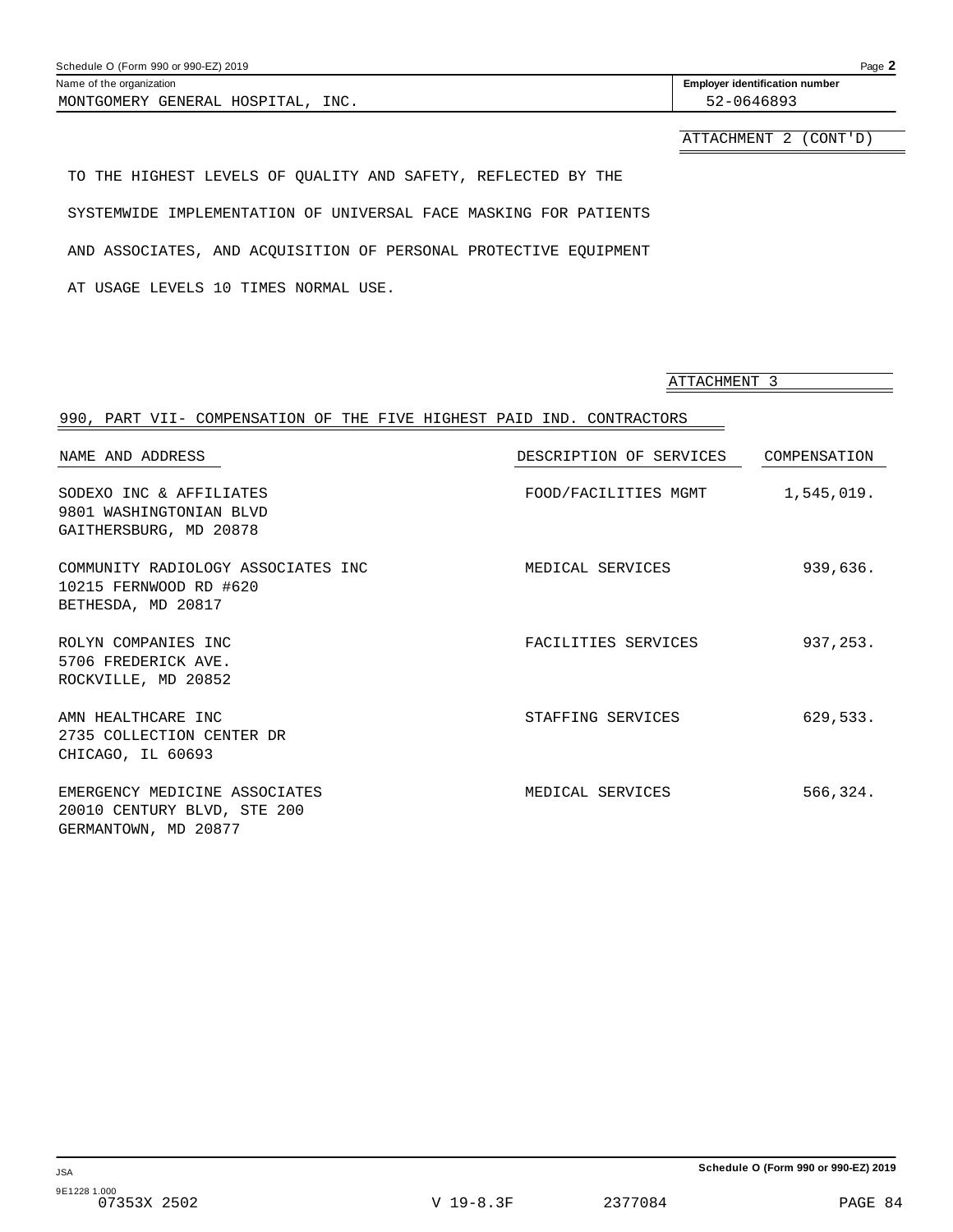INCIALCU OF GATIZATIONS AND ON CIALCUT AFTIC STIPS<br>► Complete if the organization answered "Yes" on Form 990, Part IV, line 33, 34, 35b, 36, or 37. △ △ △ △ △  $\blacksquare$  Part IV, line 33, 34, 35b, 36, or 37.<br>  $\blacksquare$  Attach to Form 990.<br>  $\blacksquare$  Open to Public  $\blacksquare$  Open to Public  $\blacksquare$ 

**Department of the Treasury**<br>
Internal Revenue Service **Internal Revenue Service** Internal Revenue Service Internal Revenue Service Internal Revenue Service Internal Revenue Service Internal Revenue Service Internal Reven

Name of the organization **Employer identification number Employer identification number** 

MONTGOMERY GENERAL HOSPITAL, INC. Same and the set of the set of the set of the set of the set of the set of the set of the set of the set of the set of the set of the set of the set of the set of the set of the set of the

#### **Part I** Identification of Disregarded Entities. Complete if the organization answered "Yes" on Form 990, Part IV, line 33.

| (a)<br>Name, address, and EIN (if applicable) of disregarded entity | (b)<br>Primary activity | (c)<br>Legal domicile (state<br>or foreign country) | (d)<br>Total income | (e)<br>End-of-year assets | (f)<br>Direct controlling<br>entity |
|---------------------------------------------------------------------|-------------------------|-----------------------------------------------------|---------------------|---------------------------|-------------------------------------|
| 26-2918268<br>(1) MEDSTAR HEALTH ANESTHESIA SERVICES E LLC          |                         |                                                     |                     |                           |                                     |
| OLNEY, MD 20832<br>18101 PRINCE PHILIP DRIVE                        | HEALTH SVCS             | $\vert$ MD                                          | 31,811.             | 771. MGH                  |                                     |
| (2)                                                                 |                         |                                                     |                     |                           |                                     |
|                                                                     |                         |                                                     |                     |                           |                                     |
| (3)                                                                 |                         |                                                     |                     |                           |                                     |
|                                                                     |                         |                                                     |                     |                           |                                     |
| (4)                                                                 |                         |                                                     |                     |                           |                                     |
|                                                                     |                         |                                                     |                     |                           |                                     |
| (5)                                                                 |                         |                                                     |                     |                           |                                     |
|                                                                     |                         |                                                     |                     |                           |                                     |
| (6)                                                                 |                         |                                                     |                     |                           |                                     |
|                                                                     |                         |                                                     |                     |                           |                                     |

**Identification of Related Tax-Exempt Organizations.** Complete if the organization answered "Yes" on Form 990, Part IV, line 34, because it had **Part II** one or more related tax-exempt organizations during the tax year.

| (a)<br>Name, address, and EIN of related organization         | (b)<br>Primary activity | (c)<br>Legal domicile (state<br>or foreign country) | (d)<br><b>Exempt Code section</b> | (e)<br>Public charity status<br>(if section $501(c)(3)$ ) | (f)<br>Direct controlling<br>entity | (g)<br>Section 512(b)(13)<br>controlled<br>entity? |           |
|---------------------------------------------------------------|-------------------------|-----------------------------------------------------|-----------------------------------|-----------------------------------------------------------|-------------------------------------|----------------------------------------------------|-----------|
|                                                               |                         |                                                     |                                   |                                                           |                                     | <b>Yes</b>                                         | <b>No</b> |
| CHURCH HOME CORPORATION<br>23-7374724<br>(1)                  |                         |                                                     |                                   |                                                           |                                     |                                                    |           |
| COLUMBIA, MD 21044<br>10980 GRANTCHESTER WAY                  | MEDICAL FUND            | MD                                                  | 501(C)(3)                         | PF                                                        | N/A                                 | Χ                                                  |           |
| FRANKLIN SQUARE HOSPITAL CENTER, INC.<br>52-0608007<br>(2)    |                         |                                                     |                                   |                                                           |                                     |                                                    |           |
| 9000 FRANKLIN SQUARE DRIVE<br>BALTIMORE, MD 21237             | HOSPITAL                | MD                                                  | 501(C)(3)                         | 3                                                         | N/A                                 | Χ                                                  |           |
| HARBOR HOSPITAL, INC.<br>52-0491660<br>(3)                    |                         |                                                     |                                   |                                                           |                                     |                                                    |           |
| BALTIMORE, MD 21225<br>3001 SOUTH HANOVER STREET              | HOSPITAL                | MD                                                  | 501(C)(3)                         | 3                                                         | N/A                                 | X                                                  |           |
| MEDSTAR HEALTH, INC.<br>52-2087445<br>(4)                     |                         |                                                     |                                   |                                                           |                                     |                                                    |           |
| 10980 GRANTCHESTER WAY<br>COLUMBIA, MD 21044                  | MEDICAL SVCS            | MD                                                  | 501(C)(3)                         | 12C III                                                   | N/A                                 |                                                    | Χ         |
| THE GOOD SAMARITAN HOSPITAL OF MARYLAND,<br>52-0591607<br>(5) |                         |                                                     |                                   |                                                           |                                     |                                                    |           |
| 5601 LOCH RAVEN BLVD<br>BALTIMORE, MD 21239                   | HOSPITAL                | MD                                                  | 501(C)(3)                         | 3                                                         | N/A                                 | Χ                                                  |           |
| THE UNION MEMORIAL HOSPITAL<br>52-0591685<br>(6)              |                         |                                                     |                                   |                                                           |                                     |                                                    |           |
| BALTIMORE, MD 21218<br>201 EAST UNIVERSITY PARKWAY            | HOSPITAL                | MD                                                  | 501(C)(3)                         | 3                                                         | N/A                                 | Χ                                                  |           |
| MEDSTAR HEALTH RESEARCH INSTITUTE<br>52-6056274<br>(7)        |                         |                                                     |                                   |                                                           |                                     |                                                    |           |
| WASHINGTON, DC 20010<br>108 IRVING STREET NW                  | HOSPITAL                | DC                                                  | 501(C)(3)                         | 4                                                         | N/A                                 | Χ                                                  |           |

**For Paperwork Reduction Act Notice, see the Instructions for Form 990. Schedule R (Form 990) 2019**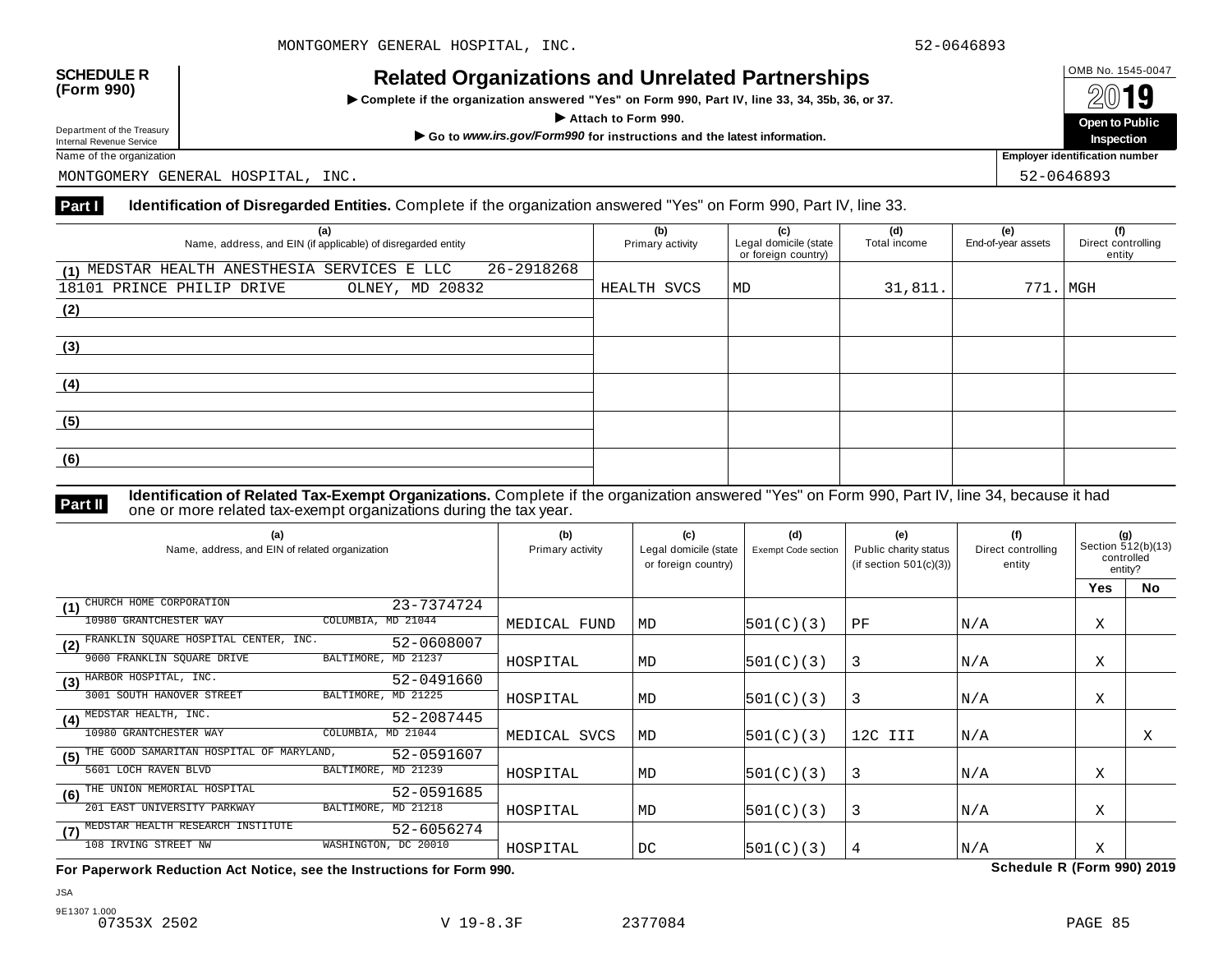INCIALCU OF GATIZATIONS AND ON CIALCUT AFTIC STIPS<br>► Complete if the organization answered "Yes" on Form 990, Part IV, line 33, 34, 35b, 36, or 37. △ △ △ △ △  $\blacksquare$  Part IV, line 33, 34, 35b, 36, or 37.<br>  $\blacksquare$  Attach to Form 990.<br>  $\blacksquare$  Open to Public  $\blacksquare$  Open to Public  $\blacksquare$ 

**Department of the Treasury**<br>
Internal Revenue Service **Internal Revenue Service** Internal Revenue Service Internal Revenue Service Internal Revenue Service Internal Revenue Service Internal Revenue Service Internal Reven

Name of the organization **Employer identification number Employer identification number** 

MONTGOMERY GENERAL HOSPITAL, INC. Same and the set of the set of the set of the set of the set of the set of the set of the set of the set of the set of the set of the set of the set of the set of the set of the set of the

### **Part I** Identification of Disregarded Entities. Complete if the organization answered "Yes" on Form 990, Part IV, line 33.

| (a)<br>Name, address, and EIN (if applicable) of disregarded entity | (b)<br>Primary activity | (c)<br>Legal domicile (state<br>or foreign country) | (d)<br>Total income | (e)<br>End-of-year assets | (f)<br>Direct controlling<br>entity |
|---------------------------------------------------------------------|-------------------------|-----------------------------------------------------|---------------------|---------------------------|-------------------------------------|
| (1)                                                                 |                         |                                                     |                     |                           |                                     |
| (2)                                                                 |                         |                                                     |                     |                           |                                     |
| (3)                                                                 |                         |                                                     |                     |                           |                                     |
| (4)                                                                 |                         |                                                     |                     |                           |                                     |
| (5)                                                                 |                         |                                                     |                     |                           |                                     |
| (6)                                                                 |                         |                                                     |                     |                           |                                     |

**Identification of Related Tax-Exempt Organizations.** Complete if the organization answered "Yes" on Form 990, Part IV, line 34, because it had **Part II one or more related tax-exempt organizations during the tax year. Part II one or more related tax-exempt organizations during the tax year.** 

| (a)<br>Name, address, and EIN of related organization         | (b)<br>Primary activity | (c)<br>Legal domicile (state<br>or foreign country) | (d)<br><b>Exempt Code section</b> | (e)<br>Public charity status<br>(if section $501(c)(3)$ ) | (f)<br>Direct controlling<br>entity | (g)<br>Section 512(b)(13)<br>controlled<br>entity? |           |
|---------------------------------------------------------------|-------------------------|-----------------------------------------------------|-----------------------------------|-----------------------------------------------------------|-------------------------------------|----------------------------------------------------|-----------|
|                                                               |                         |                                                     |                                   |                                                           |                                     | Yes                                                | <b>No</b> |
| THE MEDSTAR-GEORGETOWN MEDICAL CENTER, I<br>52-2218584<br>(1) |                         |                                                     |                                   |                                                           |                                     |                                                    |           |
| HOPSITAL ADMIN, 1 MAIN BLDG<br>WASHINGTON, DC 20007           | HOSPITAL                | DC                                                  | 501(C)(3)                         | 3                                                         | N/A                                 | Χ                                                  |           |
| (2) WASHINGTON HOSPITAL CENTER CORPORATION<br>52-1272129      |                         |                                                     |                                   |                                                           |                                     |                                                    |           |
| 110 IRVING STREET NW<br>WASHINGTON, DC 20010                  | HOSPITAL                | DC                                                  | 501(C)(3)                         | 3                                                         | N/A                                 | Χ                                                  |           |
| HH MEDSTAR HEALTH, INC.<br>52-1542230<br>(3)                  |                         |                                                     |                                   |                                                           |                                     |                                                    |           |
| 10980 GRANTCHESTER WAY<br>COLUMBIA, MD 21044                  | MEDICAL SVCS            | MD                                                  | 501(C)(3)                         | 12C III                                                   | N/A                                 | X                                                  |           |
| MEDSTAR AMBULATORY SERVICES, INC.<br>52-1132992<br>(4)        |                         |                                                     |                                   |                                                           |                                     |                                                    |           |
| 10980 GRANTCHESTER WAY<br>COLUMBIA, MD 21044                  | ADMIN SVCS              | MD                                                  | 501(C)(3)                         | 12C III                                                   | N/A                                 | Χ                                                  |           |
| BAY LIFE SERVICES, INC.<br>52-1496539<br>(5)                  |                         |                                                     |                                   |                                                           |                                     |                                                    |           |
| 10980 GRANTCHESTER WAY<br>COLUMBIA, MD 21044                  | MENTAL HEALTH           | MD                                                  | 501(C)(3)                         | 10                                                        | N/A                                 | Χ                                                  |           |
| MEDSTAR SURGERY CENTER, INC.<br>52-1061679<br>(6)             |                         |                                                     |                                   |                                                           |                                     |                                                    |           |
| 4061 POWDERMILL ROAD, SUITE 21<br>CALVERTON, MD 20705         | MEDICAL SVCS            | MD                                                  | 501(C)(3)                         | 10                                                        | N/A                                 | X                                                  |           |
| CHURCH HOME AND HOSPITAL OF THE CITY OF<br>52-0591600<br>(7)  |                         |                                                     |                                   |                                                           |                                     |                                                    |           |
| 10980 GRANTCHESTER WAY<br>COLUMBIA, MD 21044                  | MEDICAL FUND            | MD                                                  | 501(C)(3)                         | 12A I                                                     | N/A                                 | Χ                                                  |           |

**For Paperwork Reduction Act Notice, see the Instructions for Form 990. Schedule R (Form 990) 2019**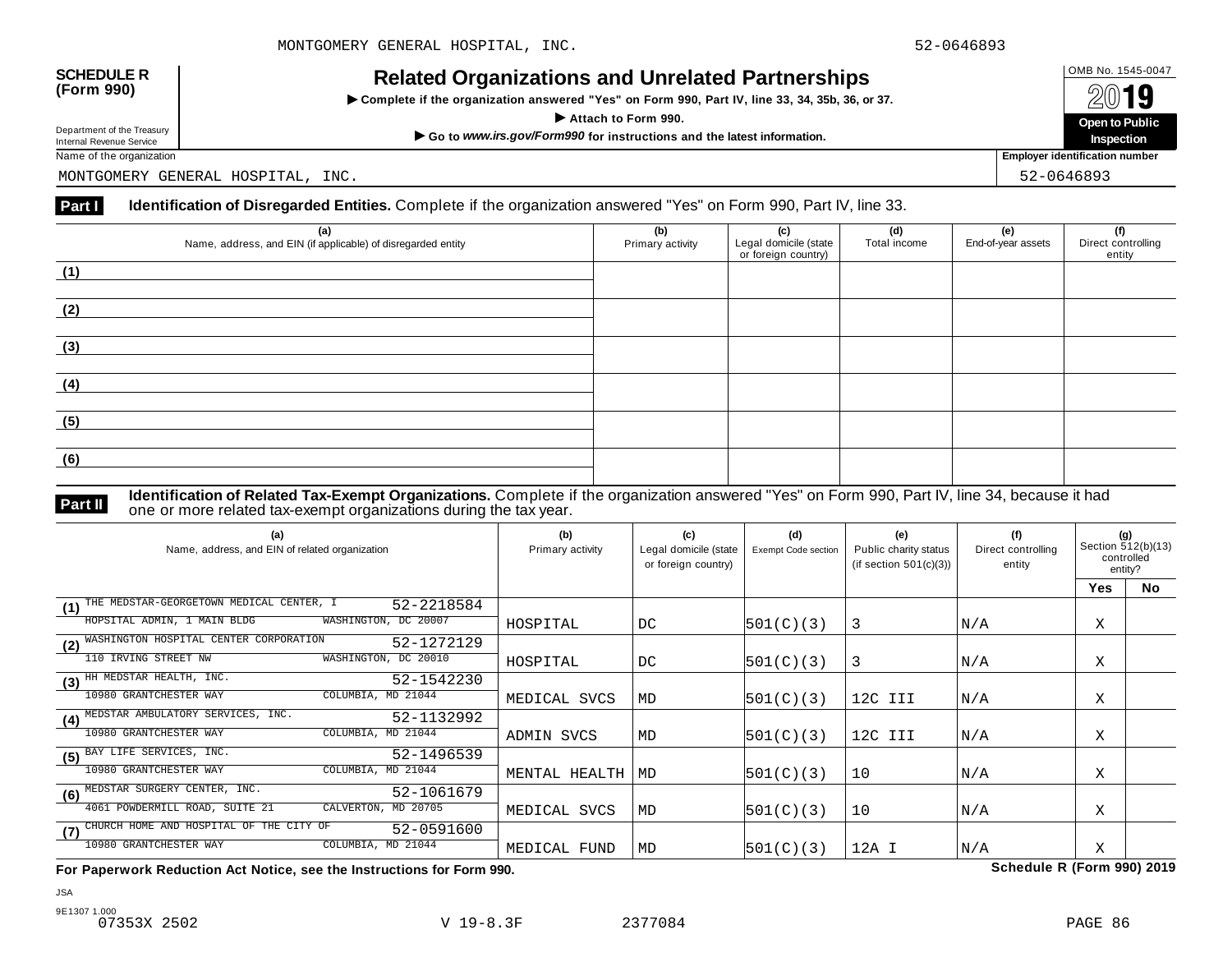INCIALCU OF GATIZATIONS AND ON CIALCUT AFTIC STIPS<br>► Complete if the organization answered "Yes" on Form 990, Part IV, line 33, 34, 35b, 36, or 37. △ △ △ △ △



Name of the organization **Employer identification number Employer identification number** 

MONTGOMERY GENERAL HOSPITAL, INC. Same and the set of the set of the set of the set of the set of the set of the set of the set of the set of the set of the set of the set of the set of the set of the set of the set of the

### **Part I** Identification of Disregarded Entities. Complete if the organization answered "Yes" on Form 990, Part IV, line 33.

| (a)<br>Name, address, and EIN (if applicable) of disregarded entity | (b)<br>Primary activity | (c)<br>Legal domicile (state<br>or foreign country) | (d)<br>Total income | (e)<br>End-of-year assets | (f)<br>Direct controlling<br>entity |
|---------------------------------------------------------------------|-------------------------|-----------------------------------------------------|---------------------|---------------------------|-------------------------------------|
| (1)                                                                 |                         |                                                     |                     |                           |                                     |
| (2)                                                                 |                         |                                                     |                     |                           |                                     |
| (3)                                                                 |                         |                                                     |                     |                           |                                     |
| (4)                                                                 |                         |                                                     |                     |                           |                                     |
| (5)                                                                 |                         |                                                     |                     |                           |                                     |
| (6)                                                                 |                         |                                                     |                     |                           |                                     |

**Identification of Related Tax-Exempt Organizations.** Complete if the organization answered "Yes" on Form 990, Part IV, line 34, because it had **Part II one or more related tax-exempt organizations during the tax year. Part II one or more related tax-exempt organizations during the tax year.** 

| (a)<br>Name, address, and EIN of related organization         | (b)<br>Primary activity | (c)<br>Legal domicile (state<br>or foreign country) | (d)<br>Exempt Code section | (e)<br>Public charity status<br>(if section $501(c)(3)$ ) | (f)<br>Direct controlling<br>entity | (g)<br>Section 512(b)(13)<br>controlled<br>entity? |           |
|---------------------------------------------------------------|-------------------------|-----------------------------------------------------|----------------------------|-----------------------------------------------------------|-------------------------------------|----------------------------------------------------|-----------|
|                                                               |                         |                                                     |                            |                                                           |                                     | <b>Yes</b>                                         | <b>No</b> |
| GOOD SAMARITAN NURSING CENTER, INC.<br>52-1672866<br>(1)      |                         |                                                     |                            |                                                           |                                     |                                                    |           |
| BALTIMORE, MD 21239<br>5601 LOCH RAVEN BLVD                   | MEDICAL SVCS            | MD                                                  | 501(C)(3)                  | 10                                                        | N/A                                 | Χ                                                  |           |
| $(2)$ $\overline{\text{GS HOUSING, INC.}}$<br>52-1481656      |                         |                                                     |                            |                                                           |                                     |                                                    |           |
| 5601 LOCH RAVEN BLVD<br>BALTIMORE, MD 21239                   | ELDER HOUSING           | MD                                                  | 501(C)(3)                  | 10                                                        | N/A                                 | Χ                                                  |           |
| GS PROPERTIES, INC.<br>52-1429853<br>(3)                      |                         |                                                     |                            |                                                           |                                     |                                                    |           |
| BALTIMORE, MD 21239<br>5601 LOCH RAVEN BLVD                   | ADMIN SVCS              | MD                                                  | 501(C)(3)                  | 12A I                                                     | N/A                                 | X                                                  |           |
| MEDSTAR HEALTH INFUSION, INC.<br>52-1980510<br>(4)            |                         |                                                     |                            |                                                           |                                     |                                                    |           |
| 4061 POWDERMILL ROAD, SUITE 21<br>CALVERTON,<br>MD 20705      | MEDICAL SVCS            | MD                                                  | 501(C)(3)                  | 10                                                        | N/A                                 | Χ                                                  |           |
| MEDSTAR HEALTH VISITING NURSES ASSOCIATI<br>53-0196597<br>(5) |                         |                                                     |                            |                                                           |                                     |                                                    |           |
| 4061 POWDERMILL ROAD<br>CALVERTON, MD 20705                   | MEDICAL SVCS            | MD                                                  | 501(C)(3)                  | 10                                                        | N/A                                 | Χ                                                  |           |
| MEDSTAR VNA HEALTHCARE<br>52-1458516<br>(6)                   |                         |                                                     |                            |                                                           |                                     |                                                    |           |
| 4061 POWDERMILL ROAD, SUITE 21<br>CALVERTON, MD 20705         | MEDICAL SVCS            | MD                                                  | 501(C)(3)                  | 10                                                        | N/A                                 | Χ                                                  |           |
| MGH COMMUNITY HEALTH, INC.<br>52-1372467<br>(7)               |                         |                                                     |                            |                                                           |                                     |                                                    |           |
| OLNEY, MD 20832<br>18101 PRINCE PHILIP DRIVE                  | MEDICAL SVCS            | MD                                                  | 501(C)(3)                  | 10                                                        | N/A                                 | X                                                  |           |

**For Paperwork Reduction Act Notice, see the Instructions for Form 990. Schedule R (Form 990) 2019**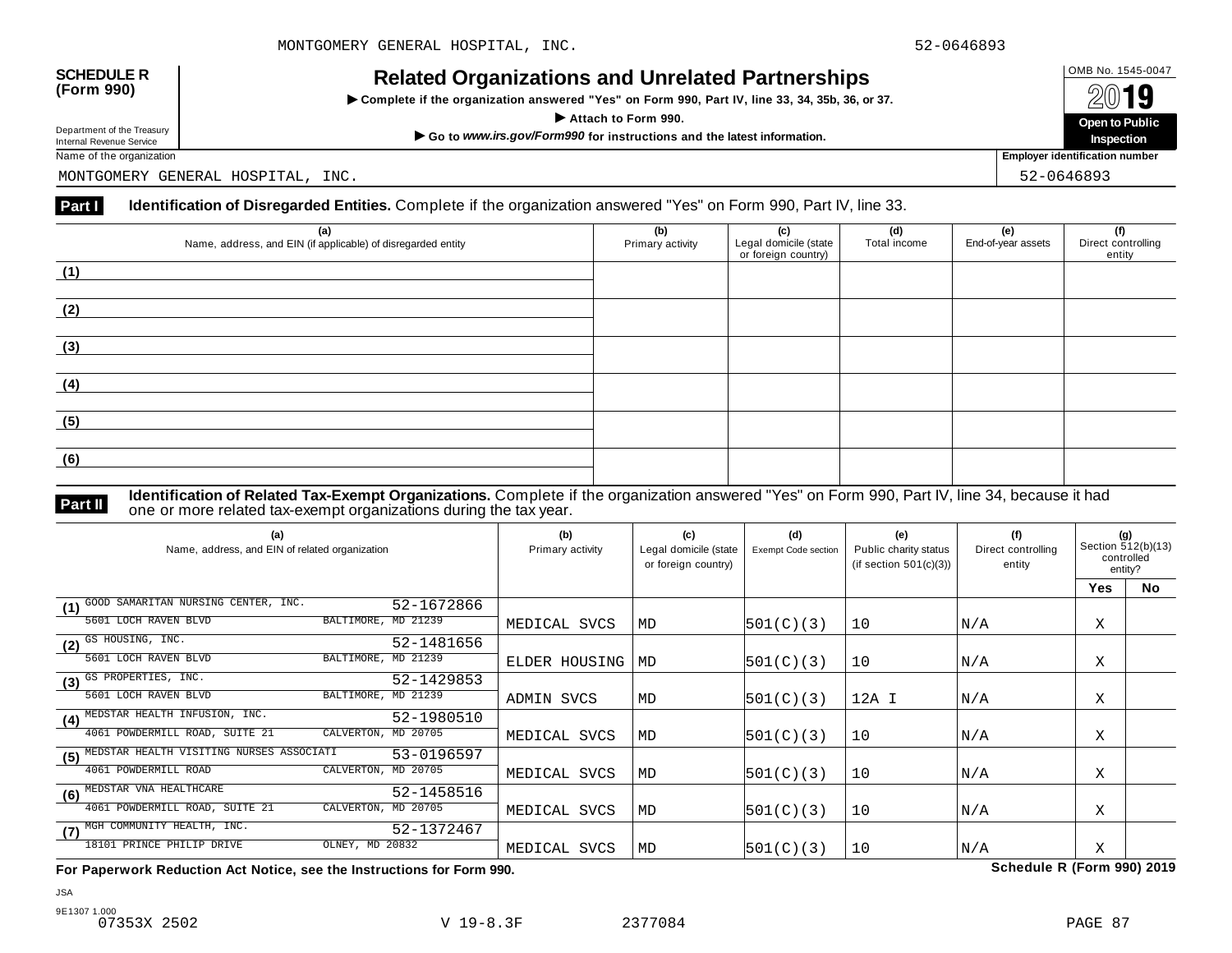INCIALCU OF GATIZATIONS AND ON CIALCUT AFTIC STIPS<br>► Complete if the organization answered "Yes" on Form 990, Part IV, line 33, 34, 35b, 36, or 37. △ △ △ △ △

 $\blacksquare$  Part IV, line 33, 34, 35b, 36, or 37.<br>  $\blacksquare$  Attach to Form 990.<br>  $\blacksquare$  Open to Public  $\blacksquare$  Open to Public  $\blacksquare$ **Department of the Treasury**<br>
Internal Revenue Service **Internal Revenue Service** Internal Revenue Service Internal Revenue Service Internal Revenue Service Internal Revenue Service Internal Revenue Service Internal Reven

Name of the organization **Employer identification number Employer identification number** 

MONTGOMERY GENERAL HOSPITAL, INC. Same and the set of the set of the set of the set of the set of the set of the set of the set of the set of the set of the set of the set of the set of the set of the set of the set of the

### **Part I** Identification of Disregarded Entities. Complete if the organization answered "Yes" on Form 990, Part IV, line 33.

| (a)<br>Name, address, and EIN (if applicable) of disregarded entity | (b)<br>Primary activity | (c)<br>Legal domicile (state<br>or foreign country) | (d)<br>Total income | (e)<br>End-of-year assets | (f)<br>Direct controlling<br>entity |
|---------------------------------------------------------------------|-------------------------|-----------------------------------------------------|---------------------|---------------------------|-------------------------------------|
| (1)                                                                 |                         |                                                     |                     |                           |                                     |
| (2)                                                                 |                         |                                                     |                     |                           |                                     |
| (3)                                                                 |                         |                                                     |                     |                           |                                     |
| (4)                                                                 |                         |                                                     |                     |                           |                                     |
| (5)                                                                 |                         |                                                     |                     |                           |                                     |
| (6)                                                                 |                         |                                                     |                     |                           |                                     |

**Identification of Related Tax-Exempt Organizations.** Complete if the organization answered "Yes" on Form 990, Part IV, line 34, because it had **Part II one or more related tax-exempt organizations during the tax year. Part II one or more related tax-exempt organizations during the tax year.** 

| (a)<br>Name, address, and EIN of related organization          | (b)<br>Primary activity | (c)<br>Legal domicile (state<br>or foreign country) | (d)<br>Exempt Code section | (e)<br>Public charity status<br>(if section $501(c)(3)$ ) | (f)<br>Direct controlling<br>entity | (g)<br>Section 512(b)(13)<br>controlled<br>entity? |           |
|----------------------------------------------------------------|-------------------------|-----------------------------------------------------|----------------------------|-----------------------------------------------------------|-------------------------------------|----------------------------------------------------|-----------|
|                                                                |                         |                                                     |                            |                                                           |                                     | Yes                                                | <b>No</b> |
| MGH HEALTH SERVICES, INC.<br>52-1366812<br>(1)                 |                         |                                                     |                            |                                                           |                                     |                                                    |           |
| OLNEY, MD 20832<br>18101 PRINCE PHILIP DRIVE                   | FOUNDATION              | MD                                                  | 501(C)(3)                  | 12B II                                                    | N/A                                 | Χ                                                  |           |
| MGH WOMEN'S BOARD<br>52-6039600<br>(2)                         |                         |                                                     |                            |                                                           |                                     |                                                    |           |
| OLNEY, MD 20832<br>18101 PRINCE PHILIP DRIVE                   | FOUNDATION              | MD                                                  | 501(C)(3)                  | 12C III                                                   | N/A                                 | Χ                                                  |           |
| NATIONAL REHABILITATION HOSPITAL<br>52-1369749<br>(3)          |                         |                                                     |                            |                                                           |                                     |                                                    |           |
| 102 IRVING STREET NW<br>WASHINGTON, DC 20010                   | HOSPITAL                | DC                                                  | 501(C)(3)                  | 3                                                         | N/A                                 | Χ                                                  |           |
| REGIONAL REHAB AT OLNEY, INC.<br>52-2310902<br>(4)             |                         |                                                     |                            |                                                           |                                     |                                                    |           |
| 18101 PRINCE PHILIP DRIVE<br>OLNEY, MD 20832                   | MEDICAL SVCS            | MD                                                  | 501(C)(3)                  | 3                                                         | N/A                                 | Χ                                                  |           |
| NRH MEDICAL REHABILITATION, I<br>SUBURBAN<br>52-1931151<br>(5) |                         |                                                     |                            |                                                           |                                     |                                                    |           |
| 102 IRVING STREET NW<br>WASHINGTON, DC 20010                   | MEDICAL SVCS            | DC                                                  | 501(C)(3)                  | 3                                                         | N/A                                 | Χ                                                  |           |
| THE THOMAS O'NEIL CATHOLIC HEALTH CARE F<br>52-1104382<br>(6)  |                         |                                                     |                            |                                                           |                                     |                                                    |           |
| BALTIMORE, MD 21239<br>5601 LOCH RAVEN BLVD                    | FOUNDATION              | MD                                                  | 501(C)(3)                  | 12D III                                                   | N/A                                 | X                                                  |           |
| VNA, INC.<br>52-1332411<br>(7)                                 |                         |                                                     |                            |                                                           |                                     |                                                    |           |
| 4061 POWDERMILL ROAD, SUITE 21<br>CALVERTON, MD 20705          | ADMIN SVCS              | MD                                                  | 501(C)(3)                  | $12A$ I                                                   | N/A                                 | Χ                                                  |           |

**For Paperwork Reduction Act Notice, see the Instructions for Form 990. Schedule R (Form 990) 2019**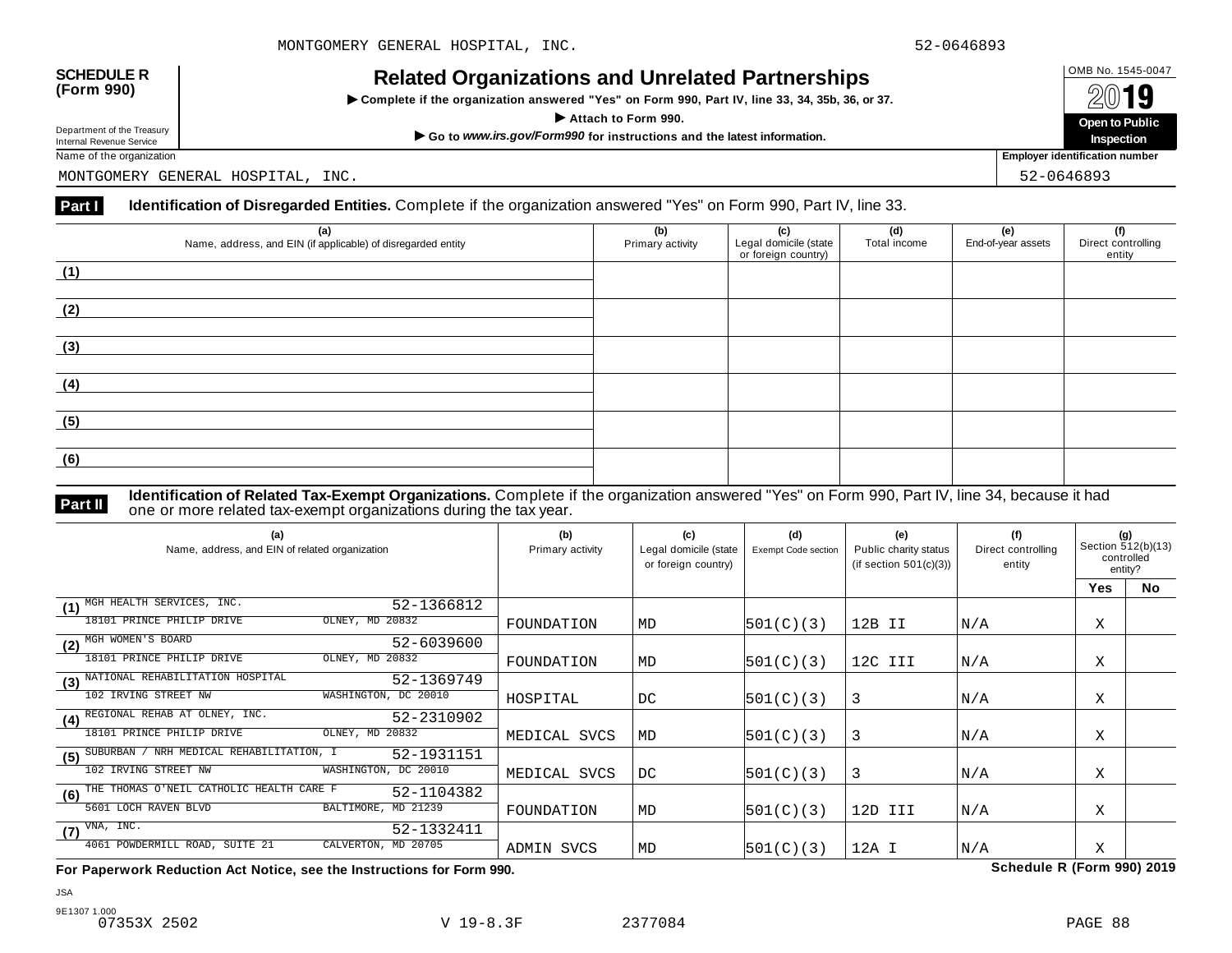INCIALCU OF GATIZATIONS AND ON CIALCUT AFTIC STIPS<br>► Complete if the organization answered "Yes" on Form 990, Part IV, line 33, 34, 35b, 36, or 37. △ △ △ △ △  $\blacksquare$  Part IV, line 33, 34, 35b, 36, or 37.<br>  $\blacksquare$  Attach to Form 990.<br>  $\blacksquare$  Open to Public  $\blacksquare$  Open to Public  $\blacksquare$ 

**Department of the Treasury**<br>
Internal Revenue Service **Internal Revenue Service** Internal Revenue Service Internal Revenue Service Internal Revenue Service Internal Revenue Service Internal Revenue Service Internal Reven

Name of the organization **Employer identification number Employer identification number** 

MONTGOMERY GENERAL HOSPITAL, INC. Same and the set of the set of the set of the set of the set of the set of the set of the set of the set of the set of the set of the set of the set of the set of the set of the set of the

### **Part I** Identification of Disregarded Entities. Complete if the organization answered "Yes" on Form 990, Part IV, line 33.

| (a)<br>Name, address, and EIN (if applicable) of disregarded entity | (b)<br>Primary activity | (c)<br>Legal domicile (state<br>or foreign country) | (d)<br>Total income | (e)<br>End-of-year assets | (f)<br>Direct controlling<br>entity |
|---------------------------------------------------------------------|-------------------------|-----------------------------------------------------|---------------------|---------------------------|-------------------------------------|
| (1)                                                                 |                         |                                                     |                     |                           |                                     |
| (2)                                                                 |                         |                                                     |                     |                           |                                     |
| (3)                                                                 |                         |                                                     |                     |                           |                                     |
| (4)                                                                 |                         |                                                     |                     |                           |                                     |
| (5)                                                                 |                         |                                                     |                     |                           |                                     |
| (6)                                                                 |                         |                                                     |                     |                           |                                     |

**Identification of Related Tax-Exempt Organizations.** Complete if the organization answered "Yes" on Form 990, Part IV, line 34, because it had **Part II** one or more related tax-exempt organizations during the tax year.

| (a)<br>Name, address, and EIN of related organization         | (b)<br>Primary activity | (c)<br>Legal domicile (state<br>or foreign country) | (d)<br>Exempt Code section | (e)<br>Public charity status<br>(if section $501(c)(3)$ ) | (f)<br>Direct controlling<br>entity | (g)<br>Section 512(b)(13)<br>controlled<br>entity? |           |
|---------------------------------------------------------------|-------------------------|-----------------------------------------------------|----------------------------|-----------------------------------------------------------|-------------------------------------|----------------------------------------------------|-----------|
|                                                               |                         |                                                     |                            |                                                           |                                     | Yes                                                | <b>No</b> |
| WOODBOURNE WOODS, INC.<br>52-2299070<br>(1)                   |                         |                                                     |                            |                                                           |                                     |                                                    |           |
| 5601 LOCH RAVEN BLVD<br>BALTIMORE, MD 21239                   | ELDER HOUSING           | MD                                                  | 501(C)(3)                  | 10                                                        | N/A                                 | Χ                                                  |           |
| HOSPICE OF ST. MARY'S, INC.<br>52-2153926<br>(2)              |                         |                                                     |                            |                                                           |                                     |                                                    |           |
| LEONARDTOWN, MD 20650<br>PO BOX 527                           | SUPPORT ORG             | MD                                                  | 501(C)(3)                  | 12A I                                                     | N/A                                 | Χ                                                  |           |
| ST. MARY'S HOSPITAL OF ST. MARY'S COUNTY<br>52-0619006<br>(3) |                         |                                                     |                            |                                                           |                                     |                                                    |           |
| LEONARDTOWN, MD 20650<br>25500 POINT LOOKOUT ROAD             | HOSPITAL                | MD                                                  | 501(C)(3)                  | 3                                                         | N/A                                 | Χ                                                  |           |
| MEDSTAR SOUTHERN MD HOSPITAL CENTER<br>46-0726303<br>(4)      |                         |                                                     |                            |                                                           |                                     |                                                    |           |
| 7503 SURRATTS ROAD<br>CLINTON, MD 20735                       | HOSPITAL                | MD                                                  | 501(C)(3)                  | 3                                                         | N/A                                 | Χ                                                  |           |
| MEDSTAR HEALTH INC AND AFFILIATES<br>46-7454613<br>(5)        |                         |                                                     |                            |                                                           |                                     |                                                    |           |
| 10980 GRANTCHESTER WAY<br>COLUMBIA, MD 21044                  | RETIREMENT TR           | MD                                                  | 501(A)                     | N/A                                                       | N/A                                 | Χ                                                  |           |
| (6)                                                           |                         |                                                     |                            |                                                           |                                     |                                                    |           |
|                                                               |                         |                                                     |                            |                                                           |                                     |                                                    |           |
| (7)                                                           |                         |                                                     |                            |                                                           |                                     |                                                    |           |
|                                                               |                         |                                                     |                            |                                                           |                                     |                                                    |           |

**For Paperwork Reduction Act Notice, see the Instructions for Form 990. Schedule R (Form 990) 2019**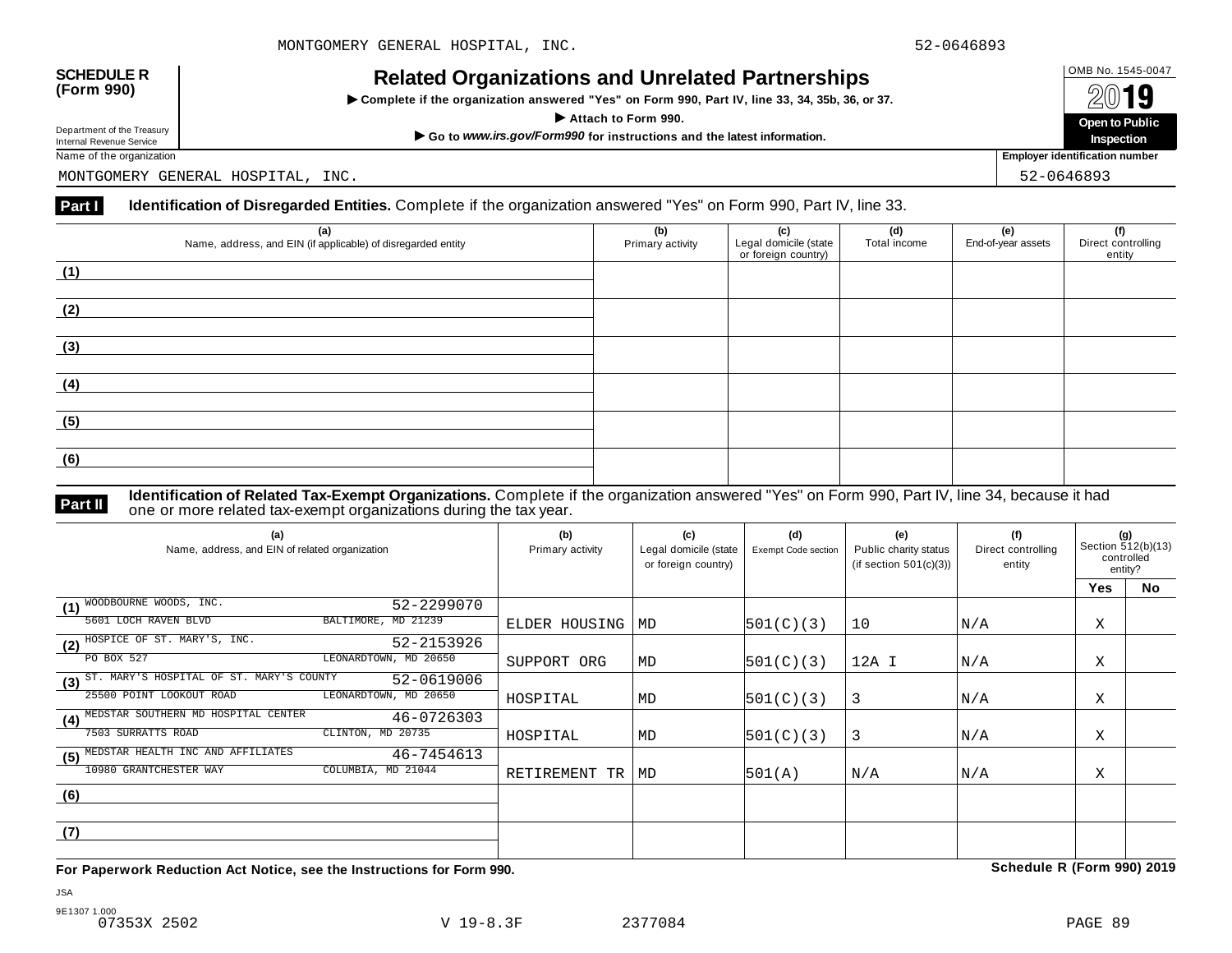**Identification of Related Organizations Taxable as a Partnership.** Complete if the organization answered "Yes" on Form 990, Part IV, line 34, **because it had one or more related organizations Taxable as a Partnership.** Complete if the organization of Related organizations treated as a partnership during the tax year.

| (a)<br>Name, address, and EIN of<br>related organization | (b)<br>Primary activity | (c)<br>Legal<br>domicile<br>(state or<br>foreign<br>country) | (d)<br>Direct controlling<br>entity | (e)<br>Predominant<br>income (related,<br>unrelated,<br>excluded from<br>tax under<br>sections 512 - 514) | (f)<br>Share of total<br>income | (q)<br>Share of end-of-<br>year assets | (h)<br>Disproportionate<br>allocations? | (i)<br>Code V - UBI<br>amount in box 20<br>of Schedule K-1<br>(Form 1065) | (i)<br>General or<br>managing<br>partner? | (k)<br>Percentage<br>ownership |
|----------------------------------------------------------|-------------------------|--------------------------------------------------------------|-------------------------------------|-----------------------------------------------------------------------------------------------------------|---------------------------------|----------------------------------------|-----------------------------------------|---------------------------------------------------------------------------|-------------------------------------------|--------------------------------|
|                                                          |                         |                                                              |                                     |                                                                                                           |                                 |                                        | Yes No                                  |                                                                           | Yes No                                    |                                |
| $(1)$ MEDSTAR SHAH MSO, LLC 46-27005                     |                         |                                                              |                                     |                                                                                                           |                                 |                                        |                                         |                                                                           |                                           |                                |
| 10980 GRANTCHESTER WAY COLUMBI   MGMT SVCS               |                         | MD                                                           | N/A                                 | N/A                                                                                                       |                                 |                                        |                                         |                                                                           |                                           |                                |
| (2) 22590 SHADY COURT, LLC 47-3361                       |                         |                                                              |                                     |                                                                                                           |                                 |                                        |                                         |                                                                           |                                           |                                |
| 24035 THREE NOTCH ROAD HOLLYWO                           | REAL ESTATE             | MD                                                           | N/A                                 | N/A                                                                                                       |                                 |                                        |                                         |                                                                           |                                           |                                |
| $(3)$ 24035 THREE NOTCH ROAD, LLC 47                     |                         |                                                              |                                     |                                                                                                           |                                 |                                        |                                         |                                                                           |                                           |                                |
| 24035 THREE NOTCH ROAD HOLLYWO   REAL ESTATE             |                         | MD                                                           | N/A                                 | N/A                                                                                                       |                                 |                                        |                                         |                                                                           |                                           |                                |
| $(4)$ 37767 MARKET DRIVE, LLC                            |                         |                                                              |                                     |                                                                                                           |                                 |                                        |                                         |                                                                           |                                           |                                |
| 37767 MARKET DRIVE CHARLOTTE H   REAL ESTATE             |                         | MD                                                           | N/A                                 | N/A                                                                                                       |                                 |                                        |                                         |                                                                           |                                           |                                |
| $(5)$ 26840 POINT LOOKOUT ROAD, LLC                      |                         |                                                              |                                     |                                                                                                           |                                 |                                        |                                         |                                                                           |                                           |                                |
| 24035 THREE NOTCH ROAD HOLLYWO   REAL ESTATE             |                         | MD                                                           | N/A                                 | N/A                                                                                                       |                                 |                                        |                                         |                                                                           |                                           |                                |
| $(6)$ 10 ST. PATRICK'S DRIVE, LLC 83                     |                         |                                                              |                                     |                                                                                                           |                                 |                                        |                                         |                                                                           |                                           |                                |
| 10 ST. PATRICK'S DRIVE WALDORF REAL ESTATE               |                         | MD                                                           | N/A                                 | N/A                                                                                                       |                                 |                                        |                                         |                                                                           |                                           |                                |
| (7) MONTGOMERY COMMUNITY MRI LP 52                       |                         |                                                              |                                     |                                                                                                           |                                 |                                        |                                         |                                                                           |                                           |                                |
| 4110 ASPEN HILL RD. ROCKVILLE,   MRI SCREENING           |                         | MD                                                           | N/A                                 | N/A                                                                                                       |                                 |                                        |                                         |                                                                           |                                           |                                |

Identification of Related Organizations Taxable as a Corporation or Trust. Complete if the organization answered "Yes" on Form 990, Part IV, **Part IV** dentification of Related Organizations Taxable as a Corporation or Trust. Complete if the organization answer line 34, because it had one or more related organizations treated as a corporation or trust during the

| (a)<br>Name, address, and EIN of related organization |            | (b)<br>Primary activity | (c)<br>Legal domicile<br>(state or foreign<br>country) | (d)<br>Direct controlling<br>entity | (e)<br>Type of entity<br>(C corp, S corp, or trust) | (f)<br>Share of total<br>income | (g)<br>Share of<br>end-of-year assets | (h)<br>Percentage<br>ownership | (i)<br>Section<br>512(b)(13)<br>controlled<br>entity? |  |
|-------------------------------------------------------|------------|-------------------------|--------------------------------------------------------|-------------------------------------|-----------------------------------------------------|---------------------------------|---------------------------------------|--------------------------------|-------------------------------------------------------|--|
|                                                       |            |                         |                                                        |                                     |                                                     |                                 |                                       |                                | Yes∣ No                                               |  |
| (1) MEDSTAR PHARMACIES, INC.                          | 52-1513056 |                         |                                                        |                                     |                                                     |                                 |                                       |                                |                                                       |  |
| 10980 GRANTCHESTER WAY COLUMBIA, MD 21044             |            | DRUG SALES              | MD                                                     | N/A                                 | C CORP                                              |                                 |                                       |                                |                                                       |  |
| $(2)$ EXTENCARE, INC.                                 | 52-1556228 |                         |                                                        |                                     |                                                     |                                 |                                       |                                |                                                       |  |
| 10980 GRANTCHESTER WAY COLUMBIA, MD 21044             |            | MEDICAL SVCS            | MD                                                     | N/A                                 | C CORP                                              |                                 |                                       |                                |                                                       |  |
| (3) HELIX RESOURCES MANAGEMENT, INC.                  | 52-1913070 |                         |                                                        |                                     |                                                     |                                 |                                       |                                |                                                       |  |
| 10980 GRANTCHESTER WAY COLUMBIA, MD 21044             |            | ADMIN SVCS              | MD                                                     | IN/A                                | C CORP                                              |                                 |                                       |                                |                                                       |  |
| (4) HELIXCARE MEDICAL GROUP, LLC                      | 52-1955580 |                         |                                                        |                                     |                                                     |                                 |                                       |                                |                                                       |  |
| 10980 GRANTCHESTER WAY COLUMBIA, MD 21044             |            | MEDICAL SVCS            | MD                                                     | N/A                                 | C CORP                                              |                                 |                                       |                                |                                                       |  |
| (5) HELIXCARE PROPERTIES, LLC                         | 52-1966695 |                         |                                                        |                                     |                                                     |                                 |                                       |                                |                                                       |  |
| 10980 GRANTCHESTER WAY COLUMBIA, MD 21044             |            | MEDICAL SVCS            | MD                                                     | N/A                                 | C CORP                                              |                                 |                                       |                                |                                                       |  |
| (6) PARKWAY VENTURES, INC.                            | 52-1893569 |                         |                                                        |                                     |                                                     |                                 |                                       |                                |                                                       |  |
| 10980 GRANTCHESTER WAY COLUMBIA, MD 21044             |            | HOLDING CO.             | MD                                                     | N/A                                 | C CORP                                              |                                 |                                       |                                |                                                       |  |
| PHYSICIANS ADMINISTRATIVE SERVICES, INC.              | 23-7042074 |                         |                                                        |                                     |                                                     |                                 |                                       |                                |                                                       |  |
| 10980 GRANTCHESTER WAY COLUMBIA, MD 21044             |            | <b>BILLING SVCS</b>     | MD                                                     | N/A                                 | C CORP                                              |                                 |                                       |                                |                                                       |  |

**Schedule R (Form 990) 2019**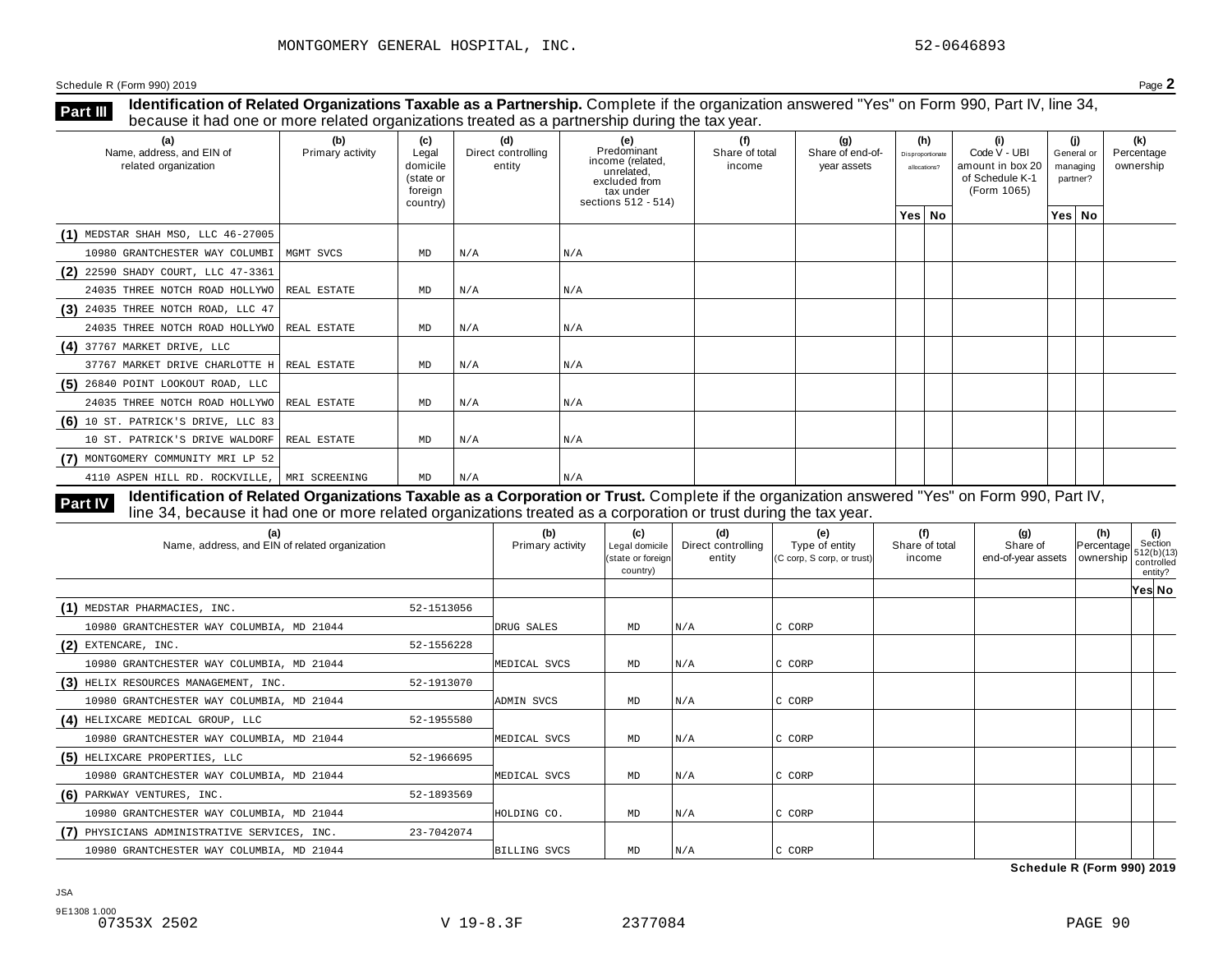**Identification of Related Organizations Taxable as a Partnership.** Complete if the organization answered "Yes" on Form 990, Part IV, line 34, **because it had one or more related organizations Taxable as a Partnership.** Complete if the organization of Related organizations treated as a partnership during the tax year.

| (a)<br>Name, address, and EIN of<br>related organization | (b)<br>Primary activity | (c)<br>Legal<br>domicile<br>(state or<br>foreign<br>country) | (d)<br>Direct controlling<br>entity | (e)<br>Predominant<br>income (related,<br>unrelated,<br>excluded from<br>tax under<br>sections 512 - 514) | (f)<br>Share of total<br>income | (q)<br>Share of end-of-<br>year assets | (h)<br>Disproportionate<br>allocations? | (i)<br>Code V - UBI<br>amount in box 20<br>of Schedule K-1<br>(Form 1065) | partner? | (i)<br>General or<br>managing | (k)<br>Percentage<br>ownership |
|----------------------------------------------------------|-------------------------|--------------------------------------------------------------|-------------------------------------|-----------------------------------------------------------------------------------------------------------|---------------------------------|----------------------------------------|-----------------------------------------|---------------------------------------------------------------------------|----------|-------------------------------|--------------------------------|
|                                                          |                         |                                                              |                                     |                                                                                                           |                                 |                                        | Yes No                                  |                                                                           |          | Yes   No                      |                                |
| (1) PHYSIOTHERAPY ASSOCIATES NRH R                       |                         |                                                              |                                     |                                                                                                           |                                 |                                        |                                         |                                                                           |          |                               |                                |
| 4714 GETTYSBURG ROAD MECHANICS                           | PHYSIOTHERAPY           | PA                                                           | N/A                                 | N/A                                                                                                       |                                 |                                        |                                         |                                                                           |          |                               |                                |
| (2) PHYSICIAN IMAGING OF WASHINGTO                       |                         |                                                              |                                     |                                                                                                           |                                 |                                        |                                         |                                                                           |          |                               |                                |
| 840 CRESCENT CENTRE DR. FRANKL   RADIOLOGY SVC           |                         | TN                                                           | N/A                                 | N/A                                                                                                       |                                 |                                        |                                         |                                                                           |          |                               |                                |
| $(3)$ FRANKLIN IMAGING, LLC 52-15886                     |                         |                                                              |                                     |                                                                                                           |                                 |                                        |                                         |                                                                           |          |                               |                                |
| 7253 AMBASSADOR RD. BALTIMORE,                           | IMAGING                 | MD                                                           | N/A                                 | N/A                                                                                                       |                                 |                                        |                                         |                                                                           |          |                               |                                |
| (4) MEDSTAR HEALTHSURGCENTER DEVEL                       |                         |                                                              |                                     |                                                                                                           |                                 |                                        |                                         |                                                                           |          |                               |                                |
| 10980 GRANTCHESTER WAY COLUMBI                           | SURGERY                 | MD                                                           | N/A                                 | N/A                                                                                                       |                                 |                                        |                                         |                                                                           |          |                               |                                |
| (5) MEDSTAR ENDOSCOPY CTR AT LUTHE                       |                         |                                                              |                                     |                                                                                                           |                                 |                                        |                                         |                                                                           |          |                               |                                |
| 1300 BELLONA AVE LUTHERVILLE,                            | SURGERY                 | MD                                                           | N/A                                 | N/A                                                                                                       |                                 |                                        |                                         |                                                                           |          |                               |                                |
| $(6)$ CAPITAL ENDOSCOPY, LLC 13-4244                     |                         |                                                              |                                     |                                                                                                           |                                 |                                        |                                         |                                                                           |          |                               |                                |
| 6475 NEW HAMPSHIRE AVE HYATTSV SURGERY                   |                         | MD                                                           | N/A                                 | N/A                                                                                                       |                                 |                                        |                                         |                                                                           |          |                               |                                |
| (7) GREATER CHESAPEAKE SURGERY CEN                       |                         |                                                              |                                     |                                                                                                           |                                 |                                        |                                         |                                                                           |          |                               |                                |
| 1212 YORK ROAD LUTHERVILLE, MD   SURGERY                 |                         | MD                                                           | N/A                                 | N/A                                                                                                       |                                 |                                        |                                         |                                                                           |          |                               |                                |

**Identification of Related Organizations Taxable as a Corporation or Trust.** Complete if the organization answered "Yes" on Form 990, Part IV, **Part IV** dentification or Related Organizations Taxable as a Corporation or Trust. Complete if the organization answ<br>line 34, because it had one or more related organizations treated as a corporation or trust during the t

| (a)<br>Name, address, and EIN of related organization      | (b)<br>Primary activity | (c)<br>Legal domicile<br>(state or foreign<br>country) | (d)<br>Direct controlling<br>entity | (e)<br>Type of entity<br>(C corp, S corp, or trust) | (f)<br>Share of total<br>income | (g)<br>Share of<br>end-of-year assets   ownership | (h)<br>Percentage | (i)<br>Section<br>1512(b)(13)<br>controlled<br>entity? |
|------------------------------------------------------------|-------------------------|--------------------------------------------------------|-------------------------------------|-----------------------------------------------------|---------------------------------|---------------------------------------------------|-------------------|--------------------------------------------------------|
|                                                            |                         |                                                        |                                     |                                                     |                                 |                                                   |                   | Yes∣ No                                                |
| (1) MEDSTAR FAMILY CHOICE, INC.<br>52-1995521              |                         |                                                        |                                     |                                                     |                                 |                                                   |                   |                                                        |
| 10980 GRANTCHESTER WAY COLUMBIA, MD 21044                  | MANAGED CARE            | MD                                                     | N/A                                 | C CORP                                              |                                 |                                                   |                   |                                                        |
| (2) MEDSTAR ENTERPRISES, INC.<br>52-2139841                |                         |                                                        |                                     |                                                     |                                 |                                                   |                   |                                                        |
| 4061 POWDERMILL ROAD, SUITE 210 CALVERTON, MD 20705        | ADMIN SERVICE           | MD                                                     | N/A                                 | C CORP                                              |                                 |                                                   |                   |                                                        |
| $(3)$ SITEL, INC.<br>90-0753340                            |                         |                                                        |                                     |                                                     |                                 |                                                   |                   |                                                        |
| 10980 GRANTCHESTER WAY COLUMBIA, MD 21044                  | EDUCATIONAL             | MD                                                     | N/A                                 | C CORP                                              |                                 |                                                   |                   |                                                        |
| $(4)$ STAR BILLING, INC.<br>52-1850113                     |                         |                                                        |                                     |                                                     |                                 |                                                   |                   |                                                        |
| 4061 POWDERMILL ROAD, SUITE 210 CALVERTON, MD 20705        | BILLING SVCS            | MD                                                     | N/A                                 | C CORP                                              |                                 |                                                   |                   |                                                        |
| (5) WASHINGTON RISK NETWORK MANAGEMENT, INC.<br>52-2132677 |                         |                                                        |                                     |                                                     |                                 |                                                   |                   |                                                        |
| 4061 POWDERMILL ROAD, SUITE 210 CALVERTON, MD 20705        | MEDICAL SVCS            | MD                                                     | N/A                                 | C CORP                                              |                                 |                                                   |                   |                                                        |
| (6) WASHINGTON HOSPITAL CENTER PHYSICIAN HOS<br>52-1931000 |                         |                                                        |                                     |                                                     |                                 |                                                   |                   |                                                        |
| 100 IRVING STREET NW WASHINGTON, DC 20010                  | MEDICAL SVCS            | MD                                                     | N/A                                 | C CORP                                              |                                 |                                                   |                   |                                                        |
| (7) MEDSTAR PHYSICIAN PARTNERS, INC.<br>52-2030809         |                         |                                                        |                                     |                                                     |                                 |                                                   |                   |                                                        |
| 4061 POWDERMILL ROAD, SUITE 210 CALVERTON, MD 20705        | MEDICAL SVCS            | MD                                                     | N/A                                 | C CORP                                              |                                 |                                                   |                   |                                                        |

**Schedule R (Form 990) 2019**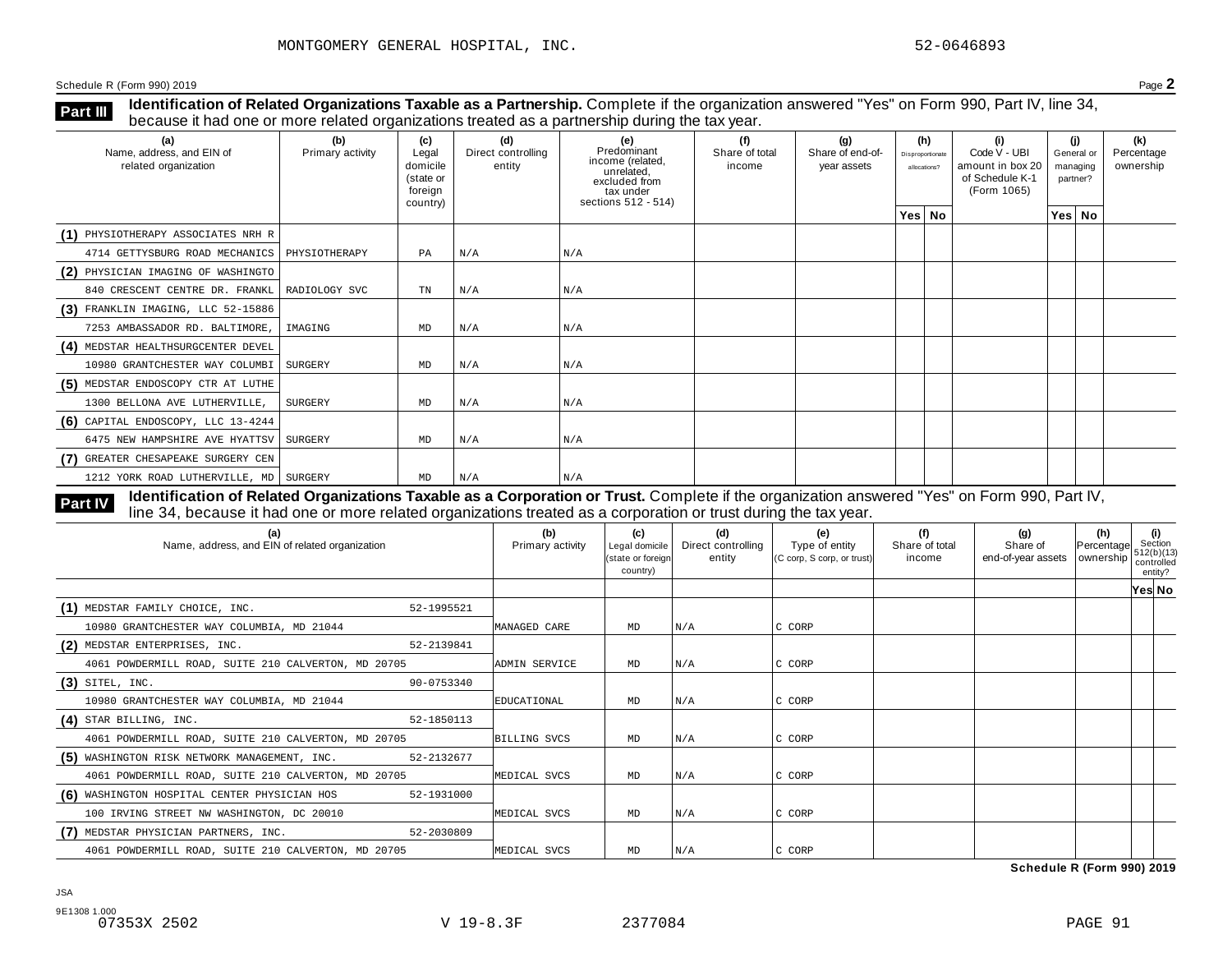**Identification of Related Organizations Taxable as a Partnership.** Complete if the organization answered "Yes" on Form 990, Part IV, line 34, **because it had one or more related organizations Taxable as a Partnership.** Complete if the organization of Related organizations treated as a partnership during the tax year.

| (a)<br>Name, address, and EIN of<br>related organization | ◡<br>(b)<br>Primary activity | (c)<br>Legal<br>domicile<br>(state or<br>foreign<br>country) | (d)<br>Direct controlling<br>entity | ັ<br>(e)<br>Predominant<br>income (related,<br>unrelated,<br>excluded from<br>$\frac{3}{10}$ tax under<br>sections 512 - 514) | (f)<br>Share of total<br>income | (g)<br>Share of end-of-<br>year assets | (h)<br>Disproportionate<br>allocations? | (i)<br>Code V - UBI<br>amount in box 20<br>of Schedule K-1<br>(Form 1065) | (j)<br>General or<br>managing<br>partner? | (k)<br>Percentage<br>ownership |
|----------------------------------------------------------|------------------------------|--------------------------------------------------------------|-------------------------------------|-------------------------------------------------------------------------------------------------------------------------------|---------------------------------|----------------------------------------|-----------------------------------------|---------------------------------------------------------------------------|-------------------------------------------|--------------------------------|
|                                                          |                              |                                                              |                                     |                                                                                                                               |                                 |                                        | Yes No                                  |                                                                           | Yes No                                    |                                |
| (1) NRH CPT REGIONAL REHAB, LLC 52                       |                              |                                                              |                                     |                                                                                                                               |                                 |                                        |                                         |                                                                           |                                           |                                |
| 10980 GRANTCHESTER WAY COLUMBI REHAB SERVICES            |                              | $\mathop{\rm MD}\nolimits$                                   | N/A                                 | N/A                                                                                                                           |                                 |                                        |                                         |                                                                           |                                           |                                |
| (2)                                                      |                              |                                                              |                                     |                                                                                                                               |                                 |                                        |                                         |                                                                           |                                           |                                |
| (3)                                                      |                              |                                                              |                                     |                                                                                                                               |                                 |                                        |                                         |                                                                           |                                           |                                |
| (4)                                                      |                              |                                                              |                                     |                                                                                                                               |                                 |                                        |                                         |                                                                           |                                           |                                |
| (5)                                                      |                              |                                                              |                                     |                                                                                                                               |                                 |                                        |                                         |                                                                           |                                           |                                |
| (6)                                                      |                              |                                                              |                                     |                                                                                                                               |                                 |                                        |                                         |                                                                           |                                           |                                |
| (7)                                                      |                              |                                                              |                                     |                                                                                                                               |                                 |                                        |                                         |                                                                           |                                           |                                |

### Identification of Related Organizations Taxable as a Corporation or Trust. Complete if the organization answered "Yes" on Form 990, Part IV, **Part IV** Identification of Related Organizations Taxable as a Corporation or Trust. Complete if the organization ansignation change it had one or more related organizations treated as a corporation or trust during the tax

| (a)<br>Name, address, and EIN of related organization    |            | (b)<br>Primary activity | (c)<br>Legal domicile<br>(state or foreign<br>country) | (d)<br>Direct controlling<br>entity | (e)<br>Type of entity<br>(C corp, S corp, or trust) | (f)<br>Share of total<br>income | (g)<br>Share of<br>end-of-year assets   ownership | (h)<br>Percentage | (i)<br>Section<br>512(b)(13)<br>controlled<br>entity? |  |
|----------------------------------------------------------|------------|-------------------------|--------------------------------------------------------|-------------------------------------|-----------------------------------------------------|---------------------------------|---------------------------------------------------|-------------------|-------------------------------------------------------|--|
|                                                          |            |                         |                                                        |                                     |                                                     |                                 |                                                   |                   | Yes∣ No                                               |  |
| (1) FRANKLIN SQUARE DRIVE LAND CONDO ASSOCIA             | 76-0756352 |                         |                                                        |                                     |                                                     |                                 |                                                   |                   |                                                       |  |
| 10980 GRANTCHESTER WAY COLUMBIA, MD 21044                |            | CONDOMINIUM             | MD                                                     | N/A                                 | C CORP                                              |                                 |                                                   |                   |                                                       |  |
| (2) MGH DIVERSIFIED SERVICES, INC.                       | 52-1943602 |                         |                                                        |                                     |                                                     |                                 |                                                   |                   |                                                       |  |
| 18101 PRINCE PHILIP DRIVE OLNEY, MD 20832                |            | MEDICAL SVCS            | MD                                                     | N/A                                 | C CORP                                              | 610,246.                        | 11,437,404. 100.0000 X                            |                   |                                                       |  |
| (3) ST. MARY'S HEALTH ALLIANCE, INC.                     | 52-1930331 |                         |                                                        |                                     |                                                     |                                 |                                                   |                   |                                                       |  |
| 25500 POINT LOOKOUT ROAD LEONARDTOWN, MD 20650           |            | MEDICAL SVCS            | MD                                                     | N/A                                 | C CORP                                              |                                 |                                                   |                   |                                                       |  |
| (4) GREENSPRING FINANCIAL INSURANCE LIMITED              | 98-0188617 |                         |                                                        |                                     |                                                     |                                 |                                                   |                   |                                                       |  |
| 878 WEST BAY RD., PO BOX 1159 , GRAND CAYMAN CJ KY1-1102 |            | INSURANCE               | MD                                                     | N/A                                 | C CORP                                              |                                 |                                                   |                   |                                                       |  |
| (5) ST MARY'S CONDO ASSOCIATION                          | 27-3377216 |                         |                                                        |                                     |                                                     |                                 |                                                   |                   |                                                       |  |
| 25500 POINT LOOKOUT RD LEONARDTOWN, MD 20650             |            | CONDOMINIUMS            | MD                                                     | N/A                                 | C CORP                                              |                                 |                                                   |                   |                                                       |  |
| (6) MEDSTAR HEALTH MASTER RETIREMENT TRUST               | 98-1371657 |                         |                                                        |                                     |                                                     |                                 |                                                   |                   |                                                       |  |
| 103 SOUTH CHURCH ST., GRAND CAYMAN, CJ KY1-1002          |            | INVESTMENTS             | CJ                                                     | N/A                                 | C CORP                                              |                                 |                                                   |                   |                                                       |  |
| (7) MEDSTAR HEALTH, INC. - INVESTMENT FUND I             | 98-1310273 |                         |                                                        |                                     |                                                     |                                 |                                                   |                   |                                                       |  |
| 103 SOUTH CHURCH ST., GRAND CAYMAN, CJ KY1-1002          |            | INVESTMENTS             | СJ                                                     | N/A                                 | C CORP                                              |                                 |                                                   |                   |                                                       |  |

**Schedule R (Form 990) 2019**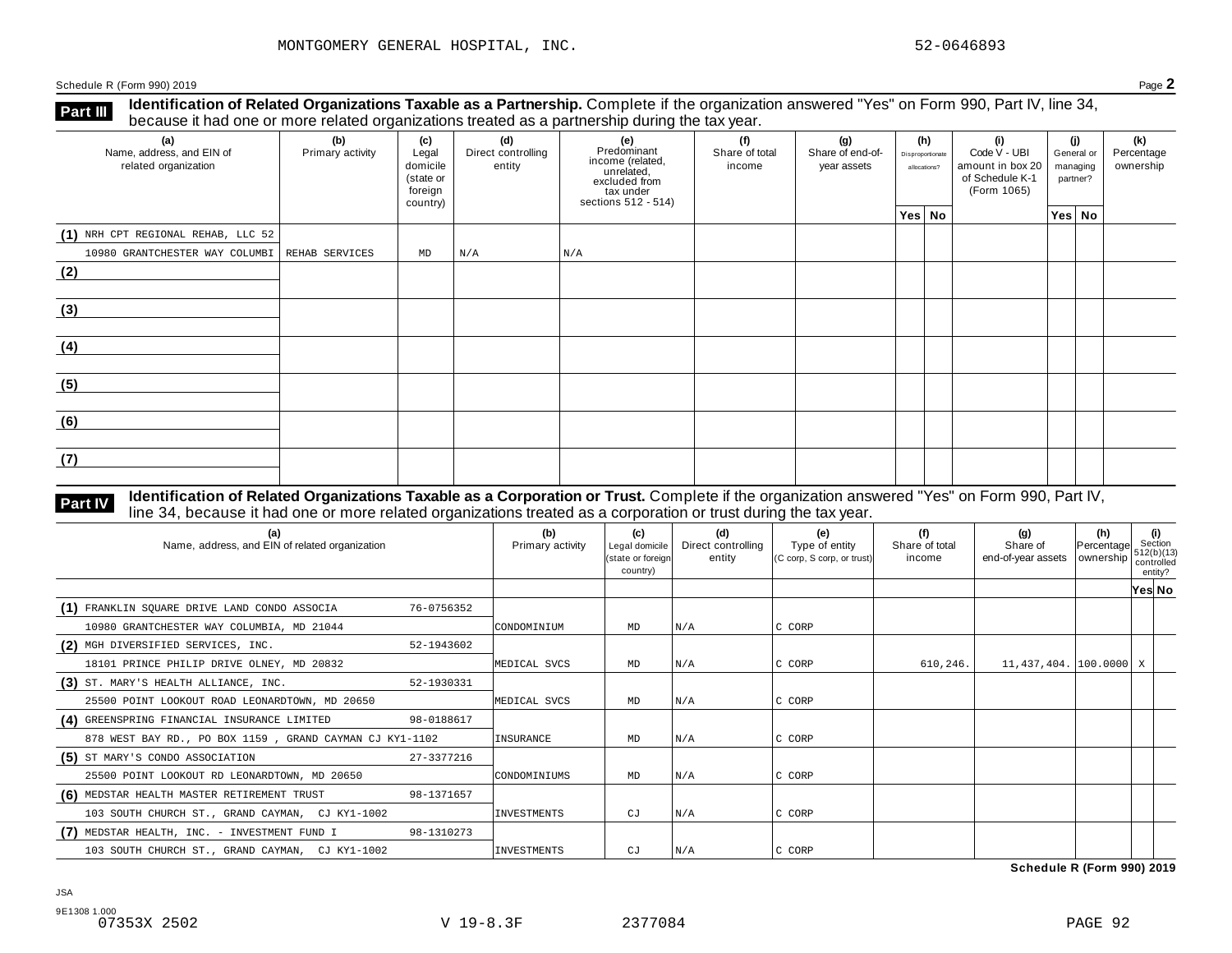MONTGOMERY GENERAL HOSPITAL, INC. Same and the set of the set of the set of the set of the set of the set of the set of the set of the set of the set of the set of the set of the set of the set of the set of the set of the

|               | Schedule R (Form 990) 2019                                                                                                                                                   |                            |                 |                            |                 | Page 3                    |
|---------------|------------------------------------------------------------------------------------------------------------------------------------------------------------------------------|----------------------------|-----------------|----------------------------|-----------------|---------------------------|
| <b>Part V</b> | Transactions With Related Organizations. Complete if the organization answered "Yes" on Form 990, Part IV, line 34, 35b, or 36.                                              |                            |                 |                            |                 |                           |
|               | Note: Complete line 1 if any entity is listed in Parts II, III, or IV of this schedule.                                                                                      |                            |                 |                            |                 | Yes No                    |
| 1.            | During the tax year, did the organization engage in any of the following transactions with one or more related organizations listed in Parts II-IV?                          |                            |                 |                            |                 |                           |
| a             |                                                                                                                                                                              |                            |                 |                            | 1a              | Χ                         |
| b             |                                                                                                                                                                              |                            |                 |                            | 1 <sub>b</sub>  | $\mathbf X$               |
| C             |                                                                                                                                                                              |                            |                 |                            | 1c              | $\mathbf X$               |
|               |                                                                                                                                                                              |                            |                 |                            | 1 <sub>d</sub>  | X                         |
|               |                                                                                                                                                                              |                            |                 |                            | 1e              | Χ                         |
| f             |                                                                                                                                                                              |                            |                 |                            | 1f              | X                         |
| q             |                                                                                                                                                                              |                            |                 |                            | 1g              | $\mathbf X$               |
| h             |                                                                                                                                                                              |                            |                 |                            | 1 h             | Χ                         |
|               |                                                                                                                                                                              |                            |                 |                            | 11              | $\mathbf X$               |
|               |                                                                                                                                                                              |                            |                 |                            | 1j              | X                         |
|               |                                                                                                                                                                              |                            |                 |                            | 1 k             | X                         |
|               |                                                                                                                                                                              |                            |                 |                            | 11              | $\mathbf X$               |
|               |                                                                                                                                                                              |                            |                 |                            | 1m              | $\mathbf X$               |
|               |                                                                                                                                                                              |                            |                 |                            | 1n              | X                         |
| n             |                                                                                                                                                                              |                            |                 |                            | 1o              | Χ                         |
|               |                                                                                                                                                                              |                            |                 |                            |                 |                           |
| D             |                                                                                                                                                                              |                            |                 |                            | 1p              | X                         |
| a             |                                                                                                                                                                              |                            |                 |                            | 1q              | $\boldsymbol{\mathrm{X}}$ |
|               |                                                                                                                                                                              |                            |                 |                            | 1r              | X                         |
|               |                                                                                                                                                                              |                            |                 |                            | 1s              | $\boldsymbol{\mathrm{X}}$ |
| $\mathbf{2}$  | If the answer to any of the above is "Yes," see the instructions for information on who must complete this line, including covered relationships and transaction thresholds. |                            |                 |                            |                 |                           |
|               | (a)                                                                                                                                                                          | (b)                        | (c)             |                            | (d)             |                           |
|               | Name of related organization                                                                                                                                                 | Transaction<br>$type(a-s)$ | Amount involved | Method of determining      | amount involved |                           |
|               |                                                                                                                                                                              |                            |                 |                            |                 |                           |
| (1)           | MEDSTAR HEALTH, INC.                                                                                                                                                         | Ρ                          | 254,009.        | FMV                        |                 |                           |
|               | MGH WOMEN'S BOARD                                                                                                                                                            | C                          | 255,000.        | FMV                        |                 |                           |
| (2)           |                                                                                                                                                                              |                            |                 |                            |                 |                           |
| (3)           | REGIONAL REHABITAT AT OLNEY INC.                                                                                                                                             | S                          | 494,480.        | FMV                        |                 |                           |
| (4)           |                                                                                                                                                                              |                            |                 |                            |                 |                           |
| (5)           |                                                                                                                                                                              |                            |                 |                            |                 |                           |
|               |                                                                                                                                                                              |                            |                 |                            |                 |                           |
| (6)           |                                                                                                                                                                              |                            |                 | Schedule R (Form 990) 2019 |                 |                           |
| <b>JSA</b>    |                                                                                                                                                                              |                            |                 |                            |                 |                           |
| 9E1309 1.000  | 07353X 2502<br>V 19-8.3F<br>2377084                                                                                                                                          |                            |                 |                            | PAGE 93         |                           |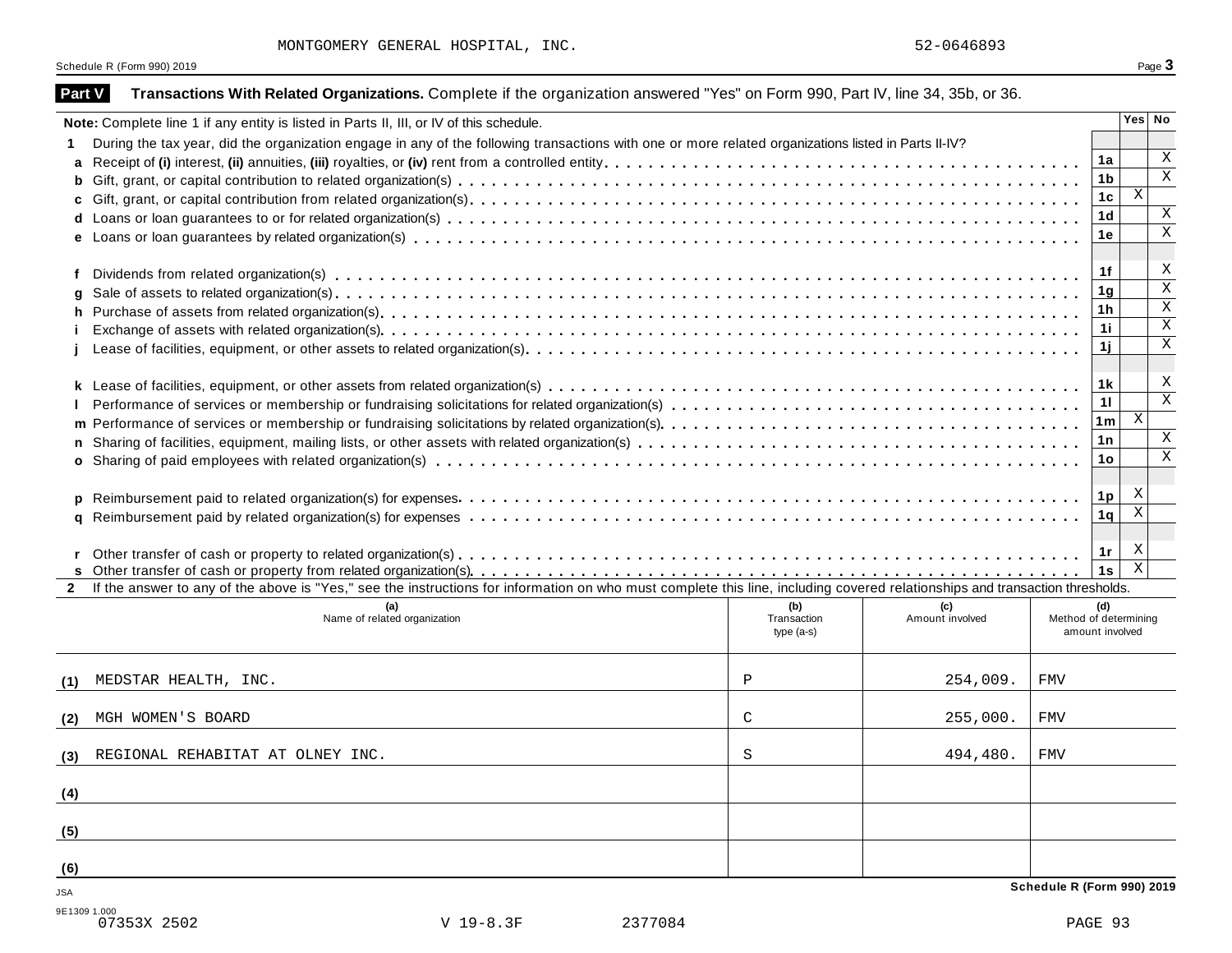### Part VI Unrelated Organizations Taxable as a Partnership. Complete if the organization answered "Yes" on Form 990, Part IV, line 37.

Provide the following information for each entity taxed as a partnership through which the organization conducted more than five percent of its activities (measured by total assets or gross revenue) that was not a related organization. See instructions regarding exclusion for certain investment partnerships.

| $\tilde{}$ | $\sim$<br>(a)<br>Name, address, and EIN of entity | (b)<br>Primary activity | (c)<br>Legal domicile<br>(state or foreign<br>country) | (d)<br>Predominant<br>income (related, Are all par<br>unrelated, excluded sectior<br>from tax under<br>sections 512-514)<br>Yes | Are all partners<br>section<br>501(c)(3)<br>organizations? |    | (f)<br>Share of<br>total income | (g)<br>Share of<br>end-of-year<br>assets | (h)<br>Disproportionate<br>allocations? |               | (i)<br>Code $V$ - UBI<br>amount in box 20<br>of Schedule K-1<br>(Form 1065) | managing<br>partner? |  | (i)<br>General or Percentage<br>managing ownership |
|------------|---------------------------------------------------|-------------------------|--------------------------------------------------------|---------------------------------------------------------------------------------------------------------------------------------|------------------------------------------------------------|----|---------------------------------|------------------------------------------|-----------------------------------------|---------------|-----------------------------------------------------------------------------|----------------------|--|----------------------------------------------------|
|            |                                                   |                         |                                                        |                                                                                                                                 |                                                            | No |                                 |                                          |                                         | $Yes \mid No$ |                                                                             | $Yes \mid No$        |  |                                                    |
| (1)        |                                                   |                         |                                                        |                                                                                                                                 |                                                            |    |                                 |                                          |                                         |               |                                                                             |                      |  |                                                    |
| (2)        |                                                   |                         |                                                        |                                                                                                                                 |                                                            |    |                                 |                                          |                                         |               |                                                                             |                      |  |                                                    |
| (3)        |                                                   |                         |                                                        |                                                                                                                                 |                                                            |    |                                 |                                          |                                         |               |                                                                             |                      |  |                                                    |
| (4)        |                                                   |                         |                                                        |                                                                                                                                 |                                                            |    |                                 |                                          |                                         |               |                                                                             |                      |  |                                                    |
| (5)        |                                                   |                         |                                                        |                                                                                                                                 |                                                            |    |                                 |                                          |                                         |               |                                                                             |                      |  |                                                    |
| (6)        |                                                   |                         |                                                        |                                                                                                                                 |                                                            |    |                                 |                                          |                                         |               |                                                                             |                      |  |                                                    |
| (7)        |                                                   |                         |                                                        |                                                                                                                                 |                                                            |    |                                 |                                          |                                         |               |                                                                             |                      |  |                                                    |
| (8)        |                                                   |                         |                                                        |                                                                                                                                 |                                                            |    |                                 |                                          |                                         |               |                                                                             |                      |  |                                                    |
| (9)        |                                                   |                         |                                                        |                                                                                                                                 |                                                            |    |                                 |                                          |                                         |               |                                                                             |                      |  |                                                    |
| (10)       |                                                   |                         |                                                        |                                                                                                                                 |                                                            |    |                                 |                                          |                                         |               |                                                                             |                      |  |                                                    |
| (11)       |                                                   |                         |                                                        |                                                                                                                                 |                                                            |    |                                 |                                          |                                         |               |                                                                             |                      |  |                                                    |
| (12)       |                                                   |                         |                                                        |                                                                                                                                 |                                                            |    |                                 |                                          |                                         |               |                                                                             |                      |  |                                                    |
| (13)       |                                                   |                         |                                                        |                                                                                                                                 |                                                            |    |                                 |                                          |                                         |               |                                                                             |                      |  |                                                    |
| (14)       |                                                   |                         |                                                        |                                                                                                                                 |                                                            |    |                                 |                                          |                                         |               |                                                                             |                      |  |                                                    |
| (15)       |                                                   |                         |                                                        |                                                                                                                                 |                                                            |    |                                 |                                          |                                         |               |                                                                             |                      |  |                                                    |
| (16)       |                                                   |                         |                                                        |                                                                                                                                 |                                                            |    |                                 |                                          |                                         |               |                                                                             |                      |  |                                                    |
|            |                                                   |                         |                                                        |                                                                                                                                 |                                                            |    |                                 |                                          |                                         |               |                                                                             |                      |  |                                                    |

**Schedule R (Form 990) 2019**